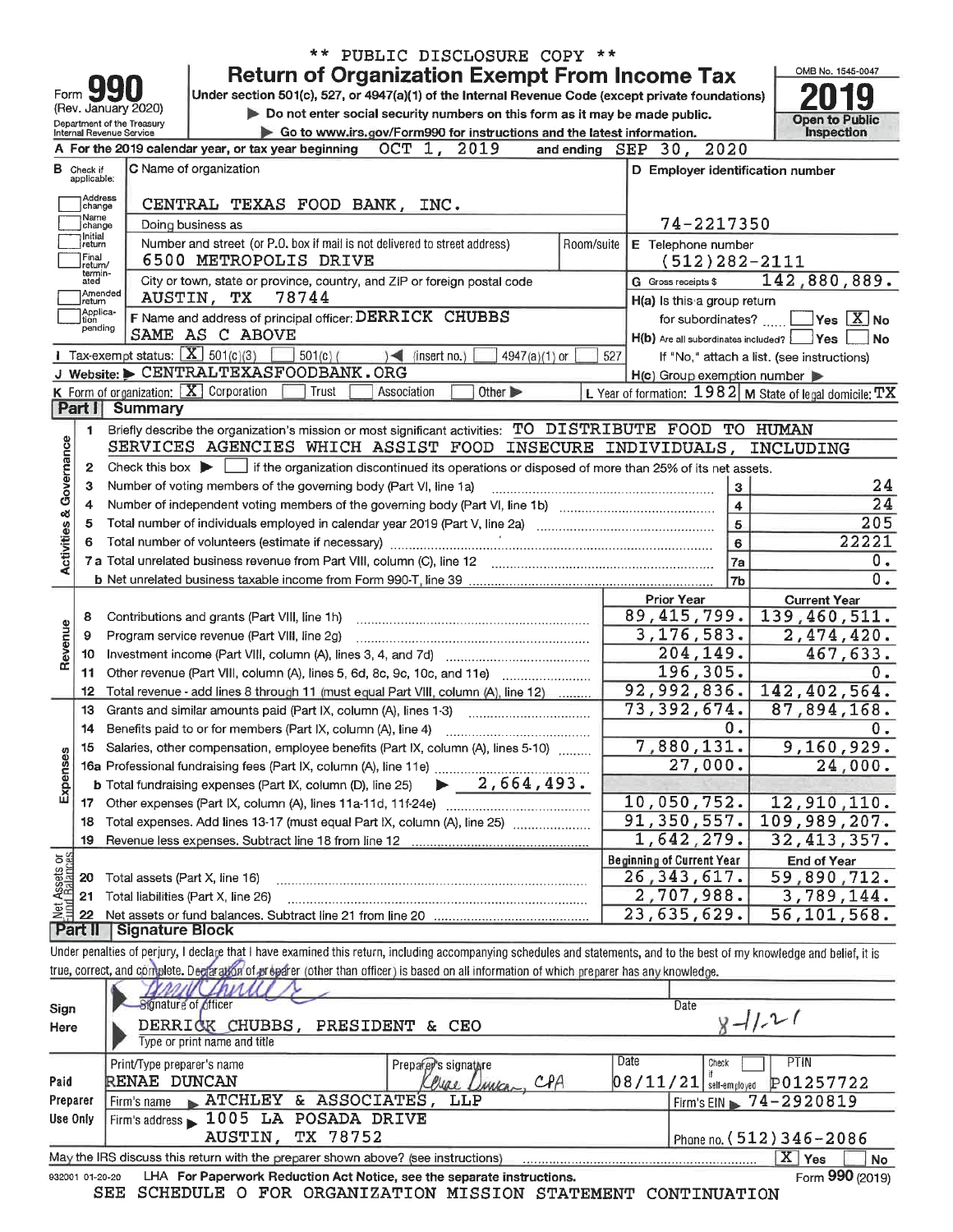|              | 74-2217350<br>CENTRAL TEXAS FOOD BANK, INC.<br>Page 2<br>Form 990 (2019)                                                                                                                                                                                                             |
|--------------|--------------------------------------------------------------------------------------------------------------------------------------------------------------------------------------------------------------------------------------------------------------------------------------|
|              | <b>Statement of Program Service Accomplishments</b><br>Part III                                                                                                                                                                                                                      |
| 1            | $\overline{\mathbf{x}}$<br>Briefly describe the organization's mission:                                                                                                                                                                                                              |
|              | TO NOURISH HUNGRY PEOPLE AND LEAD THE COMMUNITY IN THE FIGHT AGAINST                                                                                                                                                                                                                 |
|              | HUNGER.                                                                                                                                                                                                                                                                              |
|              |                                                                                                                                                                                                                                                                                      |
| $\mathbf{2}$ | Did the organization undertake any significant program services during the year which were not listed on the                                                                                                                                                                         |
|              | $Yes \ \boxed{X}$ No<br>prior Form 990 or 990-EZ?<br>If "Yes," describe these new services on Schedule O.                                                                                                                                                                            |
| 3            | $Yes$ $X$ No<br>Did the organization cease conducting, or make significant changes in how it conducts, any program services?                                                                                                                                                         |
|              | If "Yes," describe these changes on Schedule O.                                                                                                                                                                                                                                      |
| 4            | Describe the organization's program service accomplishments for each of its three largest program services, as measured by expenses.<br>Section 501(c)(3) and 501(c)(4) organizations are required to report the amount of grants and allocations to others, the total expenses, and |
|              | revenue, if any, for each program service reported.                                                                                                                                                                                                                                  |
| 4a           | $\overline{87,880,762}$ . ) (Revenue \$<br>1,947,547.<br>88,394,423.<br>(Expenses \$<br>including grants of \$<br>(Code:<br>FOOD IS DISTRIBUTED TO PARTNER AGENCIES AND PROVIDED TO LOW-INCOME                                                                                       |
|              | INDIVIDUALS AND FAMILIES FOR FREE. IN FY 20 WE DISTRIBUTED OVER 64                                                                                                                                                                                                                   |
|              | MILLION POUNDS OF FOOD.                                                                                                                                                                                                                                                              |
|              |                                                                                                                                                                                                                                                                                      |
|              |                                                                                                                                                                                                                                                                                      |
|              |                                                                                                                                                                                                                                                                                      |
|              |                                                                                                                                                                                                                                                                                      |
|              |                                                                                                                                                                                                                                                                                      |
|              |                                                                                                                                                                                                                                                                                      |
|              |                                                                                                                                                                                                                                                                                      |
| 4b           | 12,779,017.<br>including grants of \$<br>(Expenses \$<br>) (Revenue \$<br>(Code:<br>MOBILE FOOD PANTRIES FILL GEOGRAPHIC AND SERVICE GAPS IN EMERGENCY FOOD                                                                                                                          |
|              | THESE MOBILE FOOD PANTRIES PROVIDE BASIC STAPLES, FRUITS,<br>ASSISTANCE.                                                                                                                                                                                                             |
|              | AND FROZEN FOODS. IN FY 20 THE PROGRAM DISTRIBUTED OVER 8.6<br><b>VEGETABLES,</b>                                                                                                                                                                                                    |
|              | TO MORE THAN 329,000 CLIENTS.<br>MILLION POUNDS OF FOOD                                                                                                                                                                                                                              |
|              |                                                                                                                                                                                                                                                                                      |
|              |                                                                                                                                                                                                                                                                                      |
|              |                                                                                                                                                                                                                                                                                      |
|              |                                                                                                                                                                                                                                                                                      |
|              |                                                                                                                                                                                                                                                                                      |
| 4с           | 1,402,915. including grants of \$<br>) (Expenses \$                                                                                                                                                                                                                                  |
|              | (Code:<br>) (Revenue \$<br>FRESH FOOD FOR FAMILIES PROVIDES FREE MONTHLY DISTRIBUTIONS OF FRUITS,                                                                                                                                                                                    |
|              | VEGETABLES, AND OTHER FRESH FOOD TO LOW-INCOME FAMILIES. IN FY 20 WE                                                                                                                                                                                                                 |
|              | SERVED OVER 900,000 POUNDS OF FOOD TO OVER 79,000 CLIENTS.                                                                                                                                                                                                                           |
|              |                                                                                                                                                                                                                                                                                      |
|              |                                                                                                                                                                                                                                                                                      |
|              |                                                                                                                                                                                                                                                                                      |
|              |                                                                                                                                                                                                                                                                                      |
|              |                                                                                                                                                                                                                                                                                      |
|              |                                                                                                                                                                                                                                                                                      |
|              | 4d Other program services (Describe on Schedule O.)                                                                                                                                                                                                                                  |
|              | 494,659.<br>2,948,284. including grants of \$<br>$13,406.$ ) (Revenue \$<br>(Expenses \$                                                                                                                                                                                             |
| 4е           | 105, 524, 639.<br>Total program service expenses<br>Form 990 (2019)                                                                                                                                                                                                                  |
|              | 932002 01-20-20                                                                                                                                                                                                                                                                      |
|              | 2<br>160011 706110 10010<br>2010 06010 CENTERAT ERVAC ROOD<br>10010                                                                                                                                                                                                                  |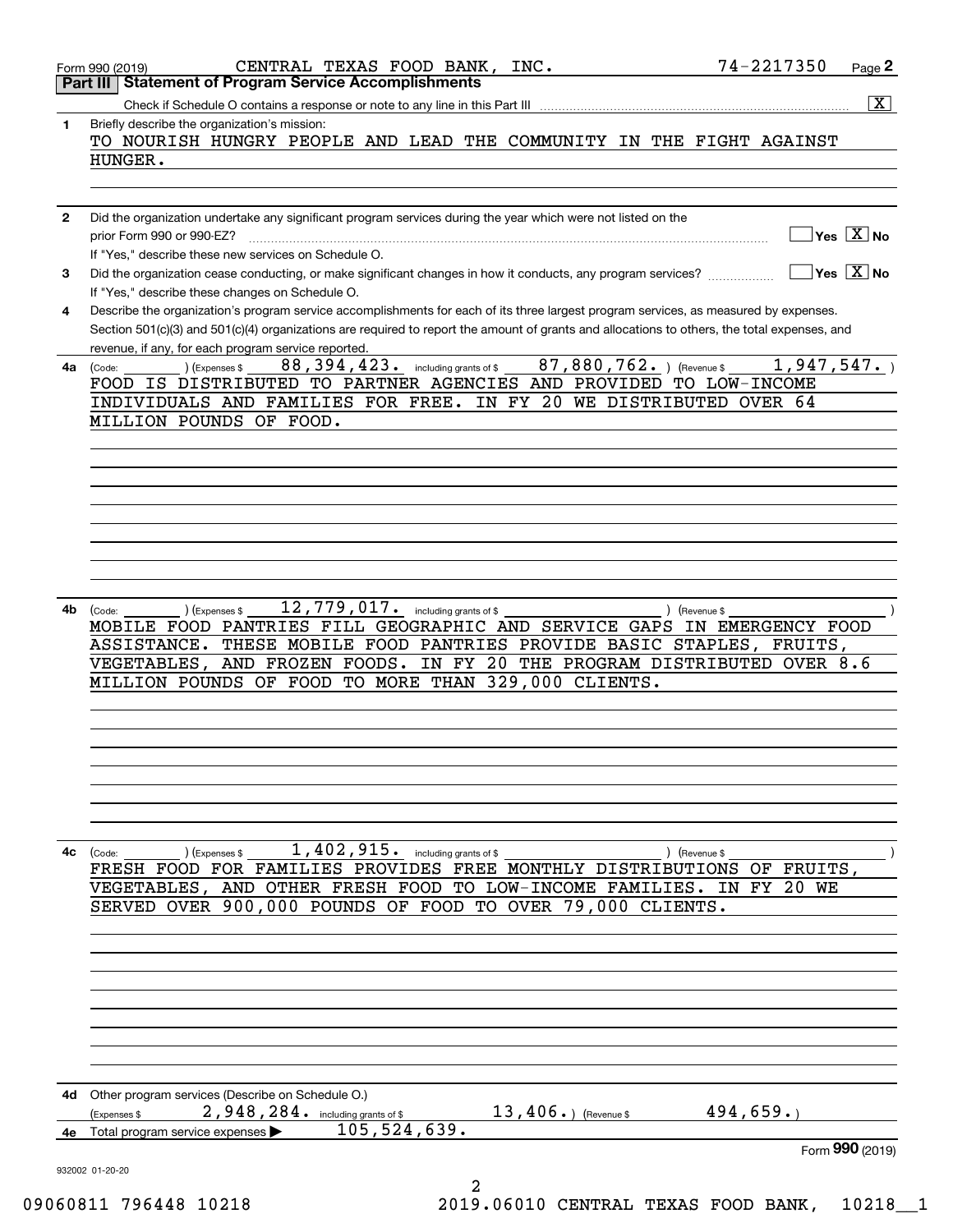| Form 990 (2019) |  |  |
|-----------------|--|--|

Form 990 (2019) CENTRAL TEXAS FOOD BANK, INC **.** 7 4 – 2 2 1 7 3 5 0 <sub>Page</sub> 3<br>**Part IV** | Checklist of Required Schedules

| Is the organization described in section $501(c)(3)$ or $4947(a)(1)$ (other than a private foundation)?<br>1<br>X<br>1.<br>$\overline{\mathbf{x}}$<br>$\overline{2}$<br>2<br>Did the organization engage in direct or indirect political campaign activities on behalf of or in opposition to candidates for<br>3<br>x<br>3<br>Section 501(c)(3) organizations. Did the organization engage in lobbying activities, or have a section 501(h) election in effect<br>4<br>X<br>4<br>Is the organization a section 501(c)(4), 501(c)(5), or 501(c)(6) organization that receives membership dues, assessments, or<br>5<br>x<br>5<br>Did the organization maintain any donor advised funds or any similar funds or accounts for which donors have the right to<br>6<br>x<br>provide advice on the distribution or investment of amounts in such funds or accounts? If "Yes," complete Schedule D, Part I<br>6<br>Did the organization receive or hold a conservation easement, including easements to preserve open space,<br>7<br>x<br>$\overline{7}$<br>Did the organization maintain collections of works of art, historical treasures, or other similar assets? If "Yes," complete<br>8<br>х<br>8<br>Did the organization report an amount in Part X, line 21, for escrow or custodial account liability, serve as a custodian for<br>9<br>amounts not listed in Part X; or provide credit counseling, debt management, credit repair, or debt negotiation services?<br>x<br>9<br>Did the organization, directly or through a related organization, hold assets in donor-restricted endowments<br>10<br>Х<br>10<br>If the organization's answer to any of the following questions is "Yes," then complete Schedule D, Parts VI, VII, VIII, IX, or X<br>11<br>as applicable.<br>a Did the organization report an amount for land, buildings, and equipment in Part X, line 10? If "Yes," complete Schedule D,<br>X<br>11a<br>Did the organization report an amount for investments - other securities in Part X, line 12, that is 5% or more of its total<br>x<br>11 <sub>b</sub><br>Did the organization report an amount for investments - program related in Part X, line 13, that is 5% or more of its total<br>x<br>11c<br>Did the organization report an amount for other assets in Part X, line 15, that is 5% or more of its total assets reported in<br>d<br>x<br>11d<br>$\mathbf X$<br>11e<br>Did the organization's separate or consolidated financial statements for the tax year include a footnote that addresses<br>X<br>the organization's liability for uncertain tax positions under FIN 48 (ASC 740)? If "Yes," complete Schedule D, Part X<br>11f<br>12a Did the organization obtain separate, independent audited financial statements for the tax year? If "Yes," complete<br>x<br>12a<br><b>b</b> Was the organization included in consolidated, independent audited financial statements for the tax year?<br>X<br>If "Yes," and if the organization answered "No" to line 12a, then completing Schedule D, Parts XI and XII is optional<br>12b<br>X<br>13<br>13<br>X<br>Did the organization maintain an office, employees, or agents outside of the United States?<br>14a<br>14a<br>Did the organization have aggregate revenues or expenses of more than \$10,000 from grantmaking, fundraising, business,<br>b<br>investment, and program service activities outside the United States, or aggregate foreign investments valued at \$100,000<br>x<br>14b<br>Did the organization report on Part IX, column (A), line 3, more than \$5,000 of grants or other assistance to or for any<br>15<br>x<br>15<br>Did the organization report on Part IX, column (A), line 3, more than \$5,000 of aggregate grants or other assistance to<br>16<br>x<br>16<br>Did the organization report a total of more than \$15,000 of expenses for professional fundraising services on Part IX,<br>17<br>х<br>17<br>Did the organization report more than \$15,000 total of fundraising event gross income and contributions on Part VIII, lines<br>18<br>x<br>18<br>Did the organization report more than \$15,000 of gross income from gaming activities on Part VIII, line 9a? If "Yes."<br>19<br>x<br>19<br>X<br>20a<br>20a<br>20 <sub>b</sub><br>If "Yes" to line 20a, did the organization attach a copy of its audited financial statements to this return?<br>b<br>Did the organization report more than \$5,000 of grants or other assistance to any domestic organization or<br>21<br>х<br>21<br>Form 990 (2019)<br>932003 01-20-20 |  | Yes | No |
|---------------------------------------------------------------------------------------------------------------------------------------------------------------------------------------------------------------------------------------------------------------------------------------------------------------------------------------------------------------------------------------------------------------------------------------------------------------------------------------------------------------------------------------------------------------------------------------------------------------------------------------------------------------------------------------------------------------------------------------------------------------------------------------------------------------------------------------------------------------------------------------------------------------------------------------------------------------------------------------------------------------------------------------------------------------------------------------------------------------------------------------------------------------------------------------------------------------------------------------------------------------------------------------------------------------------------------------------------------------------------------------------------------------------------------------------------------------------------------------------------------------------------------------------------------------------------------------------------------------------------------------------------------------------------------------------------------------------------------------------------------------------------------------------------------------------------------------------------------------------------------------------------------------------------------------------------------------------------------------------------------------------------------------------------------------------------------------------------------------------------------------------------------------------------------------------------------------------------------------------------------------------------------------------------------------------------------------------------------------------------------------------------------------------------------------------------------------------------------------------------------------------------------------------------------------------------------------------------------------------------------------------------------------------------------------------------------------------------------------------------------------------------------------------------------------------------------------------------------------------------------------------------------------------------------------------------------------------------------------------------------------------------------------------------------------------------------------------------------------------------------------------------------------------------------------------------------------------------------------------------------------------------------------------------------------------------------------------------------------------------------------------------------------------------------------------------------------------------------------------------------------------------------------------------------------------------------------------------------------------------------------------------------------------------------------------------------------------------------------------------------------------------------------------------------------------------------------------------------------------------------------------------------------------------------------------------------------------------------------------------------------------------------------------------------------------------------------------------------------------------------------------------------------------------------------------------------------------------------------------------------------------------------------------------------------------------------------------------------------------------------------------------------------------------------------------------------------------------------------------------------------------------------------------------------|--|-----|----|
|                                                                                                                                                                                                                                                                                                                                                                                                                                                                                                                                                                                                                                                                                                                                                                                                                                                                                                                                                                                                                                                                                                                                                                                                                                                                                                                                                                                                                                                                                                                                                                                                                                                                                                                                                                                                                                                                                                                                                                                                                                                                                                                                                                                                                                                                                                                                                                                                                                                                                                                                                                                                                                                                                                                                                                                                                                                                                                                                                                                                                                                                                                                                                                                                                                                                                                                                                                                                                                                                                                                                                                                                                                                                                                                                                                                                                                                                                                                                                                                                                                                                                                                                                                                                                                                                                                                                                                                                                                                                                                                                                         |  |     |    |
|                                                                                                                                                                                                                                                                                                                                                                                                                                                                                                                                                                                                                                                                                                                                                                                                                                                                                                                                                                                                                                                                                                                                                                                                                                                                                                                                                                                                                                                                                                                                                                                                                                                                                                                                                                                                                                                                                                                                                                                                                                                                                                                                                                                                                                                                                                                                                                                                                                                                                                                                                                                                                                                                                                                                                                                                                                                                                                                                                                                                                                                                                                                                                                                                                                                                                                                                                                                                                                                                                                                                                                                                                                                                                                                                                                                                                                                                                                                                                                                                                                                                                                                                                                                                                                                                                                                                                                                                                                                                                                                                                         |  |     |    |
|                                                                                                                                                                                                                                                                                                                                                                                                                                                                                                                                                                                                                                                                                                                                                                                                                                                                                                                                                                                                                                                                                                                                                                                                                                                                                                                                                                                                                                                                                                                                                                                                                                                                                                                                                                                                                                                                                                                                                                                                                                                                                                                                                                                                                                                                                                                                                                                                                                                                                                                                                                                                                                                                                                                                                                                                                                                                                                                                                                                                                                                                                                                                                                                                                                                                                                                                                                                                                                                                                                                                                                                                                                                                                                                                                                                                                                                                                                                                                                                                                                                                                                                                                                                                                                                                                                                                                                                                                                                                                                                                                         |  |     |    |
|                                                                                                                                                                                                                                                                                                                                                                                                                                                                                                                                                                                                                                                                                                                                                                                                                                                                                                                                                                                                                                                                                                                                                                                                                                                                                                                                                                                                                                                                                                                                                                                                                                                                                                                                                                                                                                                                                                                                                                                                                                                                                                                                                                                                                                                                                                                                                                                                                                                                                                                                                                                                                                                                                                                                                                                                                                                                                                                                                                                                                                                                                                                                                                                                                                                                                                                                                                                                                                                                                                                                                                                                                                                                                                                                                                                                                                                                                                                                                                                                                                                                                                                                                                                                                                                                                                                                                                                                                                                                                                                                                         |  |     |    |
|                                                                                                                                                                                                                                                                                                                                                                                                                                                                                                                                                                                                                                                                                                                                                                                                                                                                                                                                                                                                                                                                                                                                                                                                                                                                                                                                                                                                                                                                                                                                                                                                                                                                                                                                                                                                                                                                                                                                                                                                                                                                                                                                                                                                                                                                                                                                                                                                                                                                                                                                                                                                                                                                                                                                                                                                                                                                                                                                                                                                                                                                                                                                                                                                                                                                                                                                                                                                                                                                                                                                                                                                                                                                                                                                                                                                                                                                                                                                                                                                                                                                                                                                                                                                                                                                                                                                                                                                                                                                                                                                                         |  |     |    |
|                                                                                                                                                                                                                                                                                                                                                                                                                                                                                                                                                                                                                                                                                                                                                                                                                                                                                                                                                                                                                                                                                                                                                                                                                                                                                                                                                                                                                                                                                                                                                                                                                                                                                                                                                                                                                                                                                                                                                                                                                                                                                                                                                                                                                                                                                                                                                                                                                                                                                                                                                                                                                                                                                                                                                                                                                                                                                                                                                                                                                                                                                                                                                                                                                                                                                                                                                                                                                                                                                                                                                                                                                                                                                                                                                                                                                                                                                                                                                                                                                                                                                                                                                                                                                                                                                                                                                                                                                                                                                                                                                         |  |     |    |
|                                                                                                                                                                                                                                                                                                                                                                                                                                                                                                                                                                                                                                                                                                                                                                                                                                                                                                                                                                                                                                                                                                                                                                                                                                                                                                                                                                                                                                                                                                                                                                                                                                                                                                                                                                                                                                                                                                                                                                                                                                                                                                                                                                                                                                                                                                                                                                                                                                                                                                                                                                                                                                                                                                                                                                                                                                                                                                                                                                                                                                                                                                                                                                                                                                                                                                                                                                                                                                                                                                                                                                                                                                                                                                                                                                                                                                                                                                                                                                                                                                                                                                                                                                                                                                                                                                                                                                                                                                                                                                                                                         |  |     |    |
|                                                                                                                                                                                                                                                                                                                                                                                                                                                                                                                                                                                                                                                                                                                                                                                                                                                                                                                                                                                                                                                                                                                                                                                                                                                                                                                                                                                                                                                                                                                                                                                                                                                                                                                                                                                                                                                                                                                                                                                                                                                                                                                                                                                                                                                                                                                                                                                                                                                                                                                                                                                                                                                                                                                                                                                                                                                                                                                                                                                                                                                                                                                                                                                                                                                                                                                                                                                                                                                                                                                                                                                                                                                                                                                                                                                                                                                                                                                                                                                                                                                                                                                                                                                                                                                                                                                                                                                                                                                                                                                                                         |  |     |    |
|                                                                                                                                                                                                                                                                                                                                                                                                                                                                                                                                                                                                                                                                                                                                                                                                                                                                                                                                                                                                                                                                                                                                                                                                                                                                                                                                                                                                                                                                                                                                                                                                                                                                                                                                                                                                                                                                                                                                                                                                                                                                                                                                                                                                                                                                                                                                                                                                                                                                                                                                                                                                                                                                                                                                                                                                                                                                                                                                                                                                                                                                                                                                                                                                                                                                                                                                                                                                                                                                                                                                                                                                                                                                                                                                                                                                                                                                                                                                                                                                                                                                                                                                                                                                                                                                                                                                                                                                                                                                                                                                                         |  |     |    |
|                                                                                                                                                                                                                                                                                                                                                                                                                                                                                                                                                                                                                                                                                                                                                                                                                                                                                                                                                                                                                                                                                                                                                                                                                                                                                                                                                                                                                                                                                                                                                                                                                                                                                                                                                                                                                                                                                                                                                                                                                                                                                                                                                                                                                                                                                                                                                                                                                                                                                                                                                                                                                                                                                                                                                                                                                                                                                                                                                                                                                                                                                                                                                                                                                                                                                                                                                                                                                                                                                                                                                                                                                                                                                                                                                                                                                                                                                                                                                                                                                                                                                                                                                                                                                                                                                                                                                                                                                                                                                                                                                         |  |     |    |
|                                                                                                                                                                                                                                                                                                                                                                                                                                                                                                                                                                                                                                                                                                                                                                                                                                                                                                                                                                                                                                                                                                                                                                                                                                                                                                                                                                                                                                                                                                                                                                                                                                                                                                                                                                                                                                                                                                                                                                                                                                                                                                                                                                                                                                                                                                                                                                                                                                                                                                                                                                                                                                                                                                                                                                                                                                                                                                                                                                                                                                                                                                                                                                                                                                                                                                                                                                                                                                                                                                                                                                                                                                                                                                                                                                                                                                                                                                                                                                                                                                                                                                                                                                                                                                                                                                                                                                                                                                                                                                                                                         |  |     |    |
|                                                                                                                                                                                                                                                                                                                                                                                                                                                                                                                                                                                                                                                                                                                                                                                                                                                                                                                                                                                                                                                                                                                                                                                                                                                                                                                                                                                                                                                                                                                                                                                                                                                                                                                                                                                                                                                                                                                                                                                                                                                                                                                                                                                                                                                                                                                                                                                                                                                                                                                                                                                                                                                                                                                                                                                                                                                                                                                                                                                                                                                                                                                                                                                                                                                                                                                                                                                                                                                                                                                                                                                                                                                                                                                                                                                                                                                                                                                                                                                                                                                                                                                                                                                                                                                                                                                                                                                                                                                                                                                                                         |  |     |    |
|                                                                                                                                                                                                                                                                                                                                                                                                                                                                                                                                                                                                                                                                                                                                                                                                                                                                                                                                                                                                                                                                                                                                                                                                                                                                                                                                                                                                                                                                                                                                                                                                                                                                                                                                                                                                                                                                                                                                                                                                                                                                                                                                                                                                                                                                                                                                                                                                                                                                                                                                                                                                                                                                                                                                                                                                                                                                                                                                                                                                                                                                                                                                                                                                                                                                                                                                                                                                                                                                                                                                                                                                                                                                                                                                                                                                                                                                                                                                                                                                                                                                                                                                                                                                                                                                                                                                                                                                                                                                                                                                                         |  |     |    |
|                                                                                                                                                                                                                                                                                                                                                                                                                                                                                                                                                                                                                                                                                                                                                                                                                                                                                                                                                                                                                                                                                                                                                                                                                                                                                                                                                                                                                                                                                                                                                                                                                                                                                                                                                                                                                                                                                                                                                                                                                                                                                                                                                                                                                                                                                                                                                                                                                                                                                                                                                                                                                                                                                                                                                                                                                                                                                                                                                                                                                                                                                                                                                                                                                                                                                                                                                                                                                                                                                                                                                                                                                                                                                                                                                                                                                                                                                                                                                                                                                                                                                                                                                                                                                                                                                                                                                                                                                                                                                                                                                         |  |     |    |
|                                                                                                                                                                                                                                                                                                                                                                                                                                                                                                                                                                                                                                                                                                                                                                                                                                                                                                                                                                                                                                                                                                                                                                                                                                                                                                                                                                                                                                                                                                                                                                                                                                                                                                                                                                                                                                                                                                                                                                                                                                                                                                                                                                                                                                                                                                                                                                                                                                                                                                                                                                                                                                                                                                                                                                                                                                                                                                                                                                                                                                                                                                                                                                                                                                                                                                                                                                                                                                                                                                                                                                                                                                                                                                                                                                                                                                                                                                                                                                                                                                                                                                                                                                                                                                                                                                                                                                                                                                                                                                                                                         |  |     |    |
|                                                                                                                                                                                                                                                                                                                                                                                                                                                                                                                                                                                                                                                                                                                                                                                                                                                                                                                                                                                                                                                                                                                                                                                                                                                                                                                                                                                                                                                                                                                                                                                                                                                                                                                                                                                                                                                                                                                                                                                                                                                                                                                                                                                                                                                                                                                                                                                                                                                                                                                                                                                                                                                                                                                                                                                                                                                                                                                                                                                                                                                                                                                                                                                                                                                                                                                                                                                                                                                                                                                                                                                                                                                                                                                                                                                                                                                                                                                                                                                                                                                                                                                                                                                                                                                                                                                                                                                                                                                                                                                                                         |  |     |    |
|                                                                                                                                                                                                                                                                                                                                                                                                                                                                                                                                                                                                                                                                                                                                                                                                                                                                                                                                                                                                                                                                                                                                                                                                                                                                                                                                                                                                                                                                                                                                                                                                                                                                                                                                                                                                                                                                                                                                                                                                                                                                                                                                                                                                                                                                                                                                                                                                                                                                                                                                                                                                                                                                                                                                                                                                                                                                                                                                                                                                                                                                                                                                                                                                                                                                                                                                                                                                                                                                                                                                                                                                                                                                                                                                                                                                                                                                                                                                                                                                                                                                                                                                                                                                                                                                                                                                                                                                                                                                                                                                                         |  |     |    |
|                                                                                                                                                                                                                                                                                                                                                                                                                                                                                                                                                                                                                                                                                                                                                                                                                                                                                                                                                                                                                                                                                                                                                                                                                                                                                                                                                                                                                                                                                                                                                                                                                                                                                                                                                                                                                                                                                                                                                                                                                                                                                                                                                                                                                                                                                                                                                                                                                                                                                                                                                                                                                                                                                                                                                                                                                                                                                                                                                                                                                                                                                                                                                                                                                                                                                                                                                                                                                                                                                                                                                                                                                                                                                                                                                                                                                                                                                                                                                                                                                                                                                                                                                                                                                                                                                                                                                                                                                                                                                                                                                         |  |     |    |
|                                                                                                                                                                                                                                                                                                                                                                                                                                                                                                                                                                                                                                                                                                                                                                                                                                                                                                                                                                                                                                                                                                                                                                                                                                                                                                                                                                                                                                                                                                                                                                                                                                                                                                                                                                                                                                                                                                                                                                                                                                                                                                                                                                                                                                                                                                                                                                                                                                                                                                                                                                                                                                                                                                                                                                                                                                                                                                                                                                                                                                                                                                                                                                                                                                                                                                                                                                                                                                                                                                                                                                                                                                                                                                                                                                                                                                                                                                                                                                                                                                                                                                                                                                                                                                                                                                                                                                                                                                                                                                                                                         |  |     |    |
|                                                                                                                                                                                                                                                                                                                                                                                                                                                                                                                                                                                                                                                                                                                                                                                                                                                                                                                                                                                                                                                                                                                                                                                                                                                                                                                                                                                                                                                                                                                                                                                                                                                                                                                                                                                                                                                                                                                                                                                                                                                                                                                                                                                                                                                                                                                                                                                                                                                                                                                                                                                                                                                                                                                                                                                                                                                                                                                                                                                                                                                                                                                                                                                                                                                                                                                                                                                                                                                                                                                                                                                                                                                                                                                                                                                                                                                                                                                                                                                                                                                                                                                                                                                                                                                                                                                                                                                                                                                                                                                                                         |  |     |    |
|                                                                                                                                                                                                                                                                                                                                                                                                                                                                                                                                                                                                                                                                                                                                                                                                                                                                                                                                                                                                                                                                                                                                                                                                                                                                                                                                                                                                                                                                                                                                                                                                                                                                                                                                                                                                                                                                                                                                                                                                                                                                                                                                                                                                                                                                                                                                                                                                                                                                                                                                                                                                                                                                                                                                                                                                                                                                                                                                                                                                                                                                                                                                                                                                                                                                                                                                                                                                                                                                                                                                                                                                                                                                                                                                                                                                                                                                                                                                                                                                                                                                                                                                                                                                                                                                                                                                                                                                                                                                                                                                                         |  |     |    |
|                                                                                                                                                                                                                                                                                                                                                                                                                                                                                                                                                                                                                                                                                                                                                                                                                                                                                                                                                                                                                                                                                                                                                                                                                                                                                                                                                                                                                                                                                                                                                                                                                                                                                                                                                                                                                                                                                                                                                                                                                                                                                                                                                                                                                                                                                                                                                                                                                                                                                                                                                                                                                                                                                                                                                                                                                                                                                                                                                                                                                                                                                                                                                                                                                                                                                                                                                                                                                                                                                                                                                                                                                                                                                                                                                                                                                                                                                                                                                                                                                                                                                                                                                                                                                                                                                                                                                                                                                                                                                                                                                         |  |     |    |
|                                                                                                                                                                                                                                                                                                                                                                                                                                                                                                                                                                                                                                                                                                                                                                                                                                                                                                                                                                                                                                                                                                                                                                                                                                                                                                                                                                                                                                                                                                                                                                                                                                                                                                                                                                                                                                                                                                                                                                                                                                                                                                                                                                                                                                                                                                                                                                                                                                                                                                                                                                                                                                                                                                                                                                                                                                                                                                                                                                                                                                                                                                                                                                                                                                                                                                                                                                                                                                                                                                                                                                                                                                                                                                                                                                                                                                                                                                                                                                                                                                                                                                                                                                                                                                                                                                                                                                                                                                                                                                                                                         |  |     |    |
|                                                                                                                                                                                                                                                                                                                                                                                                                                                                                                                                                                                                                                                                                                                                                                                                                                                                                                                                                                                                                                                                                                                                                                                                                                                                                                                                                                                                                                                                                                                                                                                                                                                                                                                                                                                                                                                                                                                                                                                                                                                                                                                                                                                                                                                                                                                                                                                                                                                                                                                                                                                                                                                                                                                                                                                                                                                                                                                                                                                                                                                                                                                                                                                                                                                                                                                                                                                                                                                                                                                                                                                                                                                                                                                                                                                                                                                                                                                                                                                                                                                                                                                                                                                                                                                                                                                                                                                                                                                                                                                                                         |  |     |    |
|                                                                                                                                                                                                                                                                                                                                                                                                                                                                                                                                                                                                                                                                                                                                                                                                                                                                                                                                                                                                                                                                                                                                                                                                                                                                                                                                                                                                                                                                                                                                                                                                                                                                                                                                                                                                                                                                                                                                                                                                                                                                                                                                                                                                                                                                                                                                                                                                                                                                                                                                                                                                                                                                                                                                                                                                                                                                                                                                                                                                                                                                                                                                                                                                                                                                                                                                                                                                                                                                                                                                                                                                                                                                                                                                                                                                                                                                                                                                                                                                                                                                                                                                                                                                                                                                                                                                                                                                                                                                                                                                                         |  |     |    |
|                                                                                                                                                                                                                                                                                                                                                                                                                                                                                                                                                                                                                                                                                                                                                                                                                                                                                                                                                                                                                                                                                                                                                                                                                                                                                                                                                                                                                                                                                                                                                                                                                                                                                                                                                                                                                                                                                                                                                                                                                                                                                                                                                                                                                                                                                                                                                                                                                                                                                                                                                                                                                                                                                                                                                                                                                                                                                                                                                                                                                                                                                                                                                                                                                                                                                                                                                                                                                                                                                                                                                                                                                                                                                                                                                                                                                                                                                                                                                                                                                                                                                                                                                                                                                                                                                                                                                                                                                                                                                                                                                         |  |     |    |
|                                                                                                                                                                                                                                                                                                                                                                                                                                                                                                                                                                                                                                                                                                                                                                                                                                                                                                                                                                                                                                                                                                                                                                                                                                                                                                                                                                                                                                                                                                                                                                                                                                                                                                                                                                                                                                                                                                                                                                                                                                                                                                                                                                                                                                                                                                                                                                                                                                                                                                                                                                                                                                                                                                                                                                                                                                                                                                                                                                                                                                                                                                                                                                                                                                                                                                                                                                                                                                                                                                                                                                                                                                                                                                                                                                                                                                                                                                                                                                                                                                                                                                                                                                                                                                                                                                                                                                                                                                                                                                                                                         |  |     |    |
|                                                                                                                                                                                                                                                                                                                                                                                                                                                                                                                                                                                                                                                                                                                                                                                                                                                                                                                                                                                                                                                                                                                                                                                                                                                                                                                                                                                                                                                                                                                                                                                                                                                                                                                                                                                                                                                                                                                                                                                                                                                                                                                                                                                                                                                                                                                                                                                                                                                                                                                                                                                                                                                                                                                                                                                                                                                                                                                                                                                                                                                                                                                                                                                                                                                                                                                                                                                                                                                                                                                                                                                                                                                                                                                                                                                                                                                                                                                                                                                                                                                                                                                                                                                                                                                                                                                                                                                                                                                                                                                                                         |  |     |    |
|                                                                                                                                                                                                                                                                                                                                                                                                                                                                                                                                                                                                                                                                                                                                                                                                                                                                                                                                                                                                                                                                                                                                                                                                                                                                                                                                                                                                                                                                                                                                                                                                                                                                                                                                                                                                                                                                                                                                                                                                                                                                                                                                                                                                                                                                                                                                                                                                                                                                                                                                                                                                                                                                                                                                                                                                                                                                                                                                                                                                                                                                                                                                                                                                                                                                                                                                                                                                                                                                                                                                                                                                                                                                                                                                                                                                                                                                                                                                                                                                                                                                                                                                                                                                                                                                                                                                                                                                                                                                                                                                                         |  |     |    |
|                                                                                                                                                                                                                                                                                                                                                                                                                                                                                                                                                                                                                                                                                                                                                                                                                                                                                                                                                                                                                                                                                                                                                                                                                                                                                                                                                                                                                                                                                                                                                                                                                                                                                                                                                                                                                                                                                                                                                                                                                                                                                                                                                                                                                                                                                                                                                                                                                                                                                                                                                                                                                                                                                                                                                                                                                                                                                                                                                                                                                                                                                                                                                                                                                                                                                                                                                                                                                                                                                                                                                                                                                                                                                                                                                                                                                                                                                                                                                                                                                                                                                                                                                                                                                                                                                                                                                                                                                                                                                                                                                         |  |     |    |
|                                                                                                                                                                                                                                                                                                                                                                                                                                                                                                                                                                                                                                                                                                                                                                                                                                                                                                                                                                                                                                                                                                                                                                                                                                                                                                                                                                                                                                                                                                                                                                                                                                                                                                                                                                                                                                                                                                                                                                                                                                                                                                                                                                                                                                                                                                                                                                                                                                                                                                                                                                                                                                                                                                                                                                                                                                                                                                                                                                                                                                                                                                                                                                                                                                                                                                                                                                                                                                                                                                                                                                                                                                                                                                                                                                                                                                                                                                                                                                                                                                                                                                                                                                                                                                                                                                                                                                                                                                                                                                                                                         |  |     |    |
|                                                                                                                                                                                                                                                                                                                                                                                                                                                                                                                                                                                                                                                                                                                                                                                                                                                                                                                                                                                                                                                                                                                                                                                                                                                                                                                                                                                                                                                                                                                                                                                                                                                                                                                                                                                                                                                                                                                                                                                                                                                                                                                                                                                                                                                                                                                                                                                                                                                                                                                                                                                                                                                                                                                                                                                                                                                                                                                                                                                                                                                                                                                                                                                                                                                                                                                                                                                                                                                                                                                                                                                                                                                                                                                                                                                                                                                                                                                                                                                                                                                                                                                                                                                                                                                                                                                                                                                                                                                                                                                                                         |  |     |    |
|                                                                                                                                                                                                                                                                                                                                                                                                                                                                                                                                                                                                                                                                                                                                                                                                                                                                                                                                                                                                                                                                                                                                                                                                                                                                                                                                                                                                                                                                                                                                                                                                                                                                                                                                                                                                                                                                                                                                                                                                                                                                                                                                                                                                                                                                                                                                                                                                                                                                                                                                                                                                                                                                                                                                                                                                                                                                                                                                                                                                                                                                                                                                                                                                                                                                                                                                                                                                                                                                                                                                                                                                                                                                                                                                                                                                                                                                                                                                                                                                                                                                                                                                                                                                                                                                                                                                                                                                                                                                                                                                                         |  |     |    |
|                                                                                                                                                                                                                                                                                                                                                                                                                                                                                                                                                                                                                                                                                                                                                                                                                                                                                                                                                                                                                                                                                                                                                                                                                                                                                                                                                                                                                                                                                                                                                                                                                                                                                                                                                                                                                                                                                                                                                                                                                                                                                                                                                                                                                                                                                                                                                                                                                                                                                                                                                                                                                                                                                                                                                                                                                                                                                                                                                                                                                                                                                                                                                                                                                                                                                                                                                                                                                                                                                                                                                                                                                                                                                                                                                                                                                                                                                                                                                                                                                                                                                                                                                                                                                                                                                                                                                                                                                                                                                                                                                         |  |     |    |
|                                                                                                                                                                                                                                                                                                                                                                                                                                                                                                                                                                                                                                                                                                                                                                                                                                                                                                                                                                                                                                                                                                                                                                                                                                                                                                                                                                                                                                                                                                                                                                                                                                                                                                                                                                                                                                                                                                                                                                                                                                                                                                                                                                                                                                                                                                                                                                                                                                                                                                                                                                                                                                                                                                                                                                                                                                                                                                                                                                                                                                                                                                                                                                                                                                                                                                                                                                                                                                                                                                                                                                                                                                                                                                                                                                                                                                                                                                                                                                                                                                                                                                                                                                                                                                                                                                                                                                                                                                                                                                                                                         |  |     |    |
|                                                                                                                                                                                                                                                                                                                                                                                                                                                                                                                                                                                                                                                                                                                                                                                                                                                                                                                                                                                                                                                                                                                                                                                                                                                                                                                                                                                                                                                                                                                                                                                                                                                                                                                                                                                                                                                                                                                                                                                                                                                                                                                                                                                                                                                                                                                                                                                                                                                                                                                                                                                                                                                                                                                                                                                                                                                                                                                                                                                                                                                                                                                                                                                                                                                                                                                                                                                                                                                                                                                                                                                                                                                                                                                                                                                                                                                                                                                                                                                                                                                                                                                                                                                                                                                                                                                                                                                                                                                                                                                                                         |  |     |    |
|                                                                                                                                                                                                                                                                                                                                                                                                                                                                                                                                                                                                                                                                                                                                                                                                                                                                                                                                                                                                                                                                                                                                                                                                                                                                                                                                                                                                                                                                                                                                                                                                                                                                                                                                                                                                                                                                                                                                                                                                                                                                                                                                                                                                                                                                                                                                                                                                                                                                                                                                                                                                                                                                                                                                                                                                                                                                                                                                                                                                                                                                                                                                                                                                                                                                                                                                                                                                                                                                                                                                                                                                                                                                                                                                                                                                                                                                                                                                                                                                                                                                                                                                                                                                                                                                                                                                                                                                                                                                                                                                                         |  |     |    |
|                                                                                                                                                                                                                                                                                                                                                                                                                                                                                                                                                                                                                                                                                                                                                                                                                                                                                                                                                                                                                                                                                                                                                                                                                                                                                                                                                                                                                                                                                                                                                                                                                                                                                                                                                                                                                                                                                                                                                                                                                                                                                                                                                                                                                                                                                                                                                                                                                                                                                                                                                                                                                                                                                                                                                                                                                                                                                                                                                                                                                                                                                                                                                                                                                                                                                                                                                                                                                                                                                                                                                                                                                                                                                                                                                                                                                                                                                                                                                                                                                                                                                                                                                                                                                                                                                                                                                                                                                                                                                                                                                         |  |     |    |
|                                                                                                                                                                                                                                                                                                                                                                                                                                                                                                                                                                                                                                                                                                                                                                                                                                                                                                                                                                                                                                                                                                                                                                                                                                                                                                                                                                                                                                                                                                                                                                                                                                                                                                                                                                                                                                                                                                                                                                                                                                                                                                                                                                                                                                                                                                                                                                                                                                                                                                                                                                                                                                                                                                                                                                                                                                                                                                                                                                                                                                                                                                                                                                                                                                                                                                                                                                                                                                                                                                                                                                                                                                                                                                                                                                                                                                                                                                                                                                                                                                                                                                                                                                                                                                                                                                                                                                                                                                                                                                                                                         |  |     |    |
|                                                                                                                                                                                                                                                                                                                                                                                                                                                                                                                                                                                                                                                                                                                                                                                                                                                                                                                                                                                                                                                                                                                                                                                                                                                                                                                                                                                                                                                                                                                                                                                                                                                                                                                                                                                                                                                                                                                                                                                                                                                                                                                                                                                                                                                                                                                                                                                                                                                                                                                                                                                                                                                                                                                                                                                                                                                                                                                                                                                                                                                                                                                                                                                                                                                                                                                                                                                                                                                                                                                                                                                                                                                                                                                                                                                                                                                                                                                                                                                                                                                                                                                                                                                                                                                                                                                                                                                                                                                                                                                                                         |  |     |    |
|                                                                                                                                                                                                                                                                                                                                                                                                                                                                                                                                                                                                                                                                                                                                                                                                                                                                                                                                                                                                                                                                                                                                                                                                                                                                                                                                                                                                                                                                                                                                                                                                                                                                                                                                                                                                                                                                                                                                                                                                                                                                                                                                                                                                                                                                                                                                                                                                                                                                                                                                                                                                                                                                                                                                                                                                                                                                                                                                                                                                                                                                                                                                                                                                                                                                                                                                                                                                                                                                                                                                                                                                                                                                                                                                                                                                                                                                                                                                                                                                                                                                                                                                                                                                                                                                                                                                                                                                                                                                                                                                                         |  |     |    |
|                                                                                                                                                                                                                                                                                                                                                                                                                                                                                                                                                                                                                                                                                                                                                                                                                                                                                                                                                                                                                                                                                                                                                                                                                                                                                                                                                                                                                                                                                                                                                                                                                                                                                                                                                                                                                                                                                                                                                                                                                                                                                                                                                                                                                                                                                                                                                                                                                                                                                                                                                                                                                                                                                                                                                                                                                                                                                                                                                                                                                                                                                                                                                                                                                                                                                                                                                                                                                                                                                                                                                                                                                                                                                                                                                                                                                                                                                                                                                                                                                                                                                                                                                                                                                                                                                                                                                                                                                                                                                                                                                         |  |     |    |
|                                                                                                                                                                                                                                                                                                                                                                                                                                                                                                                                                                                                                                                                                                                                                                                                                                                                                                                                                                                                                                                                                                                                                                                                                                                                                                                                                                                                                                                                                                                                                                                                                                                                                                                                                                                                                                                                                                                                                                                                                                                                                                                                                                                                                                                                                                                                                                                                                                                                                                                                                                                                                                                                                                                                                                                                                                                                                                                                                                                                                                                                                                                                                                                                                                                                                                                                                                                                                                                                                                                                                                                                                                                                                                                                                                                                                                                                                                                                                                                                                                                                                                                                                                                                                                                                                                                                                                                                                                                                                                                                                         |  |     |    |
|                                                                                                                                                                                                                                                                                                                                                                                                                                                                                                                                                                                                                                                                                                                                                                                                                                                                                                                                                                                                                                                                                                                                                                                                                                                                                                                                                                                                                                                                                                                                                                                                                                                                                                                                                                                                                                                                                                                                                                                                                                                                                                                                                                                                                                                                                                                                                                                                                                                                                                                                                                                                                                                                                                                                                                                                                                                                                                                                                                                                                                                                                                                                                                                                                                                                                                                                                                                                                                                                                                                                                                                                                                                                                                                                                                                                                                                                                                                                                                                                                                                                                                                                                                                                                                                                                                                                                                                                                                                                                                                                                         |  |     |    |
|                                                                                                                                                                                                                                                                                                                                                                                                                                                                                                                                                                                                                                                                                                                                                                                                                                                                                                                                                                                                                                                                                                                                                                                                                                                                                                                                                                                                                                                                                                                                                                                                                                                                                                                                                                                                                                                                                                                                                                                                                                                                                                                                                                                                                                                                                                                                                                                                                                                                                                                                                                                                                                                                                                                                                                                                                                                                                                                                                                                                                                                                                                                                                                                                                                                                                                                                                                                                                                                                                                                                                                                                                                                                                                                                                                                                                                                                                                                                                                                                                                                                                                                                                                                                                                                                                                                                                                                                                                                                                                                                                         |  |     |    |
|                                                                                                                                                                                                                                                                                                                                                                                                                                                                                                                                                                                                                                                                                                                                                                                                                                                                                                                                                                                                                                                                                                                                                                                                                                                                                                                                                                                                                                                                                                                                                                                                                                                                                                                                                                                                                                                                                                                                                                                                                                                                                                                                                                                                                                                                                                                                                                                                                                                                                                                                                                                                                                                                                                                                                                                                                                                                                                                                                                                                                                                                                                                                                                                                                                                                                                                                                                                                                                                                                                                                                                                                                                                                                                                                                                                                                                                                                                                                                                                                                                                                                                                                                                                                                                                                                                                                                                                                                                                                                                                                                         |  |     |    |
|                                                                                                                                                                                                                                                                                                                                                                                                                                                                                                                                                                                                                                                                                                                                                                                                                                                                                                                                                                                                                                                                                                                                                                                                                                                                                                                                                                                                                                                                                                                                                                                                                                                                                                                                                                                                                                                                                                                                                                                                                                                                                                                                                                                                                                                                                                                                                                                                                                                                                                                                                                                                                                                                                                                                                                                                                                                                                                                                                                                                                                                                                                                                                                                                                                                                                                                                                                                                                                                                                                                                                                                                                                                                                                                                                                                                                                                                                                                                                                                                                                                                                                                                                                                                                                                                                                                                                                                                                                                                                                                                                         |  |     |    |
|                                                                                                                                                                                                                                                                                                                                                                                                                                                                                                                                                                                                                                                                                                                                                                                                                                                                                                                                                                                                                                                                                                                                                                                                                                                                                                                                                                                                                                                                                                                                                                                                                                                                                                                                                                                                                                                                                                                                                                                                                                                                                                                                                                                                                                                                                                                                                                                                                                                                                                                                                                                                                                                                                                                                                                                                                                                                                                                                                                                                                                                                                                                                                                                                                                                                                                                                                                                                                                                                                                                                                                                                                                                                                                                                                                                                                                                                                                                                                                                                                                                                                                                                                                                                                                                                                                                                                                                                                                                                                                                                                         |  |     |    |
|                                                                                                                                                                                                                                                                                                                                                                                                                                                                                                                                                                                                                                                                                                                                                                                                                                                                                                                                                                                                                                                                                                                                                                                                                                                                                                                                                                                                                                                                                                                                                                                                                                                                                                                                                                                                                                                                                                                                                                                                                                                                                                                                                                                                                                                                                                                                                                                                                                                                                                                                                                                                                                                                                                                                                                                                                                                                                                                                                                                                                                                                                                                                                                                                                                                                                                                                                                                                                                                                                                                                                                                                                                                                                                                                                                                                                                                                                                                                                                                                                                                                                                                                                                                                                                                                                                                                                                                                                                                                                                                                                         |  |     |    |
|                                                                                                                                                                                                                                                                                                                                                                                                                                                                                                                                                                                                                                                                                                                                                                                                                                                                                                                                                                                                                                                                                                                                                                                                                                                                                                                                                                                                                                                                                                                                                                                                                                                                                                                                                                                                                                                                                                                                                                                                                                                                                                                                                                                                                                                                                                                                                                                                                                                                                                                                                                                                                                                                                                                                                                                                                                                                                                                                                                                                                                                                                                                                                                                                                                                                                                                                                                                                                                                                                                                                                                                                                                                                                                                                                                                                                                                                                                                                                                                                                                                                                                                                                                                                                                                                                                                                                                                                                                                                                                                                                         |  |     |    |
|                                                                                                                                                                                                                                                                                                                                                                                                                                                                                                                                                                                                                                                                                                                                                                                                                                                                                                                                                                                                                                                                                                                                                                                                                                                                                                                                                                                                                                                                                                                                                                                                                                                                                                                                                                                                                                                                                                                                                                                                                                                                                                                                                                                                                                                                                                                                                                                                                                                                                                                                                                                                                                                                                                                                                                                                                                                                                                                                                                                                                                                                                                                                                                                                                                                                                                                                                                                                                                                                                                                                                                                                                                                                                                                                                                                                                                                                                                                                                                                                                                                                                                                                                                                                                                                                                                                                                                                                                                                                                                                                                         |  |     |    |
|                                                                                                                                                                                                                                                                                                                                                                                                                                                                                                                                                                                                                                                                                                                                                                                                                                                                                                                                                                                                                                                                                                                                                                                                                                                                                                                                                                                                                                                                                                                                                                                                                                                                                                                                                                                                                                                                                                                                                                                                                                                                                                                                                                                                                                                                                                                                                                                                                                                                                                                                                                                                                                                                                                                                                                                                                                                                                                                                                                                                                                                                                                                                                                                                                                                                                                                                                                                                                                                                                                                                                                                                                                                                                                                                                                                                                                                                                                                                                                                                                                                                                                                                                                                                                                                                                                                                                                                                                                                                                                                                                         |  |     |    |
|                                                                                                                                                                                                                                                                                                                                                                                                                                                                                                                                                                                                                                                                                                                                                                                                                                                                                                                                                                                                                                                                                                                                                                                                                                                                                                                                                                                                                                                                                                                                                                                                                                                                                                                                                                                                                                                                                                                                                                                                                                                                                                                                                                                                                                                                                                                                                                                                                                                                                                                                                                                                                                                                                                                                                                                                                                                                                                                                                                                                                                                                                                                                                                                                                                                                                                                                                                                                                                                                                                                                                                                                                                                                                                                                                                                                                                                                                                                                                                                                                                                                                                                                                                                                                                                                                                                                                                                                                                                                                                                                                         |  |     |    |
|                                                                                                                                                                                                                                                                                                                                                                                                                                                                                                                                                                                                                                                                                                                                                                                                                                                                                                                                                                                                                                                                                                                                                                                                                                                                                                                                                                                                                                                                                                                                                                                                                                                                                                                                                                                                                                                                                                                                                                                                                                                                                                                                                                                                                                                                                                                                                                                                                                                                                                                                                                                                                                                                                                                                                                                                                                                                                                                                                                                                                                                                                                                                                                                                                                                                                                                                                                                                                                                                                                                                                                                                                                                                                                                                                                                                                                                                                                                                                                                                                                                                                                                                                                                                                                                                                                                                                                                                                                                                                                                                                         |  |     |    |

3

932003 01-20-20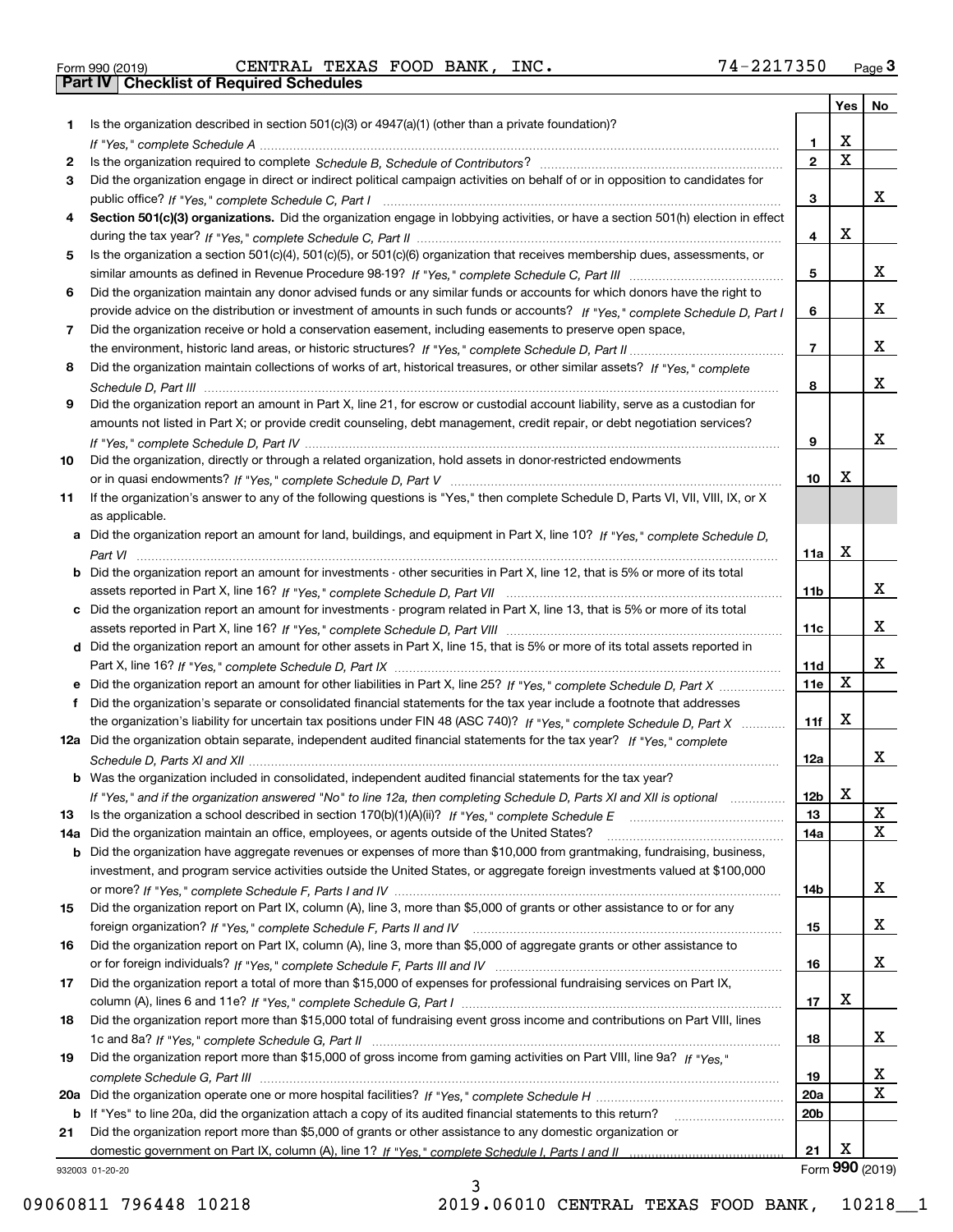|  | Form 990 (2019) |  |
|--|-----------------|--|
|  |                 |  |

*(continued)* Form 990 (2019) CENTRAL TEXAS FOOD BANK, INC. 7 4~2 2 1 7 3 5 0 <sub>Page</sub> 4<br>**Part IV | Checklist of Required Schedules** <sub>(continued)</sub>

|               |                                                                                                                              |                 | Yes | No              |
|---------------|------------------------------------------------------------------------------------------------------------------------------|-----------------|-----|-----------------|
| 22            | Did the organization report more than \$5,000 of grants or other assistance to or for domestic individuals on                |                 |     |                 |
|               |                                                                                                                              | 22              |     | x               |
| 23            | Did the organization answer "Yes" to Part VII, Section A, line 3, 4, or 5 about compensation of the organization's current   |                 |     |                 |
|               | and former officers, directors, trustees, key employees, and highest compensated employees? If "Yes," complete               |                 |     |                 |
|               |                                                                                                                              | 23              | x   |                 |
|               | 24a Did the organization have a tax-exempt bond issue with an outstanding principal amount of more than \$100,000 as of the  |                 |     |                 |
|               | last day of the year, that was issued after December 31, 2002? If "Yes," answer lines 24b through 24d and complete           |                 |     |                 |
|               |                                                                                                                              | 24a             |     | x               |
|               | <b>b</b> Did the organization invest any proceeds of tax-exempt bonds beyond a temporary period exception?                   | 24b             |     |                 |
|               | c Did the organization maintain an escrow account other than a refunding escrow at any time during the year to defease       |                 |     |                 |
|               |                                                                                                                              | 24c<br>24d      |     |                 |
|               | 25a Section 501(c)(3), 501(c)(4), and 501(c)(29) organizations. Did the organization engage in an excess benefit             |                 |     |                 |
|               |                                                                                                                              | 25a             |     | x               |
|               | b Is the organization aware that it engaged in an excess benefit transaction with a disqualified person in a prior year, and |                 |     |                 |
|               | that the transaction has not been reported on any of the organization's prior Forms 990 or 990-EZ? If "Yes," complete        |                 |     |                 |
|               | Schedule L. Part I                                                                                                           | 25b             |     | x               |
| 26            | Did the organization report any amount on Part X, line 5 or 22, for receivables from or payables to any current              |                 |     |                 |
|               | or former officer, director, trustee, key employee, creator or founder, substantial contributor, or 35%                      |                 |     |                 |
|               |                                                                                                                              | 26              |     | x               |
| 27            | Did the organization provide a grant or other assistance to any current or former officer, director, trustee, key employee,  |                 |     |                 |
|               | creator or founder, substantial contributor or employee thereof, a grant selection committee member, or to a 35% controlled  |                 |     |                 |
|               | entity (including an employee thereof) or family member of any of these persons? If "Yes," complete Schedule L, Part III     | 27              |     | x.              |
| 28            | Was the organization a party to a business transaction with one of the following parties (see Schedule L, Part IV            |                 |     |                 |
|               | instructions, for applicable filing thresholds, conditions, and exceptions):                                                 |                 |     |                 |
|               | a A current or former officer, director, trustee, key employee, creator or founder, or substantial contributor? If           |                 |     |                 |
|               |                                                                                                                              | 28a             |     | x               |
|               |                                                                                                                              | 28 <sub>b</sub> |     | x               |
|               | c A 35% controlled entity of one or more individuals and/or organizations described in lines 28a or 28b? If                  |                 |     |                 |
|               |                                                                                                                              | 28c             |     | x               |
| 29            |                                                                                                                              | 29              | х   |                 |
| 30            | Did the organization receive contributions of art, historical treasures, or other similar assets, or qualified conservation  |                 |     |                 |
|               |                                                                                                                              | 30              |     | x               |
| 31            | Did the organization liquidate, terminate, or dissolve and cease operations? If "Yes," complete Schedule N, Part I           | 31              |     | X               |
| 32            | Did the organization sell, exchange, dispose of, or transfer more than 25% of its net assets? If "Yes," complete             |                 |     |                 |
|               |                                                                                                                              | 32              |     | x               |
| 33            | Did the organization own 100% of an entity disregarded as separate from the organization under Regulations                   |                 |     | x               |
|               |                                                                                                                              | 33              |     |                 |
| 34            | Was the organization related to any tax-exempt or taxable entity? If "Yes," complete Schedule R, Part II, III, or IV, and    | 34              | X   |                 |
|               | 35a Did the organization have a controlled entity within the meaning of section 512(b)(13)?                                  | <b>35a</b>      | X   |                 |
|               | b If "Yes" to line 35a, did the organization receive any payment from or engage in any transaction with a controlled entity  |                 |     |                 |
|               |                                                                                                                              | 35b             |     | x               |
| 36            | Section 501(c)(3) organizations. Did the organization make any transfers to an exempt non-charitable related organization?   |                 |     |                 |
|               |                                                                                                                              | 36              |     | x               |
| 37            | Did the organization conduct more than 5% of its activities through an entity that is not a related organization             |                 |     |                 |
|               | and that is treated as a partnership for federal income tax purposes? If "Yes," complete Schedule R, Part VI                 | 37              |     | x               |
| 38            | Did the organization complete Schedule O and provide explanations in Schedule O for Part VI, lines 11b and 19?               |                 |     |                 |
|               | Note: All Form 990 filers are required to complete Schedule O                                                                | 38              | X   |                 |
| <b>Part V</b> | <b>Statements Regarding Other IRS Filings and Tax Compliance</b>                                                             |                 |     |                 |
|               | Check if Schedule O contains a response or note to any line in this Part V                                                   |                 |     |                 |
|               |                                                                                                                              |                 | Yes | No              |
|               | 1a                                                                                                                           |                 |     |                 |
|               | $\mathbf 0$<br><b>b</b> Enter the number of Forms W-2G included in line 1a. Enter -0- if not applicable<br>1b                |                 |     |                 |
|               | c Did the organization comply with backup withholding rules for reportable payments to vendors and reportable gaming         |                 |     |                 |
|               | (gambling) winnings to prize winners?                                                                                        | 1c              | Χ   | Form 990 (2019) |
|               | 932004 01-20-20<br>4                                                                                                         |                 |     |                 |
|               |                                                                                                                              |                 |     |                 |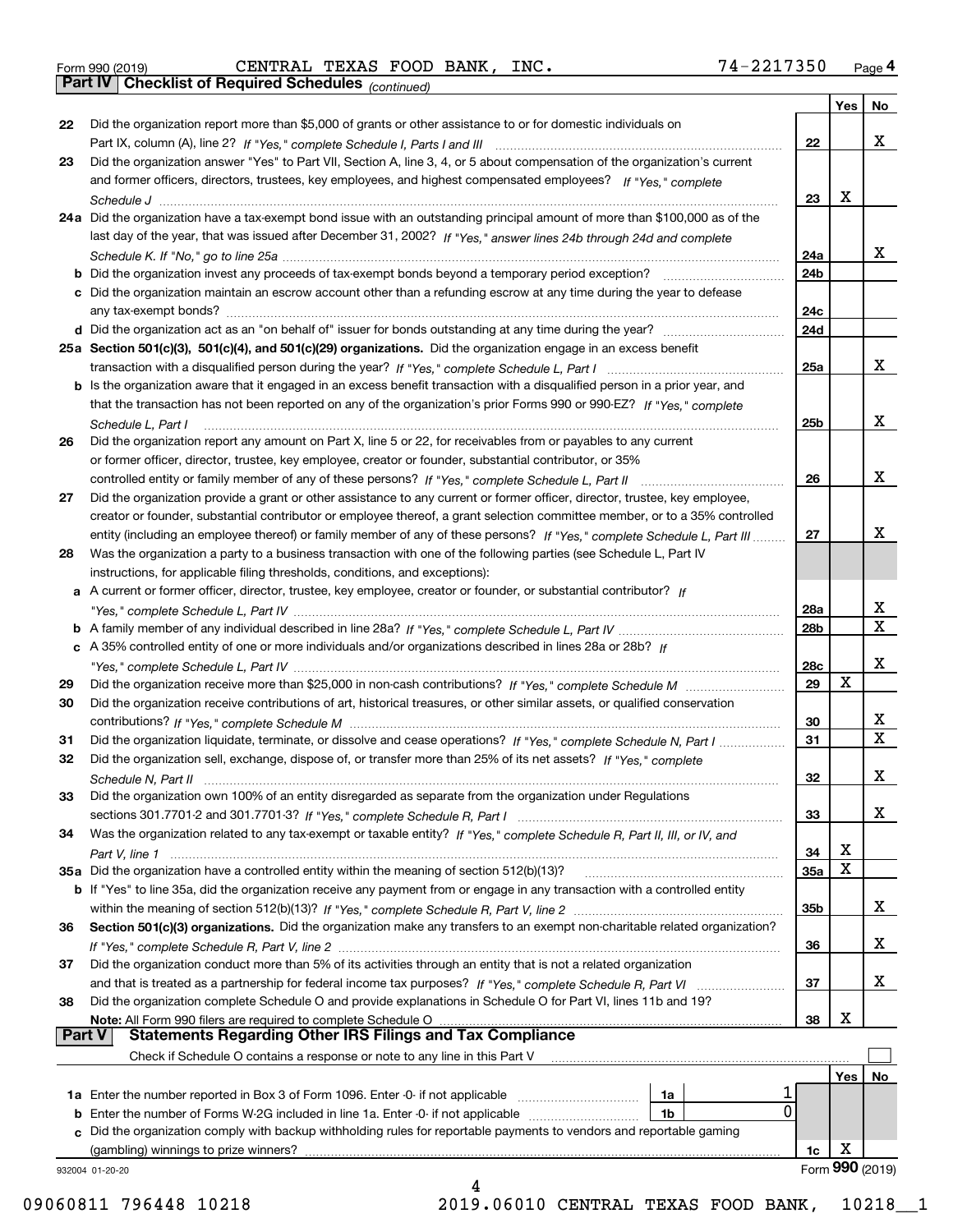|               | 74-2217350<br>CENTRAL TEXAS FOOD BANK, INC.<br>Form 990 (2019)                                                                                                                             |                |         | Page $5$    |
|---------------|--------------------------------------------------------------------------------------------------------------------------------------------------------------------------------------------|----------------|---------|-------------|
| <b>Part V</b> | Statements Regarding Other IRS Filings and Tax Compliance (continued)                                                                                                                      |                |         |             |
|               |                                                                                                                                                                                            |                | Yes $ $ | No          |
|               | 2a Enter the number of employees reported on Form W-3, Transmittal of Wage and Tax Statements,                                                                                             |                |         |             |
|               | 205<br>filed for the calendar year ending with or within the year covered by this return [11] [11] filed for the calendar year ending with or within the year covered by this return<br>2a |                |         |             |
| b             |                                                                                                                                                                                            | 2 <sub>b</sub> | х       |             |
|               |                                                                                                                                                                                            |                |         |             |
|               | 3a Did the organization have unrelated business gross income of \$1,000 or more during the year?                                                                                           | 3a             |         | х           |
|               | <b>b</b> If "Yes," has it filed a Form 990-T for this year? If "No" to line 3b, provide an explanation on Schedule O                                                                       | 3 <sub>b</sub> |         |             |
|               | 4a At any time during the calendar year, did the organization have an interest in, or a signature or other authority over, a                                                               |                |         |             |
|               | financial account in a foreign country (such as a bank account, securities account, or other financial account)?                                                                           | 4a             |         | х           |
|               | <b>b</b> If "Yes," enter the name of the foreign country $\blacktriangleright$                                                                                                             |                |         |             |
|               | See instructions for filing requirements for FinCEN Form 114, Report of Foreign Bank and Financial Accounts (FBAR).                                                                        |                |         |             |
|               | 5a Was the organization a party to a prohibited tax shelter transaction at any time during the tax year?                                                                                   | 5a             |         | х           |
| b             |                                                                                                                                                                                            | 5 <sub>b</sub> |         | $\mathbf X$ |
| с             |                                                                                                                                                                                            | 5с             |         |             |
|               | 6a Does the organization have annual gross receipts that are normally greater than \$100,000, and did the organization solicit                                                             |                |         |             |
|               | any contributions that were not tax deductible as charitable contributions?                                                                                                                | 6a             |         | х           |
|               | <b>b</b> If "Yes," did the organization include with every solicitation an express statement that such contributions or gifts                                                              |                |         |             |
|               | were not tax deductible?                                                                                                                                                                   | 6b             |         |             |
| 7             | Organizations that may receive deductible contributions under section 170(c).                                                                                                              |                |         |             |
| а             | Did the organization receive a payment in excess of \$75 made partly as a contribution and partly for goods and services provided to the payor?                                            | 7a             | х       |             |
| b             | If "Yes," did the organization notify the donor of the value of the goods or services provided?                                                                                            | 7b             | X       |             |
|               | Did the organization sell, exchange, or otherwise dispose of tangible personal property for which it was required                                                                          |                |         |             |
|               | to file Form 8282?                                                                                                                                                                         | 7с             |         | х           |
|               | 7d<br>d If "Yes," indicate the number of Forms 8282 filed during the year                                                                                                                  |                |         |             |
| е             | Did the organization receive any funds, directly or indirectly, to pay premiums on a personal benefit contract?                                                                            | 7е             |         | х           |
| f             | Did the organization, during the year, pay premiums, directly or indirectly, on a personal benefit contract?                                                                               | 7f             |         | Х           |
| g             | If the organization received a contribution of qualified intellectual property, did the organization file Form 8899 as required?                                                           | 7g             |         |             |
| h             | If the organization received a contribution of cars, boats, airplanes, or other vehicles, did the organization file a Form 1098-C?                                                         | 7h             |         |             |
| 8             | Sponsoring organizations maintaining donor advised funds. Did a donor advised fund maintained by the                                                                                       |                |         |             |
|               | sponsoring organization have excess business holdings at any time during the year?                                                                                                         | 8              |         |             |
| 9             | Sponsoring organizations maintaining donor advised funds.                                                                                                                                  |                |         |             |
| а             | Did the sponsoring organization make any taxable distributions under section 4966?                                                                                                         | 9а             |         |             |
| b             | Did the sponsoring organization make a distribution to a donor, donor advisor, or related person?                                                                                          | 9b             |         |             |
| 10            | Section 501(c)(7) organizations. Enter:                                                                                                                                                    |                |         |             |
|               | 10a<br>a Initiation fees and capital contributions included on Part VIII, line 12                                                                                                          |                |         |             |
|               | b Gross receipts, included on Form 990, Part VIII, line 12, for public use of club facilities<br>10b                                                                                       |                |         |             |
| 11            | Section 501(c)(12) organizations. Enter:                                                                                                                                                   |                |         |             |
| a             | 11a                                                                                                                                                                                        |                |         |             |
| b             | Gross income from other sources (Do not net amounts due or paid to other sources against                                                                                                   |                |         |             |
|               | 11b                                                                                                                                                                                        |                |         |             |
|               | 12a Section 4947(a)(1) non-exempt charitable trusts. Is the organization filing Form 990 in lieu of Form 1041?                                                                             | 12a            |         |             |
|               | <b>b</b> If "Yes," enter the amount of tax-exempt interest received or accrued during the year<br>12b                                                                                      |                |         |             |
| 13            | Section 501(c)(29) qualified nonprofit health insurance issuers.                                                                                                                           |                |         |             |
| a             |                                                                                                                                                                                            | 13а            |         |             |
|               | <b>Note:</b> See the instructions for additional information the organization must report on Schedule O.                                                                                   |                |         |             |
| b             | Enter the amount of reserves the organization is required to maintain by the states in which the                                                                                           |                |         |             |
|               | 13b                                                                                                                                                                                        |                |         |             |
| c             | 13с                                                                                                                                                                                        |                |         |             |
| 14a           | Did the organization receive any payments for indoor tanning services during the tax year?                                                                                                 | 14a            |         | х           |
|               |                                                                                                                                                                                            | 14b            |         |             |
|               | Is the organization subject to the section 4960 tax on payment(s) of more than \$1,000,000 in remuneration or                                                                              |                |         |             |
| 15            |                                                                                                                                                                                            | 15             |         | х           |
|               |                                                                                                                                                                                            |                |         |             |
|               | If "Yes," see instructions and file Form 4720, Schedule N.<br>Is the organization an educational institution subject to the section 4968 excise tax on net investment income?              | 16             |         | x           |
| 16            |                                                                                                                                                                                            |                |         |             |

5

Form (2019) **990**

932005 01-20-20

If "Yes," complete Form 4720, Schedule O.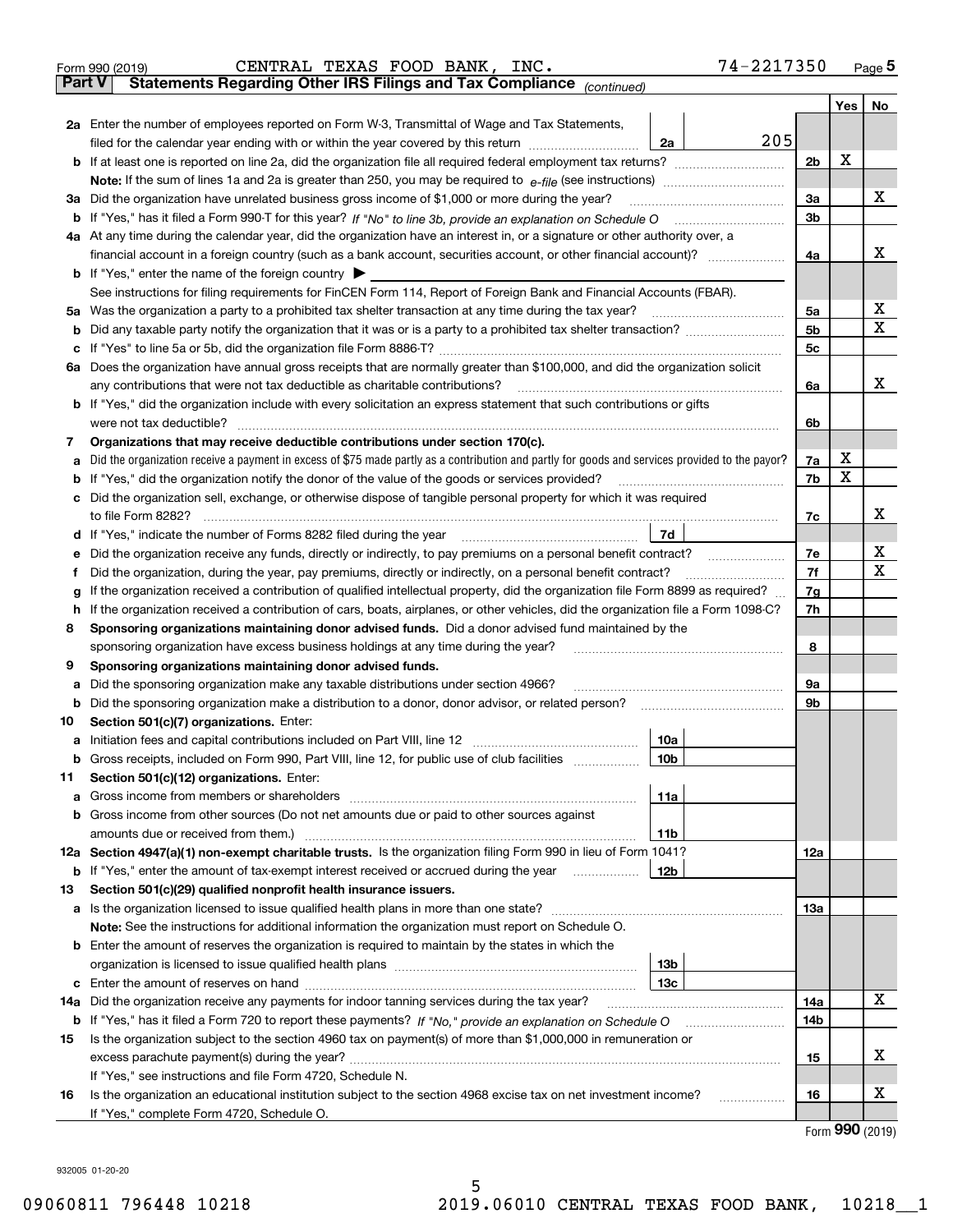| Form 990 (2019) |  |  |
|-----------------|--|--|
|                 |  |  |

CENTRAL TEXAS FOOD BANK, INC. 74-2217350

*For each "Yes" response to lines 2 through 7b below, and for a "No" response to line 8a, 8b, or 10b below, describe the circumstances, processes, or changes on Schedule O. See instructions.* Form 990 (2019) **CENTRAL TEXAS FOOD BANK, INC.** 74 – 2217350 Page 6<br>**Part VI Governance, Management, and Disclosure** *For each "Yes" response to lines 2 through 7b below, and for a "No" response* 

|     |                                                                                                                                                                            |                               |                 | Yes <sub>1</sub> | No                      |  |  |  |
|-----|----------------------------------------------------------------------------------------------------------------------------------------------------------------------------|-------------------------------|-----------------|------------------|-------------------------|--|--|--|
|     | <b>1a</b> Enter the number of voting members of the governing body at the end of the tax year<br>.                                                                         | 1a                            | 24              |                  |                         |  |  |  |
|     | If there are material differences in voting rights among members of the governing body, or if the governing                                                                |                               |                 |                  |                         |  |  |  |
|     | body delegated broad authority to an executive committee or similar committee, explain on Schedule O.                                                                      |                               |                 |                  |                         |  |  |  |
|     | <b>b</b> Enter the number of voting members included on line 1a, above, who are independent <i>manumum</i>                                                                 | 24<br>1b                      |                 |                  |                         |  |  |  |
| 2   | Did any officer, director, trustee, or key employee have a family relationship or a business relationship with any other                                                   |                               |                 |                  |                         |  |  |  |
|     | officer, director, trustee, or key employee?                                                                                                                               |                               | $\mathbf{2}$    |                  | X                       |  |  |  |
| 3   | Did the organization delegate control over management duties customarily performed by or under the direct supervision                                                      |                               |                 |                  |                         |  |  |  |
|     |                                                                                                                                                                            |                               | 3               |                  | х                       |  |  |  |
| 4   | Did the organization make any significant changes to its governing documents since the prior Form 990 was filed?                                                           |                               | 4               |                  | $\overline{\mathbf{x}}$ |  |  |  |
| 5   |                                                                                                                                                                            |                               | 5               |                  | $\overline{\mathbf{x}}$ |  |  |  |
| 6   | Did the organization have members or stockholders?                                                                                                                         |                               |                 |                  |                         |  |  |  |
| 7a  | Did the organization have members, stockholders, or other persons who had the power to elect or appoint one or                                                             |                               | 6               |                  | $\overline{\mathbf{x}}$ |  |  |  |
|     |                                                                                                                                                                            |                               | 7a              |                  | X                       |  |  |  |
|     | <b>b</b> Are any governance decisions of the organization reserved to (or subject to approval by) members, stockholders, or                                                |                               |                 |                  |                         |  |  |  |
|     | persons other than the governing body?                                                                                                                                     |                               |                 |                  | х                       |  |  |  |
|     | Did the organization contemporaneously document the meetings held or written actions undertaken during the year by the following:                                          |                               | 7b              |                  |                         |  |  |  |
| 8   |                                                                                                                                                                            |                               |                 | х                |                         |  |  |  |
| a   |                                                                                                                                                                            |                               | 8a              | X                |                         |  |  |  |
|     |                                                                                                                                                                            |                               | 8b              |                  |                         |  |  |  |
| 9   | Is there any officer, director, trustee, or key employee listed in Part VII, Section A, who cannot be reached at the                                                       |                               |                 |                  | x                       |  |  |  |
|     |                                                                                                                                                                            |                               | 9               |                  |                         |  |  |  |
|     | Section B. Policies (This Section B requests information about policies not required by the Internal Revenue Code.)                                                        |                               |                 |                  |                         |  |  |  |
|     |                                                                                                                                                                            |                               |                 | Yes              | No<br>$\mathbf X$       |  |  |  |
|     |                                                                                                                                                                            |                               | 10a             |                  |                         |  |  |  |
|     | <b>b</b> If "Yes," did the organization have written policies and procedures governing the activities of such chapters, affiliates,                                        |                               |                 |                  |                         |  |  |  |
|     |                                                                                                                                                                            |                               | 10 <sub>b</sub> |                  |                         |  |  |  |
|     | 11a Has the organization provided a complete copy of this Form 990 to all members of its governing body before filing the form?                                            |                               | 11a             | X                |                         |  |  |  |
|     | <b>b</b> Describe in Schedule O the process, if any, used by the organization to review this Form 990.                                                                     |                               |                 |                  |                         |  |  |  |
| 12a |                                                                                                                                                                            |                               | 12a             | х                |                         |  |  |  |
| b   |                                                                                                                                                                            |                               | 12 <sub>b</sub> | $\mathbf X$      |                         |  |  |  |
|     | c Did the organization regularly and consistently monitor and enforce compliance with the policy? If "Yes," describe                                                       |                               |                 |                  |                         |  |  |  |
|     | in Schedule O how this was done www.communication.com/www.communications.com/www.communications.com/                                                                       |                               | 12c             | х                |                         |  |  |  |
| 13  |                                                                                                                                                                            |                               | 13              | X                |                         |  |  |  |
| 14  | Did the organization have a written document retention and destruction policy? manufactured and the organization have a written document retention and destruction policy? |                               | 14              | $\mathbf X$      |                         |  |  |  |
| 15  | Did the process for determining compensation of the following persons include a review and approval by independent                                                         |                               |                 |                  |                         |  |  |  |
|     | persons, comparability data, and contemporaneous substantiation of the deliberation and decision?                                                                          |                               |                 |                  |                         |  |  |  |
|     |                                                                                                                                                                            |                               | 15a             | х                |                         |  |  |  |
|     | <b>b</b> Other officers or key employees of the organization                                                                                                               |                               | 15 <sub>b</sub> | X                |                         |  |  |  |
|     | If "Yes" to line 15a or 15b, describe the process in Schedule O (see instructions).                                                                                        |                               |                 |                  |                         |  |  |  |
|     | 16a Did the organization invest in, contribute assets to, or participate in a joint venture or similar arrangement with a                                                  |                               |                 |                  |                         |  |  |  |
|     | taxable entity during the year?                                                                                                                                            |                               | 16a             |                  | х                       |  |  |  |
|     | <b>b</b> If "Yes," did the organization follow a written policy or procedure requiring the organization to evaluate its participation                                      |                               |                 |                  |                         |  |  |  |
|     | in joint venture arrangements under applicable federal tax law, and take steps to safeguard the organization's                                                             |                               |                 |                  |                         |  |  |  |
|     | exempt status with respect to such arrangements?                                                                                                                           |                               | 16b             |                  |                         |  |  |  |
|     | <b>Section C. Disclosure</b>                                                                                                                                               |                               |                 |                  |                         |  |  |  |
| 17  | <b>NONE</b><br>List the states with which a copy of this Form 990 is required to be filed $\blacktriangleright$                                                            |                               |                 |                  |                         |  |  |  |
| 18  | Section 6104 requires an organization to make its Forms 1023 (1024 or 1024-A, if applicable), 990, and 990-T (Section 501(c)(3)s only) available                           |                               |                 |                  |                         |  |  |  |
|     | for public inspection. Indicate how you made these available. Check all that apply.                                                                                        |                               |                 |                  |                         |  |  |  |
|     | $X$ Upon request<br>Own website<br>Another's website                                                                                                                       | Other (explain on Schedule O) |                 |                  |                         |  |  |  |
| 19  | Describe on Schedule O whether (and if so, how) the organization made its governing documents, conflict of interest policy, and financial                                  |                               |                 |                  |                         |  |  |  |
|     | statements available to the public during the tax year.                                                                                                                    |                               |                 |                  |                         |  |  |  |
| 20  | State the name, address, and telephone number of the person who possesses the organization's books and records                                                             |                               |                 |                  |                         |  |  |  |
|     | ALAN ROBINSON - (512)282-2111                                                                                                                                              |                               |                 |                  |                         |  |  |  |
|     | 78744<br>6500<br>METROPOLIS DRIVE, AUSTIN,<br>TХ                                                                                                                           |                               |                 |                  |                         |  |  |  |
|     | 932006 01-20-20                                                                                                                                                            |                               |                 | Form 990 (2019)  |                         |  |  |  |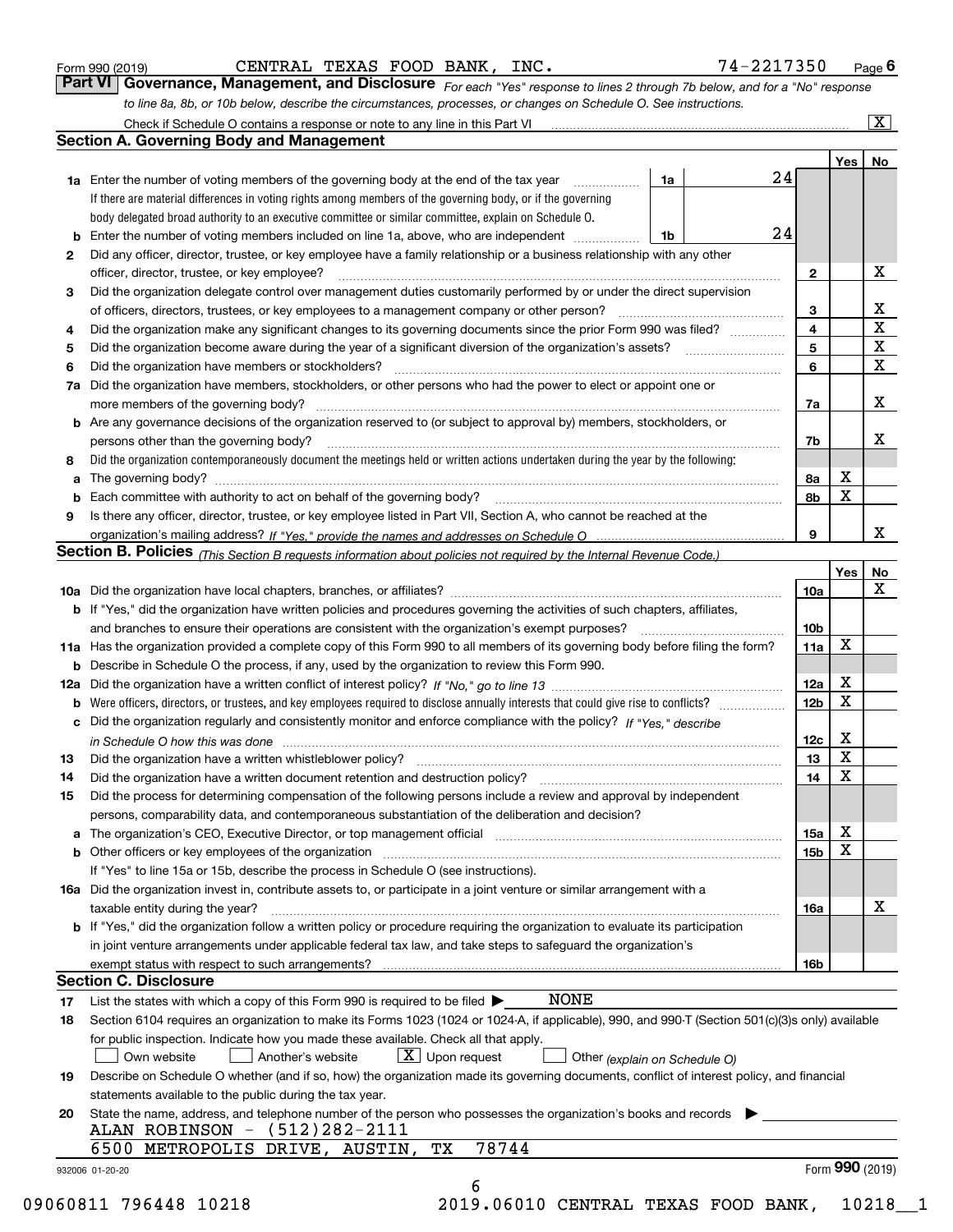| Form 990 (2019) |  |  |
|-----------------|--|--|
|                 |  |  |

 $\mathcal{L}^{\text{max}}$ 

| Form 990 (2019) |                                               | CENTRAL TEXAS FOOD BANK, INC. |  |  | 74-2217350                                                                                 | Page $7$ |
|-----------------|-----------------------------------------------|-------------------------------|--|--|--------------------------------------------------------------------------------------------|----------|
|                 |                                               |                               |  |  | Part VII Compensation of Officers, Directors, Trustees, Key Employees, Highest Compensated |          |
|                 | <b>Employees, and Independent Contractors</b> |                               |  |  |                                                                                            |          |

Check if Schedule O contains a response or note to any line in this Part VII

**Section A. Officers, Directors, Trustees, Key Employees, and Highest Compensated Employees**

**1a**  Complete this table for all persons required to be listed. Report compensation for the calendar year ending with or within the organization's tax year. **•** List all of the organization's current officers, directors, trustees (whether individuals or organizations), regardless of amount of compensation.

Enter -0- in columns (D), (E), and (F) if no compensation was paid.

 $\bullet$  List all of the organization's  $\,$ current key employees, if any. See instructions for definition of "key employee."

**•** List the organization's five current highest compensated employees (other than an officer, director, trustee, or key employee) who received reportable compensation (Box 5 of Form W-2 and/or Box 7 of Form 1099-MISC) of more than \$100,000 from the organization and any related organizations.

**•** List all of the organization's former officers, key employees, and highest compensated employees who received more than \$100,000 of reportable compensation from the organization and any related organizations.

**former directors or trustees**  ¥ List all of the organization's that received, in the capacity as a former director or trustee of the organization, more than \$10,000 of reportable compensation from the organization and any related organizations.

See instructions for the order in which to list the persons above.

Check this box if neither the organization nor any related organization compensated any current officer, director, or trustee.  $\mathcal{L}^{\text{max}}$ 

| Position<br>Reportable<br>Average<br>Estimated<br>(do not check more than one<br>compensation<br>hours per<br>compensation<br>amount of<br>box, unless person is both an<br>officer and a director/trustee)<br>from<br>from related<br>other<br>week<br>Individual trustee or director<br>the<br>organizations<br>(list any<br>compensation<br>(W-2/1099-MISC)<br>hours for<br>organization<br>from the<br>Highest compensated<br> employee<br>nstitutional trustee<br>(W-2/1099-MISC)<br>related<br>organization<br>Key employee<br>organizations<br>and related<br>below<br>organizations<br>Former<br>Officer<br>line)<br>1.00<br><b>JEN ALESSANDRA</b><br>$\mathbf X$<br>$\mathbf X$<br>0.<br>$\mathbf 0$ .<br>0.<br>1.00<br>ANN BENOLKEN<br>$\overline{\text{X}}$<br>0.<br>$\mathbf 0$ .<br>0.<br>1.00<br>SHAUN CRANSTON<br>$\overline{\textbf{X}}$<br>$\mathbf X$<br>0.<br>$\mathbf 0$ .<br>$\mathbf 0$ .<br>1.00<br>HARI JAYARAM<br>$\overline{\text{X}}$<br>0.<br>$\mathbf 0$ .<br>$0_{.}$<br>1.00<br>KEVIN KOCH<br>$\overline{\text{X}}$<br>$\rm X$<br>$\mathbf 0$ .<br>0.<br>0.<br>1.00<br>TIMOTHY LEE<br>$\overline{\mathbf{X}}$<br>$\mathbf 0$ .<br>$\mathbf X$<br>0.<br>$\mathbf 0$ .<br>1.00<br>PAT MASSEY<br>$\overline{\mathbf{X}}$<br>$\mathbf 0$ .<br>0.<br>$0_{.}$<br>1.00<br><b>JOYCE MULLIN</b><br>$\overline{\mathbf{X}}$<br>$\mathbf 0$ .<br>$\mathbf 0$ .<br>$0$ .<br>1.00<br>STEPHEN PORTNER<br>1.00<br>$\mathbf X$<br>$\mathbf 0$ .<br>$\mathbf 0$ .<br>$\mathbf 0$ .<br>X<br>1.00<br>$\mathbf 0$ .<br>X<br>$\mathbf 0$ .<br>0.<br>1.00<br>0.<br>$\mathbf 0$ .<br>X<br>0.<br>1.00<br>$\mathbf 0$ .<br>$\rm X$<br>0.<br>$\mathbf 0$ .<br>1.00<br>X<br>0.<br>0.<br>$\mathbf 0$ .<br>1.00<br>$\mathbf X$<br>$\mathbf 0$ .<br>$\mathbf 0$ .<br>$\mathbf X$<br>0.<br>1.00<br>X<br>0.<br>$\mathbf 0$ .<br>$\mathbf 0$ .<br>1.00<br>$\overline{\mathbf{X}}$<br>0.<br>0.<br>0.<br>1.00<br>$\overline{\mathbf{X}}$<br>0.<br>$\mathbf 0$ .<br>0. | (A)                            | (B) |  | (C) |  | (D) | (E)        | (F)            |
|------------------------------------------------------------------------------------------------------------------------------------------------------------------------------------------------------------------------------------------------------------------------------------------------------------------------------------------------------------------------------------------------------------------------------------------------------------------------------------------------------------------------------------------------------------------------------------------------------------------------------------------------------------------------------------------------------------------------------------------------------------------------------------------------------------------------------------------------------------------------------------------------------------------------------------------------------------------------------------------------------------------------------------------------------------------------------------------------------------------------------------------------------------------------------------------------------------------------------------------------------------------------------------------------------------------------------------------------------------------------------------------------------------------------------------------------------------------------------------------------------------------------------------------------------------------------------------------------------------------------------------------------------------------------------------------------------------------------------------------------------------------------------------------------------------------------------------------------------------------------------------------------------------------------------------------------------------------|--------------------------------|-----|--|-----|--|-----|------------|----------------|
|                                                                                                                                                                                                                                                                                                                                                                                                                                                                                                                                                                                                                                                                                                                                                                                                                                                                                                                                                                                                                                                                                                                                                                                                                                                                                                                                                                                                                                                                                                                                                                                                                                                                                                                                                                                                                                                                                                                                                                  | Name and title                 |     |  |     |  |     | Reportable |                |
|                                                                                                                                                                                                                                                                                                                                                                                                                                                                                                                                                                                                                                                                                                                                                                                                                                                                                                                                                                                                                                                                                                                                                                                                                                                                                                                                                                                                                                                                                                                                                                                                                                                                                                                                                                                                                                                                                                                                                                  |                                |     |  |     |  |     |            |                |
|                                                                                                                                                                                                                                                                                                                                                                                                                                                                                                                                                                                                                                                                                                                                                                                                                                                                                                                                                                                                                                                                                                                                                                                                                                                                                                                                                                                                                                                                                                                                                                                                                                                                                                                                                                                                                                                                                                                                                                  |                                |     |  |     |  |     |            |                |
|                                                                                                                                                                                                                                                                                                                                                                                                                                                                                                                                                                                                                                                                                                                                                                                                                                                                                                                                                                                                                                                                                                                                                                                                                                                                                                                                                                                                                                                                                                                                                                                                                                                                                                                                                                                                                                                                                                                                                                  |                                |     |  |     |  |     |            |                |
|                                                                                                                                                                                                                                                                                                                                                                                                                                                                                                                                                                                                                                                                                                                                                                                                                                                                                                                                                                                                                                                                                                                                                                                                                                                                                                                                                                                                                                                                                                                                                                                                                                                                                                                                                                                                                                                                                                                                                                  |                                |     |  |     |  |     |            |                |
|                                                                                                                                                                                                                                                                                                                                                                                                                                                                                                                                                                                                                                                                                                                                                                                                                                                                                                                                                                                                                                                                                                                                                                                                                                                                                                                                                                                                                                                                                                                                                                                                                                                                                                                                                                                                                                                                                                                                                                  |                                |     |  |     |  |     |            |                |
|                                                                                                                                                                                                                                                                                                                                                                                                                                                                                                                                                                                                                                                                                                                                                                                                                                                                                                                                                                                                                                                                                                                                                                                                                                                                                                                                                                                                                                                                                                                                                                                                                                                                                                                                                                                                                                                                                                                                                                  |                                |     |  |     |  |     |            |                |
|                                                                                                                                                                                                                                                                                                                                                                                                                                                                                                                                                                                                                                                                                                                                                                                                                                                                                                                                                                                                                                                                                                                                                                                                                                                                                                                                                                                                                                                                                                                                                                                                                                                                                                                                                                                                                                                                                                                                                                  |                                |     |  |     |  |     |            |                |
|                                                                                                                                                                                                                                                                                                                                                                                                                                                                                                                                                                                                                                                                                                                                                                                                                                                                                                                                                                                                                                                                                                                                                                                                                                                                                                                                                                                                                                                                                                                                                                                                                                                                                                                                                                                                                                                                                                                                                                  | (1)                            |     |  |     |  |     |            |                |
|                                                                                                                                                                                                                                                                                                                                                                                                                                                                                                                                                                                                                                                                                                                                                                                                                                                                                                                                                                                                                                                                                                                                                                                                                                                                                                                                                                                                                                                                                                                                                                                                                                                                                                                                                                                                                                                                                                                                                                  | CHAIR (BEGAN JAN 20)           |     |  |     |  |     |            |                |
|                                                                                                                                                                                                                                                                                                                                                                                                                                                                                                                                                                                                                                                                                                                                                                                                                                                                                                                                                                                                                                                                                                                                                                                                                                                                                                                                                                                                                                                                                                                                                                                                                                                                                                                                                                                                                                                                                                                                                                  | (2)                            |     |  |     |  |     |            |                |
|                                                                                                                                                                                                                                                                                                                                                                                                                                                                                                                                                                                                                                                                                                                                                                                                                                                                                                                                                                                                                                                                                                                                                                                                                                                                                                                                                                                                                                                                                                                                                                                                                                                                                                                                                                                                                                                                                                                                                                  | <b>DIRECTOR</b>                |     |  |     |  |     |            |                |
|                                                                                                                                                                                                                                                                                                                                                                                                                                                                                                                                                                                                                                                                                                                                                                                                                                                                                                                                                                                                                                                                                                                                                                                                                                                                                                                                                                                                                                                                                                                                                                                                                                                                                                                                                                                                                                                                                                                                                                  | (3)                            |     |  |     |  |     |            |                |
|                                                                                                                                                                                                                                                                                                                                                                                                                                                                                                                                                                                                                                                                                                                                                                                                                                                                                                                                                                                                                                                                                                                                                                                                                                                                                                                                                                                                                                                                                                                                                                                                                                                                                                                                                                                                                                                                                                                                                                  | SECRETARY (BEGAN JAN 20)       |     |  |     |  |     |            |                |
|                                                                                                                                                                                                                                                                                                                                                                                                                                                                                                                                                                                                                                                                                                                                                                                                                                                                                                                                                                                                                                                                                                                                                                                                                                                                                                                                                                                                                                                                                                                                                                                                                                                                                                                                                                                                                                                                                                                                                                  | (4)                            |     |  |     |  |     |            |                |
|                                                                                                                                                                                                                                                                                                                                                                                                                                                                                                                                                                                                                                                                                                                                                                                                                                                                                                                                                                                                                                                                                                                                                                                                                                                                                                                                                                                                                                                                                                                                                                                                                                                                                                                                                                                                                                                                                                                                                                  | <b>DIRECTOR</b>                |     |  |     |  |     |            |                |
|                                                                                                                                                                                                                                                                                                                                                                                                                                                                                                                                                                                                                                                                                                                                                                                                                                                                                                                                                                                                                                                                                                                                                                                                                                                                                                                                                                                                                                                                                                                                                                                                                                                                                                                                                                                                                                                                                                                                                                  | (5)                            |     |  |     |  |     |            |                |
|                                                                                                                                                                                                                                                                                                                                                                                                                                                                                                                                                                                                                                                                                                                                                                                                                                                                                                                                                                                                                                                                                                                                                                                                                                                                                                                                                                                                                                                                                                                                                                                                                                                                                                                                                                                                                                                                                                                                                                  | FORMER TREASURER (THRU DEC 19) |     |  |     |  |     |            |                |
|                                                                                                                                                                                                                                                                                                                                                                                                                                                                                                                                                                                                                                                                                                                                                                                                                                                                                                                                                                                                                                                                                                                                                                                                                                                                                                                                                                                                                                                                                                                                                                                                                                                                                                                                                                                                                                                                                                                                                                  | (6)                            |     |  |     |  |     |            |                |
|                                                                                                                                                                                                                                                                                                                                                                                                                                                                                                                                                                                                                                                                                                                                                                                                                                                                                                                                                                                                                                                                                                                                                                                                                                                                                                                                                                                                                                                                                                                                                                                                                                                                                                                                                                                                                                                                                                                                                                  | TREASURER (BEGAN JAN 20)       |     |  |     |  |     |            |                |
|                                                                                                                                                                                                                                                                                                                                                                                                                                                                                                                                                                                                                                                                                                                                                                                                                                                                                                                                                                                                                                                                                                                                                                                                                                                                                                                                                                                                                                                                                                                                                                                                                                                                                                                                                                                                                                                                                                                                                                  | (7)                            |     |  |     |  |     |            |                |
|                                                                                                                                                                                                                                                                                                                                                                                                                                                                                                                                                                                                                                                                                                                                                                                                                                                                                                                                                                                                                                                                                                                                                                                                                                                                                                                                                                                                                                                                                                                                                                                                                                                                                                                                                                                                                                                                                                                                                                  | <b>DIRECTOR</b>                |     |  |     |  |     |            |                |
|                                                                                                                                                                                                                                                                                                                                                                                                                                                                                                                                                                                                                                                                                                                                                                                                                                                                                                                                                                                                                                                                                                                                                                                                                                                                                                                                                                                                                                                                                                                                                                                                                                                                                                                                                                                                                                                                                                                                                                  | (8)                            |     |  |     |  |     |            |                |
|                                                                                                                                                                                                                                                                                                                                                                                                                                                                                                                                                                                                                                                                                                                                                                                                                                                                                                                                                                                                                                                                                                                                                                                                                                                                                                                                                                                                                                                                                                                                                                                                                                                                                                                                                                                                                                                                                                                                                                  | <b>DIRECTOR</b>                |     |  |     |  |     |            |                |
|                                                                                                                                                                                                                                                                                                                                                                                                                                                                                                                                                                                                                                                                                                                                                                                                                                                                                                                                                                                                                                                                                                                                                                                                                                                                                                                                                                                                                                                                                                                                                                                                                                                                                                                                                                                                                                                                                                                                                                  | (9)                            |     |  |     |  |     |            |                |
|                                                                                                                                                                                                                                                                                                                                                                                                                                                                                                                                                                                                                                                                                                                                                                                                                                                                                                                                                                                                                                                                                                                                                                                                                                                                                                                                                                                                                                                                                                                                                                                                                                                                                                                                                                                                                                                                                                                                                                  | VICE CHAIR (BEGAN JAN 20)      |     |  |     |  |     |            |                |
|                                                                                                                                                                                                                                                                                                                                                                                                                                                                                                                                                                                                                                                                                                                                                                                                                                                                                                                                                                                                                                                                                                                                                                                                                                                                                                                                                                                                                                                                                                                                                                                                                                                                                                                                                                                                                                                                                                                                                                  | (10) HON. JEFF ROSE            |     |  |     |  |     |            |                |
|                                                                                                                                                                                                                                                                                                                                                                                                                                                                                                                                                                                                                                                                                                                                                                                                                                                                                                                                                                                                                                                                                                                                                                                                                                                                                                                                                                                                                                                                                                                                                                                                                                                                                                                                                                                                                                                                                                                                                                  | <b>DIRECTOR</b>                |     |  |     |  |     |            |                |
|                                                                                                                                                                                                                                                                                                                                                                                                                                                                                                                                                                                                                                                                                                                                                                                                                                                                                                                                                                                                                                                                                                                                                                                                                                                                                                                                                                                                                                                                                                                                                                                                                                                                                                                                                                                                                                                                                                                                                                  | (11) JOHN SANCHEZ              |     |  |     |  |     |            |                |
|                                                                                                                                                                                                                                                                                                                                                                                                                                                                                                                                                                                                                                                                                                                                                                                                                                                                                                                                                                                                                                                                                                                                                                                                                                                                                                                                                                                                                                                                                                                                                                                                                                                                                                                                                                                                                                                                                                                                                                  | <b>DIRECTOR</b>                |     |  |     |  |     |            |                |
|                                                                                                                                                                                                                                                                                                                                                                                                                                                                                                                                                                                                                                                                                                                                                                                                                                                                                                                                                                                                                                                                                                                                                                                                                                                                                                                                                                                                                                                                                                                                                                                                                                                                                                                                                                                                                                                                                                                                                                  | (12) CLINT SCOTT               |     |  |     |  |     |            |                |
|                                                                                                                                                                                                                                                                                                                                                                                                                                                                                                                                                                                                                                                                                                                                                                                                                                                                                                                                                                                                                                                                                                                                                                                                                                                                                                                                                                                                                                                                                                                                                                                                                                                                                                                                                                                                                                                                                                                                                                  | <b>DIRECTOR</b>                |     |  |     |  |     |            |                |
|                                                                                                                                                                                                                                                                                                                                                                                                                                                                                                                                                                                                                                                                                                                                                                                                                                                                                                                                                                                                                                                                                                                                                                                                                                                                                                                                                                                                                                                                                                                                                                                                                                                                                                                                                                                                                                                                                                                                                                  | (13) ALICE STARR               |     |  |     |  |     |            |                |
|                                                                                                                                                                                                                                                                                                                                                                                                                                                                                                                                                                                                                                                                                                                                                                                                                                                                                                                                                                                                                                                                                                                                                                                                                                                                                                                                                                                                                                                                                                                                                                                                                                                                                                                                                                                                                                                                                                                                                                  | <b>DIRECTOR</b>                |     |  |     |  |     |            |                |
|                                                                                                                                                                                                                                                                                                                                                                                                                                                                                                                                                                                                                                                                                                                                                                                                                                                                                                                                                                                                                                                                                                                                                                                                                                                                                                                                                                                                                                                                                                                                                                                                                                                                                                                                                                                                                                                                                                                                                                  | (14) SHELDY STARKES            |     |  |     |  |     |            |                |
|                                                                                                                                                                                                                                                                                                                                                                                                                                                                                                                                                                                                                                                                                                                                                                                                                                                                                                                                                                                                                                                                                                                                                                                                                                                                                                                                                                                                                                                                                                                                                                                                                                                                                                                                                                                                                                                                                                                                                                  | FORMER SECRETARY (THRU DEC 19) |     |  |     |  |     |            |                |
|                                                                                                                                                                                                                                                                                                                                                                                                                                                                                                                                                                                                                                                                                                                                                                                                                                                                                                                                                                                                                                                                                                                                                                                                                                                                                                                                                                                                                                                                                                                                                                                                                                                                                                                                                                                                                                                                                                                                                                  | (15) LESLIE SWEET              |     |  |     |  |     |            |                |
|                                                                                                                                                                                                                                                                                                                                                                                                                                                                                                                                                                                                                                                                                                                                                                                                                                                                                                                                                                                                                                                                                                                                                                                                                                                                                                                                                                                                                                                                                                                                                                                                                                                                                                                                                                                                                                                                                                                                                                  | <b>DIRECTOR</b>                |     |  |     |  |     |            |                |
|                                                                                                                                                                                                                                                                                                                                                                                                                                                                                                                                                                                                                                                                                                                                                                                                                                                                                                                                                                                                                                                                                                                                                                                                                                                                                                                                                                                                                                                                                                                                                                                                                                                                                                                                                                                                                                                                                                                                                                  | (16) ANNELIESE TANNER          |     |  |     |  |     |            |                |
|                                                                                                                                                                                                                                                                                                                                                                                                                                                                                                                                                                                                                                                                                                                                                                                                                                                                                                                                                                                                                                                                                                                                                                                                                                                                                                                                                                                                                                                                                                                                                                                                                                                                                                                                                                                                                                                                                                                                                                  | <b>DIRECTOR</b>                |     |  |     |  |     |            |                |
|                                                                                                                                                                                                                                                                                                                                                                                                                                                                                                                                                                                                                                                                                                                                                                                                                                                                                                                                                                                                                                                                                                                                                                                                                                                                                                                                                                                                                                                                                                                                                                                                                                                                                                                                                                                                                                                                                                                                                                  | (17) SCOTT WEATHERFORD         |     |  |     |  |     |            |                |
|                                                                                                                                                                                                                                                                                                                                                                                                                                                                                                                                                                                                                                                                                                                                                                                                                                                                                                                                                                                                                                                                                                                                                                                                                                                                                                                                                                                                                                                                                                                                                                                                                                                                                                                                                                                                                                                                                                                                                                  | <b>DIRECTOR</b>                |     |  |     |  |     |            | $\overline{2}$ |

7

932007 01-20-20

Form (2019) **990**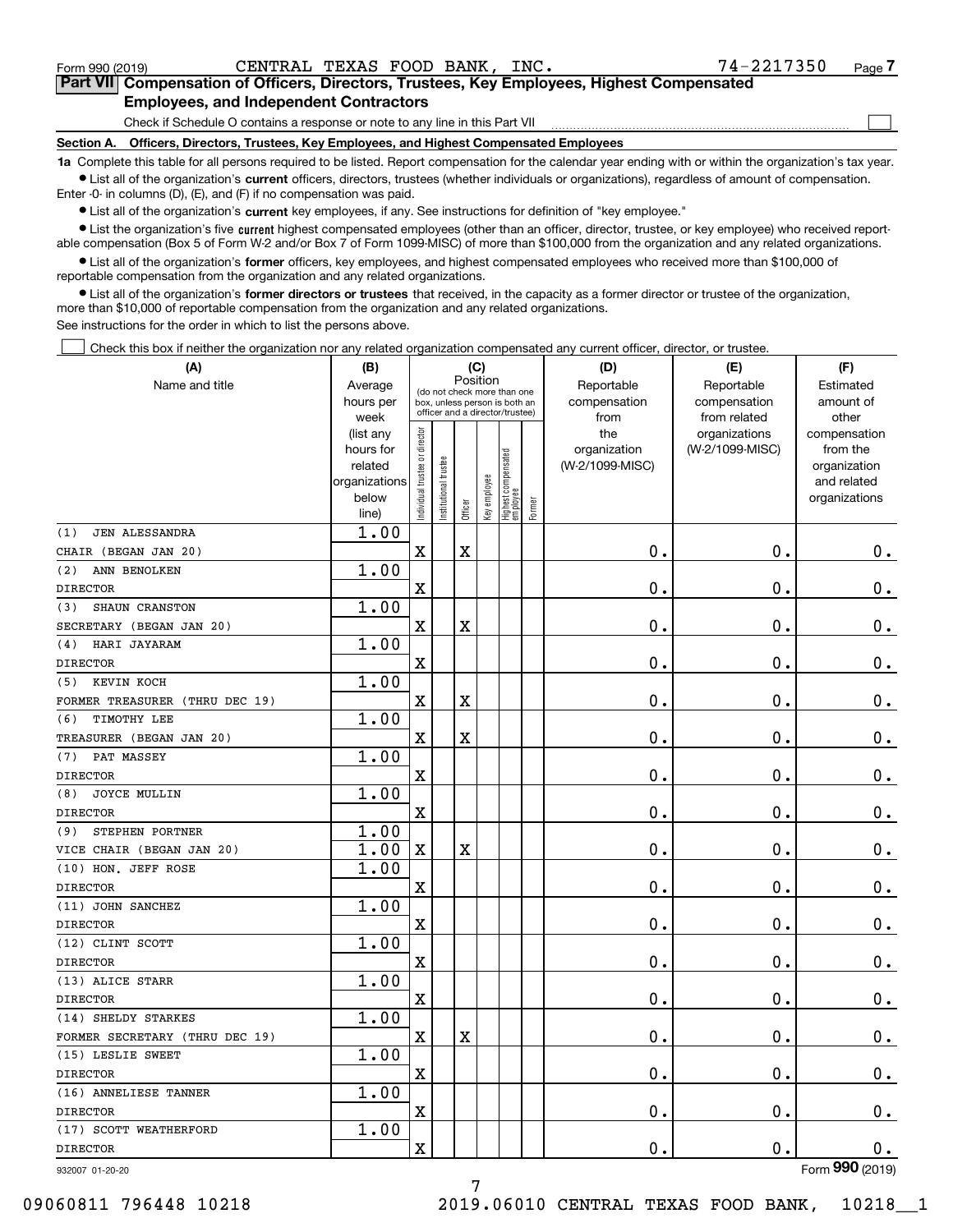| CENTRAL TEXAS FOOD BANK, INC.<br>Form 990 (2019)                                                                                          |                        |                                                                                                 |                       |         |              |                                   |              |                                 | 74-2217350             |              |                             | Page 8        |
|-------------------------------------------------------------------------------------------------------------------------------------------|------------------------|-------------------------------------------------------------------------------------------------|-----------------------|---------|--------------|-----------------------------------|--------------|---------------------------------|------------------------|--------------|-----------------------------|---------------|
| <b>Part VII</b><br>Section A. Officers, Directors, Trustees, Key Employees, and Highest Compensated Employees (continued)                 |                        |                                                                                                 |                       |         |              |                                   |              |                                 |                        |              |                             |               |
| (A)                                                                                                                                       | (B)<br>(C)<br>Position |                                                                                                 |                       |         |              |                                   |              | (D)                             | (E)                    |              | (F)                         |               |
| Name and title                                                                                                                            | Average                |                                                                                                 |                       |         |              |                                   |              | Reportable                      | Reportable             |              | Estimated                   |               |
|                                                                                                                                           | hours per              | (do not check more than one<br>box, unless person is both an<br>officer and a director/trustee) |                       |         |              |                                   | compensation | compensation                    |                        | amount of    |                             |               |
|                                                                                                                                           | week                   |                                                                                                 |                       |         |              |                                   |              | from                            | from related           |              | other                       |               |
|                                                                                                                                           | (list any<br>hours for |                                                                                                 |                       |         |              |                                   |              | the                             | organizations          |              | compensation                |               |
|                                                                                                                                           | related                |                                                                                                 |                       |         |              |                                   |              | organization<br>(W-2/1099-MISC) | (W-2/1099-MISC)        |              | from the                    |               |
|                                                                                                                                           | organizations          |                                                                                                 |                       |         |              |                                   |              |                                 |                        |              | organization<br>and related |               |
|                                                                                                                                           | below                  |                                                                                                 |                       |         |              |                                   |              |                                 |                        |              | organizations               |               |
|                                                                                                                                           | line)                  | Individual trustee or director                                                                  | Institutional trustee | Officer | key employee | Highest compensated<br>  employee | Former       |                                 |                        |              |                             |               |
| (18) MARK J. WILLIAMS                                                                                                                     | 1.00                   |                                                                                                 |                       |         |              |                                   |              |                                 |                        |              |                             |               |
| DIRECTOR                                                                                                                                  |                        | X                                                                                               |                       |         |              |                                   |              | $\mathbf 0$ .                   | 0.                     |              |                             | $0$ .         |
| (19) SHAYNE WOODARD                                                                                                                       | 1.00                   |                                                                                                 |                       |         |              |                                   |              |                                 |                        |              |                             |               |
| DIRECTOR                                                                                                                                  |                        | X                                                                                               |                       |         |              |                                   |              | 0.                              | 0.                     |              |                             | 0.            |
| (20) PETE INMAN                                                                                                                           | 1.00                   |                                                                                                 |                       |         |              |                                   |              |                                 |                        |              |                             |               |
| <b>DIRECTOR</b>                                                                                                                           |                        | $\mathbf X$                                                                                     |                       |         |              |                                   |              | 0.                              | 0.                     |              |                             | 0.            |
| (21) KELLI GREEN                                                                                                                          | 1.00                   |                                                                                                 |                       |         |              |                                   |              |                                 |                        |              |                             |               |
| DIRECTOR                                                                                                                                  |                        | $\mathbf X$                                                                                     |                       |         |              |                                   |              | 0.                              | 0.                     |              |                             | 0.            |
| (22) KATHLEEN FARLOW                                                                                                                      | 1.00                   |                                                                                                 |                       |         |              |                                   |              |                                 |                        |              |                             |               |
| <b>DIRECTOR</b>                                                                                                                           |                        | X                                                                                               |                       |         |              |                                   |              | 0.                              | 0.                     |              |                             | 0.            |
| (23) MONICA HERNANDEZ                                                                                                                     | 1.00                   |                                                                                                 |                       |         |              |                                   |              |                                 |                        |              |                             |               |
| DIRECTOR                                                                                                                                  |                        | $\mathbf X$                                                                                     |                       |         |              |                                   |              | 0.                              | 0.                     |              |                             | 0.            |
| (24) FRANK REID                                                                                                                           | 1.00                   |                                                                                                 |                       |         |              |                                   |              |                                 |                        |              |                             |               |
| DIRECTOR                                                                                                                                  |                        | $\mathbf X$                                                                                     |                       |         |              |                                   |              | 0.                              | 0.                     |              |                             | 0.            |
| (25) LAURA MENDOZA                                                                                                                        | 1.00                   |                                                                                                 |                       |         |              |                                   |              |                                 |                        |              |                             |               |
| DIRECTOR                                                                                                                                  |                        | X                                                                                               |                       |         |              |                                   |              | 0.                              | 0.                     |              |                             | $\mathbf 0$ . |
| (26) JEFF HAHN                                                                                                                            | 1.00                   | X                                                                                               |                       |         |              |                                   |              |                                 |                        |              |                             |               |
| DIRECTOR                                                                                                                                  |                        |                                                                                                 |                       |         |              |                                   |              | $\mathbf 0$ .<br>0.             | 0.<br>$\overline{0}$ . |              |                             | 0.<br>0.      |
| 1b Subtotal                                                                                                                               |                        |                                                                                                 |                       |         |              |                                   |              | 797,003.                        | $\overline{0}$ .       |              | 85,958.                     |               |
| c Total from continuation sheets to Part VII, Section A                                                                                   |                        |                                                                                                 |                       |         |              |                                   |              | 797,003.                        | $\overline{0}$ .       |              | 85,958.                     |               |
| Total number of individuals (including but not limited to those listed above) who received more than \$100,000 of reportable              |                        |                                                                                                 |                       |         |              |                                   |              |                                 |                        |              |                             |               |
| 2<br>compensation from the organization $\blacktriangleright$                                                                             |                        |                                                                                                 |                       |         |              |                                   |              |                                 |                        |              |                             | 5             |
|                                                                                                                                           |                        |                                                                                                 |                       |         |              |                                   |              |                                 |                        |              | Yes                         | No            |
| 3<br>Did the organization list any former officer, director, trustee, key employee, or highest compensated employee on                    |                        |                                                                                                 |                       |         |              |                                   |              |                                 |                        |              |                             |               |
| line 1a? If "Yes," complete Schedule J for such individual manufactured contained and the Ves," complete Schedule J for such individual   |                        |                                                                                                 |                       |         |              |                                   |              |                                 |                        | 3            |                             | х             |
| For any individual listed on line 1a, is the sum of reportable compensation and other compensation from the organization<br>4             |                        |                                                                                                 |                       |         |              |                                   |              |                                 |                        |              |                             |               |
|                                                                                                                                           |                        |                                                                                                 |                       |         |              |                                   |              |                                 |                        | 4            | х                           |               |
| Did any person listed on line 1a receive or accrue compensation from any unrelated organization or individual for services<br>5           |                        |                                                                                                 |                       |         |              |                                   |              |                                 |                        |              |                             |               |
|                                                                                                                                           |                        |                                                                                                 |                       |         |              |                                   |              |                                 |                        | 5            |                             | X             |
| <b>Section B. Independent Contractors</b>                                                                                                 |                        |                                                                                                 |                       |         |              |                                   |              |                                 |                        |              |                             |               |
| Complete this table for your five highest compensated independent contractors that received more than \$100,000 of compensation from<br>1 |                        |                                                                                                 |                       |         |              |                                   |              |                                 |                        |              |                             |               |
| the organization. Report compensation for the calendar year ending with or within the organization's tax year.                            |                        |                                                                                                 |                       |         |              |                                   |              |                                 |                        |              |                             |               |
| (A)                                                                                                                                       |                        |                                                                                                 |                       |         |              |                                   |              | (B)                             |                        |              | (C)                         |               |
| Name and business address                                                                                                                 |                        |                                                                                                 |                       |         |              |                                   |              | Description of services         |                        | Compensation |                             |               |
| BRAD CECIL & ASSOCIATES, 2115 ARLINGTON                                                                                                   |                        |                                                                                                 |                       |         |              |                                   |              | CONSULTANT IN DIRECT            |                        |              |                             |               |
| ARLINGTON, TX 76011<br>DOWNS RD.,                                                                                                         |                        |                                                                                                 |                       |         |              |                                   |              | MAIL CAMPAIGN                   |                        |              | 623,057.                    |               |
|                                                                                                                                           |                        |                                                                                                 |                       |         |              |                                   |              |                                 |                        |              |                             |               |
|                                                                                                                                           |                        |                                                                                                 |                       |         |              |                                   |              |                                 |                        |              |                             |               |
|                                                                                                                                           |                        |                                                                                                 |                       |         |              |                                   |              |                                 |                        |              |                             |               |
|                                                                                                                                           |                        |                                                                                                 |                       |         |              |                                   |              |                                 |                        |              |                             |               |
|                                                                                                                                           |                        |                                                                                                 |                       |         |              |                                   |              |                                 |                        |              |                             |               |
|                                                                                                                                           |                        |                                                                                                 |                       |         |              |                                   |              |                                 |                        |              |                             |               |
|                                                                                                                                           |                        |                                                                                                 |                       |         |              |                                   |              |                                 |                        |              |                             |               |
| Total number of independent contractors (including but not limited to those listed above) who received more than<br>2                     |                        |                                                                                                 |                       |         |              |                                   |              |                                 |                        |              |                             |               |

\$100,000 of compensation from the organization  $\quadblacktriangleright$   $\qquad \qquad$   $\qquad \qquad 1$ 

Form (2019) **990**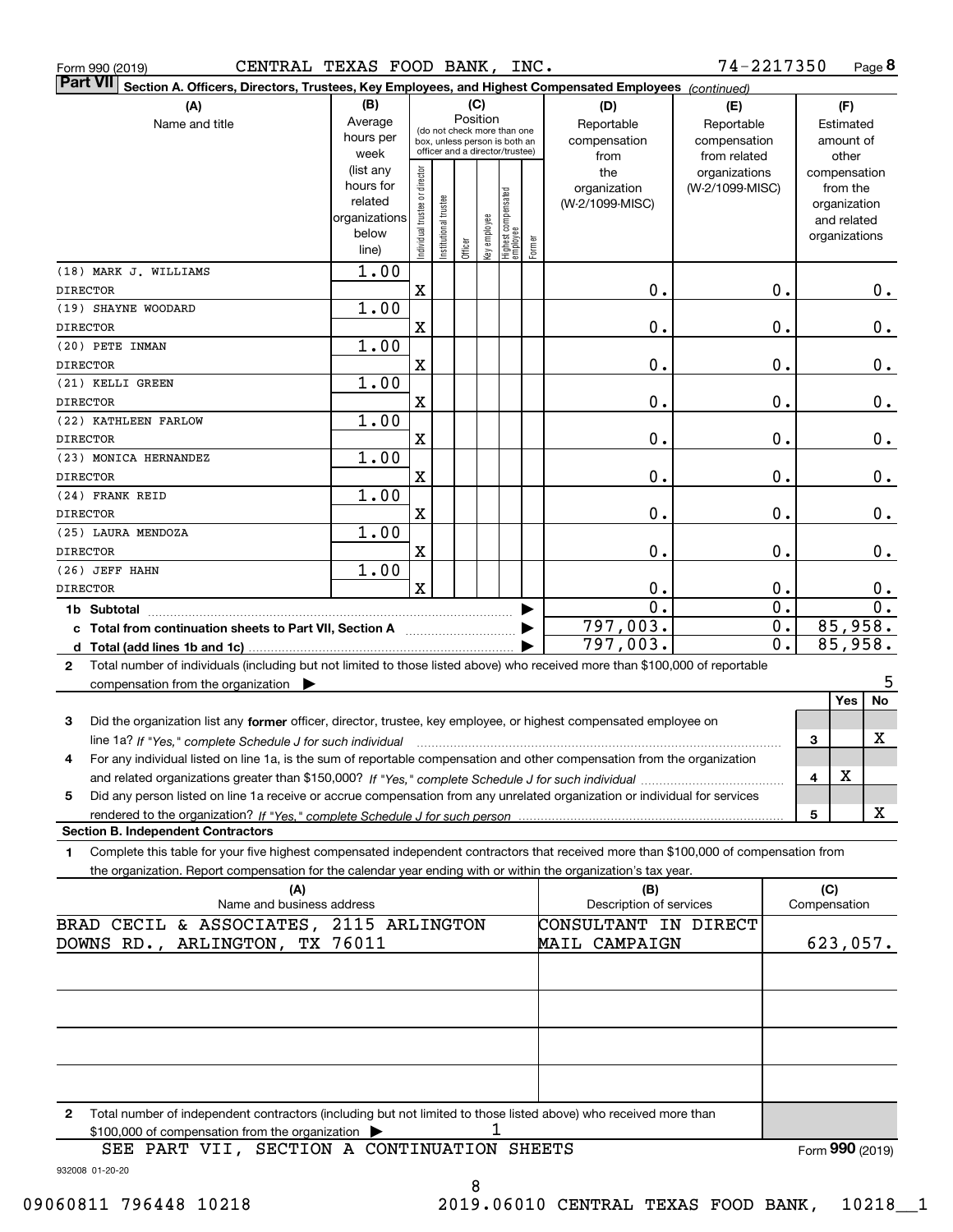| CENTRAL TEXAS FOOD BANK,<br>Form 990                                                                                                |                      |                               |                        |             |              |                              | INC.   |                 | 74-2217350      |                             |
|-------------------------------------------------------------------------------------------------------------------------------------|----------------------|-------------------------------|------------------------|-------------|--------------|------------------------------|--------|-----------------|-----------------|-----------------------------|
| <b>Part VII</b><br><b>Section A.</b><br>Officers, Directors, Trustees, Key Employees, and Highest Compensated Employees (continued) |                      |                               |                        |             |              |                              |        |                 |                 |                             |
| (A)                                                                                                                                 | (B)                  |                               |                        |             | (C)          |                              |        | (D)             | (E)             | (F)                         |
| Name and title                                                                                                                      | Average              |                               |                        |             | Position     |                              |        | Reportable      | Reportable      | Estimated                   |
|                                                                                                                                     | hours                |                               | (check all that apply) |             |              |                              |        | compensation    | compensation    | amount of                   |
|                                                                                                                                     | per                  |                               |                        |             |              |                              |        | from            | from related    | other                       |
|                                                                                                                                     | week                 |                               |                        |             |              |                              |        | the             | organizations   | compensation                |
|                                                                                                                                     | (list any            |                               |                        |             |              |                              |        | organization    | (W-2/1099-MISC) | from the                    |
|                                                                                                                                     | hours for<br>related |                               |                        |             |              |                              |        | (W-2/1099-MISC) |                 | organization<br>and related |
|                                                                                                                                     | organizations        | ndividual trustee or director | Institutional trustee  |             |              | Highest compensated employee |        |                 |                 | organizations               |
|                                                                                                                                     | below                |                               |                        |             | Key employee |                              |        |                 |                 |                             |
|                                                                                                                                     | line)                |                               |                        | Officer     |              |                              | Former |                 |                 |                             |
| (27) DENISE BLOK                                                                                                                    | 40.00                |                               |                        |             |              |                              |        |                 |                 |                             |
| CHIEF OPERATIONS OFFICER                                                                                                            |                      |                               |                        | $\mathbf X$ |              |                              |        | 98,425.         | $0$ .           | <u>1,169.</u>               |
| (28) DERRICK CHUBBS                                                                                                                 | 40.00                |                               |                        |             |              |                              |        |                 |                 |                             |
| PRESIDENT/CEO                                                                                                                       |                      |                               |                        | $\mathbf X$ |              |                              |        | 224,659.        | $\mathbf 0$ .   | 25,528.                     |
| (29) MARK JACKSON                                                                                                                   | 40.00                |                               |                        |             |              |                              |        |                 |                 |                             |
| CHIEF DEVELOPMENT OFFICER                                                                                                           |                      |                               |                        | $\mathbf X$ |              |                              |        | 129,713.        | $\mathbf 0$ .   | 15,943.                     |
| (30) EMILY DE MARIA NICOLA                                                                                                          | 40.00                |                               |                        |             |              |                              |        |                 |                 |                             |
| CHIEF PROGRAM OFFICER                                                                                                               |                      |                               |                        | $\mathbf X$ |              |                              |        | 115,395.        | $\mathbf 0$ .   | 18,506.                     |
| (31) CATRINA SALINAS                                                                                                                | 40.00                |                               |                        |             |              |                              |        |                 |                 |                             |
| CHIEF PEOPLE OFFICER                                                                                                                |                      |                               |                        | $\mathbf X$ |              |                              |        | 112,946.        | $\mathbf 0$ .   | 10,138.                     |
| (32) ALAN ROBINSON                                                                                                                  | 40.00                |                               |                        |             |              |                              |        |                 |                 |                             |
| CHIEF FINANCIAL OFFICER                                                                                                             |                      |                               |                        | $\mathbf X$ |              |                              |        | 115,865.        | $\mathbf 0$ .   | 14,674.                     |
|                                                                                                                                     |                      |                               |                        |             |              |                              |        |                 |                 |                             |
|                                                                                                                                     |                      |                               |                        |             |              |                              |        |                 |                 |                             |
|                                                                                                                                     |                      |                               |                        |             |              |                              |        |                 |                 |                             |
|                                                                                                                                     |                      |                               |                        |             |              |                              |        |                 |                 |                             |
|                                                                                                                                     |                      |                               |                        |             |              |                              |        |                 |                 |                             |
|                                                                                                                                     |                      |                               |                        |             |              |                              |        |                 |                 |                             |
|                                                                                                                                     |                      |                               |                        |             |              |                              |        |                 |                 |                             |
|                                                                                                                                     |                      |                               |                        |             |              |                              |        |                 |                 |                             |
|                                                                                                                                     |                      |                               |                        |             |              |                              |        |                 |                 |                             |
|                                                                                                                                     |                      |                               |                        |             |              |                              |        |                 |                 |                             |
|                                                                                                                                     |                      |                               |                        |             |              |                              |        |                 |                 |                             |
|                                                                                                                                     |                      |                               |                        |             |              |                              |        |                 |                 |                             |
|                                                                                                                                     |                      |                               |                        |             |              |                              |        |                 |                 |                             |
|                                                                                                                                     |                      |                               |                        |             |              |                              |        |                 |                 |                             |
|                                                                                                                                     |                      |                               |                        |             |              |                              |        |                 |                 |                             |
|                                                                                                                                     |                      |                               |                        |             |              |                              |        |                 |                 |                             |
|                                                                                                                                     |                      |                               |                        |             |              |                              |        |                 |                 |                             |
|                                                                                                                                     |                      |                               |                        |             |              |                              |        |                 |                 |                             |
|                                                                                                                                     |                      |                               |                        |             |              |                              |        |                 |                 |                             |
|                                                                                                                                     |                      |                               |                        |             |              |                              |        |                 |                 |                             |
|                                                                                                                                     |                      |                               |                        |             |              |                              |        |                 |                 |                             |
|                                                                                                                                     |                      |                               |                        |             |              |                              |        |                 |                 |                             |
|                                                                                                                                     |                      |                               |                        |             |              |                              |        |                 |                 |                             |
|                                                                                                                                     |                      |                               |                        |             |              |                              |        |                 |                 |                             |
|                                                                                                                                     |                      |                               |                        |             |              |                              |        |                 |                 |                             |
|                                                                                                                                     |                      |                               |                        |             |              |                              |        |                 |                 |                             |
|                                                                                                                                     |                      |                               |                        |             |              |                              |        |                 |                 |                             |
|                                                                                                                                     |                      |                               |                        |             |              |                              |        |                 |                 |                             |
|                                                                                                                                     |                      |                               |                        |             |              |                              |        | 797,003.        |                 | 85,958.                     |

932201 04-01-19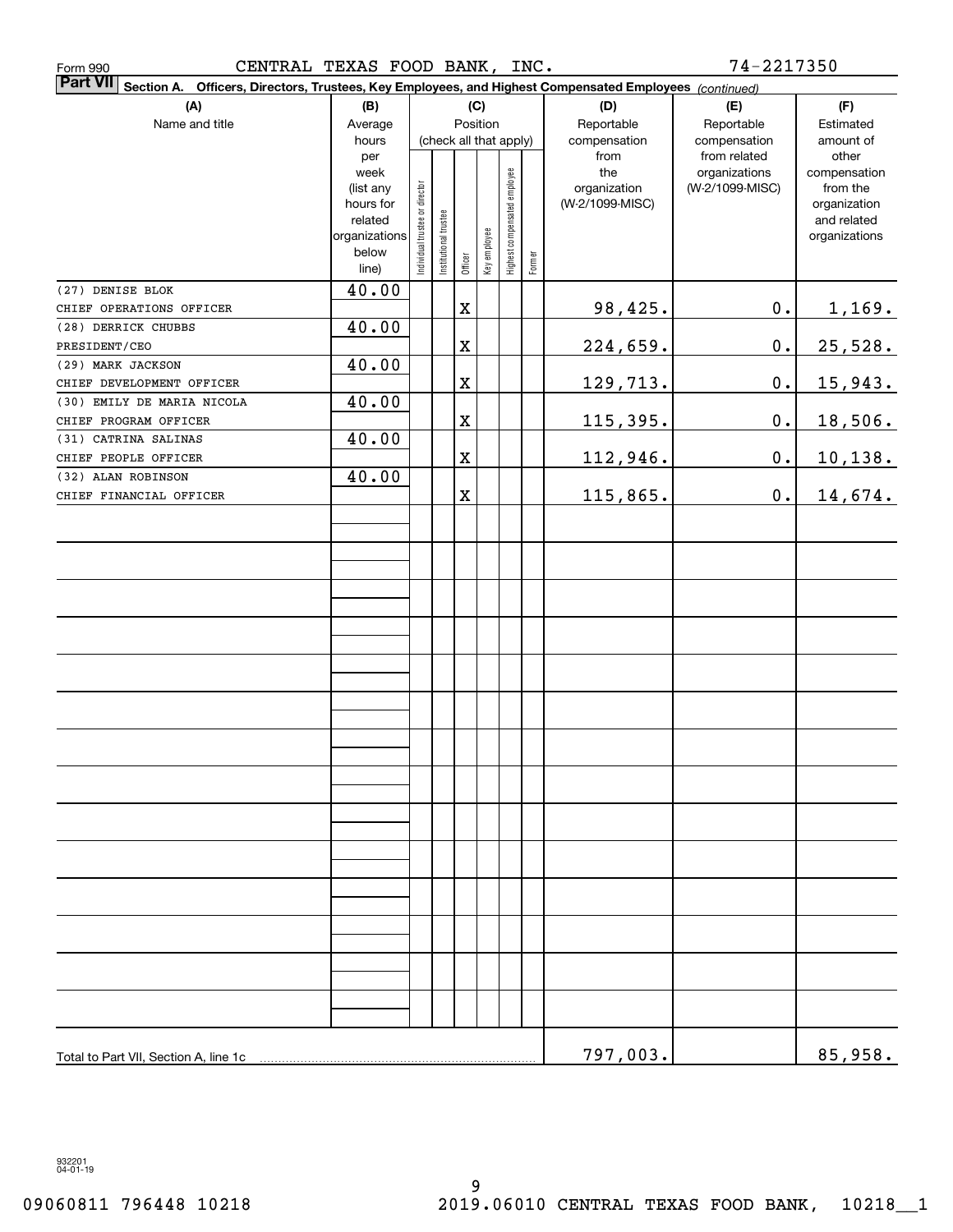|                                                           | <b>Part VIII</b> |        | <b>Statement of Revenue</b>                                                                                            |                      |                         |                      |                                              |                                                 |                                                                 |
|-----------------------------------------------------------|------------------|--------|------------------------------------------------------------------------------------------------------------------------|----------------------|-------------------------|----------------------|----------------------------------------------|-------------------------------------------------|-----------------------------------------------------------------|
|                                                           |                  |        | Check if Schedule O contains a response or note to any line in this Part VIII                                          |                      |                         |                      |                                              |                                                 |                                                                 |
|                                                           |                  |        |                                                                                                                        |                      |                         | (A)<br>Total revenue | (B)<br>Related or exempt<br>function revenue | $\overline{C}$<br>Unrelated<br>business revenue | (D)<br>Revenue excluded<br>from tax under<br>sections 512 - 514 |
|                                                           |                  |        | <b>1 a</b> Federated campaigns<br>.                                                                                    | 1a                   |                         |                      |                                              |                                                 |                                                                 |
| Contributions, Gifts, Grants<br>and Other Similar Amounts |                  | b      | Membership dues                                                                                                        | 1 <sub>b</sub>       |                         |                      |                                              |                                                 |                                                                 |
|                                                           |                  | c      | Fundraising events                                                                                                     | 1 <sub>c</sub>       |                         |                      |                                              |                                                 |                                                                 |
|                                                           |                  |        | d Related organizations                                                                                                | 1 <sub>d</sub>       |                         |                      |                                              |                                                 |                                                                 |
|                                                           |                  |        | Government grants (contributions)                                                                                      | 1e                   | 8, 212, 672.            |                      |                                              |                                                 |                                                                 |
|                                                           |                  | f      | All other contributions, gifts, grants, and                                                                            |                      |                         |                      |                                              |                                                 |                                                                 |
|                                                           |                  |        | similar amounts not included above                                                                                     | 1f                   | 131, 247, 839.          |                      |                                              |                                                 |                                                                 |
|                                                           |                  |        | Noncash contributions included in lines 1a-1f                                                                          | $1g$ \$              | 90, 277, 888.           |                      |                                              |                                                 |                                                                 |
|                                                           |                  |        |                                                                                                                        |                      |                         | 139,460,511.         |                                              |                                                 |                                                                 |
|                                                           |                  |        |                                                                                                                        |                      | <b>Business Code</b>    |                      |                                              |                                                 |                                                                 |
|                                                           |                  | 2 a    | FOOD HANDLING FEES                                                                                                     |                      | 900099                  | 2,422,916.           | 2,422,916.                                   |                                                 |                                                                 |
|                                                           |                  | b      | OTHER PROGRAM REVENUE                                                                                                  |                      | 900099                  | 51,504.              | 51,504.                                      |                                                 |                                                                 |
|                                                           |                  | с      |                                                                                                                        |                      |                         |                      |                                              |                                                 |                                                                 |
|                                                           |                  | d      |                                                                                                                        |                      |                         |                      |                                              |                                                 |                                                                 |
| Program Service<br>Revenue                                |                  | е<br>f | All other program service revenue                                                                                      |                      |                         |                      |                                              |                                                 |                                                                 |
|                                                           |                  | a      |                                                                                                                        |                      |                         | 2,474,420.           |                                              |                                                 |                                                                 |
|                                                           | 3                |        | Investment income (including dividends, interest, and                                                                  |                      |                         |                      |                                              |                                                 |                                                                 |
|                                                           |                  |        |                                                                                                                        |                      |                         | 231,241.             |                                              |                                                 | 231, 241.                                                       |
|                                                           | 4                |        | Income from investment of tax-exempt bond proceeds                                                                     |                      |                         |                      |                                              |                                                 |                                                                 |
|                                                           | 5                |        |                                                                                                                        |                      |                         |                      |                                              |                                                 |                                                                 |
|                                                           |                  |        |                                                                                                                        | (i) Real             | (ii) Personal           |                      |                                              |                                                 |                                                                 |
|                                                           |                  | 6а     | Gross rents<br>l 6a<br>.                                                                                               |                      |                         |                      |                                              |                                                 |                                                                 |
|                                                           |                  | b      | 6 <sub>b</sub><br>Less: rental expenses                                                                                |                      |                         |                      |                                              |                                                 |                                                                 |
|                                                           |                  | c      | 6c<br>Rental income or (loss)                                                                                          |                      |                         |                      |                                              |                                                 |                                                                 |
|                                                           |                  | d      | Net rental income or (loss)                                                                                            |                      |                         |                      |                                              |                                                 |                                                                 |
|                                                           |                  |        | 7 a Gross amount from sales of                                                                                         | (i) Securities       | (ii) Other              |                      |                                              |                                                 |                                                                 |
|                                                           |                  |        | assets other than inventory<br>7a                                                                                      | 640,568.             | 74,149.                 |                      |                                              |                                                 |                                                                 |
|                                                           |                  |        | <b>b</b> Less: cost or other basis                                                                                     |                      |                         |                      |                                              |                                                 |                                                                 |
| Revenue                                                   |                  |        | 7 <sub>b</sub>  <br>and sales expenses                                                                                 | 371,962.<br>268,606. | 106,363.<br>$-32, 214.$ |                      |                                              |                                                 |                                                                 |
|                                                           |                  |        | 7c <br><b>c</b> Gain or (loss) $\ldots$                                                                                |                      |                         | 236,392.             | $-32, 214.$                                  |                                                 | 268,606.                                                        |
|                                                           |                  |        | 8 a Gross income from fundraising events (not                                                                          |                      |                         |                      |                                              |                                                 |                                                                 |
| <b>Othe</b>                                               |                  |        | including \$                                                                                                           |                      |                         |                      |                                              |                                                 |                                                                 |
|                                                           |                  |        | contributions reported on line 1c). See                                                                                |                      |                         |                      |                                              |                                                 |                                                                 |
|                                                           |                  |        |                                                                                                                        | 8a                   |                         |                      |                                              |                                                 |                                                                 |
|                                                           |                  |        |                                                                                                                        | 8b                   |                         |                      |                                              |                                                 |                                                                 |
|                                                           |                  |        | c Net income or (loss) from fundraising events                                                                         |                      |                         |                      |                                              |                                                 |                                                                 |
|                                                           |                  |        | 9 a Gross income from gaming activities. See                                                                           |                      |                         |                      |                                              |                                                 |                                                                 |
|                                                           |                  |        |                                                                                                                        | 9a                   |                         |                      |                                              |                                                 |                                                                 |
|                                                           |                  |        | <b>b</b> Less: direct expenses <b>manually</b>                                                                         | 9 <sub>b</sub>       |                         |                      |                                              |                                                 |                                                                 |
|                                                           |                  |        |                                                                                                                        |                      |                         |                      |                                              |                                                 |                                                                 |
|                                                           |                  |        | 10 a Gross sales of inventory, less returns                                                                            |                      |                         |                      |                                              |                                                 |                                                                 |
|                                                           |                  |        |                                                                                                                        | 10a                  |                         |                      |                                              |                                                 |                                                                 |
|                                                           |                  |        | <b>b</b> Less: cost of goods sold                                                                                      | 10bl                 |                         |                      |                                              |                                                 |                                                                 |
|                                                           |                  |        | c Net income or (loss) from sales of inventory                                                                         |                      |                         |                      |                                              |                                                 |                                                                 |
|                                                           |                  |        |                                                                                                                        |                      | <b>Business Code</b>    |                      |                                              |                                                 |                                                                 |
|                                                           | 11 a             |        | <u> 1989 - Johann Stoff, deutscher Stoffen und der Stoffen und der Stoffen und der Stoffen und der Stoffen und der</u> |                      |                         |                      |                                              |                                                 |                                                                 |
| Revenue                                                   |                  | b      | <u> 1989 - Johann Stein, marwolaethau a bhann an t-Amhair an t-Amhair an t-Amhair an t-Amhair an t-Amhair an t-A</u>   |                      |                         |                      |                                              |                                                 |                                                                 |
| Miscellaneous                                             |                  | c      | the control of the control of the control of the control of the control of the control of                              |                      |                         |                      |                                              |                                                 |                                                                 |
|                                                           |                  |        |                                                                                                                        |                      |                         |                      |                                              |                                                 |                                                                 |
|                                                           | 12               |        |                                                                                                                        |                      |                         | 142, 402, 564.       | 2,442,206.                                   | 0.                                              | 499,847.                                                        |
| 932009 01-20-20                                           |                  |        |                                                                                                                        |                      |                         |                      |                                              |                                                 | Form 990 (2019)                                                 |
|                                                           |                  |        |                                                                                                                        |                      |                         |                      |                                              |                                                 |                                                                 |

 $\epsilon$ orm 990 (2019) CENTRAL TEXAS FOOD BANK, INC. / 4-2 2 1 / 3 5 0 Page

CENTRAL TEXAS FOOD BANK, INC.

**9**

74-2217350

932009 01-20-20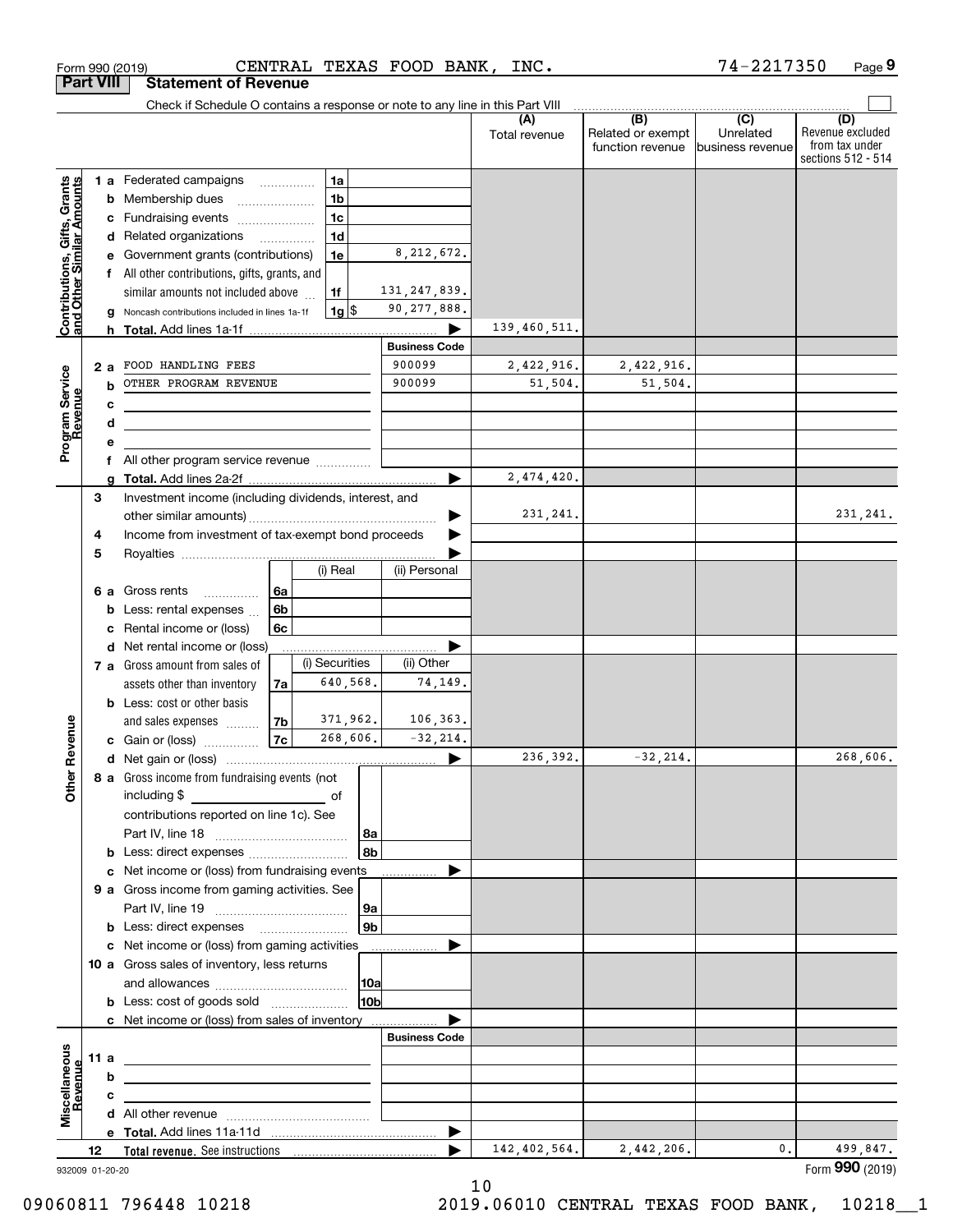Form 990 (2019) CENTRAL TEXAS FOOD BANK, INC. 7 $4\texttt{-}2217350$  <sub>Page</sub> **Part IX Statement of Functional Expenses**

*Section 501(c)(3) and 501(c)(4) organizations must complete all columns. All other organizations must complete column (A).*

|                  | Check if Schedule O contains a response or note to any line in this Part IX |                          |                        |                       |                            |  |  |  |  |
|------------------|-----------------------------------------------------------------------------|--------------------------|------------------------|-----------------------|----------------------------|--|--|--|--|
|                  | Do not include amounts reported on lines 6b,                                | (A)<br>Total expenses    | (B)<br>Program service | (C)<br>Management and | (D)<br>Fundraising         |  |  |  |  |
|                  | 7b, 8b, 9b, and 10b of Part VIII.                                           |                          | expenses               | general expenses      | expenses                   |  |  |  |  |
| 1.               | Grants and other assistance to domestic organizations                       |                          |                        |                       |                            |  |  |  |  |
|                  | and domestic governments. See Part IV, line 21                              | 87,894,168.              | 87,894,168.            |                       |                            |  |  |  |  |
| $\mathbf{2}$     | Grants and other assistance to domestic                                     |                          |                        |                       |                            |  |  |  |  |
|                  | individuals. See Part IV, line 22                                           |                          |                        |                       |                            |  |  |  |  |
| 3                | Grants and other assistance to foreign                                      |                          |                        |                       |                            |  |  |  |  |
|                  | organizations, foreign governments, and foreign                             |                          |                        |                       |                            |  |  |  |  |
|                  | individuals. See Part IV, lines 15 and 16                                   |                          |                        |                       |                            |  |  |  |  |
| 4                | Benefits paid to or for members                                             |                          |                        |                       |                            |  |  |  |  |
| 5                | Compensation of current officers, directors,                                |                          |                        |                       |                            |  |  |  |  |
|                  | trustees, and key employees                                                 | 976,938.                 | 281,610.               | 535,440.              | 159,888.                   |  |  |  |  |
| 6                | Compensation not included above to disqualified                             |                          |                        |                       |                            |  |  |  |  |
|                  | persons (as defined under section 4958(f)(1)) and                           |                          |                        |                       |                            |  |  |  |  |
|                  | persons described in section 4958(c)(3)(B)                                  |                          |                        |                       |                            |  |  |  |  |
| 7                |                                                                             | 6, 547, 760.             | 5, 155, 486.           | 612,665.              | 779,609.                   |  |  |  |  |
| 8                | Pension plan accruals and contributions (include                            |                          |                        |                       |                            |  |  |  |  |
|                  | section 401(k) and 403(b) employer contributions)                           | 201,070.                 | 169,894.               | 10,029.               | $\frac{21,147}{109,391}$ . |  |  |  |  |
| 9                |                                                                             | 889,066.                 | 665, 206.              | 114, 469.             |                            |  |  |  |  |
| 10               |                                                                             | 546,095.                 | 397,595.               | 80,670.               | 67,830.                    |  |  |  |  |
| 11               | Fees for services (nonemployees):                                           |                          |                        |                       |                            |  |  |  |  |
| a                |                                                                             |                          |                        |                       |                            |  |  |  |  |
| b                |                                                                             |                          |                        |                       |                            |  |  |  |  |
| c                |                                                                             | 27,473.                  |                        | 27,473.               |                            |  |  |  |  |
| d                |                                                                             | 21,017.                  |                        |                       | 21,017.                    |  |  |  |  |
| е                | Professional fundraising services. See Part IV, line 17                     | 24,000.                  |                        |                       | 24,000.                    |  |  |  |  |
| f                | Investment management fees                                                  | 16,765.                  |                        | 16,765.               |                            |  |  |  |  |
| g                | Other. (If line 11g amount exceeds 10% of line 25,                          |                          |                        |                       |                            |  |  |  |  |
|                  | column (A) amount, list line 11g expenses on Sch O.)                        | 216,406.                 | 146,539.               | 39,208.               | 30,659.                    |  |  |  |  |
| 12 <sup>12</sup> |                                                                             |                          |                        |                       |                            |  |  |  |  |
| 13               |                                                                             |                          |                        |                       |                            |  |  |  |  |
| 14               |                                                                             |                          |                        |                       |                            |  |  |  |  |
| 15               |                                                                             |                          |                        |                       |                            |  |  |  |  |
| 16               |                                                                             | 668,098.                 | 621,612.               | 21,148.               | 25,338.                    |  |  |  |  |
| 17               | Travel                                                                      |                          |                        |                       |                            |  |  |  |  |
| 18               | Payments of travel or entertainment expenses                                |                          |                        |                       |                            |  |  |  |  |
|                  | for any federal, state, or local public officials                           |                          |                        |                       |                            |  |  |  |  |
| 19               | Conferences, conventions, and meetings                                      | 187,644.                 | 125, 162.              | 49, 421.              | 13,061.                    |  |  |  |  |
| 20               | Interest                                                                    | 137,782.                 | 103, 353.              | 33,790.               | 639.                       |  |  |  |  |
| 21               |                                                                             | 393,341.                 |                        | 17,750.               | 18,056.                    |  |  |  |  |
| 22               | Depreciation, depletion, and amortization                                   | 86,722.                  | 357,535.<br>61,521.    | 20,735.               | 4,466.                     |  |  |  |  |
| 23               | Insurance<br>Other expenses. Itemize expenses not covered                   |                          |                        |                       |                            |  |  |  |  |
| 24               | above (List miscellaneous expenses on line 24e. If                          |                          |                        |                       |                            |  |  |  |  |
|                  | line 24e amount exceeds 10% of line 25, column (A)                          |                          |                        |                       |                            |  |  |  |  |
|                  | amount, list line 24e expenses on Schedule O.)<br>FOOD ACQUISITIONS         | 7,758,039.               | 7,758,039.             |                       |                            |  |  |  |  |
| a<br>b           | FEES FOR SERVICES                                                           | 1,481,559.               | 92, 182.               | 102,485.              | 1,286,892.                 |  |  |  |  |
| C                | EQUIPMENT RENT AND MAIN                                                     | 842,568.                 | 740,440.               | 68,957.               | 33,171.                    |  |  |  |  |
| d                | MILEAGE AND FREIGHT                                                         | 677,822.                 | 677,822.               |                       |                            |  |  |  |  |
| е                | All other expenses                                                          | 394,874.                 | 276,475.               | 49,070.               | 69,329.                    |  |  |  |  |
| 25               | Total functional expenses. Add lines 1 through 24e                          | 109,989,207.105,524,639. |                        | 1,800,075.            | 2,664,493.                 |  |  |  |  |
| 26               | Joint costs. Complete this line only if the organization                    |                          |                        |                       |                            |  |  |  |  |
|                  | reported in column (B) joint costs from a combined                          |                          |                        |                       |                            |  |  |  |  |
|                  | educational campaign and fundraising solicitation.                          |                          |                        |                       |                            |  |  |  |  |
|                  | Check here<br>if following SOP 98-2 (ASC 958-720)                           |                          |                        |                       |                            |  |  |  |  |
|                  |                                                                             |                          |                        |                       |                            |  |  |  |  |

932010 01-20-20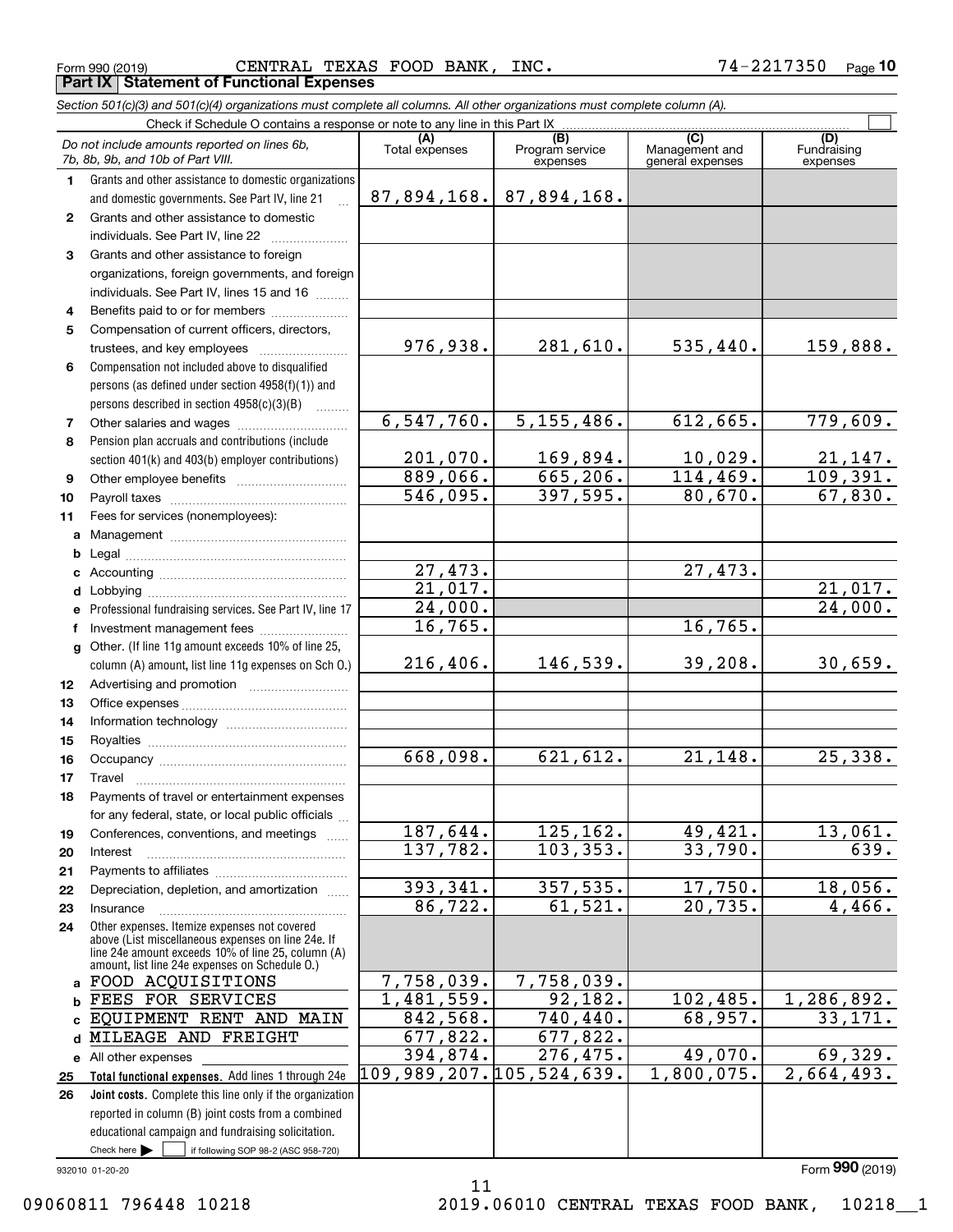**Part X Balance Sheet** 

|                             |    |                                                                                            |            |                 | (A)<br>Beginning of year    |                           | (B)<br>End of year |
|-----------------------------|----|--------------------------------------------------------------------------------------------|------------|-----------------|-----------------------------|---------------------------|--------------------|
|                             | 1  |                                                                                            |            |                 | 3, 247, 503.                | $\mathbf{1}$              | 31, 335, 293.      |
|                             | 2  |                                                                                            |            |                 | $\mathbf{2}$                |                           |                    |
|                             | 3  |                                                                                            |            |                 |                             | 3                         |                    |
|                             | 4  |                                                                                            |            |                 | 826,750.                    | $\overline{\mathbf{4}}$   | 1,344,329.         |
|                             | 5  | Loans and other receivables from any current or former officer, director,                  |            |                 |                             |                           |                    |
|                             |    | trustee, key employee, creator or founder, substantial contributor, or 35%                 |            |                 |                             |                           |                    |
|                             |    | controlled entity or family member of any of these persons                                 |            |                 |                             | 5                         |                    |
|                             | 6  | Loans and other receivables from other disqualified persons (as defined                    |            |                 |                             |                           |                    |
|                             |    | under section $4958(f)(1)$ , and persons described in section $4958(c)(3)(B)$              |            |                 |                             | 6                         |                    |
|                             | 7  |                                                                                            |            | 12,745,100.     | $\overline{7}$              | $\overline{12,745,100}$ . |                    |
| Assets                      | 8  |                                                                                            |            |                 | 3, 214, 908.                | 8                         | 7,395,535.         |
|                             | 9  | Prepaid expenses and deferred charges                                                      |            |                 | 129,689.                    | $\mathbf{9}$              | 826,513.           |
|                             |    | <b>10a</b> Land, buildings, and equipment: cost or other                                   |            |                 |                             |                           |                    |
|                             |    | basis. Complete Part VI of Schedule D  10a   5, 361, 308.                                  |            | 2,759,332.      |                             |                           |                    |
|                             |    | <b>b</b> Less: accumulated depreciation                                                    | 2,797,915. | 10 <sub>c</sub> | 2,601,976.                  |                           |                    |
|                             | 11 |                                                                                            | 3,381,752. | 11              | 3,641,966.                  |                           |                    |
|                             | 12 |                                                                                            |            | 12              |                             |                           |                    |
|                             | 13 |                                                                                            |            | 13              |                             |                           |                    |
|                             | 14 |                                                                                            |            | 14              |                             |                           |                    |
|                             | 15 |                                                                                            |            | 15              |                             |                           |                    |
|                             | 16 |                                                                                            |            |                 | 26, 343, 617.               | 16                        | 59,890,712.        |
|                             | 17 |                                                                                            |            | 827,873.        | 17                          | 916,080.                  |                    |
|                             | 18 |                                                                                            |            | 18              |                             |                           |                    |
|                             | 19 |                                                                                            |            | 399,281.        | 19                          | 1,604,264.                |                    |
|                             | 20 |                                                                                            |            |                 |                             | 20                        |                    |
|                             | 21 | Escrow or custodial account liability. Complete Part IV of Schedule D                      |            |                 |                             | 21                        |                    |
|                             | 22 | Loans and other payables to any current or former officer, director,                       |            |                 |                             |                           |                    |
| Liabilities                 |    | trustee, key employee, creator or founder, substantial contributor, or 35%                 |            |                 |                             |                           |                    |
|                             |    | controlled entity or family member of any of these persons                                 |            |                 |                             | 22                        |                    |
|                             | 23 | Secured mortgages and notes payable to unrelated third parties                             |            |                 | 1,480,834.                  | 23                        | 0.                 |
|                             | 24 |                                                                                            |            |                 |                             | 24                        |                    |
|                             | 25 | Other liabilities (including federal income tax, payables to related third                 |            |                 |                             |                           |                    |
|                             |    | parties, and other liabilities not included on lines 17-24). Complete Part X               |            |                 |                             |                           |                    |
|                             |    |                                                                                            |            |                 | $0 \cdot$                   | 25                        | 1,268,800.         |
|                             | 26 |                                                                                            |            |                 | 2,707,988.                  | 26                        | 3,789,144.         |
|                             |    | Organizations that follow FASB ASC 958, check here $\blacktriangleright \lfloor X \rfloor$ |            |                 |                             |                           |                    |
|                             |    | and complete lines 27, 28, 32, and 33.                                                     |            |                 |                             |                           |                    |
|                             | 27 |                                                                                            |            |                 | 23,059,126.                 | 27                        | 55,492,405.        |
|                             | 28 |                                                                                            |            |                 | 576,503.                    | 28                        | 609, 163.          |
| Net Assets or Fund Balances |    | Organizations that do not follow FASB ASC 958, check here $\blacktriangleright$            |            |                 |                             |                           |                    |
|                             |    | and complete lines 29 through 33.                                                          |            |                 |                             |                           |                    |
|                             | 29 |                                                                                            |            |                 |                             | 29                        |                    |
|                             | 30 | Paid-in or capital surplus, or land, building, or equipment fund                           |            |                 |                             | 30                        |                    |
|                             | 31 | Retained earnings, endowment, accumulated income, or other funds                           |            |                 |                             | 31                        |                    |
|                             | 32 |                                                                                            |            |                 | $\overline{23}$ , 635, 629. | 32                        | 56,101,568.        |
|                             | 33 |                                                                                            |            |                 | 26, 343, 617.               | 33                        | 59,890,712.        |

Form (2019) **990**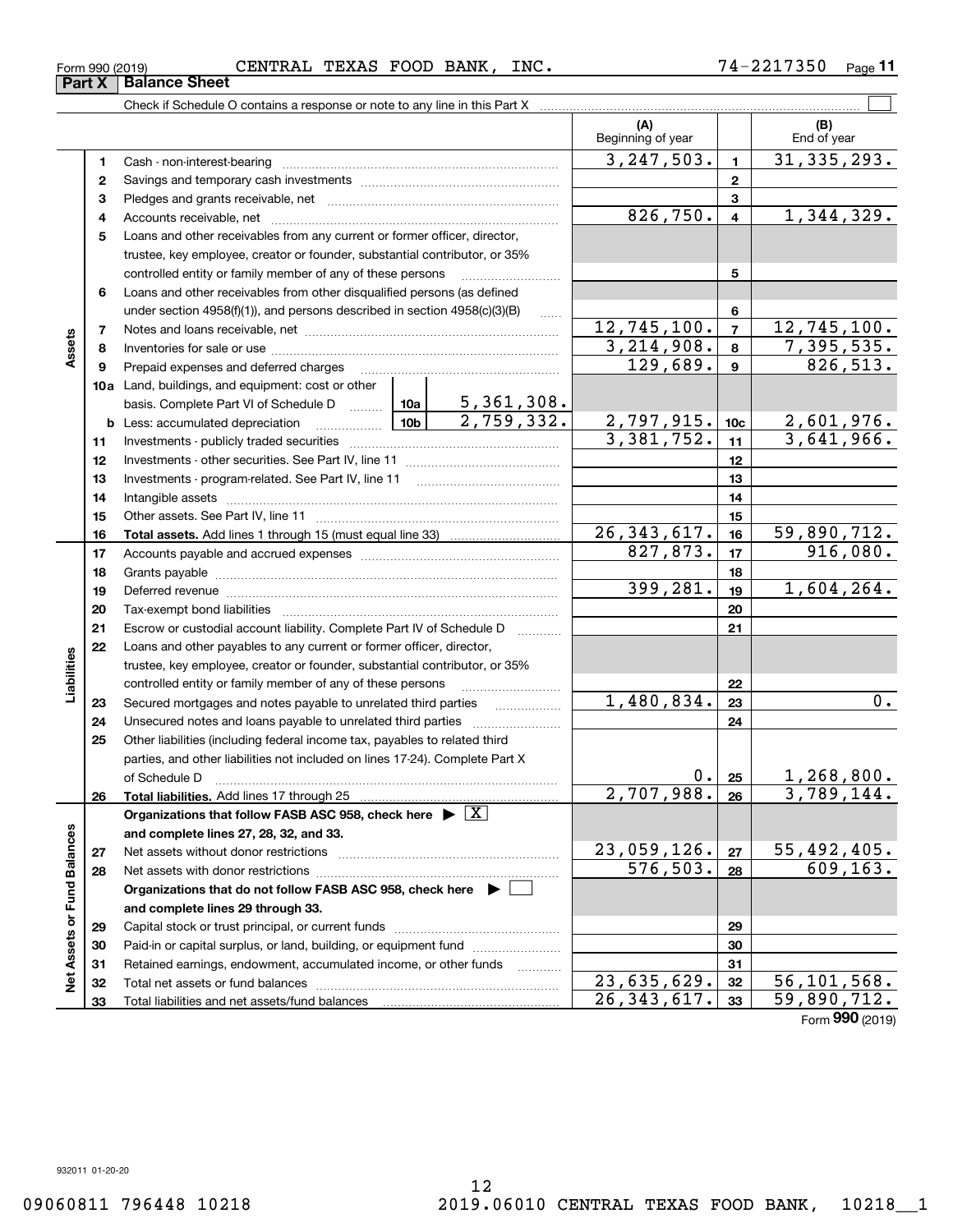|    | CENTRAL TEXAS FOOD BANK, INC.<br>Form 990 (2019)                                                                                                                                                                                                                                                                                                                                                                                                                                                    |                         | 74-2217350 |                |            | Page 12 |
|----|-----------------------------------------------------------------------------------------------------------------------------------------------------------------------------------------------------------------------------------------------------------------------------------------------------------------------------------------------------------------------------------------------------------------------------------------------------------------------------------------------------|-------------------------|------------|----------------|------------|---------|
|    | Part XI   Reconciliation of Net Assets                                                                                                                                                                                                                                                                                                                                                                                                                                                              |                         |            |                |            |         |
|    |                                                                                                                                                                                                                                                                                                                                                                                                                                                                                                     |                         |            |                |            |         |
|    |                                                                                                                                                                                                                                                                                                                                                                                                                                                                                                     |                         |            |                |            |         |
| 1  |                                                                                                                                                                                                                                                                                                                                                                                                                                                                                                     | 1.                      |            | 142,402,564.   |            |         |
| 2  |                                                                                                                                                                                                                                                                                                                                                                                                                                                                                                     | $\overline{2}$          |            | 109,989,207.   |            |         |
| з  | Revenue less expenses. Subtract line 2 from line 1                                                                                                                                                                                                                                                                                                                                                                                                                                                  | 3                       |            | 32,413,357.    |            |         |
| 4  |                                                                                                                                                                                                                                                                                                                                                                                                                                                                                                     | $\overline{\mathbf{4}}$ |            | 23,635,629.    |            |         |
| 5  | Net unrealized gains (losses) on investments<br>$\begin{minipage}{0.5\textwidth} \begin{tabular}{ l l l } \hline & \multicolumn{1}{ l l l } \hline & \multicolumn{1}{ l l } \hline \multicolumn{1}{ l } \hline \multicolumn{1}{ l } \hline \multicolumn{1}{ l } \hline \multicolumn{1}{ l } \hline \multicolumn{1}{ l } \hline \multicolumn{1}{ l } \hline \multicolumn{1}{ l } \hline \multicolumn{1}{ l } \hline \multicolumn{1}{ l } \hline \multicolumn{1}{ l } \hline \multicolumn{1}{ l } \h$ | 5                       |            |                | 52,582.    |         |
| 6  | Donated services and use of facilities [111] Donated and the service of facilities [11] Donated services and use of facilities [11] Donated and the service of the service of the service of the service of the service of the                                                                                                                                                                                                                                                                      | 6                       |            |                |            |         |
| 7  |                                                                                                                                                                                                                                                                                                                                                                                                                                                                                                     | $\overline{7}$          |            |                |            |         |
| 8  | Prior period adjustments www.communication.communication.com/news/communication.com/news/communication.com/new                                                                                                                                                                                                                                                                                                                                                                                      | 8                       |            |                |            |         |
| 9  | Other changes in net assets or fund balances (explain on Schedule O)                                                                                                                                                                                                                                                                                                                                                                                                                                | 9                       |            |                |            | 0.      |
| 10 | Net assets or fund balances at end of year. Combine lines 3 through 9 (must equal Part X, line 32,                                                                                                                                                                                                                                                                                                                                                                                                  |                         |            |                |            |         |
|    |                                                                                                                                                                                                                                                                                                                                                                                                                                                                                                     | 10                      |            | 56,101,568.    |            |         |
|    | Part XII Financial Statements and Reporting                                                                                                                                                                                                                                                                                                                                                                                                                                                         |                         |            |                |            |         |
|    |                                                                                                                                                                                                                                                                                                                                                                                                                                                                                                     |                         |            |                |            |         |
|    |                                                                                                                                                                                                                                                                                                                                                                                                                                                                                                     |                         |            |                | <b>Yes</b> | No      |
| 1  | $\boxed{\mathbf{X}}$ Accrual<br>Accounting method used to prepare the Form 990: <u>[16</u> ] Cash<br>Other                                                                                                                                                                                                                                                                                                                                                                                          |                         |            |                |            |         |
|    | If the organization changed its method of accounting from a prior year or checked "Other," explain in Schedule O.                                                                                                                                                                                                                                                                                                                                                                                   |                         |            |                |            |         |
|    | 2a Were the organization's financial statements compiled or reviewed by an independent accountant?                                                                                                                                                                                                                                                                                                                                                                                                  |                         |            | 2a             |            | х       |
|    | If "Yes," check a box below to indicate whether the financial statements for the year were compiled or reviewed on a                                                                                                                                                                                                                                                                                                                                                                                |                         |            |                |            |         |
|    | separate basis, consolidated basis, or both:                                                                                                                                                                                                                                                                                                                                                                                                                                                        |                         |            |                |            |         |
|    | Separate basis<br>Both consolidated and separate basis<br><b>Consolidated basis</b>                                                                                                                                                                                                                                                                                                                                                                                                                 |                         |            |                |            |         |
|    | <b>b</b> Were the organization's financial statements audited by an independent accountant?                                                                                                                                                                                                                                                                                                                                                                                                         |                         |            | 2 <sub>b</sub> | x          |         |
|    | If "Yes," check a box below to indicate whether the financial statements for the year were audited on a separate basis,                                                                                                                                                                                                                                                                                                                                                                             |                         |            |                |            |         |
|    | consolidated basis, or both:                                                                                                                                                                                                                                                                                                                                                                                                                                                                        |                         |            |                |            |         |
|    | $\boxed{\textbf{X}}$ Consolidated basis<br>Separate basis<br>Both consolidated and separate basis                                                                                                                                                                                                                                                                                                                                                                                                   |                         |            |                |            |         |
|    | c If "Yes" to line 2a or 2b, does the organization have a committee that assumes responsibility for oversight of the audit,                                                                                                                                                                                                                                                                                                                                                                         |                         |            |                |            |         |
|    |                                                                                                                                                                                                                                                                                                                                                                                                                                                                                                     |                         |            | 2c             | Х          |         |
|    | If the organization changed either its oversight process or selection process during the tax year, explain on Schedule O.                                                                                                                                                                                                                                                                                                                                                                           |                         |            |                |            |         |
|    | 3a As a result of a federal award, was the organization required to undergo an audit or audits as set forth in the Single Audit                                                                                                                                                                                                                                                                                                                                                                     |                         |            |                |            |         |
|    |                                                                                                                                                                                                                                                                                                                                                                                                                                                                                                     |                         |            | За             | х          |         |
|    | b If "Yes," did the organization undergo the required audit or audits? If the organization did not undergo the required audit                                                                                                                                                                                                                                                                                                                                                                       |                         |            |                |            |         |
|    |                                                                                                                                                                                                                                                                                                                                                                                                                                                                                                     |                         |            | 3b             | X<br>ററെ . |         |

Form (2019) **990**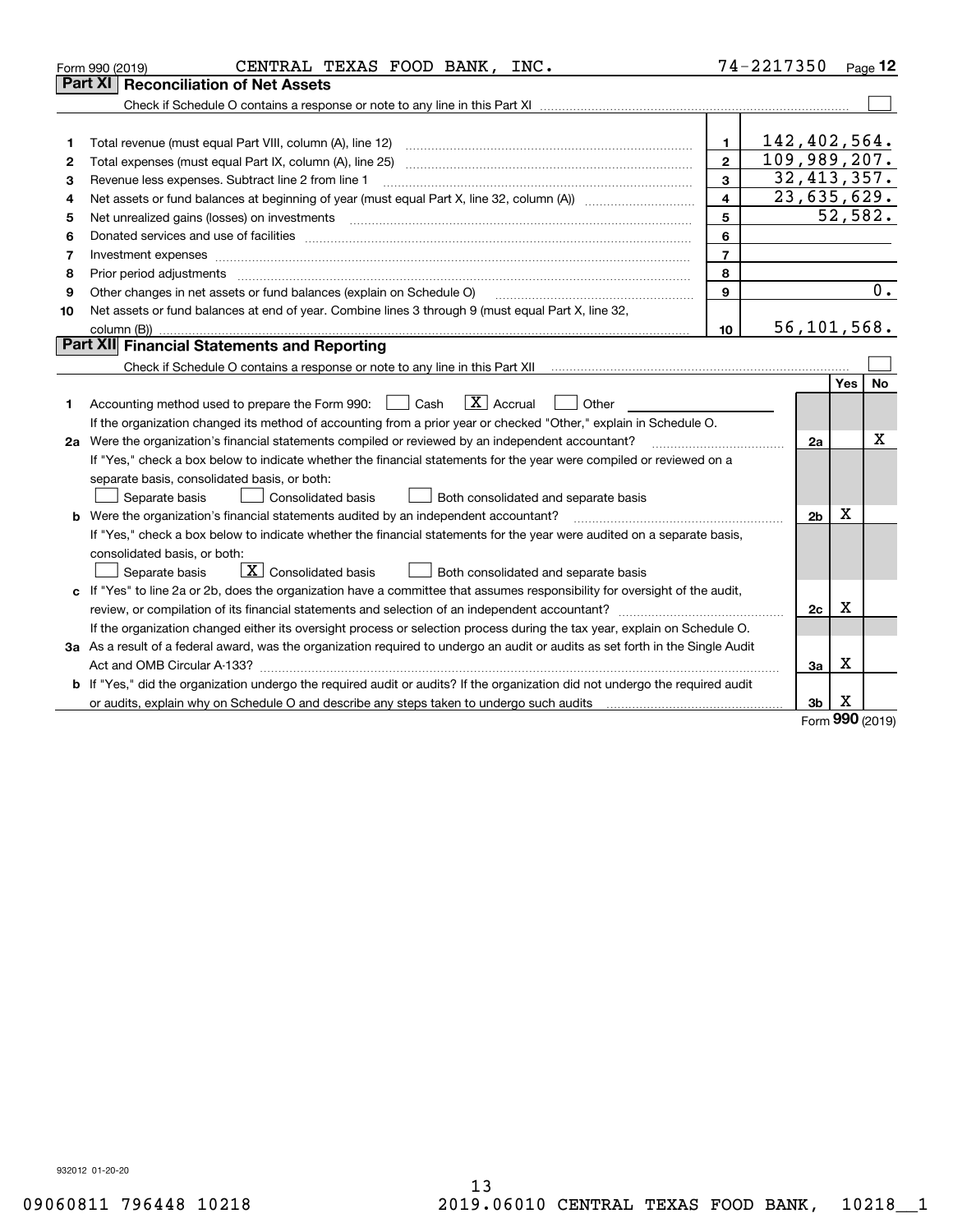| <b>SCHEDULE A</b> |
|-------------------|
|-------------------|

Department of the Treasury Internal Revenue Service

**(Form 990 or 990-EZ)**

# **Public Charity Status and Public Support**

**Complete if the organization is a section 501(c)(3) organization or a section 4947(a)(1) nonexempt charitable trust. | Attach to Form 990 or Form 990-EZ.** 

| <b>P</b> AUGUI IV I VIIII 330 VI I VIIII 330-LL.                         |  |
|--------------------------------------------------------------------------|--|
| ► Go to www.irs.gov/Form990 for instructions and the latest information. |  |
|                                                                          |  |

| OMB No. 1545-0047                   |
|-------------------------------------|
| 2019                                |
| <b>Open to Public</b><br>Inspection |

|        | Name of the organization<br><b>Employer identification number</b> |                                                                                                                                               |          |                                                       |                             |                                 |                            |  |                            |  |
|--------|-------------------------------------------------------------------|-----------------------------------------------------------------------------------------------------------------------------------------------|----------|-------------------------------------------------------|-----------------------------|---------------------------------|----------------------------|--|----------------------------|--|
|        |                                                                   |                                                                                                                                               |          | CENTRAL TEXAS FOOD BANK, INC.                         |                             |                                 |                            |  | 74-2217350                 |  |
| Part I |                                                                   | Reason for Public Charity Status (All organizations must complete this part.) See instructions.                                               |          |                                                       |                             |                                 |                            |  |                            |  |
|        |                                                                   | The organization is not a private foundation because it is: (For lines 1 through 12, check only one box.)                                     |          |                                                       |                             |                                 |                            |  |                            |  |
| 1      |                                                                   | A church, convention of churches, or association of churches described in section 170(b)(1)(A)(i).                                            |          |                                                       |                             |                                 |                            |  |                            |  |
| 2      |                                                                   | A school described in section 170(b)(1)(A)(ii). (Attach Schedule E (Form 990 or 990-EZ).)                                                     |          |                                                       |                             |                                 |                            |  |                            |  |
| з      |                                                                   | A hospital or a cooperative hospital service organization described in section 170(b)(1)(A)(iii).                                             |          |                                                       |                             |                                 |                            |  |                            |  |
|        |                                                                   | A medical research organization operated in conjunction with a hospital described in section 170(b)(1)(A)(iii). Enter the hospital's name,    |          |                                                       |                             |                                 |                            |  |                            |  |
|        |                                                                   | city, and state:                                                                                                                              |          |                                                       |                             |                                 |                            |  |                            |  |
| 5      |                                                                   | An organization operated for the benefit of a college or university owned or operated by a governmental unit described in                     |          |                                                       |                             |                                 |                            |  |                            |  |
|        |                                                                   | section 170(b)(1)(A)(iv). (Complete Part II.)                                                                                                 |          |                                                       |                             |                                 |                            |  |                            |  |
| 6      |                                                                   | A federal, state, or local government or governmental unit described in section 170(b)(1)(A)(v).                                              |          |                                                       |                             |                                 |                            |  |                            |  |
| 7      | $\boxed{\text{X}}$                                                | An organization that normally receives a substantial part of its support from a governmental unit or from the general public described in     |          |                                                       |                             |                                 |                            |  |                            |  |
|        |                                                                   | section 170(b)(1)(A)(vi). (Complete Part II.)                                                                                                 |          |                                                       |                             |                                 |                            |  |                            |  |
| 8      |                                                                   | A community trust described in section 170(b)(1)(A)(vi). (Complete Part II.)                                                                  |          |                                                       |                             |                                 |                            |  |                            |  |
| 9      |                                                                   | An agricultural research organization described in section 170(b)(1)(A)(ix) operated in conjunction with a land-grant college                 |          |                                                       |                             |                                 |                            |  |                            |  |
|        |                                                                   | or university or a non-land-grant college of agriculture (see instructions). Enter the name, city, and state of the college or                |          |                                                       |                             |                                 |                            |  |                            |  |
|        |                                                                   | university:                                                                                                                                   |          |                                                       |                             |                                 |                            |  |                            |  |
| 10     |                                                                   | An organization that normally receives: (1) more than 33 1/3% of its support from contributions, membership fees, and gross receipts from     |          |                                                       |                             |                                 |                            |  |                            |  |
|        |                                                                   | activities related to its exempt functions - subject to certain exceptions, and (2) no more than 33 1/3% of its support from gross investment |          |                                                       |                             |                                 |                            |  |                            |  |
|        |                                                                   | income and unrelated business taxable income (less section 511 tax) from businesses acquired by the organization after June 30, 1975.         |          |                                                       |                             |                                 |                            |  |                            |  |
|        |                                                                   | See section 509(a)(2). (Complete Part III.)                                                                                                   |          |                                                       |                             |                                 |                            |  |                            |  |
| 11     |                                                                   | An organization organized and operated exclusively to test for public safety. See section 509(a)(4).                                          |          |                                                       |                             |                                 |                            |  |                            |  |
| 12     |                                                                   | An organization organized and operated exclusively for the benefit of, to perform the functions of, or to carry out the purposes of one or    |          |                                                       |                             |                                 |                            |  |                            |  |
|        |                                                                   | more publicly supported organizations described in section 509(a)(1) or section 509(a)(2). See section 509(a)(3). Check the box in            |          |                                                       |                             |                                 |                            |  |                            |  |
|        |                                                                   | lines 12a through 12d that describes the type of supporting organization and complete lines 12e, 12f, and 12g.                                |          |                                                       |                             |                                 |                            |  |                            |  |
| а      |                                                                   | Type I. A supporting organization operated, supervised, or controlled by its supported organization(s), typically by giving                   |          |                                                       |                             |                                 |                            |  |                            |  |
|        |                                                                   | the supported organization(s) the power to regularly appoint or elect a majority of the directors or trustees of the supporting               |          |                                                       |                             |                                 |                            |  |                            |  |
|        |                                                                   | organization. You must complete Part IV, Sections A and B.                                                                                    |          |                                                       |                             |                                 |                            |  |                            |  |
| b      |                                                                   | Type II. A supporting organization supervised or controlled in connection with its supported organization(s), by having                       |          |                                                       |                             |                                 |                            |  |                            |  |
|        |                                                                   | control or management of the supporting organization vested in the same persons that control or manage the supported                          |          |                                                       |                             |                                 |                            |  |                            |  |
|        |                                                                   | organization(s). You must complete Part IV, Sections A and C.                                                                                 |          |                                                       |                             |                                 |                            |  |                            |  |
|        |                                                                   | Type III functionally integrated. A supporting organization operated in connection with, and functionally integrated with,                    |          |                                                       |                             |                                 |                            |  |                            |  |
|        |                                                                   | its supported organization(s) (see instructions). You must complete Part IV, Sections A, D, and E.                                            |          |                                                       |                             |                                 |                            |  |                            |  |
| d      |                                                                   | Type III non-functionally integrated. A supporting organization operated in connection with its supported organization(s)                     |          |                                                       |                             |                                 |                            |  |                            |  |
|        |                                                                   | that is not functionally integrated. The organization generally must satisfy a distribution requirement and an attentiveness                  |          |                                                       |                             |                                 |                            |  |                            |  |
|        |                                                                   | requirement (see instructions). You must complete Part IV, Sections A and D, and Part V.                                                      |          |                                                       |                             |                                 |                            |  |                            |  |
| е      |                                                                   | Check this box if the organization received a written determination from the IRS that it is a Type I, Type II, Type III                       |          |                                                       |                             |                                 |                            |  |                            |  |
|        |                                                                   | functionally integrated, or Type III non-functionally integrated supporting organization.                                                     |          |                                                       |                             |                                 |                            |  |                            |  |
|        |                                                                   | f Enter the number of supported organizations                                                                                                 |          |                                                       |                             |                                 |                            |  |                            |  |
|        |                                                                   | Provide the following information about the supported organization(s).                                                                        |          |                                                       |                             |                                 |                            |  |                            |  |
|        |                                                                   | (i) Name of supported                                                                                                                         | (ii) EIN | (iii) Type of organization                            | in your governing document? | (iv) Is the organization listed | (v) Amount of monetary     |  | (vi) Amount of other       |  |
|        |                                                                   | organization                                                                                                                                  |          | (described on lines 1-10<br>above (see instructions)) | Yes                         | <b>No</b>                       | support (see instructions) |  | support (see instructions) |  |
|        |                                                                   |                                                                                                                                               |          |                                                       |                             |                                 |                            |  |                            |  |
|        |                                                                   |                                                                                                                                               |          |                                                       |                             |                                 |                            |  |                            |  |
|        |                                                                   |                                                                                                                                               |          |                                                       |                             |                                 |                            |  |                            |  |
|        |                                                                   |                                                                                                                                               |          |                                                       |                             |                                 |                            |  |                            |  |
|        |                                                                   |                                                                                                                                               |          |                                                       |                             |                                 |                            |  |                            |  |
|        |                                                                   |                                                                                                                                               |          |                                                       |                             |                                 |                            |  |                            |  |
|        |                                                                   |                                                                                                                                               |          |                                                       |                             |                                 |                            |  |                            |  |
|        |                                                                   |                                                                                                                                               |          |                                                       |                             |                                 |                            |  |                            |  |
|        |                                                                   |                                                                                                                                               |          |                                                       |                             |                                 |                            |  |                            |  |
|        |                                                                   |                                                                                                                                               |          |                                                       |                             |                                 |                            |  |                            |  |
| Total  |                                                                   |                                                                                                                                               |          |                                                       |                             |                                 |                            |  |                            |  |

LHA For Paperwork Reduction Act Notice, see the Instructions for Form 990 or 990-EZ. 932021 09-25-19 Schedule A (Form 990 or 990-EZ) 2019 14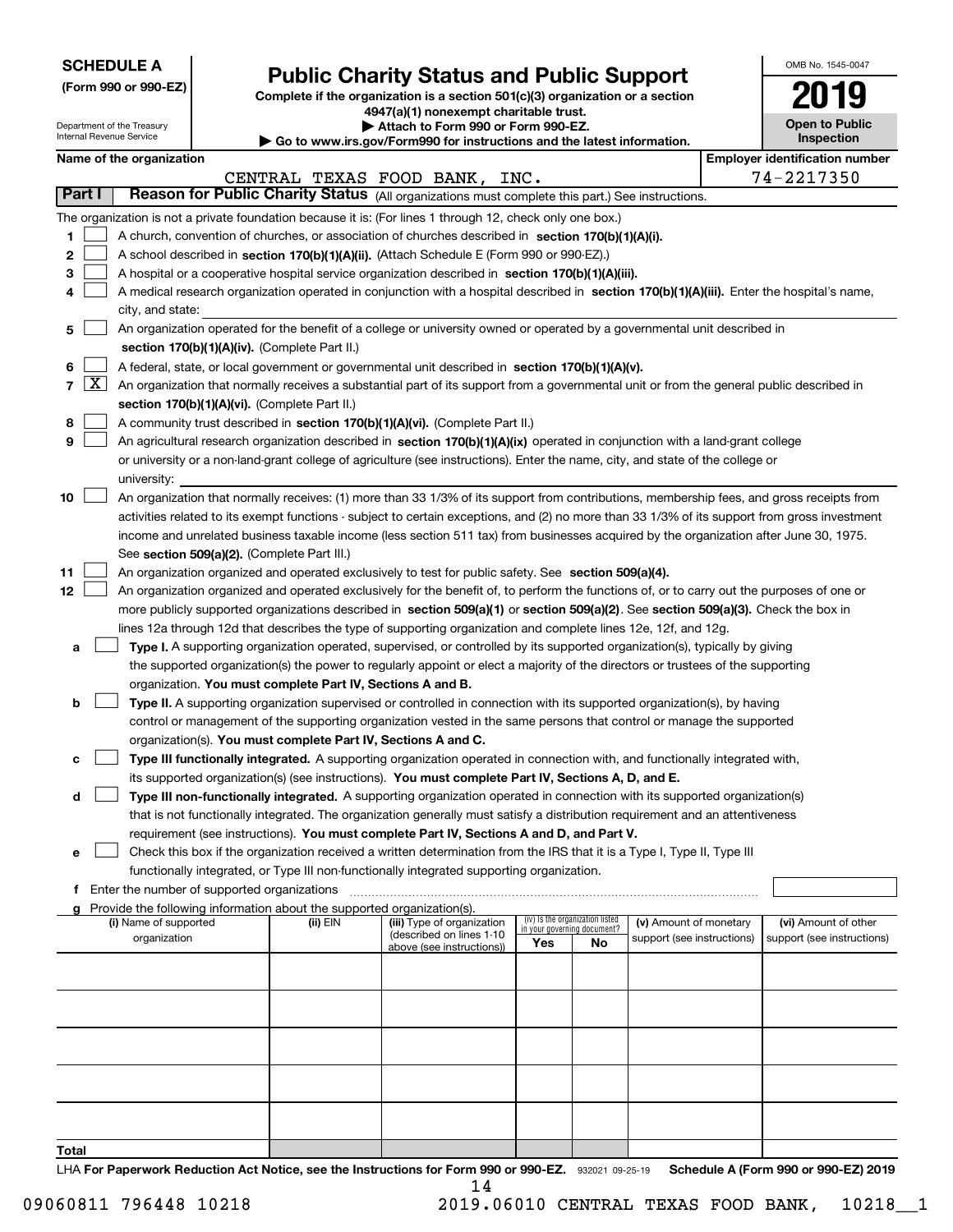#### Schedule A (Form 990 or 990-EZ) 2019 CENTRAL TEXAS FOOD BANK, INC。 74~2217350 Page CENTRAL TEXAS FOOD BANK, INC. 74-2217350

**2**

(Complete only if you checked the box on line 5, 7, or 8 of Part I or if the organization failed to qualify under Part III. If the organization fails to qualify under the tests listed below, please complete Part III.) **Part II Support Schedule for Organizations Described in Sections 170(b)(1)(A)(iv) and 170(b)(1)(A)(vi)**

|     | <b>Section A. Public Support</b>                                                                                                                                                                                               |          |            |            |            |          |                                                        |
|-----|--------------------------------------------------------------------------------------------------------------------------------------------------------------------------------------------------------------------------------|----------|------------|------------|------------|----------|--------------------------------------------------------|
|     | Calendar year (or fiscal year beginning in) $\blacktriangleright$                                                                                                                                                              | (a) 2015 | $(b)$ 2016 | $(c)$ 2017 | $(d)$ 2018 | (e) 2019 | (f) Total                                              |
|     | <b>1</b> Gifts, grants, contributions, and                                                                                                                                                                                     |          |            |            |            |          |                                                        |
|     | membership fees received. (Do not<br>include any "unusual grants.")                                                                                                                                                            |          |            |            |            |          | 73930903.89160143.91705907.89415799.139460511483673263 |
|     | 2 Tax revenues levied for the organ-                                                                                                                                                                                           |          |            |            |            |          |                                                        |
|     | ization's benefit and either paid to                                                                                                                                                                                           |          |            |            |            |          |                                                        |
|     | or expended on its behalf                                                                                                                                                                                                      |          |            |            |            |          |                                                        |
|     | 3 The value of services or facilities                                                                                                                                                                                          |          |            |            |            |          |                                                        |
|     | furnished by a governmental unit to                                                                                                                                                                                            |          |            |            |            |          |                                                        |
|     | the organization without charge                                                                                                                                                                                                |          |            |            |            |          |                                                        |
|     | 4 Total. Add lines 1 through 3                                                                                                                                                                                                 |          |            |            |            |          | 73930903.89160143.91705907.89415799.139460511483673263 |
|     | The portion of total contributions                                                                                                                                                                                             |          |            |            |            |          |                                                        |
|     | by each person (other than a                                                                                                                                                                                                   |          |            |            |            |          |                                                        |
|     | governmental unit or publicly                                                                                                                                                                                                  |          |            |            |            |          |                                                        |
|     | supported organization) included                                                                                                                                                                                               |          |            |            |            |          |                                                        |
|     | on line 1 that exceeds 2% of the                                                                                                                                                                                               |          |            |            |            |          |                                                        |
|     | amount shown on line 11,                                                                                                                                                                                                       |          |            |            |            |          |                                                        |
|     | column (f)                                                                                                                                                                                                                     |          |            |            |            |          | 98614234.                                              |
|     | 6 Public support. Subtract line 5 from line 4.                                                                                                                                                                                 |          |            |            |            |          | 385059029                                              |
|     | <b>Section B. Total Support</b>                                                                                                                                                                                                |          |            |            |            |          |                                                        |
|     | Calendar year (or fiscal year beginning in) $\blacktriangleright$                                                                                                                                                              | (a) 2015 | $(b)$ 2016 | $(c)$ 2017 | $(d)$ 2018 | (e) 2019 | (f) Total                                              |
|     | <b>7</b> Amounts from line 4                                                                                                                                                                                                   |          |            |            |            |          | 73930903.89160143.91705907.89415799.139460511483673263 |
|     | Gross income from interest,                                                                                                                                                                                                    |          |            |            |            |          |                                                        |
|     | dividends, payments received on                                                                                                                                                                                                |          |            |            |            |          |                                                        |
|     | securities loans, rents, royalties,                                                                                                                                                                                            |          |            |            |            |          |                                                        |
|     | and income from similar sources                                                                                                                                                                                                | 182,663. | 180, 513.  | 199,485.   | 213, 136.  | 231,241. | 1007038.                                               |
|     | 9 Net income from unrelated business                                                                                                                                                                                           |          |            |            |            |          |                                                        |
|     | activities, whether or not the                                                                                                                                                                                                 |          |            |            |            |          |                                                        |
|     | business is regularly carried on                                                                                                                                                                                               |          |            |            |            |          |                                                        |
|     | 10 Other income. Do not include gain                                                                                                                                                                                           |          |            |            |            |          |                                                        |
|     | or loss from the sale of capital                                                                                                                                                                                               |          |            |            |            |          |                                                        |
|     | assets (Explain in Part VI.)                                                                                                                                                                                                   | 47,551.  | 29,446.    |            |            |          | 76,997.                                                |
|     | 11 Total support. Add lines 7 through 10                                                                                                                                                                                       |          |            |            |            |          | 484757298                                              |
|     | 12 Gross receipts from related activities, etc. (see instructions)                                                                                                                                                             |          |            |            |            | 12       | 14, 135, 565.                                          |
|     | 13 First five years. If the Form 990 is for the organization's first, second, third, fourth, or fifth tax year as a section 501(c)(3)                                                                                          |          |            |            |            |          |                                                        |
|     | organization, check this box and stop here                                                                                                                                                                                     |          |            |            |            |          |                                                        |
|     | Section C. Computation of Public Support Percentage                                                                                                                                                                            |          |            |            |            |          |                                                        |
|     | 14 Public support percentage for 2019 (line 6, column (f) divided by line 11, column (f) <i>manumeronominimi</i> ng.                                                                                                           |          |            |            |            | 14       | 79.43<br>%                                             |
|     |                                                                                                                                                                                                                                |          |            |            |            | 15       | 75.41<br>%                                             |
|     | 16a 33 1/3% support test - 2019. If the organization did not check the box on line 13, and line 14 is 33 1/3% or more, check this box and                                                                                      |          |            |            |            |          |                                                        |
|     | stop here. The organization qualifies as a publicly supported organization                                                                                                                                                     |          |            |            |            |          | $\blacktriangleright$ $\mid$ X                         |
|     | b 33 1/3% support test - 2018. If the organization did not check a box on line 13 or 16a, and line 15 is 33 1/3% or more, check this box                                                                                       |          |            |            |            |          |                                                        |
|     | and stop here. The organization qualifies as a publicly supported organization [11] manuscription manuscription manuscription manuscription manuscription manuscription manuscription manuscription manuscription manuscriptio |          |            |            |            |          |                                                        |
|     | 17a 10% -facts-and-circumstances test - 2019. If the organization did not check a box on line 13, 16a, or 16b, and line 14 is 10% or more,                                                                                     |          |            |            |            |          |                                                        |
|     | and if the organization meets the "facts-and-circumstances" test, check this box and stop here. Explain in Part VI how the organization                                                                                        |          |            |            |            |          |                                                        |
|     | meets the "facts-and-circumstances" test. The organization qualifies as a publicly supported organization                                                                                                                      |          |            |            |            |          |                                                        |
|     | <b>b 10% -facts-and-circumstances test - 2018.</b> If the organization did not check a box on line 13, 16a, 16b, or 17a, and line 15 is 10% or                                                                                 |          |            |            |            |          |                                                        |
|     | more, and if the organization meets the "facts-and-circumstances" test, check this box and stop here. Explain in Part VI how the                                                                                               |          |            |            |            |          |                                                        |
|     | organization meets the "facts-and-circumstances" test. The organization qualifies as a publicly supported organization                                                                                                         |          |            |            |            |          |                                                        |
| 18. | Private foundation. If the organization did not check a box on line 13, 16a, 16b, 17a, or 17b, check this box and see instructions                                                                                             |          |            |            |            |          |                                                        |
|     |                                                                                                                                                                                                                                |          |            |            |            |          | Schedule A (Form 990 or 990-EZ) 2019                   |

932022 09-25-19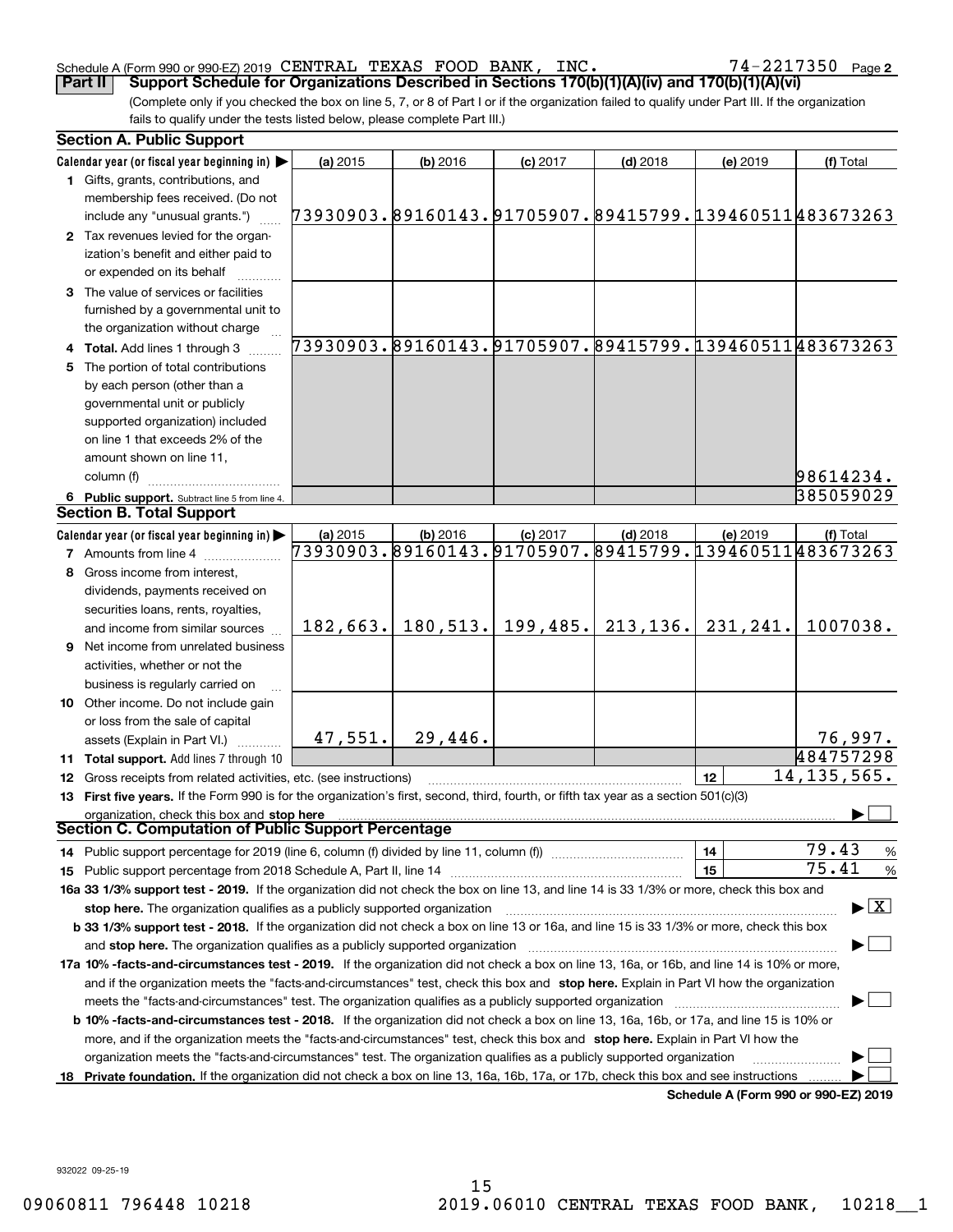#### Schedule A (Form 990 or 990-EZ) 2019 Page CENTRAL TEXAS FOOD BANK, INC. 74-2217350 **Part III Support Schedule for Organizations Described in Section 509(a)(2)**

(Complete only if you checked the box on line 10 of Part I or if the organization failed to qualify under Part II. If the organization fails to qualify under the tests listed below, please complete Part II.)

| <b>Section A. Public Support</b>                                                                                                                                                                                               |            |          |            |            |          |                                      |
|--------------------------------------------------------------------------------------------------------------------------------------------------------------------------------------------------------------------------------|------------|----------|------------|------------|----------|--------------------------------------|
| Calendar year (or fiscal year beginning in) $\blacktriangleright$                                                                                                                                                              | (a) 2015   | (b) 2016 | $(c)$ 2017 | $(d)$ 2018 | (e) 2019 | (f) Total                            |
| 1 Gifts, grants, contributions, and                                                                                                                                                                                            |            |          |            |            |          |                                      |
| membership fees received. (Do not                                                                                                                                                                                              |            |          |            |            |          |                                      |
| include any "unusual grants.")                                                                                                                                                                                                 |            |          |            |            |          |                                      |
| 2 Gross receipts from admissions,<br>merchandise sold or services per-<br>formed, or facilities furnished in<br>any activity that is related to the<br>organization's tax-exempt purpose                                       |            |          |            |            |          |                                      |
| 3 Gross receipts from activities that<br>are not an unrelated trade or bus-                                                                                                                                                    |            |          |            |            |          |                                      |
| iness under section 513                                                                                                                                                                                                        |            |          |            |            |          |                                      |
| 4 Tax revenues levied for the organ-<br>ization's benefit and either paid to<br>or expended on its behalf<br>.                                                                                                                 |            |          |            |            |          |                                      |
| 5 The value of services or facilities                                                                                                                                                                                          |            |          |            |            |          |                                      |
| furnished by a governmental unit to<br>the organization without charge                                                                                                                                                         |            |          |            |            |          |                                      |
| <b>6 Total.</b> Add lines 1 through 5                                                                                                                                                                                          |            |          |            |            |          |                                      |
| 7a Amounts included on lines 1, 2, and<br>3 received from disqualified persons                                                                                                                                                 |            |          |            |            |          |                                      |
| <b>b</b> Amounts included on lines 2 and 3 received<br>from other than disqualified persons that<br>exceed the greater of \$5,000 or 1% of the<br>amount on line 13 for the year                                               |            |          |            |            |          |                                      |
| c Add lines 7a and 7b                                                                                                                                                                                                          |            |          |            |            |          |                                      |
| 8 Public support. (Subtract line 7c from line 6.)                                                                                                                                                                              |            |          |            |            |          |                                      |
| <b>Section B. Total Support</b>                                                                                                                                                                                                |            |          |            |            |          |                                      |
| Calendar year (or fiscal year beginning in)                                                                                                                                                                                    | (a) $2015$ | (b) 2016 | $(c)$ 2017 | $(d)$ 2018 | (e) 2019 | (f) Total                            |
| 9 Amounts from line 6                                                                                                                                                                                                          |            |          |            |            |          |                                      |
| 10a Gross income from interest,<br>dividends, payments received on<br>securities loans, rents, royalties,<br>and income from similar sources                                                                                   |            |          |            |            |          |                                      |
| <b>b</b> Unrelated business taxable income<br>(less section 511 taxes) from businesses<br>acquired after June 30, 1975                                                                                                         |            |          |            |            |          |                                      |
| c Add lines 10a and 10b                                                                                                                                                                                                        |            |          |            |            |          |                                      |
| <b>11</b> Net income from unrelated business<br>activities not included in line 10b,<br>whether or not the business is<br>regularly carried on                                                                                 |            |          |            |            |          |                                      |
| <b>12</b> Other income. Do not include gain<br>or loss from the sale of capital<br>assets (Explain in Part VI.)                                                                                                                |            |          |            |            |          |                                      |
| <b>13 Total support.</b> (Add lines 9, 10c, 11, and 12.)                                                                                                                                                                       |            |          |            |            |          |                                      |
| 14 First five years. If the Form 990 is for the organization's first, second, third, fourth, or fifth tax year as a section 501(c)(3) organization,                                                                            |            |          |            |            |          |                                      |
| check this box and stop here with the continuum control to the control of the control of the control of the control of the control of the control of the control of the control of the control of the control of the control o |            |          |            |            |          |                                      |
| <b>Section C. Computation of Public Support Percentage</b>                                                                                                                                                                     |            |          |            |            |          |                                      |
| 15 Public support percentage for 2019 (line 8, column (f), divided by line 13, column (f))                                                                                                                                     |            |          |            |            | 15       | %                                    |
| 16 Public support percentage from 2018 Schedule A, Part III, line 15                                                                                                                                                           |            |          |            |            | 16       | %                                    |
| <b>Section D. Computation of Investment Income Percentage</b>                                                                                                                                                                  |            |          |            |            |          |                                      |
| 17 Investment income percentage for 2019 (line 10c, column (f), divided by line 13, column (f))                                                                                                                                |            |          |            |            | 17       | %                                    |
| 18 Investment income percentage from 2018 Schedule A, Part III, line 17                                                                                                                                                        |            |          |            |            | 18       | %                                    |
| 19a 33 1/3% support tests - 2019. If the organization did not check the box on line 14, and line 15 is more than 33 1/3%, and line 17 is not                                                                                   |            |          |            |            |          |                                      |
| more than 33 1/3%, check this box and stop here. The organization qualifies as a publicly supported organization                                                                                                               |            |          |            |            |          | ▶                                    |
| b 33 1/3% support tests - 2018. If the organization did not check a box on line 14 or line 19a, and line 16 is more than 33 1/3%, and                                                                                          |            |          |            |            |          |                                      |
| line 18 is not more than 33 1/3%, check this box and stop here. The organization qualifies as a publicly supported organization                                                                                                |            |          |            |            |          |                                      |
| 20 Private foundation. If the organization did not check a box on line 14, 19a, or 19b, check this box and see instructions                                                                                                    |            |          |            |            |          |                                      |
| 932023 09-25-19                                                                                                                                                                                                                |            | 16       |            |            |          | Schedule A (Form 990 or 990-EZ) 2019 |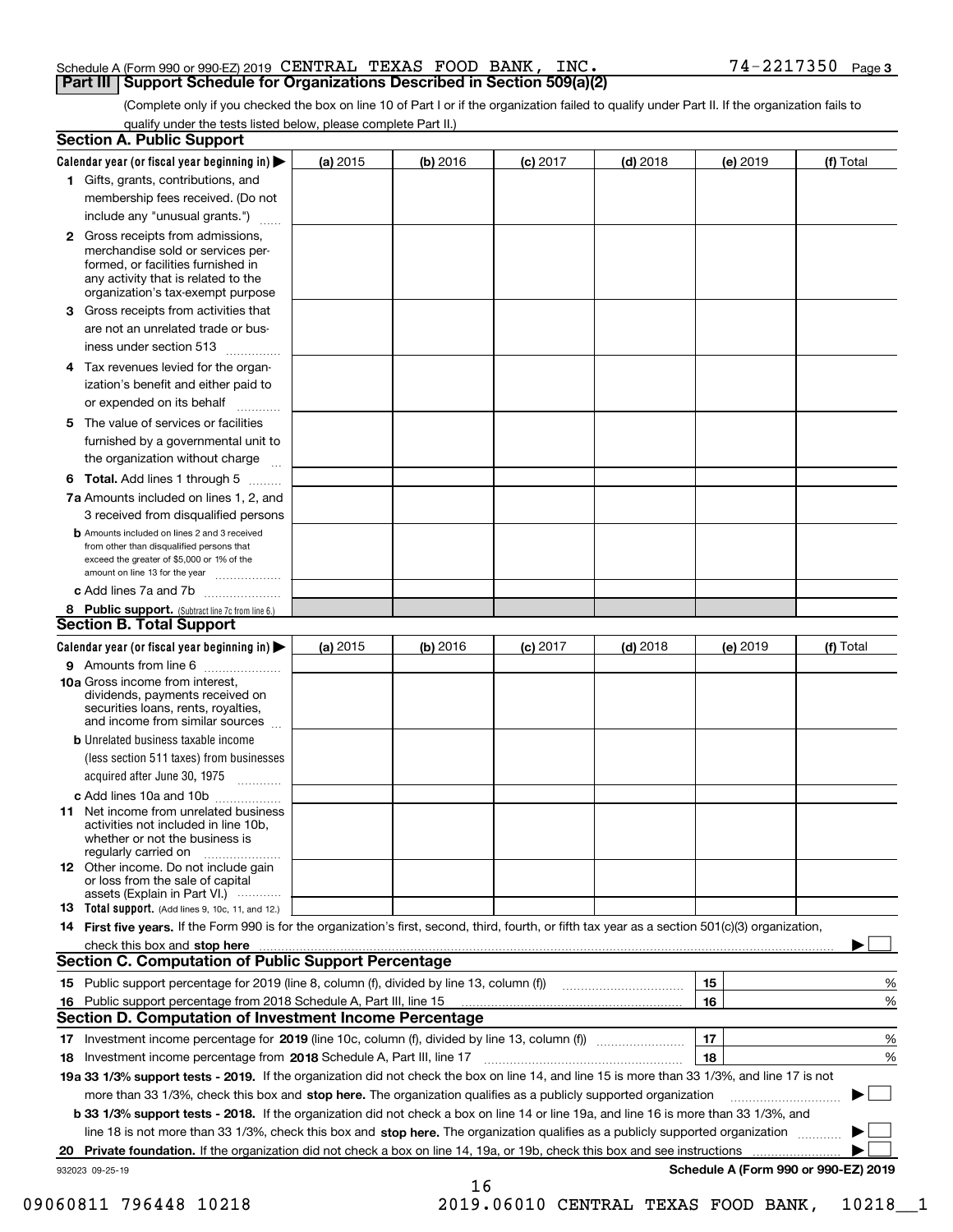#### Schedule A (Form 990 or 990-EZ) 2019 Page CENTRAL TEXAS FOOD BANK, INC. 74-2217350

## **Part IV Supporting Organizations**

(Complete only if you checked a box in line 12 on Part I. If you checked 12a of Part I, complete Sections A and B. If you checked 12b of Part I, complete Sections A and C. If you checked 12c of Part I, complete Sections A, D, and E. If you checked 12d of Part I, complete Sections A and D, and complete Part V.)

#### **Section A. All Supporting Organizations**

- **1** Are all of the organization's supported organizations listed by name in the organization's governing documents? If "No," describe in **Part VI** how the supported organizations are designated. If designated by *class or purpose, describe the designation. If historic and continuing relationship, explain.*
- **2** Did the organization have any supported organization that does not have an IRS determination of status under section 509(a)(1) or (2)? If "Yes," explain in Part VI how the organization determined that the supported *organization was described in section 509(a)(1) or (2).*
- **3a** Did the organization have a supported organization described in section 501(c)(4), (5), or (6)? If "Yes," answer *(b) and (c) below.*
- **b** Did the organization confirm that each supported organization qualified under section 501(c)(4), (5), or (6) and satisfied the public support tests under section 509(a)(2)? If "Yes," describe in **Part VI** when and how the *organization made the determination.*
- **c**Did the organization ensure that all support to such organizations was used exclusively for section 170(c)(2)(B) purposes? If "Yes," explain in **Part VI** what controls the organization put in place to ensure such use.
- **4a***If* Was any supported organization not organized in the United States ("foreign supported organization")? *"Yes," and if you checked 12a or 12b in Part I, answer (b) and (c) below.*
- **b** Did the organization have ultimate control and discretion in deciding whether to make grants to the foreign supported organization? If "Yes," describe in **Part VI** how the organization had such control and discretion *despite being controlled or supervised by or in connection with its supported organizations.*
- **c** Did the organization support any foreign supported organization that does not have an IRS determination under sections 501(c)(3) and 509(a)(1) or (2)? If "Yes," explain in **Part VI** what controls the organization used *to ensure that all support to the foreign supported organization was used exclusively for section 170(c)(2)(B) purposes.*
- **5a** Did the organization add, substitute, or remove any supported organizations during the tax year? If "Yes," answer (b) and (c) below (if applicable). Also, provide detail in **Part VI,** including (i) the names and EIN *numbers of the supported organizations added, substituted, or removed; (ii) the reasons for each such action; (iii) the authority under the organization's organizing document authorizing such action; and (iv) how the action was accomplished (such as by amendment to the organizing document).*
- **b** Type I or Type II only. Was any added or substituted supported organization part of a class already designated in the organization's organizing document?
- **cSubstitutions only.**  Was the substitution the result of an event beyond the organization's control?
- **6** Did the organization provide support (whether in the form of grants or the provision of services or facilities) to **Part VI.** *If "Yes," provide detail in* support or benefit one or more of the filing organization's supported organizations? anyone other than (i) its supported organizations, (ii) individuals that are part of the charitable class benefited by one or more of its supported organizations, or (iii) other supporting organizations that also
- **7**Did the organization provide a grant, loan, compensation, or other similar payment to a substantial contributor *If "Yes," complete Part I of Schedule L (Form 990 or 990-EZ).* regard to a substantial contributor? (as defined in section 4958(c)(3)(C)), a family member of a substantial contributor, or a 35% controlled entity with
- **8** Did the organization make a loan to a disqualified person (as defined in section 4958) not described in line 7? *If "Yes," complete Part I of Schedule L (Form 990 or 990-EZ).*
- **9a** Was the organization controlled directly or indirectly at any time during the tax year by one or more in section 509(a)(1) or (2))? If "Yes," *provide detail in* <code>Part VI.</code> disqualified persons as defined in section 4946 (other than foundation managers and organizations described
- **b** Did one or more disqualified persons (as defined in line 9a) hold a controlling interest in any entity in which the supporting organization had an interest? If "Yes," provide detail in P**art VI**.
- **c**Did a disqualified person (as defined in line 9a) have an ownership interest in, or derive any personal benefit from, assets in which the supporting organization also had an interest? If "Yes," provide detail in P**art VI.**
- **10a** Was the organization subject to the excess business holdings rules of section 4943 because of section supporting organizations)? If "Yes," answer 10b below. 4943(f) (regarding certain Type II supporting organizations, and all Type III non-functionally integrated
- **b** Did the organization have any excess business holdings in the tax year? (Use Schedule C, Form 4720, to *determine whether the organization had excess business holdings.)*

932024 09-25-19



**Schedule A (Form 990 or 990-EZ) 2019**

**1**

**YesNo**

17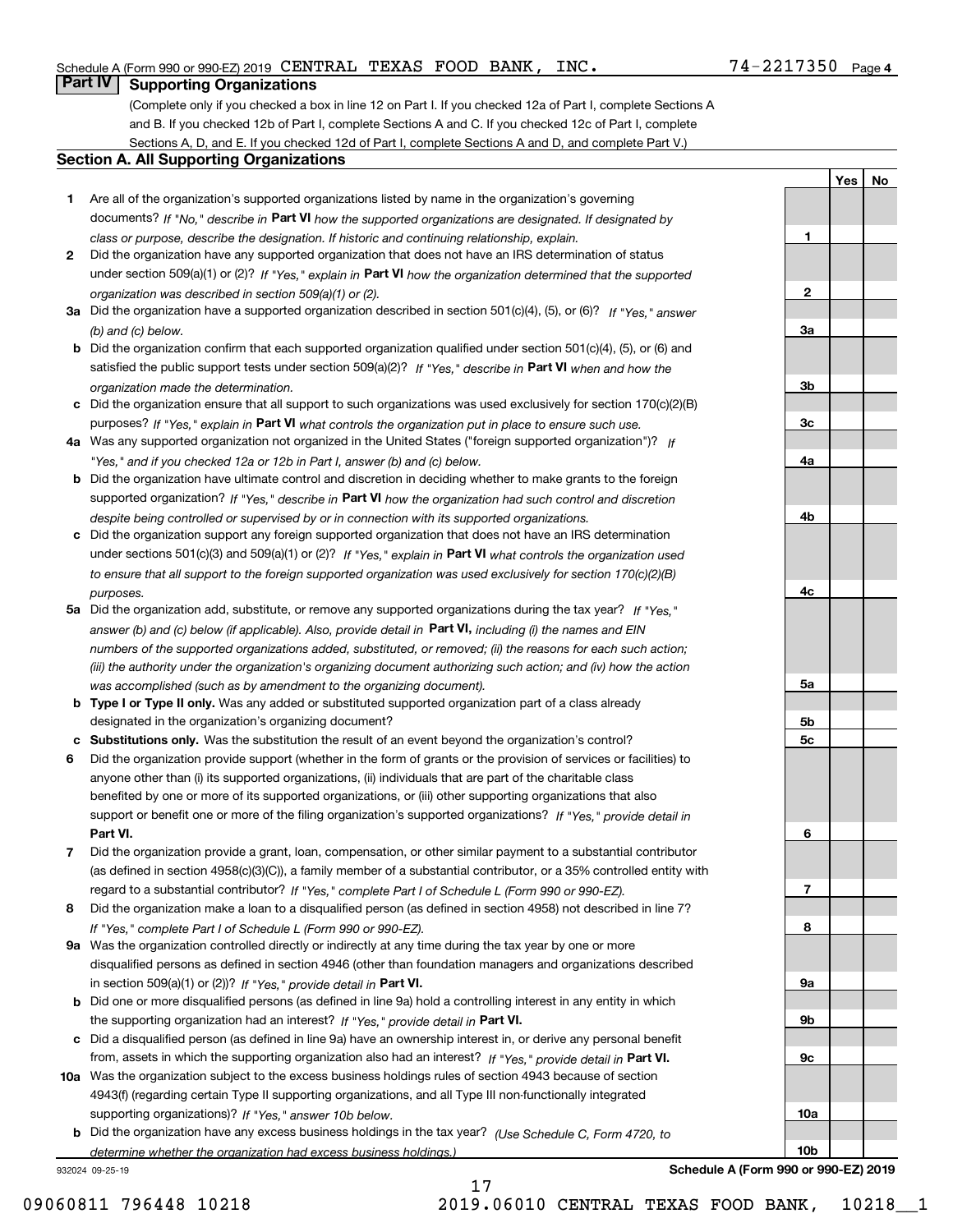#### Schedule A (Form 990 or 990-EZ) 2019 CENTRAL TEXAS FOOD BANK, INC。 74-2217350 Page 5 CENTRAL TEXAS FOOD BANK, INC. 74-2217350

|              | Part IV<br><b>Supporting Organizations (continued)</b>                                                                            |                 |     |    |
|--------------|-----------------------------------------------------------------------------------------------------------------------------------|-----------------|-----|----|
|              |                                                                                                                                   |                 | Yes | No |
| 11           | Has the organization accepted a gift or contribution from any of the following persons?                                           |                 |     |    |
|              | a A person who directly or indirectly controls, either alone or together with persons described in (b) and (c)                    |                 |     |    |
|              | below, the governing body of a supported organization?                                                                            | 11a             |     |    |
|              | <b>b</b> A family member of a person described in (a) above?                                                                      | 11 <sub>b</sub> |     |    |
|              | c A 35% controlled entity of a person described in (a) or (b) above? If "Yes" to a, b, or c, provide detail in Part VI.           | 11c             |     |    |
|              | <b>Section B. Type I Supporting Organizations</b>                                                                                 |                 |     |    |
|              |                                                                                                                                   |                 | Yes | No |
| 1            | Did the directors, trustees, or membership of one or more supported organizations have the power to                               |                 |     |    |
|              | regularly appoint or elect at least a majority of the organization's directors or trustees at all times during the                |                 |     |    |
|              | tax year? If "No," describe in Part VI how the supported organization(s) effectively operated, supervised, or                     |                 |     |    |
|              | controlled the organization's activities. If the organization had more than one supported organization,                           |                 |     |    |
|              | describe how the powers to appoint and/or remove directors or trustees were allocated among the supported                         |                 |     |    |
|              | organizations and what conditions or restrictions, if any, applied to such powers during the tax year.                            | 1               |     |    |
| $\mathbf{2}$ | Did the organization operate for the benefit of any supported organization other than the supported                               |                 |     |    |
|              | organization(s) that operated, supervised, or controlled the supporting organization? If "Yes," explain in                        |                 |     |    |
|              |                                                                                                                                   |                 |     |    |
|              | Part VI how providing such benefit carried out the purposes of the supported organization(s) that operated,                       | $\mathbf{2}$    |     |    |
|              | supervised, or controlled the supporting organization.<br><b>Section C. Type II Supporting Organizations</b>                      |                 |     |    |
|              |                                                                                                                                   |                 |     |    |
|              |                                                                                                                                   |                 | Yes | No |
| 1.           | Were a majority of the organization's directors or trustees during the tax year also a majority of the directors                  |                 |     |    |
|              | or trustees of each of the organization's supported organization(s)? If "No." describe in Part VI how control                     |                 |     |    |
|              | or management of the supporting organization was vested in the same persons that controlled or managed                            |                 |     |    |
|              | the supported organization(s).<br><b>Section D. All Type III Supporting Organizations</b>                                         | 1               |     |    |
|              |                                                                                                                                   |                 |     |    |
|              |                                                                                                                                   |                 | Yes | No |
| 1            | Did the organization provide to each of its supported organizations, by the last day of the fifth month of the                    |                 |     |    |
|              | organization's tax year, (i) a written notice describing the type and amount of support provided during the prior tax             |                 |     |    |
|              | year, (ii) a copy of the Form 990 that was most recently filed as of the date of notification, and (iii) copies of the            |                 |     |    |
|              | organization's governing documents in effect on the date of notification, to the extent not previously provided?                  | 1               |     |    |
| 2            | Were any of the organization's officers, directors, or trustees either (i) appointed or elected by the supported                  |                 |     |    |
|              | organization(s) or (ii) serving on the governing body of a supported organization? If "No," explain in Part VI how                |                 |     |    |
|              | the organization maintained a close and continuous working relationship with the supported organization(s).                       | $\mathbf{2}$    |     |    |
| 3            | By reason of the relationship described in (2), did the organization's supported organizations have a                             |                 |     |    |
|              | significant voice in the organization's investment policies and in directing the use of the organization's                        |                 |     |    |
|              | income or assets at all times during the tax year? If "Yes," describe in Part VI the role the organization's                      |                 |     |    |
|              | supported organizations played in this regard.                                                                                    | 3               |     |    |
|              | Section E. Type III Functionally Integrated Supporting Organizations                                                              |                 |     |    |
| 1            | Check the box next to the method that the organization used to satisfy the Integral Part Test during the year (see instructions). |                 |     |    |
| a            | The organization satisfied the Activities Test. Complete line 2 below.                                                            |                 |     |    |
| b            | The organization is the parent of each of its supported organizations. Complete line 3 below.                                     |                 |     |    |
| c            | The organization supported a governmental entity. Describe in Part VI how you supported a government entity (see instructions),   |                 |     |    |
| 2            | Activities Test. Answer (a) and (b) below.                                                                                        |                 | Yes | No |
| а            | Did substantially all of the organization's activities during the tax year directly further the exempt purposes of                |                 |     |    |
|              | the supported organization(s) to which the organization was responsive? If "Yes," then in Part VI identify                        |                 |     |    |
|              | those supported organizations and explain how these activities directly furthered their exempt purposes,                          |                 |     |    |
|              | how the organization was responsive to those supported organizations, and how the organization determined                         |                 |     |    |
|              | that these activities constituted substantially all of its activities.                                                            | 2a              |     |    |
| b            | Did the activities described in (a) constitute activities that, but for the organization's involvement, one or more               |                 |     |    |
|              | of the organization's supported organization(s) would have been engaged in? If "Yes," explain in Part VI the                      |                 |     |    |
|              | reasons for the organization's position that its supported organization(s) would have engaged in these                            |                 |     |    |
|              | activities but for the organization's involvement.                                                                                | 2b              |     |    |
| з            | Parent of Supported Organizations. Answer (a) and (b) below.                                                                      |                 |     |    |
| а            | Did the organization have the power to regularly appoint or elect a majority of the officers, directors, or                       |                 |     |    |
|              | trustees of each of the supported organizations? Provide details in Part VI.                                                      | За              |     |    |
|              | <b>b</b> Did the organization exercise a substantial degree of direction over the policies, programs, and activities of each      |                 |     |    |
|              | of its supported organizations? If "Yes." describe in Part VI the role played by the organization in this regard.                 | 3b              |     |    |

18

932025 09-25-19

**Schedule A (Form 990 or 990-EZ) 2019**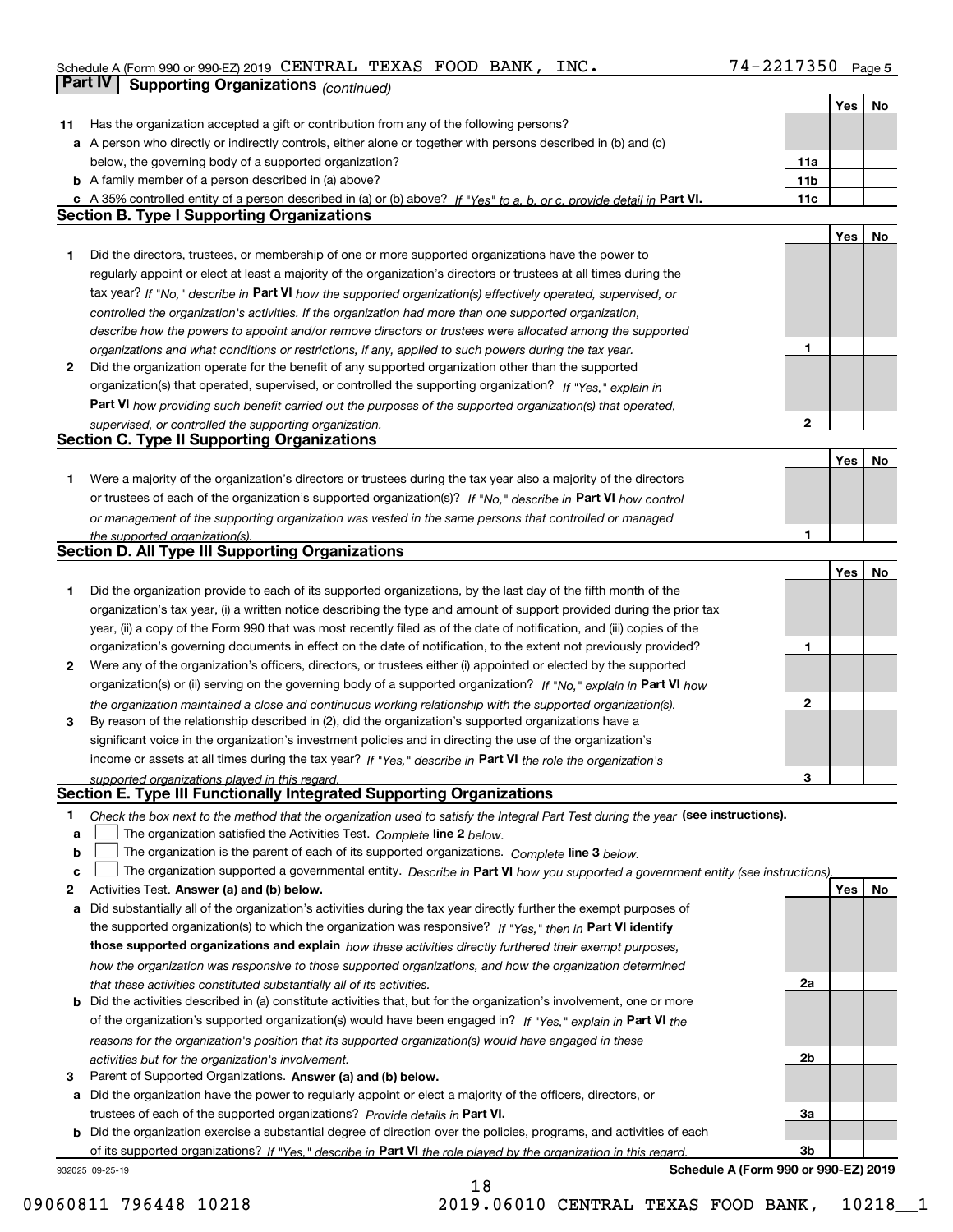| <b>Part V</b>   Type III Non-Functionally Integrated 509(a)(3) Supporting Organizations |  |  |
|-----------------------------------------------------------------------------------------|--|--|
|                                                                                         |  |  |

1 **1** Check here if the organization satisfied the Integral Part Test as a qualifying trust on Nov. 20, 1970 (explain in Part VI). See instructions. All other Type III non-functionally integrated supporting organizations must complete Sections A through E.

|              | Section A - Adjusted Net Income                                                                                                   | (A) Prior Year | (B) Current Year<br>(optional) |                                |
|--------------|-----------------------------------------------------------------------------------------------------------------------------------|----------------|--------------------------------|--------------------------------|
| 1.           | Net short-term capital gain                                                                                                       | 1              |                                |                                |
| $\mathbf{2}$ | Recoveries of prior-year distributions                                                                                            | $\overline{2}$ |                                |                                |
| 3            | Other gross income (see instructions)                                                                                             | 3              |                                |                                |
| 4            | Add lines 1 through 3.                                                                                                            | 4              |                                |                                |
| 5            | Depreciation and depletion                                                                                                        | 5              |                                |                                |
| 6            | Portion of operating expenses paid or incurred for production or                                                                  |                |                                |                                |
|              | collection of gross income or for management, conservation, or                                                                    |                |                                |                                |
|              | maintenance of property held for production of income (see instructions)                                                          | 6              |                                |                                |
| 7            | Other expenses (see instructions)                                                                                                 | 7              |                                |                                |
| 8            | <b>Adjusted Net Income</b> (subtract lines 5, 6, and 7 from line 4)                                                               | 8              |                                |                                |
|              | <b>Section B - Minimum Asset Amount</b>                                                                                           |                | (A) Prior Year                 | (B) Current Year<br>(optional) |
| 1            | Aggregate fair market value of all non-exempt-use assets (see                                                                     |                |                                |                                |
|              | instructions for short tax year or assets held for part of year):                                                                 |                |                                |                                |
|              | a Average monthly value of securities                                                                                             | 1a             |                                |                                |
|              | <b>b</b> Average monthly cash balances                                                                                            | 1b             |                                |                                |
|              | c Fair market value of other non-exempt-use assets                                                                                | 1c             |                                |                                |
|              | d Total (add lines 1a, 1b, and 1c)                                                                                                | 1d             |                                |                                |
|              | <b>e</b> Discount claimed for blockage or other                                                                                   |                |                                |                                |
|              | factors (explain in detail in Part VI):                                                                                           |                |                                |                                |
| 2            | Acquisition indebtedness applicable to non-exempt-use assets                                                                      | $\mathbf 2$    |                                |                                |
| 3            | Subtract line 2 from line 1d.                                                                                                     | 3              |                                |                                |
| 4            | Cash deemed held for exempt use. Enter 1-1/2% of line 3 (for greater amount,                                                      |                |                                |                                |
|              | see instructions)                                                                                                                 | 4              |                                |                                |
| 5            | Net value of non-exempt-use assets (subtract line 4 from line 3)                                                                  | 5              |                                |                                |
| 6            | Multiply line 5 by .035.                                                                                                          | 6              |                                |                                |
| 7            | Recoveries of prior-year distributions                                                                                            | $\overline{7}$ |                                |                                |
| 8            | Minimum Asset Amount (add line 7 to line 6)                                                                                       | 8              |                                |                                |
|              | <b>Section C - Distributable Amount</b>                                                                                           |                |                                | <b>Current Year</b>            |
| 1            | Adjusted net income for prior year (from Section A, line 8, Column A)                                                             | $\mathbf{1}$   |                                |                                |
| 2            | Enter 85% of line 1.                                                                                                              | $\overline{2}$ |                                |                                |
| 3            | Minimum asset amount for prior year (from Section B, line 8, Column A)                                                            | 3              |                                |                                |
| 4            | Enter greater of line 2 or line 3.                                                                                                | 4              |                                |                                |
| 5            | Income tax imposed in prior year                                                                                                  | 5              |                                |                                |
| 6            | <b>Distributable Amount.</b> Subtract line 5 from line 4, unless subject to                                                       |                |                                |                                |
|              | emergency temporary reduction (see instructions).                                                                                 | 6              |                                |                                |
| 7            | Check here if the current year is the organization's first as a non-functionally integrated Type III supporting organization (see |                |                                |                                |

instructions).

**Schedule A (Form 990 or 990-EZ) 2019**

932026 09-25-19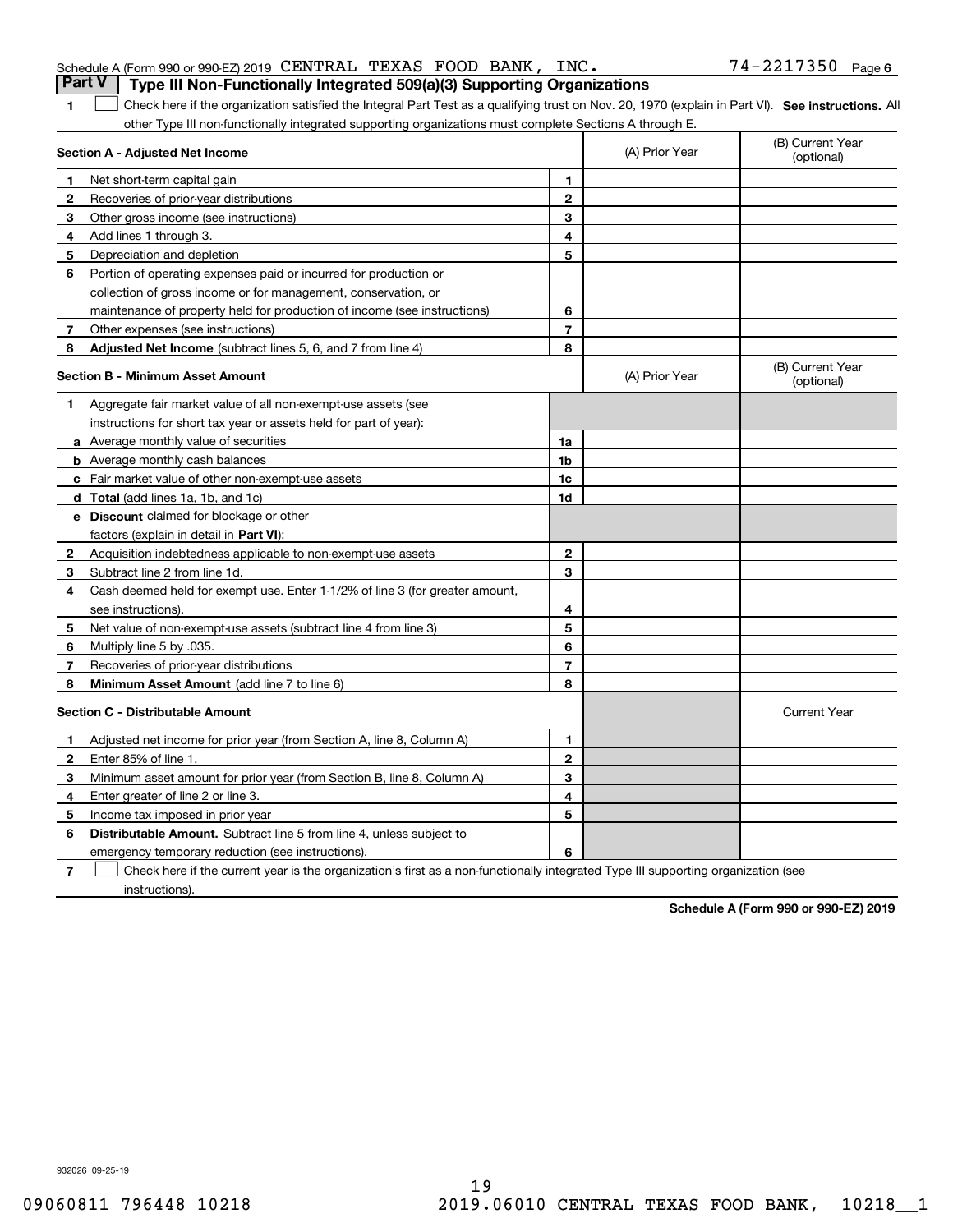| Schedule A (Form 990 or 990-EZ) 2019 CENTRAL TEXAS FOOD BANK, INC. |  |  | $74 - 2217350$ Page 7 |  |
|--------------------------------------------------------------------|--|--|-----------------------|--|
|                                                                    |  |  |                       |  |

| Part V | Type III Non-Functionally Integrated 509(a)(3) Supporting Organizations                    |                             | (continued)                           |                                         |
|--------|--------------------------------------------------------------------------------------------|-----------------------------|---------------------------------------|-----------------------------------------|
|        | <b>Section D - Distributions</b>                                                           |                             |                                       | <b>Current Year</b>                     |
| 1      | Amounts paid to supported organizations to accomplish exempt purposes                      |                             |                                       |                                         |
| 2      | Amounts paid to perform activity that directly furthers exempt purposes of supported       |                             |                                       |                                         |
|        | organizations, in excess of income from activity                                           |                             |                                       |                                         |
| з      | Administrative expenses paid to accomplish exempt purposes of supported organizations      |                             |                                       |                                         |
| 4      | Amounts paid to acquire exempt-use assets                                                  |                             |                                       |                                         |
| 5      | Qualified set-aside amounts (prior IRS approval required)                                  |                             |                                       |                                         |
| 6      | Other distributions (describe in Part VI). See instructions.                               |                             |                                       |                                         |
| 7      | <b>Total annual distributions.</b> Add lines 1 through 6.                                  |                             |                                       |                                         |
| 8      | Distributions to attentive supported organizations to which the organization is responsive |                             |                                       |                                         |
|        | (provide details in Part VI). See instructions.                                            |                             |                                       |                                         |
| 9      | Distributable amount for 2019 from Section C, line 6                                       |                             |                                       |                                         |
| 10     | Line 8 amount divided by line 9 amount                                                     |                             |                                       |                                         |
|        |                                                                                            | (i)                         | (iii)                                 | (iii)                                   |
|        | <b>Section E - Distribution Allocations</b> (see instructions)                             | <b>Excess Distributions</b> | <b>Underdistributions</b><br>Pre-2019 | <b>Distributable</b><br>Amount for 2019 |
| 1      | Distributable amount for 2019 from Section C, line 6                                       |                             |                                       |                                         |
| 2      | Underdistributions, if any, for years prior to 2019 (reason-                               |                             |                                       |                                         |
|        | able cause required- explain in Part VI). See instructions.                                |                             |                                       |                                         |
| з      | Excess distributions carryover, if any, to 2019                                            |                             |                                       |                                         |
|        | <b>a</b> From 2014                                                                         |                             |                                       |                                         |
|        | <b>b</b> From 2015                                                                         |                             |                                       |                                         |
|        | $c$ From 2016                                                                              |                             |                                       |                                         |
|        | d From 2017                                                                                |                             |                                       |                                         |
|        | e From 2018                                                                                |                             |                                       |                                         |
|        | Total of lines 3a through e                                                                |                             |                                       |                                         |
|        | <b>g</b> Applied to underdistributions of prior years                                      |                             |                                       |                                         |
|        | <b>h</b> Applied to 2019 distributable amount                                              |                             |                                       |                                         |
|        | Carryover from 2014 not applied (see instructions)                                         |                             |                                       |                                         |
|        | Remainder. Subtract lines 3g, 3h, and 3i from 3f.                                          |                             |                                       |                                         |
| 4      | Distributions for 2019 from Section D,                                                     |                             |                                       |                                         |
|        | line $7:$                                                                                  |                             |                                       |                                         |
|        | <b>a</b> Applied to underdistributions of prior years                                      |                             |                                       |                                         |
|        | <b>b</b> Applied to 2019 distributable amount                                              |                             |                                       |                                         |
| c      | Remainder. Subtract lines 4a and 4b from 4.                                                |                             |                                       |                                         |
| 5      | Remaining underdistributions for years prior to 2019, if                                   |                             |                                       |                                         |
|        | any. Subtract lines 3g and 4a from line 2. For result greater                              |                             |                                       |                                         |
|        | than zero, explain in Part VI. See instructions.                                           |                             |                                       |                                         |
| 6      | Remaining underdistributions for 2019. Subtract lines 3h                                   |                             |                                       |                                         |
|        | and 4b from line 1. For result greater than zero, explain in                               |                             |                                       |                                         |
|        | Part VI. See instructions.                                                                 |                             |                                       |                                         |
| 7      | Excess distributions carryover to 2020. Add lines 3j                                       |                             |                                       |                                         |
|        |                                                                                            |                             |                                       |                                         |
| 8      | and 4c.<br>Breakdown of line 7:                                                            |                             |                                       |                                         |
|        |                                                                                            |                             |                                       |                                         |
|        | a Excess from 2015                                                                         |                             |                                       |                                         |
|        | <b>b</b> Excess from 2016                                                                  |                             |                                       |                                         |
|        | c Excess from 2017                                                                         |                             |                                       |                                         |
|        | d Excess from 2018                                                                         |                             |                                       |                                         |
|        | e Excess from 2019                                                                         |                             |                                       |                                         |

**Schedule A (Form 990 or 990-EZ) 2019**

932027 09-25-19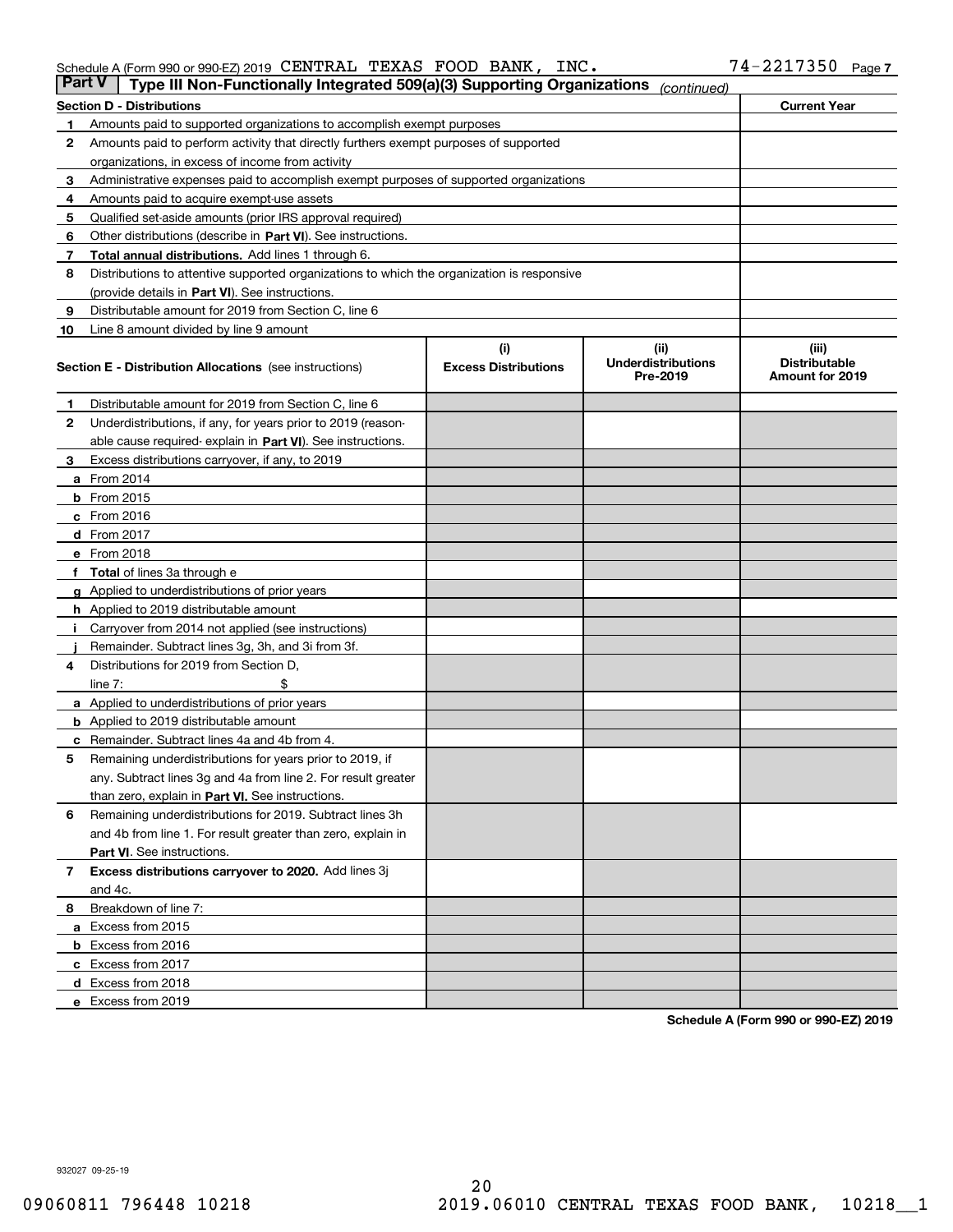|                 | Schedule A (Form 990 or 990-EZ) 2019 CENTRAL TEXAS FOOD BANK, INC.                                                                                     |    |  | $74 - 2217350$ Page 8                                                                                                                                                                                                                  |
|-----------------|--------------------------------------------------------------------------------------------------------------------------------------------------------|----|--|----------------------------------------------------------------------------------------------------------------------------------------------------------------------------------------------------------------------------------------|
| Part VI         | Section D, lines 5, 6, and 8; and Part V, Section E, lines 2, 5, and 6. Also complete this part for any additional information.<br>(See instructions.) |    |  | <b>Supplemental Information.</b> Provide the explanations required by Part II, line 10; Part II, line 17a or 17b; Part III, line 12;<br>Part IV, Section A, lines 1, 2, 3b, 3c, 4b, 4c, 5a, 6, 9a, 9b, 9c, 11a, 11b, and 11c; Part IV, |
|                 |                                                                                                                                                        |    |  |                                                                                                                                                                                                                                        |
|                 |                                                                                                                                                        |    |  |                                                                                                                                                                                                                                        |
|                 |                                                                                                                                                        |    |  |                                                                                                                                                                                                                                        |
|                 |                                                                                                                                                        |    |  |                                                                                                                                                                                                                                        |
|                 |                                                                                                                                                        |    |  |                                                                                                                                                                                                                                        |
|                 |                                                                                                                                                        |    |  |                                                                                                                                                                                                                                        |
|                 |                                                                                                                                                        |    |  |                                                                                                                                                                                                                                        |
|                 |                                                                                                                                                        |    |  |                                                                                                                                                                                                                                        |
|                 |                                                                                                                                                        |    |  |                                                                                                                                                                                                                                        |
|                 |                                                                                                                                                        |    |  |                                                                                                                                                                                                                                        |
|                 |                                                                                                                                                        |    |  |                                                                                                                                                                                                                                        |
|                 |                                                                                                                                                        |    |  |                                                                                                                                                                                                                                        |
|                 |                                                                                                                                                        |    |  |                                                                                                                                                                                                                                        |
|                 |                                                                                                                                                        |    |  |                                                                                                                                                                                                                                        |
|                 |                                                                                                                                                        |    |  |                                                                                                                                                                                                                                        |
|                 |                                                                                                                                                        |    |  |                                                                                                                                                                                                                                        |
|                 |                                                                                                                                                        |    |  |                                                                                                                                                                                                                                        |
|                 |                                                                                                                                                        |    |  |                                                                                                                                                                                                                                        |
|                 |                                                                                                                                                        |    |  |                                                                                                                                                                                                                                        |
|                 |                                                                                                                                                        |    |  |                                                                                                                                                                                                                                        |
|                 |                                                                                                                                                        |    |  |                                                                                                                                                                                                                                        |
|                 |                                                                                                                                                        |    |  |                                                                                                                                                                                                                                        |
|                 |                                                                                                                                                        |    |  |                                                                                                                                                                                                                                        |
|                 |                                                                                                                                                        |    |  |                                                                                                                                                                                                                                        |
|                 |                                                                                                                                                        |    |  |                                                                                                                                                                                                                                        |
|                 |                                                                                                                                                        |    |  |                                                                                                                                                                                                                                        |
|                 |                                                                                                                                                        |    |  |                                                                                                                                                                                                                                        |
|                 |                                                                                                                                                        |    |  |                                                                                                                                                                                                                                        |
|                 |                                                                                                                                                        |    |  |                                                                                                                                                                                                                                        |
|                 |                                                                                                                                                        |    |  |                                                                                                                                                                                                                                        |
| 932028 09-25-19 |                                                                                                                                                        | 21 |  | Schedule A (Form 990 or 990-EZ) 2019                                                                                                                                                                                                   |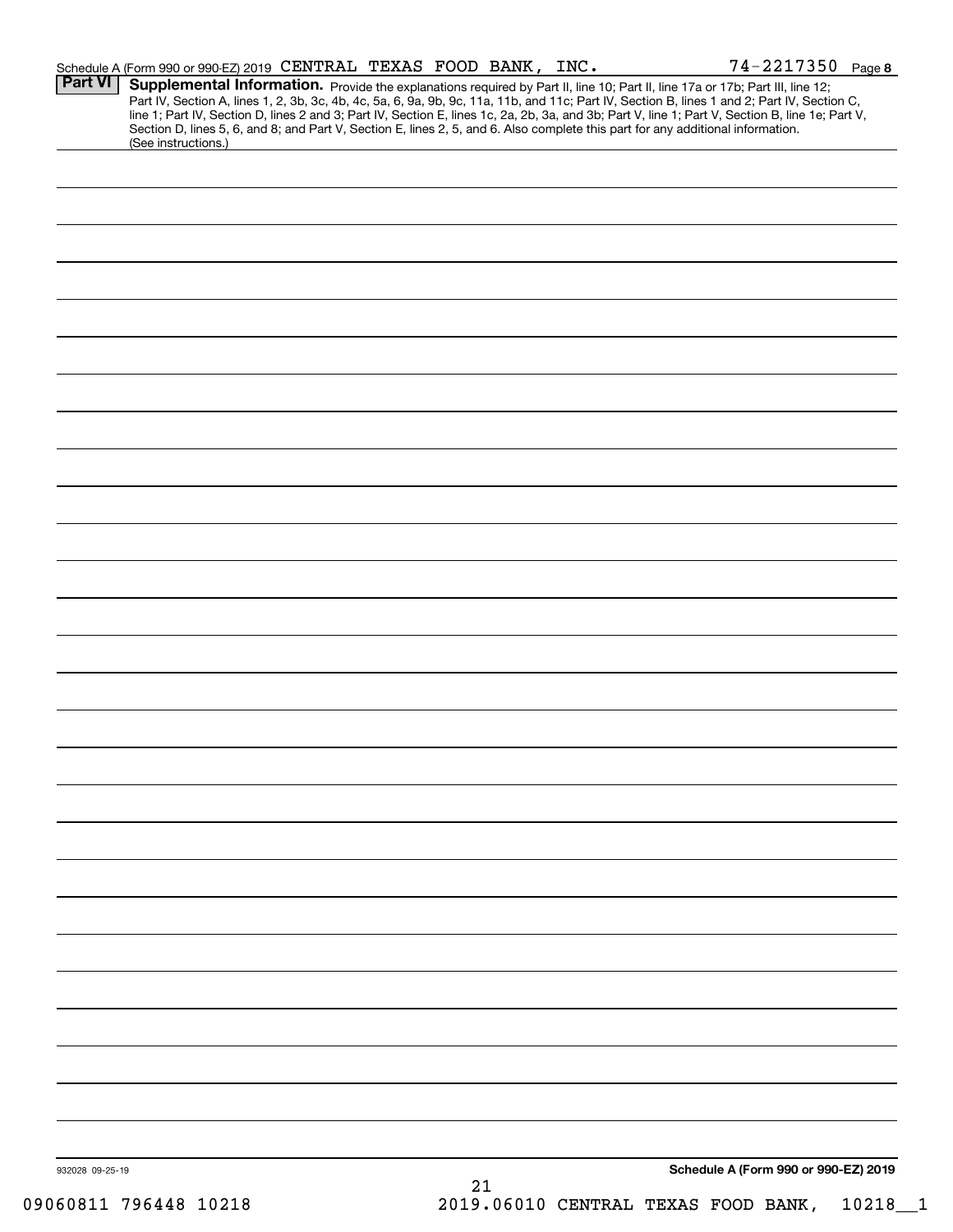Department of the Treasury Internal Revenue Service **(Form 990, 990-EZ, or 990-PF)**

Name of the organization

\*\* PUBLIC DISCLOSURE COPY \*\*

## **Schedule B Schedule of Contributors**

**| Attach to Form 990, Form 990-EZ, or Form 990-PF. | Go to www.irs.gov/Form990 for the latest information.** OMB No. 1545-0047

**2019**

**Employer identification number**

|                                | CENTRAL TEXAS FOOD BANK, INC.                                                      | 74-2217350 |
|--------------------------------|------------------------------------------------------------------------------------|------------|
| Organization type (check one): |                                                                                    |            |
| Filers of:                     | Section:                                                                           |            |
| Form 990 or 990-EZ             | $\boxed{\mathbf{X}}$ 501(c)( 3) (enter number) organization                        |            |
|                                | $4947(a)(1)$ nonexempt charitable trust <b>not</b> treated as a private foundation |            |
|                                | 527 political organization                                                         |            |

|             | 527 political organization                                            |
|-------------|-----------------------------------------------------------------------|
| Form 990-PF | 501(c)(3) exempt private foundation                                   |
|             | 4947(a)(1) nonexempt charitable trust treated as a private foundation |
|             | 501(c)(3) taxable private foundation                                  |
|             |                                                                       |

Check if your organization is covered by the **General Rule** or a **Special Rule. Note:**  Only a section 501(c)(7), (8), or (10) organization can check boxes for both the General Rule and a Special Rule. See instructions.

#### **General Rule**

 $\mathcal{L}^{\text{max}}$ 

For an organization filing Form 990, 990-EZ, or 990-PF that received, during the year, contributions totaling \$5,000 or more (in money or property) from any one contributor. Complete Parts I and II. See instructions for determining a contributor's total contributions.

#### **Special Rules**

any one contributor, during the year, total contributions of the greater of  $\,$  (1) \$5,000; or **(2)** 2% of the amount on (i) Form 990, Part VIII, line 1h;  $\boxed{\textbf{X}}$  For an organization described in section 501(c)(3) filing Form 990 or 990-EZ that met the 33 1/3% support test of the regulations under sections 509(a)(1) and 170(b)(1)(A)(vi), that checked Schedule A (Form 990 or 990-EZ), Part II, line 13, 16a, or 16b, and that received from or (ii) Form 990-EZ, line 1. Complete Parts I and II.

year, total contributions of more than \$1,000 *exclusively* for religious, charitable, scientific, literary, or educational purposes, or for the For an organization described in section 501(c)(7), (8), or (10) filing Form 990 or 990-EZ that received from any one contributor, during the prevention of cruelty to children or animals. Complete Parts I, II, and III.  $\mathcal{L}^{\text{max}}$ 

purpose. Don't complete any of the parts unless the **General Rule** applies to this organization because it received *nonexclusively* year, contributions <sub>exclusively</sub> for religious, charitable, etc., purposes, but no such contributions totaled more than \$1,000. If this box is checked, enter here the total contributions that were received during the year for an  $\;$ exclusively religious, charitable, etc., For an organization described in section 501(c)(7), (8), or (10) filing Form 990 or 990-EZ that received from any one contributor, during the religious, charitable, etc., contributions totaling \$5,000 or more during the year  $\Box$ — $\Box$   $\Box$  $\mathcal{L}^{\text{max}}$ 

**Caution:**  An organization that isn't covered by the General Rule and/or the Special Rules doesn't file Schedule B (Form 990, 990-EZ, or 990-PF),  **must** but it answer "No" on Part IV, line 2, of its Form 990; or check the box on line H of its Form 990-EZ or on its Form 990-PF, Part I, line 2, to certify that it doesn't meet the filing requirements of Schedule B (Form 990, 990-EZ, or 990-PF).

**For Paperwork Reduction Act Notice, see the instructions for Form 990, 990-EZ, or 990-PF. Schedule B (Form 990, 990-EZ, or 990-PF) (2019)** LHA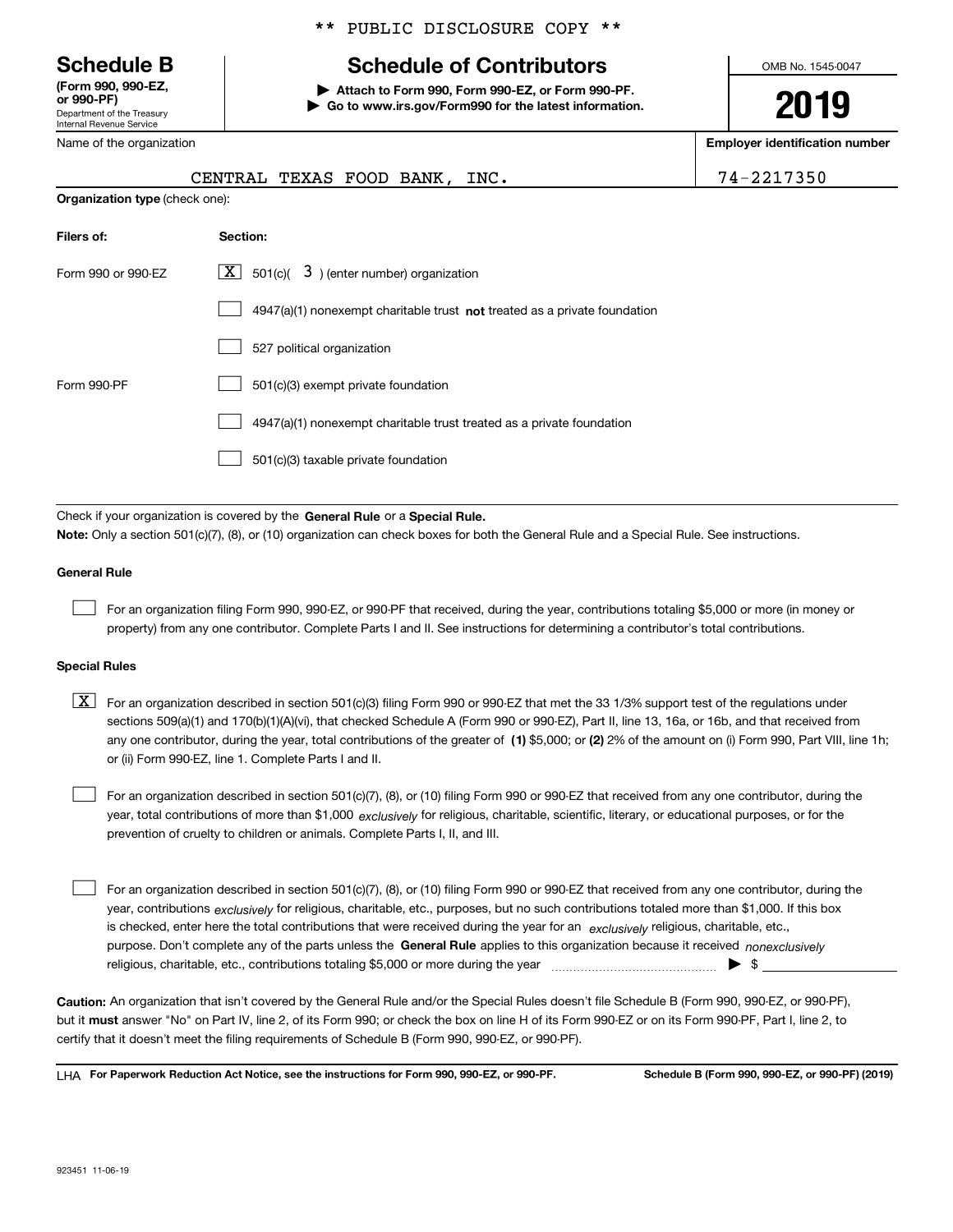**Employer identification number**

## CENTRAL TEXAS FOOD BANK, INC. 2012 12:22 17350

Chedule B (Form 990, 990-EZ, or 990-PF) (2019)<br>
lame of organization<br> **2PART LI CONTIBUTORS** (see instructions). Use duplicate copies of Part I if additional space is needed.<br> **2PART I 2217350**<br> **2PART I Contributors**

| (a)        | (b)                               | (c)                               | (d)                                                                                                         |
|------------|-----------------------------------|-----------------------------------|-------------------------------------------------------------------------------------------------------------|
| No.        | Name, address, and ZIP + 4        | <b>Total contributions</b>        | Type of contribution                                                                                        |
| 1          |                                   | 14, 174, 710.<br>$$\mathbb{S}$$   | Person<br>Pavroll<br>Noncash<br>$\overline{\texttt{X}}$<br>(Complete Part II for<br>noncash contributions.) |
| (a)<br>No. | (b)<br>Name, address, and ZIP + 4 | (c)<br><b>Total contributions</b> | (d)<br>Type of contribution                                                                                 |
| 2          |                                   | 42,553,514.<br>$\mathfrak{S}$     | Person<br>Payroll<br>Noncash<br>$\overline{\text{X}}$<br>(Complete Part II for<br>noncash contributions.)   |
| (a)        | (b)                               | (c)                               | (d)                                                                                                         |
| No.        | Name, address, and ZIP + 4        | <b>Total contributions</b>        | Type of contribution                                                                                        |
| 3          |                                   | 11,671,067.<br>$$\mathbb{S}$$     | Person<br>Payroll<br>Noncash<br>$\overline{\textbf{X}}$<br>(Complete Part II for<br>noncash contributions.) |
| (a)        | (b)                               | (c)                               | (d)                                                                                                         |
| No.        | Name, address, and ZIP + 4        | <b>Total contributions</b>        | Type of contribution                                                                                        |
| 4          |                                   | 592,500.<br>$\$$                  | Person<br>x<br>Payroll<br>Noncash<br>(Complete Part II for<br>noncash contributions.)                       |
| (a)        | (b)                               | (c)                               | (d)                                                                                                         |
| No.        |                                   |                                   |                                                                                                             |
|            | Name, address, and ZIP + 4        | <b>Total contributions</b>        | Type of contribution                                                                                        |
| 5          |                                   | 3, 365, 847.<br>\$                | Person<br>Payroll<br>Noncash<br>$\overline{\text{X}}$<br>(Complete Part II for<br>noncash contributions.)   |
| (a)<br>No. | (b)<br>Name, address, and ZIP + 4 | (c)<br><b>Total contributions</b> | (d)<br>Type of contribution                                                                                 |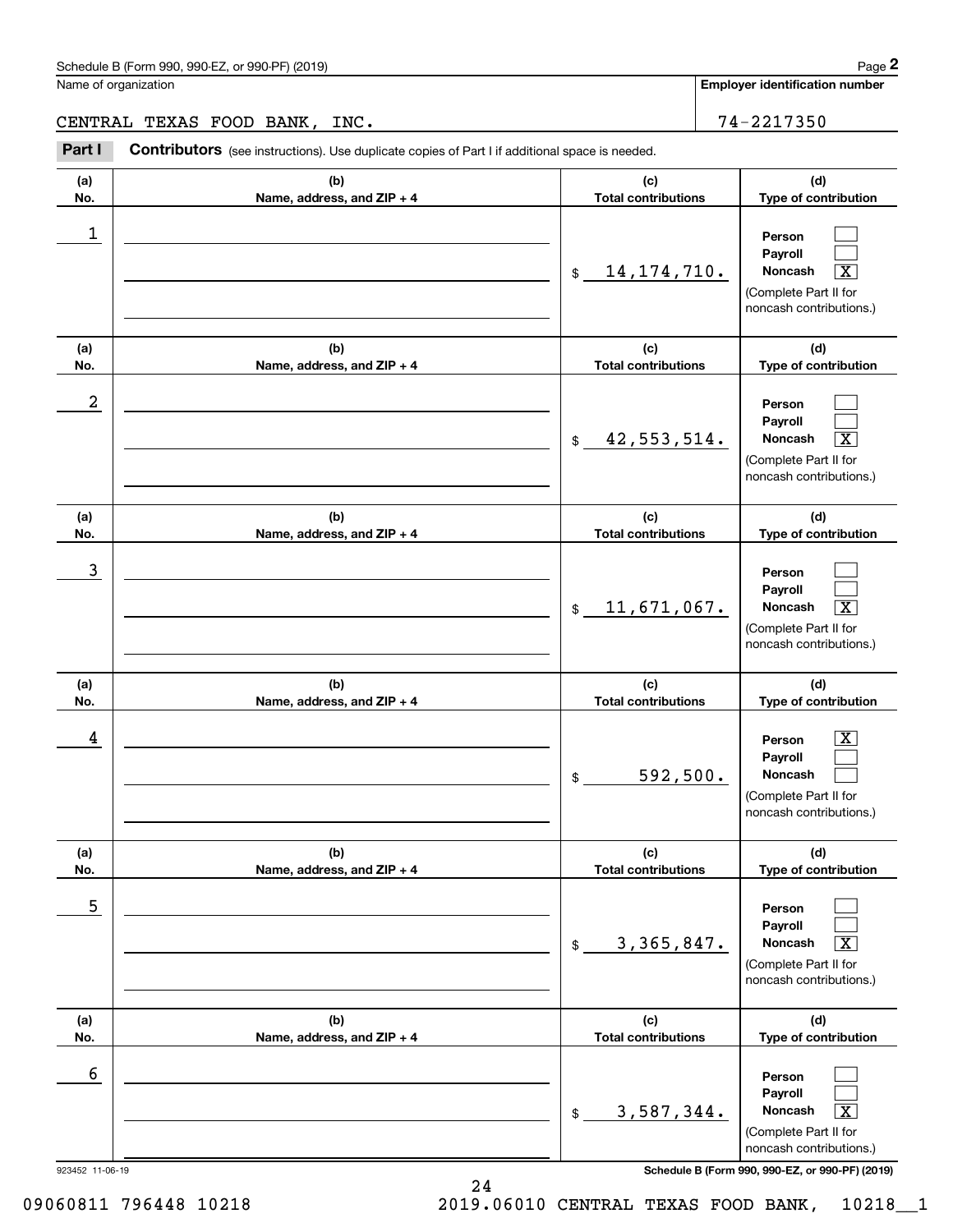**Employer identification number**

CENTRAL TEXAS FOOD BANK, INC. THE RESERVE RESERVE THAN 1999 1994-2217350

**(a)No.(b)Name, address, and ZIP + 4 (c)Total contributions (d)Type of contribution PersonPayrollNoncash (a)No.(b)Name, address, and ZIP + 4 (c)Total contributions (d)Type of contribution PersonPayrollNoncash (a)No.(b)Name, address, and ZIP + 4 (c)Total contributions (d)Type of contribution PersonPayrollNoncash (a) No.(b) Name, address, and ZIP + 4 (c) Total contributions (d) Type of contribution PersonPayrollNoncash(a) No.(b) Name, address, and ZIP + 4 (c) Total contributions (d) Type of contribution PersonPayrollNoncash (a) No.(b)Name, address, and ZIP + 4 (c) Total contributions (d)Type of contribution PersonPayrollNoncash** Contributors (see instructions). Use duplicate copies of Part I if additional space is needed. \$(Complete Part II for noncash contributions.) \$(Complete Part II for noncash contributions.) \$(Complete Part II for noncash contributions.) \$(Complete Part II for noncash contributions.) \$(Complete Part II for noncash contributions.) \$(Complete Part II for noncash contributions.) Chedule B (Form 990, 990-EZ, or 990-PF) (2019)<br>Iame of organization<br>**2PART TEXAS FOOD BANK, INC.**<br>**2PART I** Contributors (see instructions). Use duplicate copies of Part I if additional space is needed.  $|X|$  $\mathcal{L}^{\text{max}}$  $\mathcal{L}^{\text{max}}$  $\boxed{\text{X}}$  $\mathcal{L}^{\text{max}}$  $\mathcal{L}^{\text{max}}$  $\mathcal{L}^{\text{max}}$  $\mathcal{L}^{\text{max}}$  $\mathcal{L}^{\text{max}}$  $\mathcal{L}^{\text{max}}$  $\mathcal{L}^{\text{max}}$  $\mathcal{L}^{\text{max}}$  $\mathcal{L}^{\text{max}}$  $\mathcal{L}^{\text{max}}$  $\mathcal{L}^{\text{max}}$  $\mathcal{L}^{\text{max}}$  $\mathcal{L}^{\text{max}}$  $\mathcal{L}^{\text{max}}$ 7 X 11,600. 8 X 41,994.

923452 11-06-19 **Schedule B (Form 990, 990-EZ, or 990-PF) (2019)**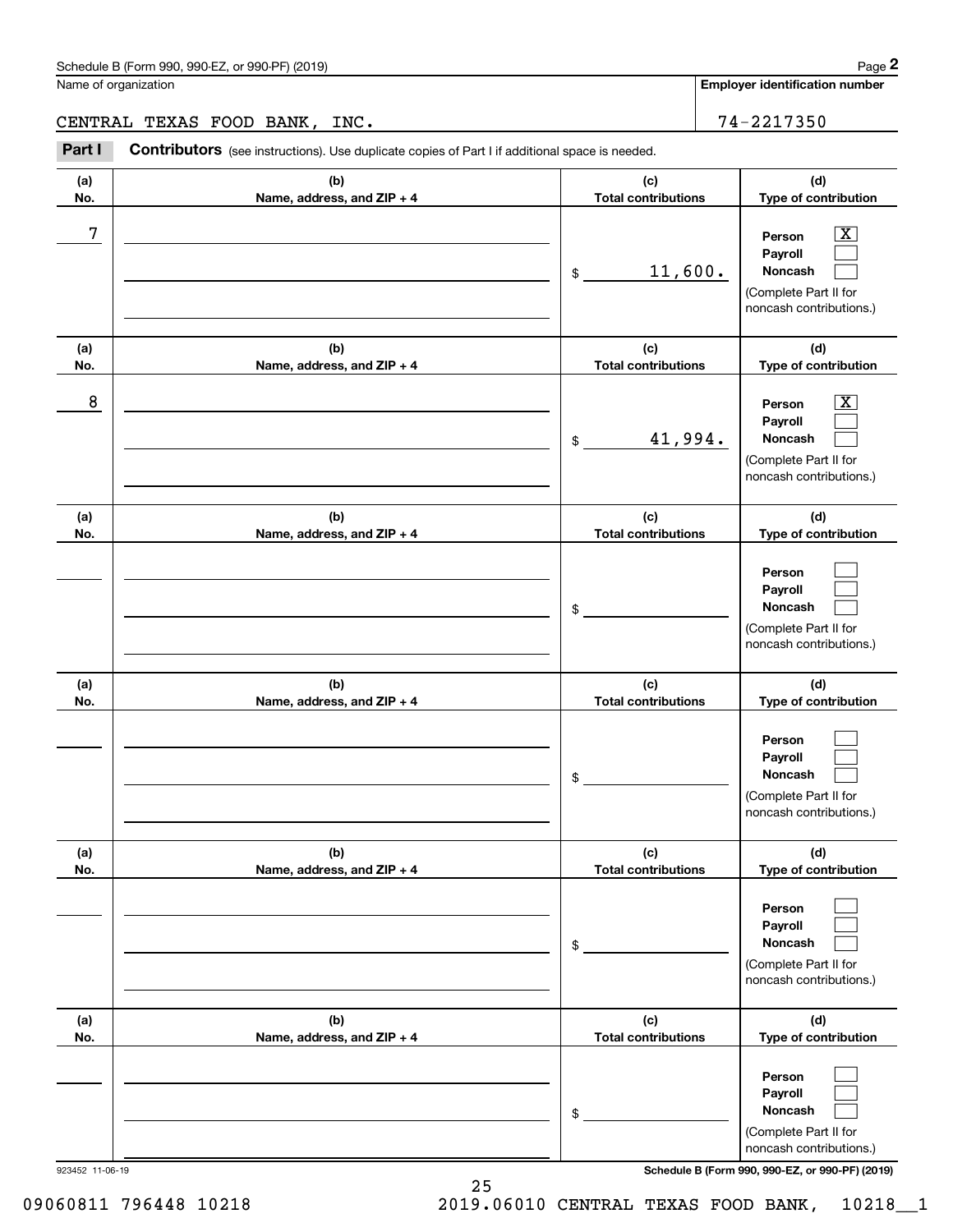| Schedule B (Form 990, 990-EZ, or 990-PF) (2019) | Page |
|-------------------------------------------------|------|
|-------------------------------------------------|------|

Name of organization

**Employer identification number**

CENTRAL TEXAS FOOD BANK, INC. 2012 12:22 17350

Chedule B (Form 990, 990-EZ, or 990-PF) (2019)<br> **2019** alame of organization<br> **2PART III Noncash Property** (see instructions). Use duplicate copies of Part II if additional space is needed.<br> **2Part II Noncash Property** 

| (a)<br>No.<br>from<br>Part I | (b)<br>Description of noncash property given | (c)<br>FMV (or estimate)<br>(See instructions.) | (d)<br>Date received                            |
|------------------------------|----------------------------------------------|-------------------------------------------------|-------------------------------------------------|
|                              | FOOD                                         |                                                 |                                                 |
| 1                            |                                              |                                                 |                                                 |
|                              |                                              | 14, 174, 710.<br>\$                             | 09/30/20                                        |
| (a)                          |                                              | (c)                                             |                                                 |
| No.<br>from                  | (b)<br>Description of noncash property given | FMV (or estimate)                               | (d)<br>Date received                            |
| Part I                       |                                              | (See instructions.)                             |                                                 |
|                              | FOOD                                         |                                                 |                                                 |
| 2                            |                                              |                                                 |                                                 |
|                              |                                              | 42,553,514.<br>$\frac{1}{2}$                    | 09/30/20                                        |
| (a)                          |                                              | (c)                                             |                                                 |
| No.<br>from                  | (b)                                          | FMV (or estimate)                               | (d)<br>Date received                            |
| Part I                       | Description of noncash property given        | (See instructions.)                             |                                                 |
|                              | FOOD                                         |                                                 |                                                 |
| 3                            |                                              |                                                 |                                                 |
|                              |                                              | 11,671,067.<br>\$                               | 09/30/20                                        |
|                              |                                              |                                                 |                                                 |
| (a)                          |                                              | (c)                                             |                                                 |
| No.<br>from                  | (b)<br>Description of noncash property given | FMV (or estimate)                               | (d)<br>Date received                            |
| Part I                       |                                              | (See instructions.)                             |                                                 |
|                              | FOOD                                         |                                                 |                                                 |
| 5                            |                                              |                                                 |                                                 |
|                              |                                              | 3, 365, 847.<br>\$                              | 09/30/20                                        |
|                              |                                              |                                                 |                                                 |
| (a)<br>No.                   | (b)                                          | (c)                                             | (d)                                             |
| from                         | Description of noncash property given        | FMV (or estimate)<br>(See instructions.)        | Date received                                   |
| Part I                       |                                              |                                                 |                                                 |
| 6                            | FOOD                                         |                                                 |                                                 |
|                              |                                              |                                                 |                                                 |
|                              |                                              | 3,587,344.<br>$\$$                              | 09/30/20                                        |
| (a)                          |                                              | (c)                                             |                                                 |
| No.<br>from                  | (b)<br>Description of noncash property given | FMV (or estimate)                               | (d)<br>Date received                            |
| Part I                       |                                              | (See instructions.)                             |                                                 |
|                              |                                              |                                                 |                                                 |
|                              |                                              |                                                 |                                                 |
|                              |                                              | \$                                              |                                                 |
| 923453 11-06-19              |                                              |                                                 | Schedule B (Form 990, 990-EZ, or 990-PF) (2019) |

26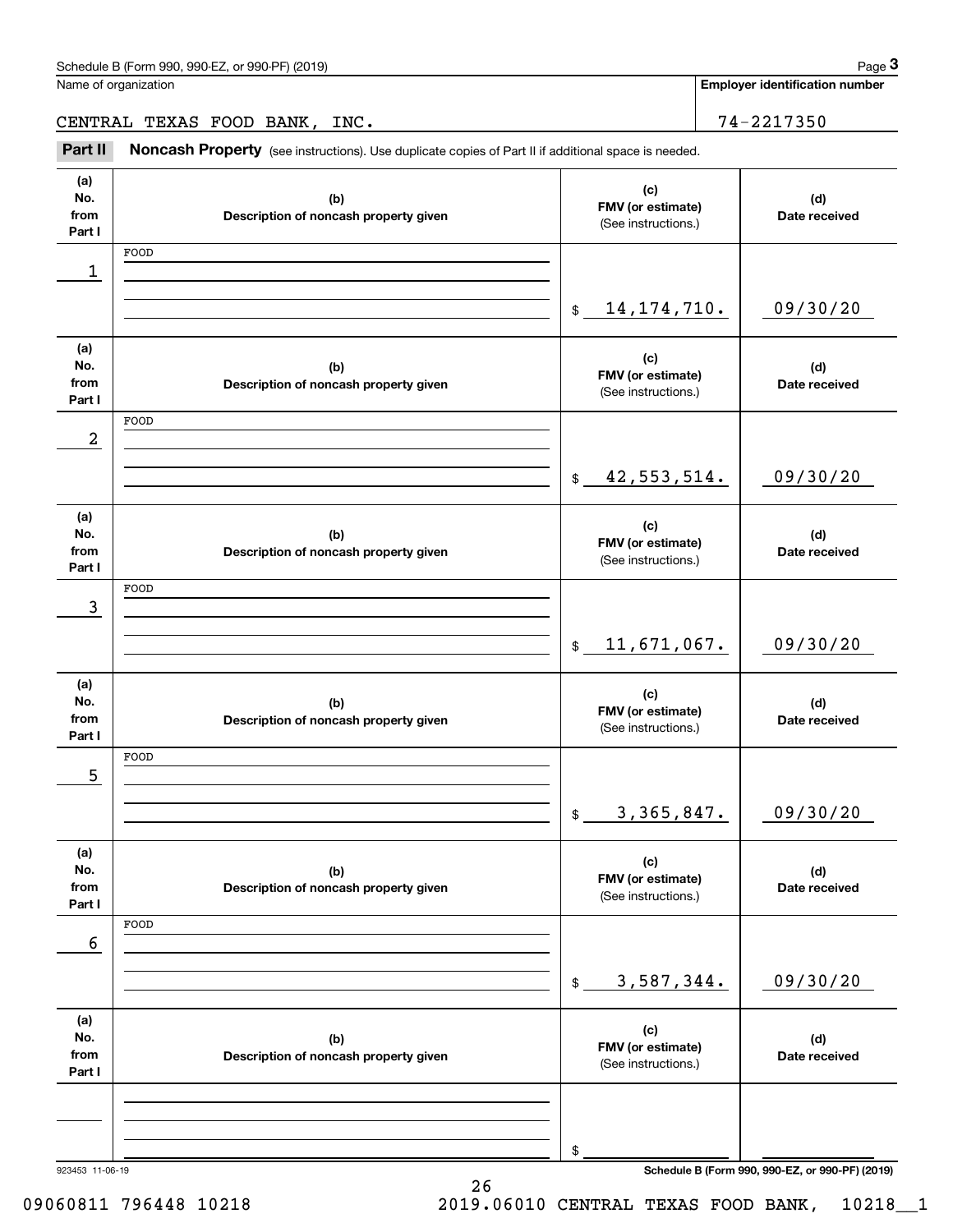|                           | Schedule B (Form 990, 990-EZ, or 990-PF) (2019)                                                                                                                                                                                                                                                                                                                                                                                                                                                                                      |                      |  | Page 4                                   |
|---------------------------|--------------------------------------------------------------------------------------------------------------------------------------------------------------------------------------------------------------------------------------------------------------------------------------------------------------------------------------------------------------------------------------------------------------------------------------------------------------------------------------------------------------------------------------|----------------------|--|------------------------------------------|
| Name of organization      |                                                                                                                                                                                                                                                                                                                                                                                                                                                                                                                                      |                      |  | <b>Employer identification number</b>    |
|                           | CENTRAL TEXAS FOOD BANK, INC.                                                                                                                                                                                                                                                                                                                                                                                                                                                                                                        |                      |  | 74-2217350                               |
| <b>Part III</b>           | Exclusively religious, charitable, etc., contributions to organizations described in section 501(c)(7), (8), or (10) that total more than \$1,000 for the year<br>from any one contributor. Complete columns (a) through (e) and the following line entry. For organizations<br>completing Part III, enter the total of exclusively religious, charitable, etc., contributions of \$1,000 or less for the year. (Enter this info. once.) $\blacktriangleright$ \$<br>Use duplicate copies of Part III if additional space is needed. |                      |  |                                          |
| (a) No.<br>from<br>Part I | (b) Purpose of gift                                                                                                                                                                                                                                                                                                                                                                                                                                                                                                                  | (c) Use of gift      |  | (d) Description of how gift is held      |
|                           |                                                                                                                                                                                                                                                                                                                                                                                                                                                                                                                                      |                      |  |                                          |
|                           |                                                                                                                                                                                                                                                                                                                                                                                                                                                                                                                                      |                      |  |                                          |
|                           | Transferee's name, address, and ZIP + 4                                                                                                                                                                                                                                                                                                                                                                                                                                                                                              | (e) Transfer of gift |  |                                          |
|                           |                                                                                                                                                                                                                                                                                                                                                                                                                                                                                                                                      |                      |  | Relationship of transferor to transferee |
| (a) No.                   |                                                                                                                                                                                                                                                                                                                                                                                                                                                                                                                                      |                      |  |                                          |
| from<br>Part I            | (b) Purpose of gift                                                                                                                                                                                                                                                                                                                                                                                                                                                                                                                  | (c) Use of gift      |  | (d) Description of how gift is held      |
|                           |                                                                                                                                                                                                                                                                                                                                                                                                                                                                                                                                      |                      |  |                                          |
|                           |                                                                                                                                                                                                                                                                                                                                                                                                                                                                                                                                      | (e) Transfer of gift |  |                                          |
|                           | Transferee's name, address, and ZIP + 4                                                                                                                                                                                                                                                                                                                                                                                                                                                                                              |                      |  | Relationship of transferor to transferee |
| (a) No.<br>from<br>Part I | (b) Purpose of gift                                                                                                                                                                                                                                                                                                                                                                                                                                                                                                                  | (c) Use of gift      |  | (d) Description of how gift is held      |
|                           |                                                                                                                                                                                                                                                                                                                                                                                                                                                                                                                                      | (e) Transfer of gift |  |                                          |
|                           | Transferee's name, address, and ZIP + 4                                                                                                                                                                                                                                                                                                                                                                                                                                                                                              |                      |  | Relationship of transferor to transferee |
|                           |                                                                                                                                                                                                                                                                                                                                                                                                                                                                                                                                      |                      |  |                                          |
| (a) No.<br>from<br>Part I | (b) Purpose of gift                                                                                                                                                                                                                                                                                                                                                                                                                                                                                                                  | (c) Use of gift      |  | (d) Description of how gift is held      |
|                           |                                                                                                                                                                                                                                                                                                                                                                                                                                                                                                                                      |                      |  |                                          |
|                           |                                                                                                                                                                                                                                                                                                                                                                                                                                                                                                                                      | (e) Transfer of gift |  |                                          |
|                           | Transferee's name, address, and ZIP + 4                                                                                                                                                                                                                                                                                                                                                                                                                                                                                              |                      |  | Relationship of transferor to transferee |
|                           |                                                                                                                                                                                                                                                                                                                                                                                                                                                                                                                                      |                      |  |                                          |
|                           |                                                                                                                                                                                                                                                                                                                                                                                                                                                                                                                                      |                      |  |                                          |

27

**Schedule B (Form 990, 990-EZ, or 990-PF) (2019)**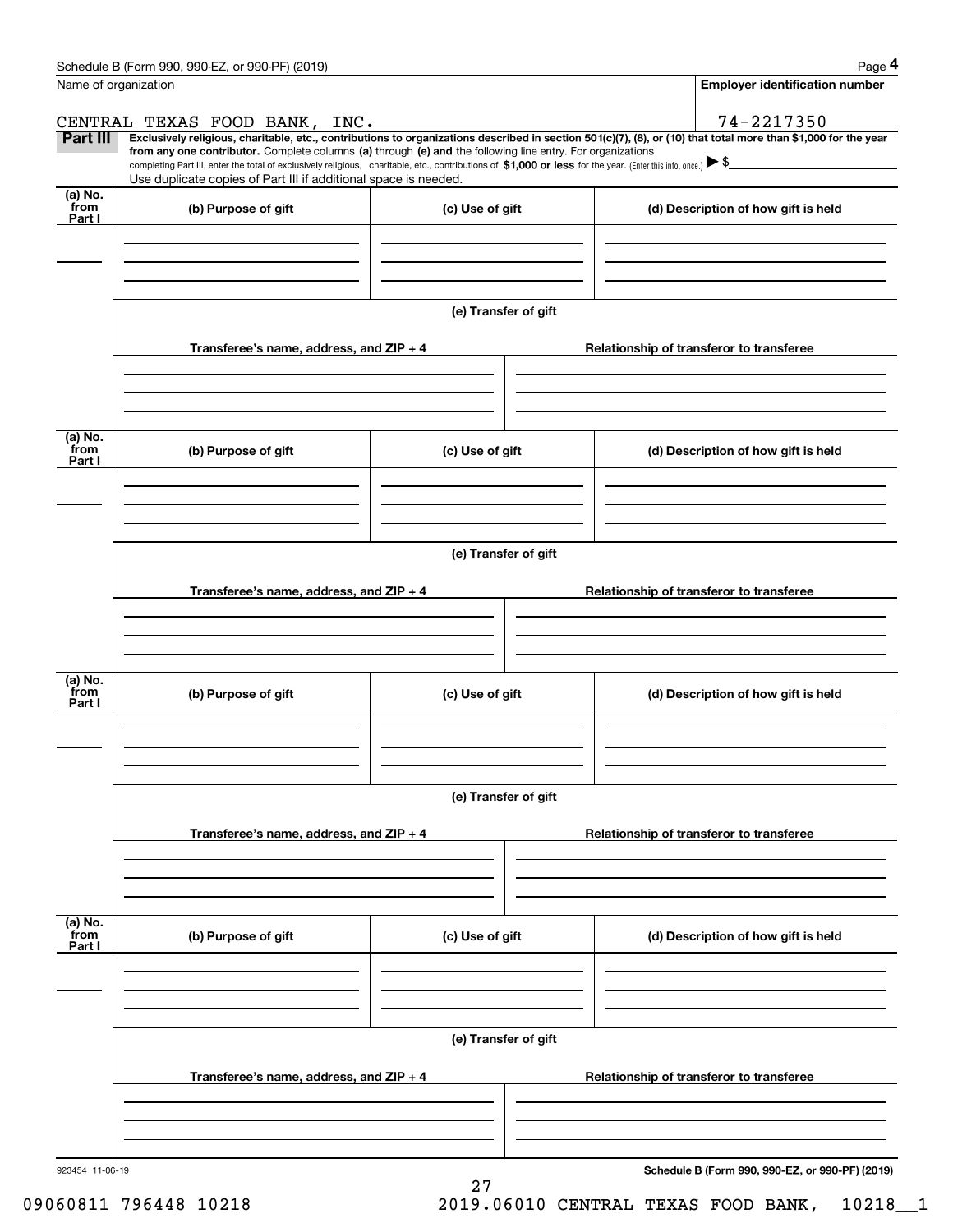| <b>SCHEDULE C</b>                                      |                                                                                                                                                                 | <b>Political Campaign and Lobbying Activities</b>                                                                                                                                                                                                                                              |         |                                                                             |                          | OMB No. 1545-0047                                                                                                                                           |  |  |  |
|--------------------------------------------------------|-----------------------------------------------------------------------------------------------------------------------------------------------------------------|------------------------------------------------------------------------------------------------------------------------------------------------------------------------------------------------------------------------------------------------------------------------------------------------|---------|-----------------------------------------------------------------------------|--------------------------|-------------------------------------------------------------------------------------------------------------------------------------------------------------|--|--|--|
| (Form 990 or 990-EZ)                                   | For Organizations Exempt From Income Tax Under section 501(c) and section 527                                                                                   |                                                                                                                                                                                                                                                                                                |         |                                                                             |                          |                                                                                                                                                             |  |  |  |
|                                                        |                                                                                                                                                                 |                                                                                                                                                                                                                                                                                                |         |                                                                             |                          | Open to Public                                                                                                                                              |  |  |  |
| Department of the Treasury<br>Internal Revenue Service | Complete if the organization is described below. > Attach to Form 990 or Form 990-EZ.<br>Go to www.irs.gov/Form990 for instructions and the latest information. |                                                                                                                                                                                                                                                                                                |         |                                                                             |                          |                                                                                                                                                             |  |  |  |
|                                                        |                                                                                                                                                                 | If the organization answered "Yes," on Form 990, Part IV, line 3, or Form 990-EZ, Part V, line 46 (Political Campaign Activities), then                                                                                                                                                        |         |                                                                             |                          |                                                                                                                                                             |  |  |  |
|                                                        |                                                                                                                                                                 | • Section 501(c)(3) organizations: Complete Parts I-A and B. Do not complete Part I-C.                                                                                                                                                                                                         |         |                                                                             |                          |                                                                                                                                                             |  |  |  |
|                                                        |                                                                                                                                                                 | • Section 501(c) (other than section 501(c)(3)) organizations: Complete Parts I-A and C below. Do not complete Part I-B.                                                                                                                                                                       |         |                                                                             |                          |                                                                                                                                                             |  |  |  |
| • Section 527 organizations: Complete Part I-A only.   |                                                                                                                                                                 |                                                                                                                                                                                                                                                                                                |         |                                                                             |                          |                                                                                                                                                             |  |  |  |
|                                                        |                                                                                                                                                                 | If the organization answered "Yes," on Form 990, Part IV, line 4, or Form 990-EZ, Part VI, line 47 (Lobbying Activities), then                                                                                                                                                                 |         |                                                                             |                          |                                                                                                                                                             |  |  |  |
|                                                        |                                                                                                                                                                 | • Section 501(c)(3) organizations that have filed Form 5768 (election under section 501(h)): Complete Part II-A. Do not complete Part II-B.<br>• Section 501(c)(3) organizations that have NOT filed Form 5768 (election under section 501(h)): Complete Part II-B. Do not complete Part II-A. |         |                                                                             |                          |                                                                                                                                                             |  |  |  |
|                                                        |                                                                                                                                                                 | If the organization answered "Yes," on Form 990, Part IV, line 5 (Proxy Tax) (see separate instructions) or Form 990-EZ, Part V, line 35c (Proxy                                                                                                                                               |         |                                                                             |                          |                                                                                                                                                             |  |  |  |
| Tax) (see separate instructions), then                 |                                                                                                                                                                 |                                                                                                                                                                                                                                                                                                |         |                                                                             |                          |                                                                                                                                                             |  |  |  |
|                                                        |                                                                                                                                                                 | • Section 501(c)(4), (5), or (6) organizations: Complete Part III.                                                                                                                                                                                                                             |         |                                                                             |                          |                                                                                                                                                             |  |  |  |
| Name of organization                                   |                                                                                                                                                                 |                                                                                                                                                                                                                                                                                                |         |                                                                             |                          | <b>Employer identification number</b>                                                                                                                       |  |  |  |
|                                                        |                                                                                                                                                                 | CENTRAL TEXAS FOOD BANK, INC.                                                                                                                                                                                                                                                                  |         |                                                                             |                          | 74-2217350                                                                                                                                                  |  |  |  |
| Part I-A                                               |                                                                                                                                                                 | Complete if the organization is exempt under section 501(c) or is a section 527 organization.                                                                                                                                                                                                  |         |                                                                             |                          |                                                                                                                                                             |  |  |  |
|                                                        |                                                                                                                                                                 |                                                                                                                                                                                                                                                                                                |         |                                                                             |                          |                                                                                                                                                             |  |  |  |
| 1.                                                     |                                                                                                                                                                 | Provide a description of the organization's direct and indirect political campaign activities in Part IV.                                                                                                                                                                                      |         |                                                                             |                          |                                                                                                                                                             |  |  |  |
| Political campaign activity expenditures<br>2          |                                                                                                                                                                 |                                                                                                                                                                                                                                                                                                |         |                                                                             | $\blacktriangleright$ \$ |                                                                                                                                                             |  |  |  |
| Volunteer hours for political campaign activities      |                                                                                                                                                                 |                                                                                                                                                                                                                                                                                                |         |                                                                             |                          |                                                                                                                                                             |  |  |  |
| Part I-B                                               |                                                                                                                                                                 | Complete if the organization is exempt under section 501(c)(3).                                                                                                                                                                                                                                |         |                                                                             |                          |                                                                                                                                                             |  |  |  |
|                                                        |                                                                                                                                                                 | 1 Enter the amount of any excise tax incurred by the organization under section 4955                                                                                                                                                                                                           |         |                                                                             | $\blacktriangleright$ \$ |                                                                                                                                                             |  |  |  |
| 2                                                      |                                                                                                                                                                 | Enter the amount of any excise tax incurred by organization managers under section 4955 [1001] [1001] \$                                                                                                                                                                                       |         |                                                                             |                          |                                                                                                                                                             |  |  |  |
|                                                        |                                                                                                                                                                 |                                                                                                                                                                                                                                                                                                |         |                                                                             |                          | Yes<br>No                                                                                                                                                   |  |  |  |
| 4a Was a correction made?                              |                                                                                                                                                                 |                                                                                                                                                                                                                                                                                                |         |                                                                             |                          | Yes<br>No                                                                                                                                                   |  |  |  |
| <b>b</b> If "Yes," describe in Part IV.                |                                                                                                                                                                 |                                                                                                                                                                                                                                                                                                |         |                                                                             |                          |                                                                                                                                                             |  |  |  |
| Part I-C                                               |                                                                                                                                                                 | Complete if the organization is exempt under section 501(c), except section 501(c)(3).                                                                                                                                                                                                         |         |                                                                             |                          |                                                                                                                                                             |  |  |  |
|                                                        |                                                                                                                                                                 | 1 Enter the amount directly expended by the filing organization for section 527 exempt function activities                                                                                                                                                                                     |         |                                                                             | $\blacktriangleright$ \$ |                                                                                                                                                             |  |  |  |
|                                                        |                                                                                                                                                                 | 2 Enter the amount of the filing organization's funds contributed to other organizations for section 527                                                                                                                                                                                       |         |                                                                             |                          |                                                                                                                                                             |  |  |  |
| exempt function activities                             |                                                                                                                                                                 | 3 Total exempt function expenditures. Add lines 1 and 2. Enter here and on Form 1120-POL,                                                                                                                                                                                                      |         |                                                                             | $\blacktriangleright$ \$ |                                                                                                                                                             |  |  |  |
|                                                        |                                                                                                                                                                 |                                                                                                                                                                                                                                                                                                |         |                                                                             | $\triangleright$ \$      |                                                                                                                                                             |  |  |  |
|                                                        |                                                                                                                                                                 | Did the filing organization file Form 1120-POL for this year?                                                                                                                                                                                                                                  |         |                                                                             |                          | Yes<br><b>No</b>                                                                                                                                            |  |  |  |
| 5                                                      |                                                                                                                                                                 | Enter the names, addresses and employer identification number (EIN) of all section 527 political organizations to which the filing organization                                                                                                                                                |         |                                                                             |                          |                                                                                                                                                             |  |  |  |
|                                                        |                                                                                                                                                                 | made payments. For each organization listed, enter the amount paid from the filing organization's funds. Also enter the amount of political                                                                                                                                                    |         |                                                                             |                          |                                                                                                                                                             |  |  |  |
|                                                        |                                                                                                                                                                 | contributions received that were promptly and directly delivered to a separate political organization, such as a separate segregated fund or a                                                                                                                                                 |         |                                                                             |                          |                                                                                                                                                             |  |  |  |
|                                                        |                                                                                                                                                                 | political action committee (PAC). If additional space is needed, provide information in Part IV.                                                                                                                                                                                               |         |                                                                             |                          |                                                                                                                                                             |  |  |  |
| (a) Name                                               |                                                                                                                                                                 | (b) Address                                                                                                                                                                                                                                                                                    | (c) EIN | (d) Amount paid from<br>filing organization's<br>funds. If none, enter -0-. |                          | (e) Amount of political<br>contributions received and<br>promptly and directly<br>delivered to a separate<br>political organization.<br>If none, enter -0-. |  |  |  |
|                                                        |                                                                                                                                                                 |                                                                                                                                                                                                                                                                                                |         |                                                                             |                          |                                                                                                                                                             |  |  |  |
|                                                        |                                                                                                                                                                 |                                                                                                                                                                                                                                                                                                |         |                                                                             |                          |                                                                                                                                                             |  |  |  |
|                                                        |                                                                                                                                                                 |                                                                                                                                                                                                                                                                                                |         |                                                                             |                          |                                                                                                                                                             |  |  |  |
|                                                        |                                                                                                                                                                 |                                                                                                                                                                                                                                                                                                |         |                                                                             |                          |                                                                                                                                                             |  |  |  |
|                                                        |                                                                                                                                                                 |                                                                                                                                                                                                                                                                                                |         |                                                                             |                          |                                                                                                                                                             |  |  |  |
|                                                        |                                                                                                                                                                 |                                                                                                                                                                                                                                                                                                |         |                                                                             |                          |                                                                                                                                                             |  |  |  |
|                                                        |                                                                                                                                                                 |                                                                                                                                                                                                                                                                                                |         |                                                                             |                          |                                                                                                                                                             |  |  |  |

**For Paperwork Reduction Act Notice, see the Instructions for Form 990 or 990-EZ. Schedule C (Form 990 or 990-EZ) 2019** LHA

932041 11-26-19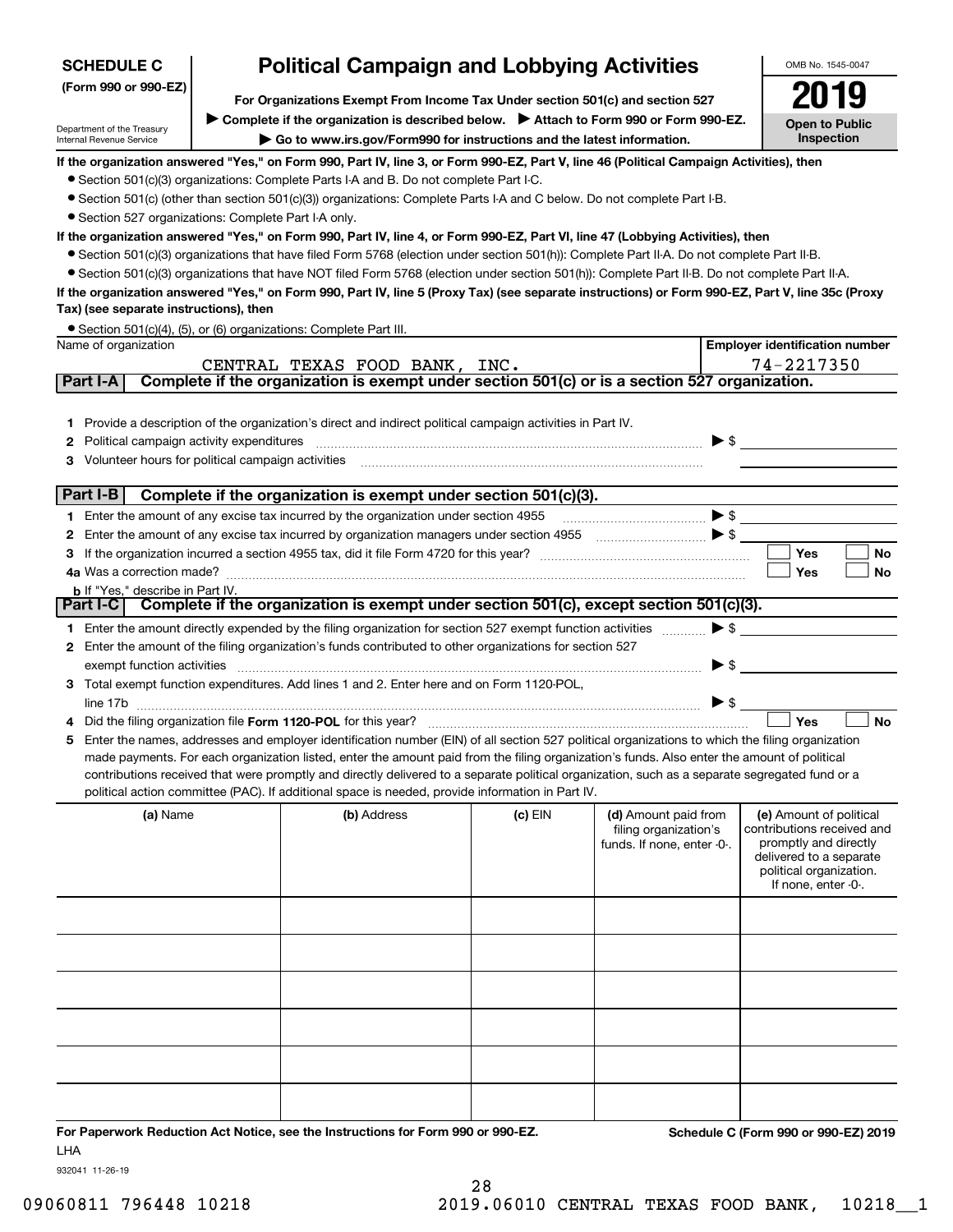| Schedule C (Form 990 or 990-EZ) 2019 CENTRAL TEXAS FOOD BANK, INC.                                              |                                        |                                                                                                                                   |            |                              | $74 - 2217350$ Page 2          |
|-----------------------------------------------------------------------------------------------------------------|----------------------------------------|-----------------------------------------------------------------------------------------------------------------------------------|------------|------------------------------|--------------------------------|
| Complete if the organization is exempt under section 501(c)(3) and filed Form 5768 (election under<br>Part II-A |                                        |                                                                                                                                   |            |                              |                                |
| section 501(h)).                                                                                                |                                        |                                                                                                                                   |            |                              |                                |
| A Check $\blacktriangleright$                                                                                   |                                        | if the filing organization belongs to an affiliated group (and list in Part IV each affiliated group member's name, address, EIN, |            |                              |                                |
| expenses, and share of excess lobbying expenditures).                                                           |                                        |                                                                                                                                   |            |                              |                                |
| <b>B</b> Check <b>D</b>                                                                                         |                                        | if the filing organization checked box A and "limited control" provisions apply.                                                  |            |                              |                                |
|                                                                                                                 | <b>Limits on Lobbying Expenditures</b> |                                                                                                                                   |            | (a) Filing<br>organization's | (b) Affiliated group<br>totals |
|                                                                                                                 |                                        | (The term "expenditures" means amounts paid or incurred.)                                                                         |            | totals                       |                                |
| 1a Total lobbying expenditures to influence public opinion (grassroots lobbying)                                |                                        |                                                                                                                                   |            |                              |                                |
| <b>b</b> Total lobbying expenditures to influence a legislative body (direct lobbying)                          |                                        |                                                                                                                                   |            | 21,017.                      |                                |
| c                                                                                                               |                                        |                                                                                                                                   |            | 21,017.                      |                                |
| d Other exempt purpose expenditures                                                                             |                                        |                                                                                                                                   |            | 109967908.                   |                                |
|                                                                                                                 |                                        |                                                                                                                                   |            | 109988925.                   |                                |
| f Lobbying nontaxable amount. Enter the amount from the following table in both columns.                        |                                        |                                                                                                                                   |            | 1,000,000.                   |                                |
| If the amount on line 1e, column (a) or (b) is:                                                                 |                                        | The lobbying nontaxable amount is:                                                                                                |            |                              |                                |
| Not over \$500,000                                                                                              |                                        | 20% of the amount on line 1e.                                                                                                     |            |                              |                                |
| Over \$500,000 but not over \$1,000,000                                                                         |                                        | \$100,000 plus 15% of the excess over \$500,000.                                                                                  |            |                              |                                |
| Over \$1,000,000 but not over \$1,500,000                                                                       |                                        | \$175,000 plus 10% of the excess over \$1,000,000.                                                                                |            |                              |                                |
| Over \$1,500,000 but not over \$17,000,000                                                                      |                                        | \$225,000 plus 5% of the excess over \$1,500,000.                                                                                 |            |                              |                                |
| Over \$17,000,000                                                                                               | \$1,000,000.                           |                                                                                                                                   |            |                              |                                |
|                                                                                                                 |                                        |                                                                                                                                   |            |                              |                                |
| g Grassroots nontaxable amount (enter 25% of line 1f)                                                           |                                        |                                                                                                                                   |            | 250,000.                     |                                |
| h Subtract line 1g from line 1a. If zero or less, enter -0-                                                     |                                        |                                                                                                                                   |            | $0$ .                        |                                |
| Subtract line 1f from line 1c. If zero or less, enter -0-                                                       |                                        |                                                                                                                                   |            | 0.                           |                                |
| If there is an amount other than zero on either line 1h or line 1i, did the organization file Form 4720         |                                        |                                                                                                                                   |            |                              |                                |
| reporting section 4911 tax for this year?                                                                       |                                        |                                                                                                                                   |            |                              | Yes<br>No                      |
|                                                                                                                 |                                        | 4-Year Averaging Period Under Section 501(h)                                                                                      |            |                              |                                |
| (Some organizations that made a section 501(h) election do not have to complete all of the five columns below.  |                                        | See the separate instructions for lines 2a through 2f.)                                                                           |            |                              |                                |
|                                                                                                                 |                                        | Lobbying Expenditures During 4-Year Averaging Period                                                                              |            |                              |                                |
|                                                                                                                 |                                        |                                                                                                                                   |            |                              |                                |
| Calendar year<br>(or fiscal year beginning in)                                                                  | (a) $2016$                             | (b) 2017                                                                                                                          | $(c)$ 2018 | $(d)$ 2019                   | (e) Total                      |
|                                                                                                                 |                                        |                                                                                                                                   |            |                              |                                |
|                                                                                                                 |                                        | $1,000,000.$ $1,000,000.$ $1,000,000.$ $1,000,000.$ $4,000,000.$                                                                  |            |                              |                                |
| 2a Lobbying nontaxable amount                                                                                   |                                        |                                                                                                                                   |            |                              |                                |
| <b>b</b> Lobbying ceiling amount<br>(150% of line 2a, column(e))                                                |                                        |                                                                                                                                   |            |                              | 6,000,000.                     |
|                                                                                                                 |                                        |                                                                                                                                   |            |                              |                                |
| c Total lobbying expenditures                                                                                   | 22,980.                                | 22,821.                                                                                                                           | 17,240.    | 21,017.                      | 84,058.                        |
|                                                                                                                 |                                        |                                                                                                                                   |            |                              |                                |
| d Grassroots nontaxable amount                                                                                  | 250,000.                               | 250,000.                                                                                                                          | 250,000.   | 250,000.                     | 1,000,000.                     |
| e Grassroots ceiling amount                                                                                     |                                        |                                                                                                                                   |            |                              |                                |
| (150% of line 2d, column (e))                                                                                   |                                        |                                                                                                                                   |            |                              | 1,500,000.                     |
|                                                                                                                 |                                        |                                                                                                                                   |            |                              |                                |
| f Grassroots lobbying expenditures                                                                              |                                        |                                                                                                                                   |            |                              |                                |

**Schedule C (Form 990 or 990-EZ) 2019**

932042 11-26-19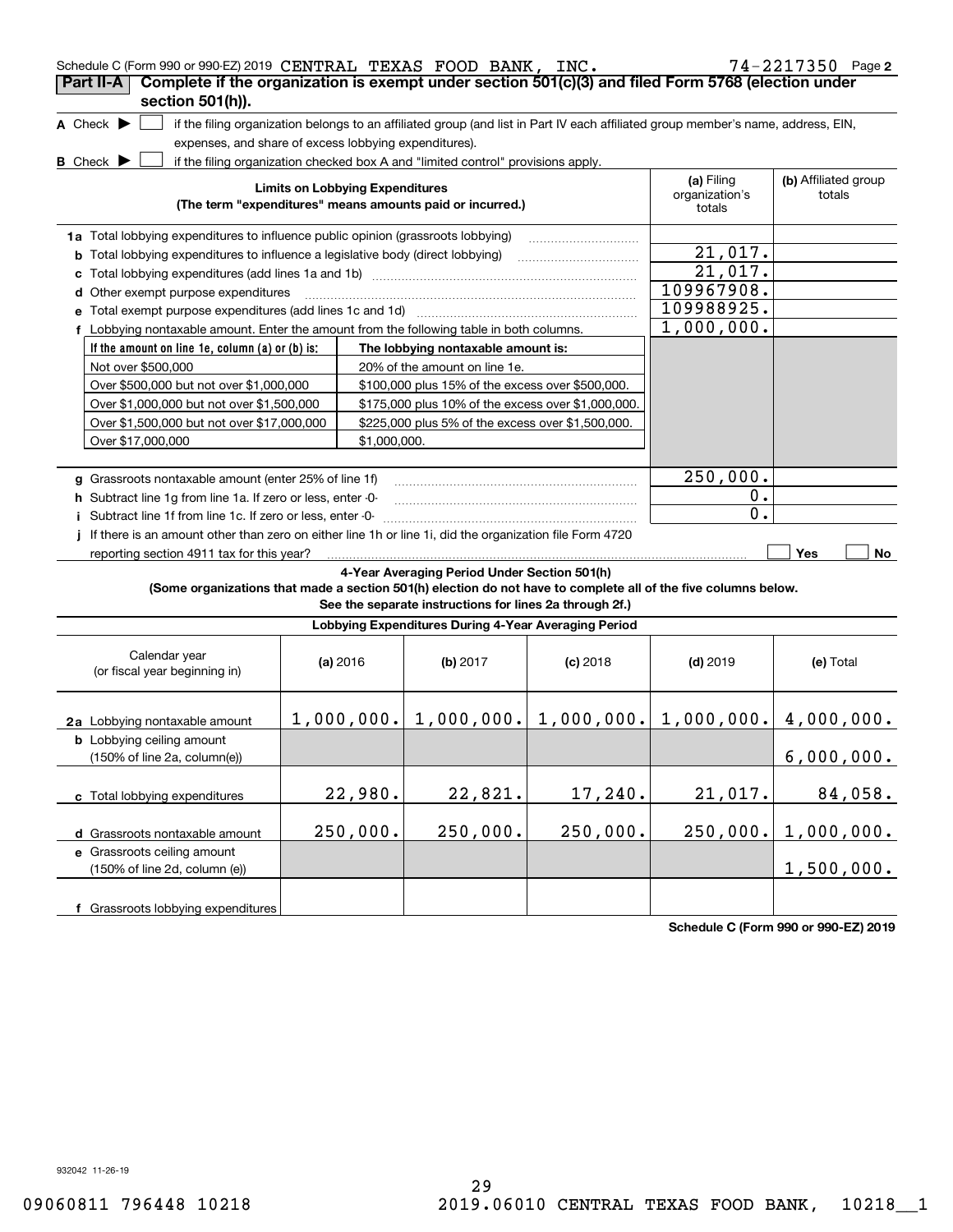#### Schedule C (Form 990 or 990-EZ) 2019 Page CENTRAL TEXAS FOOD BANK, INC. 74-2217350

#### **3**

### **Part II-B Complete if the organization is exempt under section 501(c)(3) and has NOT filed Form 5768 (election under section 501(h)).**

| For each "Yes" response on lines 1a through 1i below, provide in Part IV a detailed description |                                                                                                                                                                                                                                      | (a) |                         | (b)    |    |
|-------------------------------------------------------------------------------------------------|--------------------------------------------------------------------------------------------------------------------------------------------------------------------------------------------------------------------------------------|-----|-------------------------|--------|----|
|                                                                                                 | of the lobbying activity.                                                                                                                                                                                                            | Yes | No                      | Amount |    |
| 1.                                                                                              | During the year, did the filing organization attempt to influence foreign, national, state, or<br>local legislation, including any attempt to influence public opinion on a legislative matter<br>or referendum, through the use of: |     |                         |        |    |
|                                                                                                 | <b>b</b> Paid staff or management (include compensation in expenses reported on lines 1c through 1i)?<br>$\sim$ 100 $\mu$                                                                                                            |     |                         |        |    |
|                                                                                                 |                                                                                                                                                                                                                                      |     |                         |        |    |
|                                                                                                 | e Publications, or published or broadcast statements?                                                                                                                                                                                |     |                         |        |    |
|                                                                                                 | f Grants to other organizations for lobbying purposes?                                                                                                                                                                               |     |                         |        |    |
| q                                                                                               | Direct contact with legislators, their staffs, government officials, or a legislative body?                                                                                                                                          |     |                         |        |    |
|                                                                                                 | h Rallies, demonstrations, seminars, conventions, speeches, lectures, or any similar means?<br><i>i</i> Other activities?                                                                                                            |     |                         |        |    |
|                                                                                                 |                                                                                                                                                                                                                                      |     |                         |        |    |
|                                                                                                 | 2a Did the activities in line 1 cause the organization to be not described in section 501(c)(3)?                                                                                                                                     |     |                         |        |    |
|                                                                                                 |                                                                                                                                                                                                                                      |     |                         |        |    |
|                                                                                                 | c If "Yes," enter the amount of any tax incurred by organization managers under section 4912                                                                                                                                         |     |                         |        |    |
|                                                                                                 | d If the filing organization incurred a section 4912 tax, did it file Form 4720 for this year?                                                                                                                                       |     |                         |        |    |
|                                                                                                 | Complete if the organization is exempt under section 501(c)(4), section 501(c)(5), or section<br>Part III-A<br>$501(c)(6)$ .                                                                                                         |     |                         |        |    |
|                                                                                                 |                                                                                                                                                                                                                                      |     |                         | Yes    | No |
| 1.                                                                                              |                                                                                                                                                                                                                                      |     | 1.                      |        |    |
| 2                                                                                               |                                                                                                                                                                                                                                      |     | $\overline{\mathbf{c}}$ |        |    |
| 3                                                                                               | Did the organization agree to carry over lobbying and political campaign activity expenditures from the prior year?                                                                                                                  |     | 3                       |        |    |
|                                                                                                 | Part III-B Complete if the organization is exempt under section $501(c)(4)$ , section $501(c)(5)$ , or section                                                                                                                       |     |                         |        |    |
|                                                                                                 | 501(c)(6) and if either (a) BOTH Part III-A, lines 1 and 2, are answered "No" OR (b) Part III-A, line 3, is                                                                                                                          |     |                         |        |    |
|                                                                                                 | answered "Yes."                                                                                                                                                                                                                      |     |                         |        |    |
| 1                                                                                               | Dues, assessments and similar amounts from members [11] matter continuum matter assessments and similar amounts from members [11] matter continuum matter assessments and similar amounts from members [11] matter and the sta       |     | 1.                      |        |    |
| $\mathbf{2}$                                                                                    | Section 162(e) nondeductible lobbying and political expenditures (do not include amounts of political                                                                                                                                |     |                         |        |    |
|                                                                                                 | expenses for which the section 527(f) tax was paid).                                                                                                                                                                                 |     |                         |        |    |
|                                                                                                 |                                                                                                                                                                                                                                      |     | 2a                      |        |    |
|                                                                                                 | b Carryover from last year manufactured and contain an account of the contract of the contract of the contract of the contract of the contract of the contract of the contract of the contract of the contract of the contract       |     | 2 <sub>b</sub>          |        |    |
|                                                                                                 |                                                                                                                                                                                                                                      |     | 2c                      |        |    |
| з                                                                                               | Aggregate amount reported in section 6033(e)(1)(A) notices of nondeductible section 162(e) dues                                                                                                                                      |     | 3                       |        |    |
| 4                                                                                               | If notices were sent and the amount on line 2c exceeds the amount on line 3, what portion of the excess                                                                                                                              |     |                         |        |    |
|                                                                                                 | does the organization agree to carryover to the reasonable estimate of nondeductible lobbying and political                                                                                                                          |     |                         |        |    |
|                                                                                                 | expenditure next year?                                                                                                                                                                                                               |     | 4                       |        |    |
| 5                                                                                               |                                                                                                                                                                                                                                      |     | 5                       |        |    |
| <b>Part IV</b>                                                                                  | <b>Supplemental Information</b>                                                                                                                                                                                                      |     |                         |        |    |
|                                                                                                 | Provide the descriptions required for Part I-A, line 1; Part I-B, line 4; Part I-C, line 5; Part II-A (affiliated group list); Part II-A, lines 1 and 2 (see                                                                         |     |                         |        |    |
|                                                                                                 | instructions); and Part II-B, line 1. Also, complete this part for any additional information.                                                                                                                                       |     |                         |        |    |

**Schedule C (Form 990 or 990-EZ) 2019**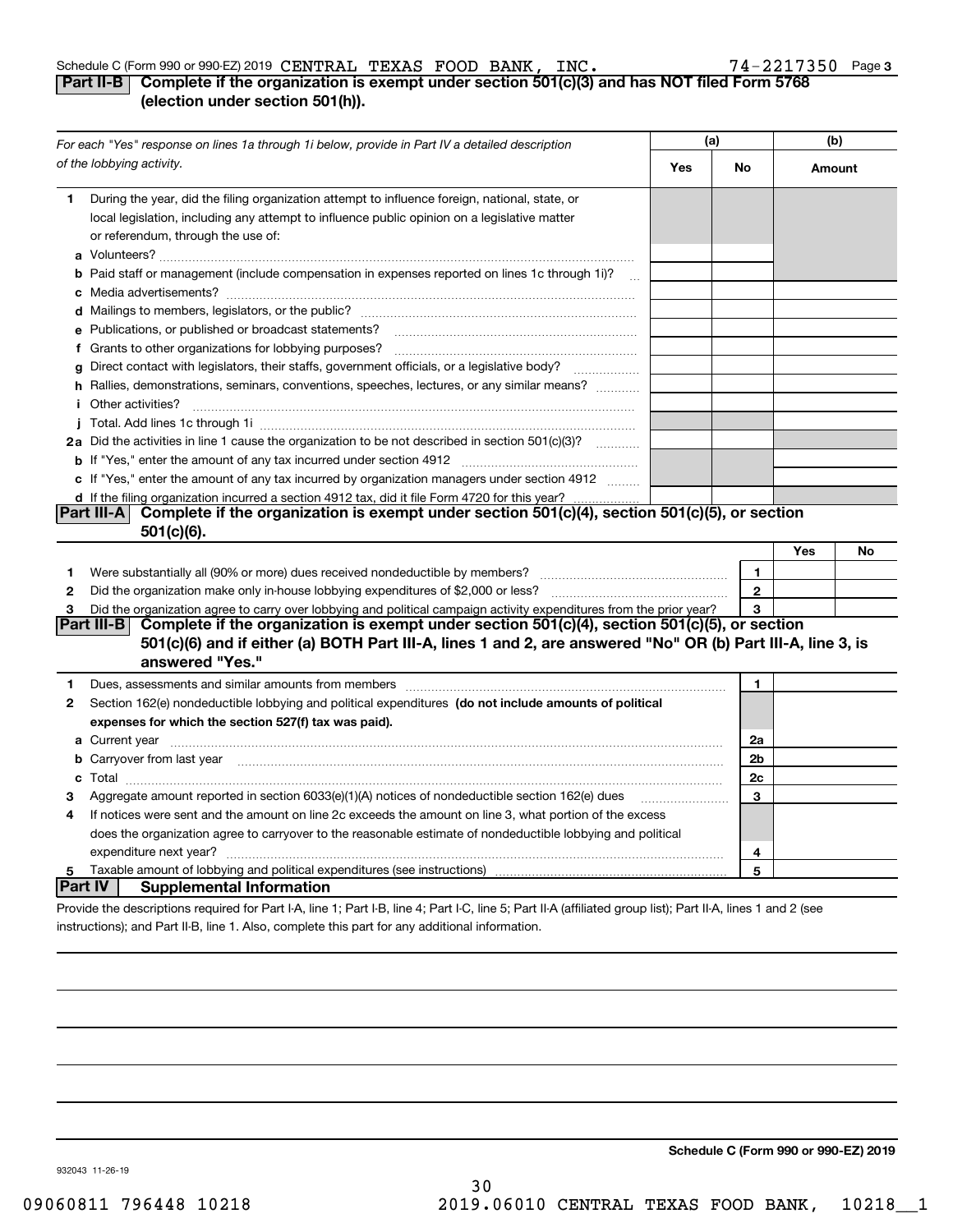|         | <b>SCHEDULE D</b>                                      |                                                                                                                                                                                                                               | <b>Supplemental Financial Statements</b>                                                                                                       |                | OMB No. 1545-0047                     |     |
|---------|--------------------------------------------------------|-------------------------------------------------------------------------------------------------------------------------------------------------------------------------------------------------------------------------------|------------------------------------------------------------------------------------------------------------------------------------------------|----------------|---------------------------------------|-----|
|         | (Form 990)                                             |                                                                                                                                                                                                                               | Complete if the organization answered "Yes" on Form 990,<br>Part IV, line 6, 7, 8, 9, 10, 11a, 11b, 11c, 11d, 11e, 11f, 12a, or 12b.           |                |                                       |     |
|         | Department of the Treasury<br>Internal Revenue Service |                                                                                                                                                                                                                               | Attach to Form 990.<br>► Go to www.irs.gov/Form990 for instructions and the latest information.                                                |                | <b>Open to Public</b><br>Inspection   |     |
|         | Name of the organization                               |                                                                                                                                                                                                                               |                                                                                                                                                |                | <b>Employer identification number</b> |     |
|         |                                                        | CENTRAL TEXAS FOOD BANK, INC.                                                                                                                                                                                                 |                                                                                                                                                | 74-2217350     |                                       |     |
| Part I  |                                                        |                                                                                                                                                                                                                               | Organizations Maintaining Donor Advised Funds or Other Similar Funds or Accounts. Complete if the                                              |                |                                       |     |
|         |                                                        | organization answered "Yes" on Form 990, Part IV, line 6.                                                                                                                                                                     |                                                                                                                                                |                |                                       |     |
|         |                                                        |                                                                                                                                                                                                                               | (a) Donor advised funds                                                                                                                        |                | (b) Funds and other accounts          |     |
| 1       |                                                        |                                                                                                                                                                                                                               |                                                                                                                                                |                |                                       |     |
| 2       |                                                        | Aggregate value of contributions to (during year)                                                                                                                                                                             |                                                                                                                                                |                |                                       |     |
| з       |                                                        |                                                                                                                                                                                                                               | the contract of the contract of the contract of the contract of the contract of                                                                |                |                                       |     |
| 4       |                                                        |                                                                                                                                                                                                                               |                                                                                                                                                |                |                                       |     |
| 5       |                                                        |                                                                                                                                                                                                                               | Did the organization inform all donors and donor advisors in writing that the assets held in donor advised funds                               |                |                                       |     |
|         |                                                        |                                                                                                                                                                                                                               |                                                                                                                                                |                | Yes                                   | No  |
| 6       |                                                        |                                                                                                                                                                                                                               | Did the organization inform all grantees, donors, and donor advisors in writing that grant funds can be used only                              |                |                                       |     |
|         |                                                        |                                                                                                                                                                                                                               | for charitable purposes and not for the benefit of the donor or donor advisor, or for any other purpose conferring                             |                |                                       |     |
| Part II | impermissible private benefit?                         |                                                                                                                                                                                                                               |                                                                                                                                                |                | Yes                                   | No. |
|         |                                                        |                                                                                                                                                                                                                               | Conservation Easements. Complete if the organization answered "Yes" on Form 990, Part IV, line 7.                                              |                |                                       |     |
| 1.      |                                                        | Purpose(s) of conservation easements held by the organization (check all that apply).                                                                                                                                         |                                                                                                                                                |                |                                       |     |
|         |                                                        | Preservation of land for public use (for example, recreation or education)<br>Protection of natural habitat                                                                                                                   | Preservation of a historically important land area                                                                                             |                |                                       |     |
|         |                                                        | Preservation of open space                                                                                                                                                                                                    | Preservation of a certified historic structure                                                                                                 |                |                                       |     |
| 2       |                                                        |                                                                                                                                                                                                                               | Complete lines 2a through 2d if the organization held a qualified conservation contribution in the form of a conservation easement on the last |                |                                       |     |
|         | day of the tax year.                                   |                                                                                                                                                                                                                               |                                                                                                                                                |                | Held at the End of the Tax Year       |     |
|         |                                                        |                                                                                                                                                                                                                               |                                                                                                                                                | 2a             |                                       |     |
|         |                                                        | Total acreage restricted by conservation easements                                                                                                                                                                            |                                                                                                                                                | 2 <sub>b</sub> |                                       |     |
|         |                                                        |                                                                                                                                                                                                                               |                                                                                                                                                | 2c             |                                       |     |
| d       |                                                        |                                                                                                                                                                                                                               | Number of conservation easements included in (c) acquired after 7/25/06, and not on a historic structure                                       |                |                                       |     |
|         |                                                        | listed in the National Register [111] Marshall Register [11] Marshall Register [11] Marshall Register [11] Marshall Register [11] Marshall Register [11] Marshall Register [11] Marshall Register [11] Marshall Register [11] |                                                                                                                                                | 2d             |                                       |     |
| 3       |                                                        |                                                                                                                                                                                                                               | Number of conservation easements modified, transferred, released, extinguished, or terminated by the organization during the tax               |                |                                       |     |
|         | $\vee$ ear                                             |                                                                                                                                                                                                                               |                                                                                                                                                |                |                                       |     |
| 4       |                                                        | Number of states where property subject to conservation easement is located $\blacktriangleright$                                                                                                                             |                                                                                                                                                |                |                                       |     |
| 5       |                                                        | Does the organization have a written policy regarding the periodic monitoring, inspection, handling of                                                                                                                        |                                                                                                                                                |                |                                       |     |
|         |                                                        |                                                                                                                                                                                                                               |                                                                                                                                                |                | Yes                                   | No  |
|         |                                                        |                                                                                                                                                                                                                               | Staff and volunteer hours devoted to monitoring, inspecting, handling of violations, and enforcing conservation easements during the year      |                |                                       |     |
|         |                                                        |                                                                                                                                                                                                                               |                                                                                                                                                |                |                                       |     |
| 7       |                                                        |                                                                                                                                                                                                                               | Amount of expenses incurred in monitoring, inspecting, handling of violations, and enforcing conservation easements during the year            |                |                                       |     |
|         | ▶ \$                                                   |                                                                                                                                                                                                                               |                                                                                                                                                |                |                                       |     |
| 8       |                                                        |                                                                                                                                                                                                                               | Does each conservation easement reported on line 2(d) above satisfy the requirements of section 170(h)(4)(B)(i)                                |                |                                       |     |
|         |                                                        |                                                                                                                                                                                                                               |                                                                                                                                                |                | Yes                                   | No  |
| 9       |                                                        |                                                                                                                                                                                                                               | In Part XIII, describe how the organization reports conservation easements in its revenue and expense statement and                            |                |                                       |     |
|         |                                                        |                                                                                                                                                                                                                               | balance sheet, and include, if applicable, the text of the footnote to the organization's financial statements that describes the              |                |                                       |     |
|         | Part III                                               | organization's accounting for conservation easements.                                                                                                                                                                         | Organizations Maintaining Collections of Art, Historical Treasures, or Other Similar Assets.                                                   |                |                                       |     |
|         |                                                        | Complete if the organization answered "Yes" on Form 990, Part IV, line 8.                                                                                                                                                     |                                                                                                                                                |                |                                       |     |
|         |                                                        |                                                                                                                                                                                                                               | 1a If the organization elected, as permitted under FASB ASC 958, not to report in its revenue statement and balance sheet works                |                |                                       |     |
|         |                                                        |                                                                                                                                                                                                                               | of art, historical treasures, or other similar assets held for public exhibition, education, or research in furtherance of public              |                |                                       |     |
|         |                                                        |                                                                                                                                                                                                                               | service, provide in Part XIII the text of the footnote to its financial statements that describes these items.                                 |                |                                       |     |
|         |                                                        |                                                                                                                                                                                                                               | <b>b</b> If the organization elected, as permitted under FASB ASC 958, to report in its revenue statement and balance sheet works of           |                |                                       |     |
|         |                                                        |                                                                                                                                                                                                                               | art, historical treasures, or other similar assets held for public exhibition, education, or research in furtherance of public service,        |                |                                       |     |
|         |                                                        | provide the following amounts relating to these items:                                                                                                                                                                        |                                                                                                                                                |                |                                       |     |
|         |                                                        |                                                                                                                                                                                                                               |                                                                                                                                                |                |                                       |     |
|         |                                                        | (ii) Assets included in Form 990, Part X                                                                                                                                                                                      |                                                                                                                                                |                |                                       |     |
| 2       |                                                        |                                                                                                                                                                                                                               | If the organization received or held works of art, historical treasures, or other similar assets for financial gain, provide                   |                |                                       |     |
|         |                                                        | the following amounts required to be reported under FASB ASC 958 relating to these items:                                                                                                                                     |                                                                                                                                                |                |                                       |     |

| <b>b</b> Assets included in Form 990. Part X |                                                                            |
|----------------------------------------------|----------------------------------------------------------------------------|
|                                              | LHA For Paperwork Reduction Act Notice, see the Instructions for Form 990. |

**a** Revenue included on Form 990, Part VIII, line 1

**For Paperwork Reduction Act Notice, Schedule D (Form 990) 2019** 

 $\blacktriangleright$  \$

 $\blacktriangleright$  \$

932051 10-02-19

| 31 |           |  |
|----|-----------|--|
|    | 110 NEN1N |  |

~~~~~~~~~~~~~~~~~~~~~~~~~~~~~~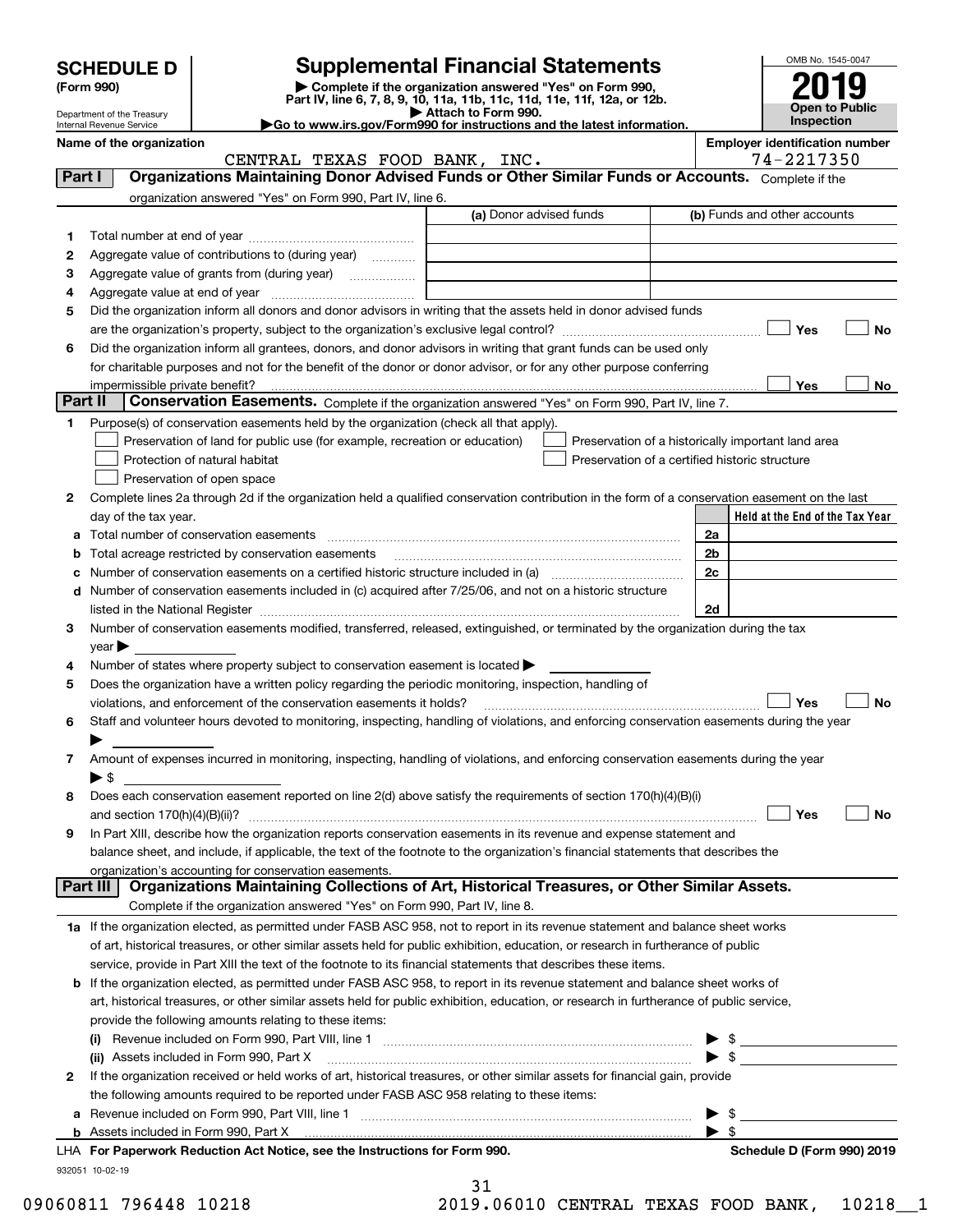|        | Schedule D (Form 990) 2019<br>Part III<br>Organizations Maintaining Collections of Art, Historical Treasures, or Other Similar Assets (continued)                                                                              | CENTRAL TEXAS FOOD BANK, INC.           |                |                                    |              |                                 |                      | 74-2217350 Page 2        |                       |    |
|--------|--------------------------------------------------------------------------------------------------------------------------------------------------------------------------------------------------------------------------------|-----------------------------------------|----------------|------------------------------------|--------------|---------------------------------|----------------------|--------------------------|-----------------------|----|
| 3      | Using the organization's acquisition, accession, and other records, check any of the following that make significant use of its                                                                                                |                                         |                |                                    |              |                                 |                      |                          |                       |    |
|        | collection items (check all that apply):                                                                                                                                                                                       |                                         |                |                                    |              |                                 |                      |                          |                       |    |
| а      | Public exhibition                                                                                                                                                                                                              |                                         |                | Loan or exchange program           |              |                                 |                      |                          |                       |    |
| b      | Scholarly research                                                                                                                                                                                                             | е                                       |                |                                    |              |                                 |                      |                          |                       |    |
| с      | Preservation for future generations                                                                                                                                                                                            |                                         |                |                                    |              |                                 |                      |                          |                       |    |
| 4      | Provide a description of the organization's collections and explain how they further the organization's exempt purpose in Part XIII.                                                                                           |                                         |                |                                    |              |                                 |                      |                          |                       |    |
| 5      | During the year, did the organization solicit or receive donations of art, historical treasures, or other similar assets                                                                                                       |                                         |                |                                    |              |                                 |                      |                          |                       |    |
|        | to be sold to raise funds rather than to be maintained as part of the organization's collection?                                                                                                                               |                                         |                |                                    | . <u>.</u> . |                                 |                      | Yes                      |                       | No |
|        | <b>Part IV</b><br>Escrow and Custodial Arrangements. Complete if the organization answered "Yes" on Form 990, Part IV, line 9, or                                                                                              |                                         |                |                                    |              |                                 |                      |                          |                       |    |
|        | reported an amount on Form 990, Part X, line 21.                                                                                                                                                                               |                                         |                |                                    |              |                                 |                      |                          |                       |    |
|        | 1a Is the organization an agent, trustee, custodian or other intermediary for contributions or other assets not included                                                                                                       |                                         |                |                                    |              |                                 |                      |                          | $\boxed{\text{X}}$ No |    |
|        | on Form 990, Part X? [11] matter contracts and contracts and contracts are contracted as a form 990, Part X?                                                                                                                   |                                         |                |                                    |              |                                 |                      | Yes                      |                       |    |
|        | <b>b</b> If "Yes," explain the arrangement in Part XIII and complete the following table:                                                                                                                                      |                                         |                |                                    |              |                                 |                      | Amount                   |                       |    |
|        | c Beginning balance measurements and the contract of the contract of the contract of the contract of the contract of the contract of the contract of the contract of the contract of the contract of the contract of the contr |                                         |                |                                    |              | 1c                              |                      |                          |                       |    |
|        |                                                                                                                                                                                                                                |                                         |                |                                    |              | 1d                              |                      |                          |                       |    |
|        | e Distributions during the year manufactured and an according to the distributions during the year manufactured and the state of the state of the state of the state of the state of the state of the state of the state of th |                                         |                |                                    |              | 1e                              |                      |                          |                       |    |
|        |                                                                                                                                                                                                                                |                                         |                |                                    |              | 1f                              |                      |                          |                       |    |
|        | 2a Did the organization include an amount on Form 990, Part X, line 21, for escrow or custodial account liability?                                                                                                             |                                         |                |                                    |              |                                 |                      | Yes                      |                       | No |
|        | <b>b</b> If "Yes," explain the arrangement in Part XIII. Check here if the explanation has been provided on Part XIII                                                                                                          |                                         |                |                                    |              |                                 |                      |                          |                       |    |
| Part V | Endowment Funds. Complete if the organization answered "Yes" on Form 990, Part IV, line 10.                                                                                                                                    |                                         |                |                                    |              |                                 |                      |                          |                       |    |
|        |                                                                                                                                                                                                                                | (a) Current year                        | (b) Prior year | (c) Two years back                 |              |                                 | (d) Three years back | (e) Four years back      |                       |    |
|        | 1a Beginning of year balance                                                                                                                                                                                                   | 151,094.                                | 151,094.       |                                    | 151,094.     |                                 | 151,094.             |                          | 151,094.              |    |
| b      |                                                                                                                                                                                                                                |                                         |                |                                    |              |                                 |                      |                          |                       |    |
| c      | Net investment earnings, gains, and losses                                                                                                                                                                                     |                                         |                |                                    |              |                                 |                      |                          |                       |    |
|        |                                                                                                                                                                                                                                |                                         |                |                                    |              |                                 |                      |                          |                       |    |
|        | e Other expenditures for facilities                                                                                                                                                                                            |                                         |                |                                    |              |                                 |                      |                          |                       |    |
|        | and programs                                                                                                                                                                                                                   |                                         |                |                                    |              |                                 |                      |                          |                       |    |
| g      |                                                                                                                                                                                                                                | 151.094.                                | 151,094.       |                                    | 151,094.     |                                 | 151,094.             |                          | 151,094.              |    |
| 2      | Provide the estimated percentage of the current year end balance (line 1g, column (a)) held as:                                                                                                                                |                                         |                |                                    |              |                                 |                      |                          |                       |    |
| а      | Board designated or quasi-endowment                                                                                                                                                                                            |                                         | %              |                                    |              |                                 |                      |                          |                       |    |
| b      | Permanent endowment >                                                                                                                                                                                                          | %                                       |                |                                    |              |                                 |                      |                          |                       |    |
|        | <b>c</b> Term endowment $\blacktriangleright$                                                                                                                                                                                  | %                                       |                |                                    |              |                                 |                      |                          |                       |    |
|        | The percentages on lines 2a, 2b, and 2c should equal 100%.                                                                                                                                                                     |                                         |                |                                    |              |                                 |                      |                          |                       |    |
|        | 3a Are there endowment funds not in the possession of the organization that are held and administered for the organization                                                                                                     |                                         |                |                                    |              |                                 |                      |                          |                       |    |
|        | by:                                                                                                                                                                                                                            |                                         |                |                                    |              |                                 |                      |                          | Yes                   | No |
|        | (i)                                                                                                                                                                                                                            |                                         |                |                                    |              |                                 |                      | 3a(i)                    |                       | х  |
|        |                                                                                                                                                                                                                                |                                         |                |                                    |              |                                 |                      | 3a(ii)                   | х                     |    |
|        |                                                                                                                                                                                                                                |                                         |                |                                    |              |                                 |                      | 3b                       | X                     |    |
| 4      | Describe in Part XIII the intended uses of the organization's endowment funds.<br>Land, Buildings, and Equipment.<br><b>Part VI</b>                                                                                            |                                         |                |                                    |              |                                 |                      |                          |                       |    |
|        |                                                                                                                                                                                                                                |                                         |                |                                    |              |                                 |                      |                          |                       |    |
|        | Complete if the organization answered "Yes" on Form 990, Part IV, line 11a. See Form 990, Part X, line 10.                                                                                                                     |                                         |                |                                    |              |                                 |                      |                          |                       |    |
|        | Description of property                                                                                                                                                                                                        | (a) Cost or other<br>basis (investment) |                | (b) Cost or other<br>basis (other) |              | (c) Accumulated<br>depreciation |                      | (d) Book value           |                       |    |
|        |                                                                                                                                                                                                                                |                                         |                |                                    |              |                                 |                      |                          |                       |    |
| b      |                                                                                                                                                                                                                                |                                         |                | 379,848.                           |              | 92,769.                         |                      | 287,079.                 |                       |    |
|        |                                                                                                                                                                                                                                |                                         |                |                                    |              |                                 |                      |                          |                       |    |
|        |                                                                                                                                                                                                                                |                                         |                | 1,776,395.                         |              | 1,120,476.                      |                      | 655,919.                 |                       |    |
|        |                                                                                                                                                                                                                                |                                         |                | 3, 205, 065.                       |              | 1,546,087.                      |                      | $\overline{1,658,978}$ . |                       |    |
|        |                                                                                                                                                                                                                                |                                         |                |                                    |              |                                 |                      | 2,601,976.               |                       |    |

**Schedule D (Form 990) 2019**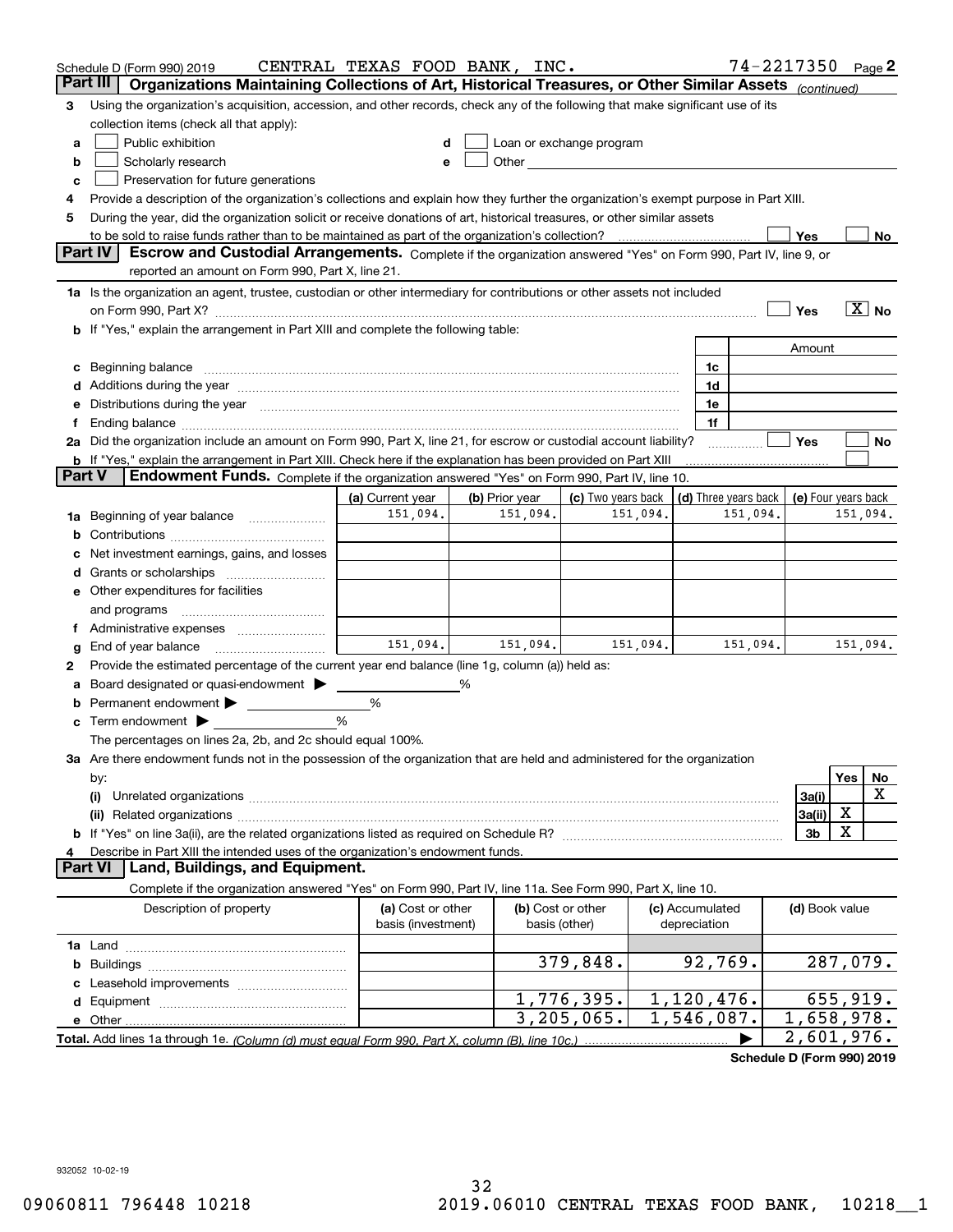| (3) Other                                                                                                                                            |                 |                                                           |                |
|------------------------------------------------------------------------------------------------------------------------------------------------------|-----------------|-----------------------------------------------------------|----------------|
| (A)                                                                                                                                                  |                 |                                                           |                |
| (B)                                                                                                                                                  |                 |                                                           |                |
| (C)                                                                                                                                                  |                 |                                                           |                |
| (D)                                                                                                                                                  |                 |                                                           |                |
| (E)                                                                                                                                                  |                 |                                                           |                |
| (F)                                                                                                                                                  |                 |                                                           |                |
| (G)                                                                                                                                                  |                 |                                                           |                |
| (H)                                                                                                                                                  |                 |                                                           |                |
| Total. (Col. (b) must equal Form 990, Part X, col. (B) line 12.) $\blacktriangleright$                                                               |                 |                                                           |                |
| Part VIII Investments - Program Related.                                                                                                             |                 |                                                           |                |
|                                                                                                                                                      |                 |                                                           |                |
| Complete if the organization answered "Yes" on Form 990, Part IV, line 11c. See Form 990, Part X, line 13.<br>(a) Description of investment          | (b) Book value  | (c) Method of valuation: Cost or end-of-year market value |                |
|                                                                                                                                                      |                 |                                                           |                |
| (1)                                                                                                                                                  |                 |                                                           |                |
| (2)                                                                                                                                                  |                 |                                                           |                |
| (3)                                                                                                                                                  |                 |                                                           |                |
| (4)                                                                                                                                                  |                 |                                                           |                |
| (5)                                                                                                                                                  |                 |                                                           |                |
| (6)                                                                                                                                                  |                 |                                                           |                |
| (7)                                                                                                                                                  |                 |                                                           |                |
| (8)                                                                                                                                                  |                 |                                                           |                |
| (9)                                                                                                                                                  |                 |                                                           |                |
| Total. (Col. (b) must equal Form 990, Part X, col. (B) line 13.)                                                                                     |                 |                                                           |                |
| Part IX<br><b>Other Assets.</b>                                                                                                                      |                 |                                                           |                |
| Complete if the organization answered "Yes" on Form 990, Part IV, line 11d. See Form 990, Part X, line 15.                                           |                 |                                                           |                |
|                                                                                                                                                      | (a) Description |                                                           | (b) Book value |
| (1)                                                                                                                                                  |                 |                                                           |                |
| (2)                                                                                                                                                  |                 |                                                           |                |
| (3)                                                                                                                                                  |                 |                                                           |                |
| (4)                                                                                                                                                  |                 |                                                           |                |
| (5)                                                                                                                                                  |                 |                                                           |                |
| (6)                                                                                                                                                  |                 |                                                           |                |
| (7)                                                                                                                                                  |                 |                                                           |                |
|                                                                                                                                                      |                 |                                                           |                |
| (8)                                                                                                                                                  |                 |                                                           |                |
| (9)                                                                                                                                                  |                 |                                                           |                |
| <b>Part X   Other Liabilities.</b>                                                                                                                   |                 |                                                           |                |
| Complete if the organization answered "Yes" on Form 990, Part IV, line 11e or 11f. See Form 990, Part X, line 25.                                    |                 |                                                           |                |
| (a) Description of liability<br>1.                                                                                                                   |                 |                                                           | (b) Book value |
| (1)<br>Federal income taxes                                                                                                                          |                 |                                                           |                |
| PAYCHECK PROTECTION PROGRAM LOAN<br>(2)                                                                                                              |                 |                                                           | 1,268,800.     |
| (3)                                                                                                                                                  |                 |                                                           |                |
| (4)                                                                                                                                                  |                 |                                                           |                |
| (5)                                                                                                                                                  |                 |                                                           |                |
|                                                                                                                                                      |                 |                                                           |                |
| (6)                                                                                                                                                  |                 |                                                           |                |
| (7)                                                                                                                                                  |                 |                                                           |                |
| (8)                                                                                                                                                  |                 |                                                           |                |
| (9)                                                                                                                                                  |                 |                                                           |                |
|                                                                                                                                                      |                 |                                                           | 1, 268, 800.   |
| 2. Liability for uncertain tax positions. In Part XIII, provide the text of the footnote to the organization's financial statements that reports the |                 |                                                           |                |
| organization's liability for uncertain tax positions under FASB ASC 740. Check here if the text of the footnote has been provided in Part XIII       |                 |                                                           | $\mathbf{X}$   |

(a) Description of security or category (including name of security)  $\vert$  (b) Book value  $\vert$  (c)

(b) Book value (c) Method of valuation: Cost or end-of-year market value

**(1)** Financial derivatives ~~~~~~~~~~~~~~~

Complete if the organization answered "Yes" on Form 990, Part IV, line 11b. See Form 990, Part X, line 12.

**Schedule D (Form 990) 2019**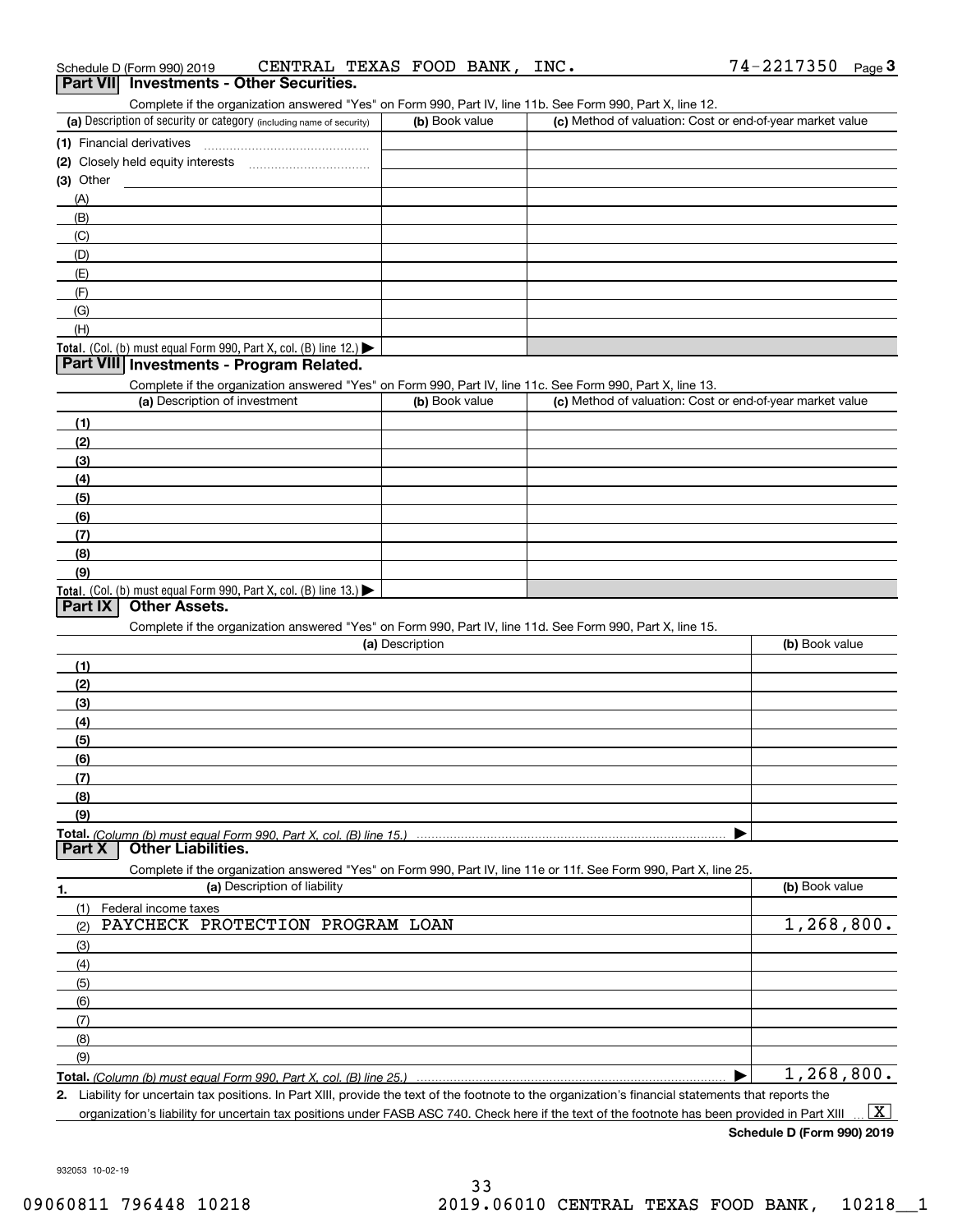|   | CENTRAL TEXAS FOOD BANK, INC.<br>Schedule D (Form 990) 2019                                                    |                |         |    | 74-2217350                  | Page 4  |
|---|----------------------------------------------------------------------------------------------------------------|----------------|---------|----|-----------------------------|---------|
|   | Reconciliation of Revenue per Audited Financial Statements With Revenue per Return.<br><b>Part XI</b>          |                |         |    |                             |         |
|   | Complete if the organization answered "Yes" on Form 990, Part IV, line 12a.                                    |                |         |    |                             |         |
| 1 | Total revenue, gains, and other support per audited financial statements                                       |                |         |    | $1 \vert 142, 438, 381.$    |         |
| 2 | Amounts included on line 1 but not on Form 990, Part VIII, line 12:                                            |                |         |    |                             |         |
|   | a Net unrealized gains (losses) on investments [11] [11] [12] Net unrealized gains (losses) on investments [11 | 2a             | 52,582. |    |                             |         |
| b |                                                                                                                | 2 <sub>b</sub> |         |    |                             |         |
| c |                                                                                                                | 2c             |         |    |                             |         |
|   |                                                                                                                | 2d             |         |    |                             |         |
|   | e Add lines 2a through 2d                                                                                      |                |         | 2e |                             | 52,582. |
| 3 |                                                                                                                |                |         |    | $3\; 142,385,799.$          |         |
| 4 | Amounts included on Form 990, Part VIII, line 12, but not on line 1:                                           |                |         |    |                             |         |
| a |                                                                                                                | 4a l           | 16,765. |    |                             |         |
| b |                                                                                                                | 4h             |         |    |                             |         |
|   | c Add lines 4a and 4b                                                                                          |                |         | 4c |                             | 16,765. |
|   |                                                                                                                |                |         |    | $5\sqrt{142,402,564.}$      |         |
|   | Part XII   Reconciliation of Expenses per Audited Financial Statements With Expenses per Return.               |                |         |    |                             |         |
|   |                                                                                                                |                |         |    |                             |         |
|   | Complete if the organization answered "Yes" on Form 990, Part IV, line 12a.                                    |                |         |    |                             |         |
| 1 |                                                                                                                |                |         |    | $1\overline{109,972,442}$ . |         |
| 2 | Amounts included on line 1 but not on Form 990, Part IX, line 25:                                              |                |         |    |                             |         |
| a |                                                                                                                | 2a             |         |    |                             |         |
| b |                                                                                                                | 2 <sub>b</sub> |         |    |                             |         |
|   | Other losses                                                                                                   | 2c             |         |    |                             |         |
| d |                                                                                                                | 2d             |         |    |                             |         |
|   |                                                                                                                |                |         | 2e |                             |         |
| 3 |                                                                                                                |                |         |    | $3\vert 109, 972, 442.$     |         |
| 4 | Amounts included on Form 990, Part IX, line 25, but not on line 1:                                             |                |         |    |                             |         |
| a |                                                                                                                | 4a             | 16,765. |    |                             |         |
| b |                                                                                                                | 4h             |         |    |                             |         |
|   | Add lines 4a and 4b                                                                                            |                |         | 4c |                             | 16,765. |
| 5 |                                                                                                                |                |         |    | $5\overline{109,989,207}$ . |         |
|   | Part XIII Supplemental Information.                                                                            |                |         |    |                             |         |

lines 2d and 4b; and Part XII, lines 2d and 4b. Also complete this part to provide any additional information.

#### PART V, LINE 4:

|  |  |  |  |  |  |  |  |  |  |  | FUNDS IN THE ENDOWMENT ARE HELD BY CAPITAL AREA FOOD BANK FOUNDATION TO |  |
|--|--|--|--|--|--|--|--|--|--|--|-------------------------------------------------------------------------|--|
|--|--|--|--|--|--|--|--|--|--|--|-------------------------------------------------------------------------|--|

PROVIDE A SOURCE OF INCOME FOR THE CENTRAL TEXAS FOOD BANK'S CHARITABLE

ACTIVITIES.

PART X, LINE 2:

THE ORGANIZATION HAS ADOPTED FASB ASC 740-10, ACCOUNTING FOR UNCERTAINTY

## IN INCOME TAX. THAT STANDARD PRESCRIBES A MINIMUM RECOGNITION THRESHOLD

AND MEASUREMENT METHODOLOGY THAT A TAX POSITION TAKEN OR EXPECTED TO BE

34

#### TAKEN IN A TAX RETURN IS REQUIRED TO MEET BEFORE RECOGNIZED IN THE

CONSOLIDATED FINANCIAL STATEMENTS.

932054 10-02-19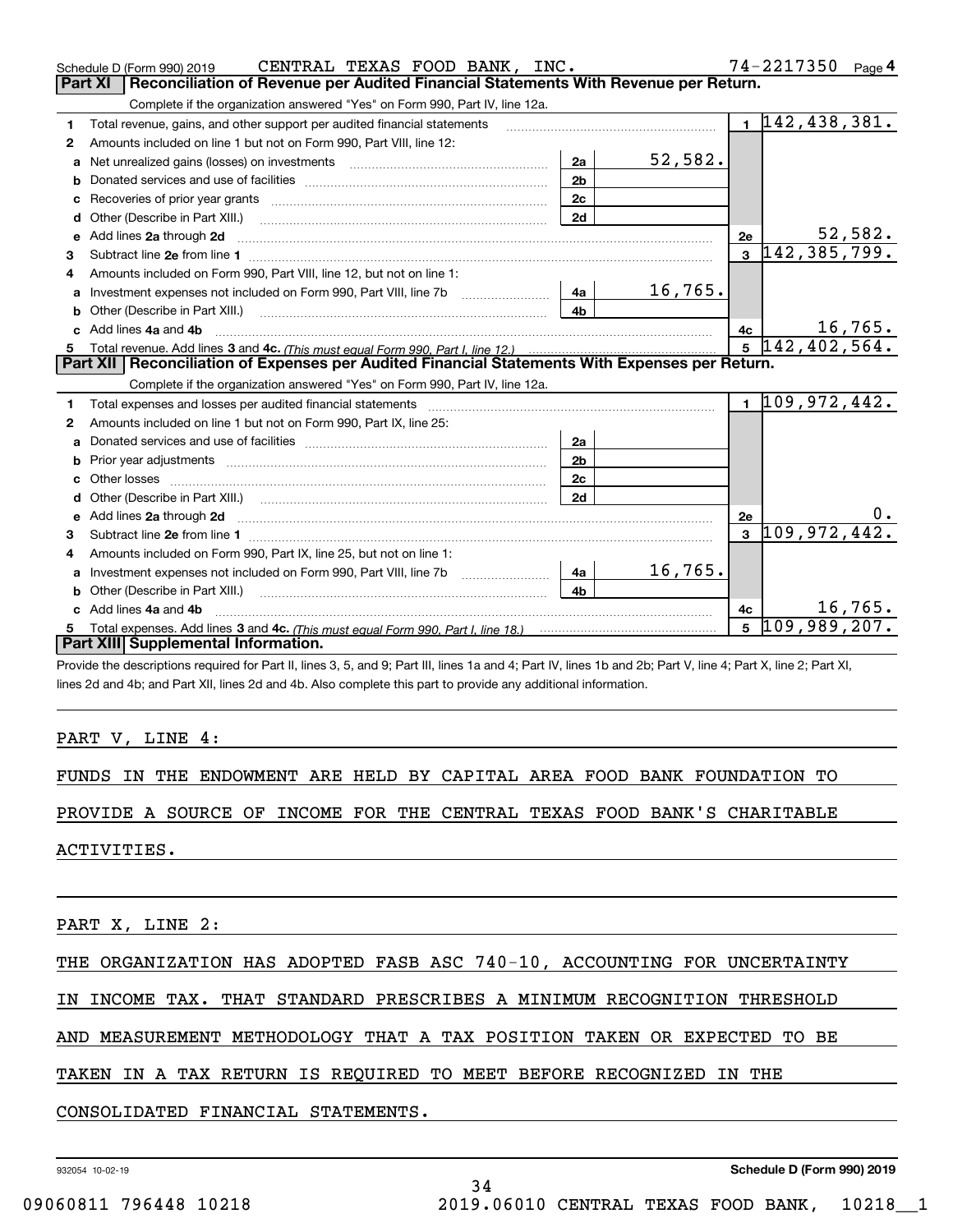| Schedule D (Form 990) 2019 |
|----------------------------|
| Dart VIII Cunnlamen        |

| <b>Part AIII</b> Supplemental Information (continued) |                            |
|-------------------------------------------------------|----------------------------|
|                                                       |                            |
|                                                       |                            |
|                                                       |                            |
|                                                       |                            |
|                                                       |                            |
|                                                       |                            |
|                                                       |                            |
|                                                       |                            |
|                                                       |                            |
|                                                       |                            |
|                                                       |                            |
|                                                       |                            |
|                                                       |                            |
|                                                       |                            |
|                                                       |                            |
|                                                       |                            |
|                                                       |                            |
|                                                       |                            |
|                                                       |                            |
|                                                       |                            |
|                                                       |                            |
|                                                       |                            |
|                                                       |                            |
|                                                       |                            |
|                                                       |                            |
|                                                       |                            |
|                                                       |                            |
|                                                       |                            |
|                                                       |                            |
|                                                       |                            |
|                                                       |                            |
|                                                       |                            |
|                                                       | Schedule D (Form 990) 2019 |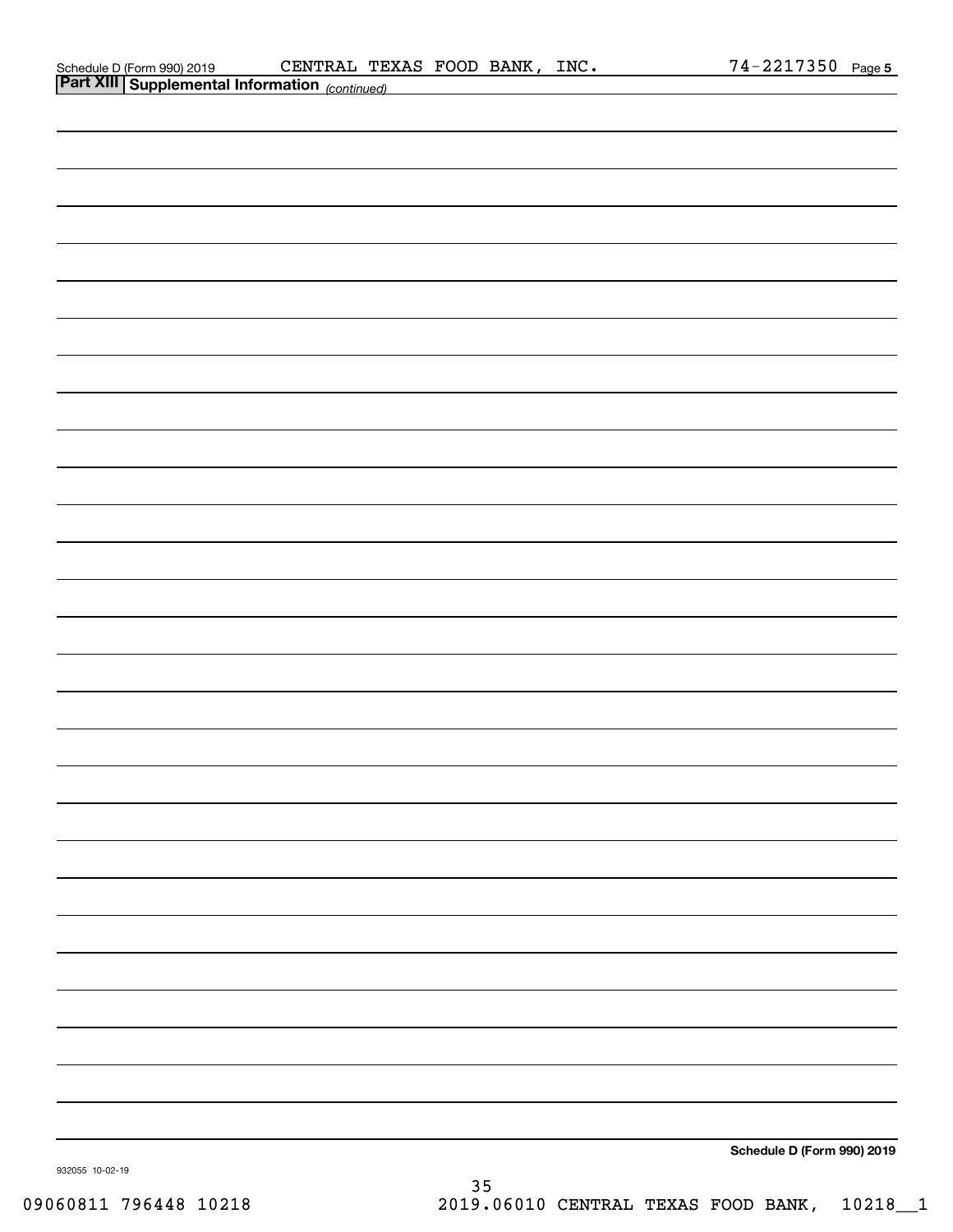| <b>SCHEDULE G</b>                                                                                                                                                                                                                                                                                                                                                                                                                                                                                                                                   |                                  |                               |                                      |     |    | <b>Supplemental Information Regarding Fundraising or Gaming Activities</b>                                                                                                                |  |                        | OMB No. 1545-0047                                       |
|-----------------------------------------------------------------------------------------------------------------------------------------------------------------------------------------------------------------------------------------------------------------------------------------------------------------------------------------------------------------------------------------------------------------------------------------------------------------------------------------------------------------------------------------------------|----------------------------------|-------------------------------|--------------------------------------|-----|----|-------------------------------------------------------------------------------------------------------------------------------------------------------------------------------------------|--|------------------------|---------------------------------------------------------|
| (Form 990 or 990-EZ)                                                                                                                                                                                                                                                                                                                                                                                                                                                                                                                                |                                  |                               |                                      |     |    | Complete if the organization answered "Yes" on Form 990, Part IV, line 17, 18, or 19, or if the                                                                                           |  |                        | 2019                                                    |
|                                                                                                                                                                                                                                                                                                                                                                                                                                                                                                                                                     |                                  |                               | Attach to Form 990 or Form 990-EZ.   |     |    | organization entered more than \$15,000 on Form 990-EZ, line 6a.                                                                                                                          |  |                        | <b>Open to Public</b>                                   |
| Department of the Treasury<br><b>Internal Revenue Service</b>                                                                                                                                                                                                                                                                                                                                                                                                                                                                                       |                                  |                               |                                      |     |    | Go to www.irs.gov/Form990 for instructions and the latest information.                                                                                                                    |  |                        | Inspection                                              |
| Name of the organization                                                                                                                                                                                                                                                                                                                                                                                                                                                                                                                            |                                  |                               |                                      |     |    |                                                                                                                                                                                           |  |                        | <b>Employer identification number</b>                   |
|                                                                                                                                                                                                                                                                                                                                                                                                                                                                                                                                                     |                                  | CENTRAL TEXAS FOOD BANK, INC. |                                      |     |    |                                                                                                                                                                                           |  | 74-2217350             |                                                         |
| Part I                                                                                                                                                                                                                                                                                                                                                                                                                                                                                                                                              | required to complete this part.  |                               |                                      |     |    | Fundraising Activities. Complete if the organization answered "Yes" on Form 990, Part IV, line 17. Form 990-EZ filers are not                                                             |  |                        |                                                         |
| 1 Indicate whether the organization raised funds through any of the following activities. Check all that apply.<br>X<br>Mail solicitations<br>a<br>b<br>Phone solicitations<br>с<br>In-person solicitations<br>d<br>2 a Did the organization have a written or oral agreement with any individual (including officers, directors, trustees, or<br><b>b</b> If "Yes," list the 10 highest paid individuals or entities (fundraisers) pursuant to agreements under which the fundraiser is to be<br>compensated at least \$5,000 by the organization. | Internet and email solicitations |                               | е<br>Special fundraising events<br>g |     |    | Solicitation of non-government grants<br>Solicitation of government grants<br>key employees listed in Form 990, Part VII) or entity in connection with professional fundraising services? |  | $\boxed{\text{X}}$ Yes | <b>No</b>                                               |
| (v) Amount paid<br>(iii) Did<br>fundraiser<br>(iv) Gross receipts<br>(i) Name and address of individual<br>to (or retained by)<br>(ii) Activity<br>have custody<br>fundraiser<br>or entity (fundraiser)<br>from activity<br>or control of<br>listed in col. (i)<br>contributions?                                                                                                                                                                                                                                                                   |                                  |                               |                                      |     |    |                                                                                                                                                                                           |  |                        | (vi) Amount paid<br>to (or retained by)<br>organization |
| BRAD CECIL & ASSOCIATES -                                                                                                                                                                                                                                                                                                                                                                                                                                                                                                                           |                                  | CONSULTANT IN DIRECT MAIL     |                                      | Yes | No |                                                                                                                                                                                           |  |                        |                                                         |
| 2115 ARLINGTON DOWNS RD.                                                                                                                                                                                                                                                                                                                                                                                                                                                                                                                            |                                  | CAMPAIGN                      |                                      |     | X  | 3, 375, 324.                                                                                                                                                                              |  | 24,000.                | 3, 351, 324.                                            |
|                                                                                                                                                                                                                                                                                                                                                                                                                                                                                                                                                     |                                  |                               |                                      |     |    |                                                                                                                                                                                           |  |                        |                                                         |
|                                                                                                                                                                                                                                                                                                                                                                                                                                                                                                                                                     |                                  |                               |                                      |     |    |                                                                                                                                                                                           |  |                        |                                                         |
|                                                                                                                                                                                                                                                                                                                                                                                                                                                                                                                                                     |                                  |                               |                                      |     |    |                                                                                                                                                                                           |  |                        |                                                         |
|                                                                                                                                                                                                                                                                                                                                                                                                                                                                                                                                                     |                                  |                               |                                      |     |    |                                                                                                                                                                                           |  |                        |                                                         |
|                                                                                                                                                                                                                                                                                                                                                                                                                                                                                                                                                     |                                  |                               |                                      |     |    |                                                                                                                                                                                           |  |                        |                                                         |
|                                                                                                                                                                                                                                                                                                                                                                                                                                                                                                                                                     |                                  |                               |                                      |     |    |                                                                                                                                                                                           |  |                        |                                                         |
|                                                                                                                                                                                                                                                                                                                                                                                                                                                                                                                                                     |                                  |                               |                                      |     |    |                                                                                                                                                                                           |  |                        |                                                         |
|                                                                                                                                                                                                                                                                                                                                                                                                                                                                                                                                                     |                                  |                               |                                      |     |    |                                                                                                                                                                                           |  |                        |                                                         |
|                                                                                                                                                                                                                                                                                                                                                                                                                                                                                                                                                     |                                  |                               |                                      |     |    |                                                                                                                                                                                           |  |                        |                                                         |
|                                                                                                                                                                                                                                                                                                                                                                                                                                                                                                                                                     |                                  |                               |                                      |     |    |                                                                                                                                                                                           |  |                        |                                                         |
|                                                                                                                                                                                                                                                                                                                                                                                                                                                                                                                                                     |                                  |                               |                                      |     |    |                                                                                                                                                                                           |  |                        |                                                         |
|                                                                                                                                                                                                                                                                                                                                                                                                                                                                                                                                                     |                                  |                               |                                      |     |    |                                                                                                                                                                                           |  |                        |                                                         |
|                                                                                                                                                                                                                                                                                                                                                                                                                                                                                                                                                     |                                  |                               |                                      |     |    |                                                                                                                                                                                           |  |                        |                                                         |
|                                                                                                                                                                                                                                                                                                                                                                                                                                                                                                                                                     |                                  |                               |                                      |     |    |                                                                                                                                                                                           |  |                        |                                                         |
| Total                                                                                                                                                                                                                                                                                                                                                                                                                                                                                                                                               |                                  |                               |                                      |     |    | 3, 375, 324                                                                                                                                                                               |  | 24,000.                | 3, 351, 324.                                            |
| 3 List all states in which the organization is registered or licensed to solicit contributions or has been notified it is exempt from registration<br>or licensing.                                                                                                                                                                                                                                                                                                                                                                                 |                                  |                               |                                      |     |    |                                                                                                                                                                                           |  |                        |                                                         |
|                                                                                                                                                                                                                                                                                                                                                                                                                                                                                                                                                     |                                  |                               |                                      |     |    |                                                                                                                                                                                           |  |                        |                                                         |
|                                                                                                                                                                                                                                                                                                                                                                                                                                                                                                                                                     |                                  |                               |                                      |     |    |                                                                                                                                                                                           |  |                        |                                                         |
|                                                                                                                                                                                                                                                                                                                                                                                                                                                                                                                                                     |                                  |                               |                                      |     |    |                                                                                                                                                                                           |  |                        |                                                         |
|                                                                                                                                                                                                                                                                                                                                                                                                                                                                                                                                                     |                                  |                               |                                      |     |    |                                                                                                                                                                                           |  |                        |                                                         |
|                                                                                                                                                                                                                                                                                                                                                                                                                                                                                                                                                     |                                  |                               |                                      |     |    |                                                                                                                                                                                           |  |                        |                                                         |
|                                                                                                                                                                                                                                                                                                                                                                                                                                                                                                                                                     |                                  |                               |                                      |     |    |                                                                                                                                                                                           |  |                        |                                                         |
|                                                                                                                                                                                                                                                                                                                                                                                                                                                                                                                                                     |                                  |                               |                                      |     |    |                                                                                                                                                                                           |  |                        |                                                         |

LHA For Paperwork Reduction Act Notice, see the Instructions for Form 990 or 990-EZ. Schedule G (Form 990 or 990-EZ) 2019 SEE PART IV FOR CONTINUATIONS

932081 09-11-19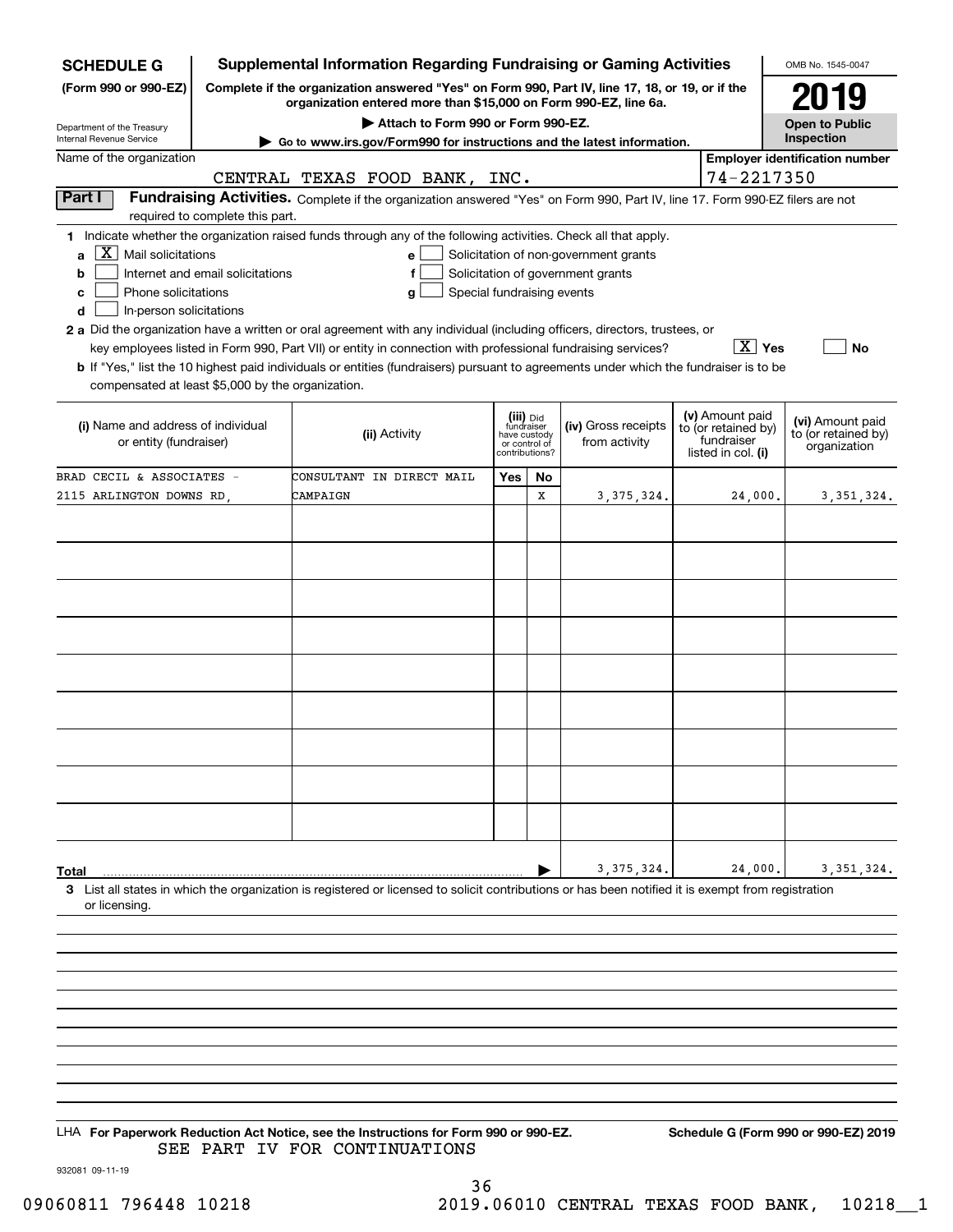| <b>Part II</b> | Fundraising Events. Complete if the organization answered "Yes" on Form 990, Part IV, line 18, or reported more than \$15,000             |  |
|----------------|-------------------------------------------------------------------------------------------------------------------------------------------|--|
|                | of fundraising event contributions and gross income on Form 990-EZ, lines 1 and 6b. List events with gross receipts greater than \$5,000. |  |

|                 |          | ה ומחמומוסותן כעטות וסטומוסוס מחט קוסטט וווטטווט טודו טווח טטט בב, ווווטט דמות טט. בוטג כעטונט אומו קוסטט וטטטועט קוסמטר מומח קט,טטט. |                |                                                  |                  |                                                        |
|-----------------|----------|---------------------------------------------------------------------------------------------------------------------------------------|----------------|--------------------------------------------------|------------------|--------------------------------------------------------|
|                 |          |                                                                                                                                       | (a) Event $#1$ | (b) Event $#2$                                   | (c) Other events | (d) Total events<br>(add col. (a) through<br>col. (c)) |
|                 |          |                                                                                                                                       | (event type)   | (event type)                                     | (total number)   |                                                        |
| Revenue         | 1        |                                                                                                                                       |                |                                                  |                  |                                                        |
|                 |          |                                                                                                                                       |                |                                                  |                  |                                                        |
|                 | 3.       | Gross income (line 1 minus line 2)                                                                                                    |                |                                                  |                  |                                                        |
|                 |          |                                                                                                                                       |                |                                                  |                  |                                                        |
|                 | 5        |                                                                                                                                       |                |                                                  |                  |                                                        |
| Direct Expenses | 6        |                                                                                                                                       |                |                                                  |                  |                                                        |
|                 | 7        |                                                                                                                                       |                |                                                  |                  |                                                        |
|                 | 8        |                                                                                                                                       |                |                                                  |                  |                                                        |
|                 | 9        |                                                                                                                                       |                |                                                  |                  |                                                        |
|                 | 10       | Direct expense summary. Add lines 4 through 9 in column (d)                                                                           |                |                                                  | ▶                |                                                        |
|                 | Part III | Gaming. Complete if the organization answered "Yes" on Form 990, Part IV, line 19, or reported more than                              |                |                                                  |                  |                                                        |
|                 |          | \$15,000 on Form 990-EZ, line 6a.                                                                                                     |                |                                                  |                  |                                                        |
| Revenue         |          |                                                                                                                                       | (a) Bingo      | (b) Pull tabs/instant<br>bingo/progressive bingo | (c) Other gaming | (d) Total gaming (add<br>col. (a) through col. (c))    |
|                 | 1        |                                                                                                                                       |                |                                                  |                  |                                                        |
|                 | 2        |                                                                                                                                       |                |                                                  |                  |                                                        |
|                 | 3        |                                                                                                                                       |                |                                                  |                  |                                                        |
| Direct Expenses | 4        |                                                                                                                                       |                |                                                  |                  |                                                        |
|                 |          |                                                                                                                                       |                |                                                  |                  |                                                        |
|                 | 6        | Volunteer labor                                                                                                                       | Yes<br>%<br>No | Yes<br>%<br>No                                   | Yes<br>%<br>No   |                                                        |
|                 | 7        | Direct expense summary. Add lines 2 through 5 in column (d)                                                                           |                |                                                  |                  |                                                        |
|                 |          |                                                                                                                                       |                |                                                  |                  |                                                        |
|                 | 8        |                                                                                                                                       |                |                                                  |                  |                                                        |
| 9               |          | Enter the state(s) in which the organization conducts gaming activities:                                                              |                |                                                  |                  |                                                        |
|                 |          |                                                                                                                                       |                |                                                  |                  | Yes<br>No                                              |
|                 |          | <b>b</b> If "No," explain:                                                                                                            |                |                                                  |                  |                                                        |
|                 |          |                                                                                                                                       |                |                                                  |                  |                                                        |
|                 |          | <b>b</b> If "Yes," explain: <b>b</b> If "Yes," explain:                                                                               |                |                                                  |                  | <b>Yes</b><br>No                                       |
|                 |          |                                                                                                                                       |                |                                                  |                  |                                                        |
|                 |          |                                                                                                                                       |                |                                                  |                  |                                                        |
|                 |          | 932082 09-11-19                                                                                                                       |                |                                                  |                  | Schedule G (Form 990 or 990-EZ) 2019                   |

**Schedule G (Form 990 or 990-EZ) 2019**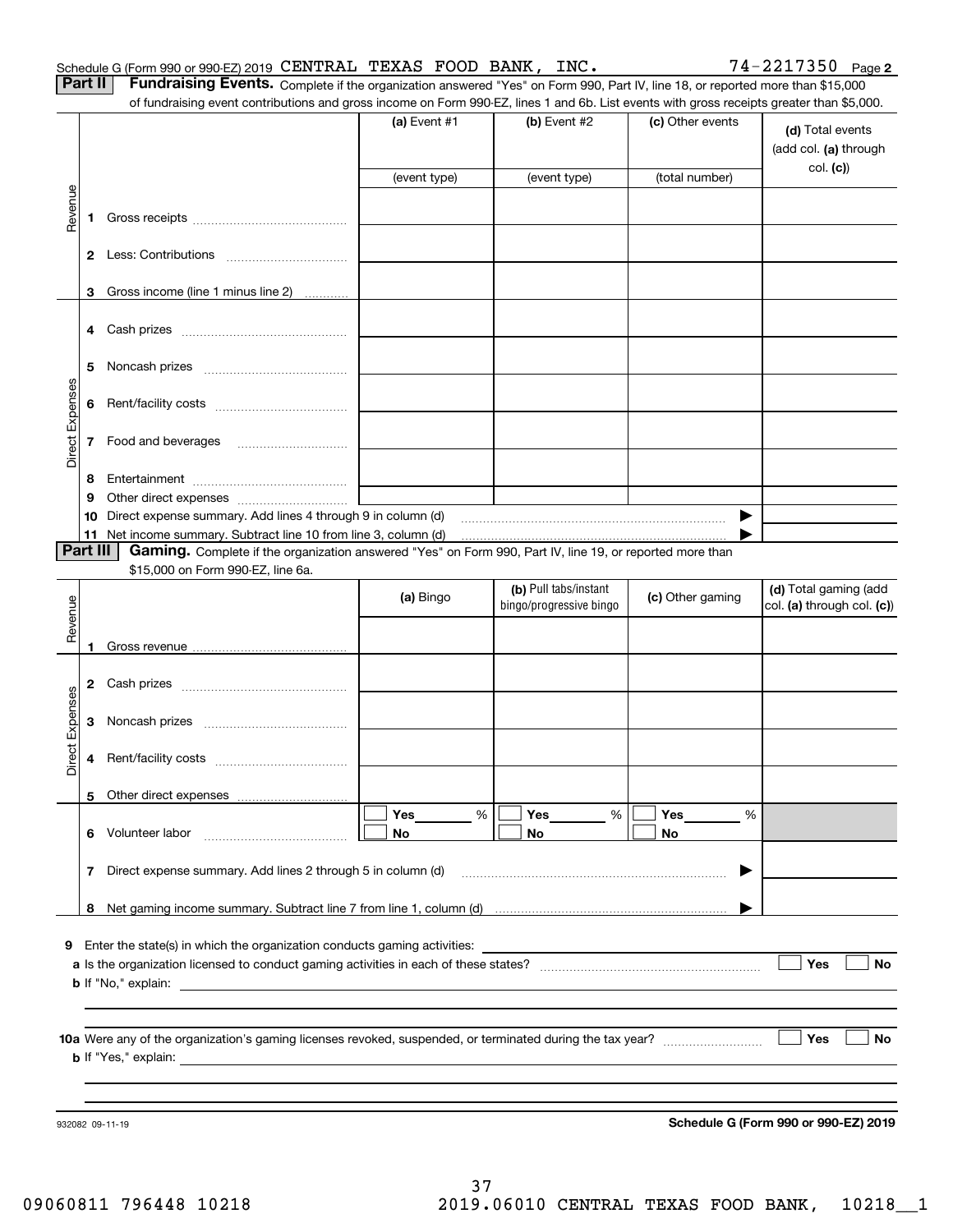|       | Schedule G (Form 990 or 990-EZ) 2019 CENTRAL TEXAS FOOD BANK, INC.                                                                                                                                                                        | 74-2217350      | Page 3    |
|-------|-------------------------------------------------------------------------------------------------------------------------------------------------------------------------------------------------------------------------------------------|-----------------|-----------|
|       |                                                                                                                                                                                                                                           | Yes             | No        |
|       | 12 Is the organization a grantor, beneficiary or trustee of a trust, or a member of a partnership or other entity formed                                                                                                                  |                 |           |
|       |                                                                                                                                                                                                                                           | Yes             | No        |
|       | 13 Indicate the percentage of gaming activity conducted in:                                                                                                                                                                               |                 |           |
|       |                                                                                                                                                                                                                                           | 13а             | %         |
|       |                                                                                                                                                                                                                                           | 13 <sub>b</sub> | %         |
|       | <b>b</b> An outside facility <i>www.communicality communicality communicality communicality communicality communicality communicality communicality communicality communicality communicality communicality communicality communicali</i> |                 |           |
|       | 14 Enter the name and address of the person who prepares the organization's gaming/special events books and records:                                                                                                                      |                 |           |
|       |                                                                                                                                                                                                                                           |                 |           |
|       |                                                                                                                                                                                                                                           |                 |           |
|       |                                                                                                                                                                                                                                           |                 |           |
|       |                                                                                                                                                                                                                                           |                 |           |
|       |                                                                                                                                                                                                                                           |                 |           |
|       |                                                                                                                                                                                                                                           | Yes             | No        |
|       |                                                                                                                                                                                                                                           |                 |           |
|       |                                                                                                                                                                                                                                           |                 |           |
|       | of gaming revenue retained by the third party $\triangleright$ \$                                                                                                                                                                         |                 |           |
|       | c If "Yes," enter name and address of the third party:                                                                                                                                                                                    |                 |           |
|       |                                                                                                                                                                                                                                           |                 |           |
|       | Name $\blacktriangleright$                                                                                                                                                                                                                |                 |           |
|       |                                                                                                                                                                                                                                           |                 |           |
|       |                                                                                                                                                                                                                                           |                 |           |
|       |                                                                                                                                                                                                                                           |                 |           |
| 16    | Gaming manager information:                                                                                                                                                                                                               |                 |           |
|       |                                                                                                                                                                                                                                           |                 |           |
|       | Name $\blacktriangleright$ $\lrcorner$                                                                                                                                                                                                    |                 |           |
|       |                                                                                                                                                                                                                                           |                 |           |
|       | Gaming manager compensation > \$                                                                                                                                                                                                          |                 |           |
|       |                                                                                                                                                                                                                                           |                 |           |
|       |                                                                                                                                                                                                                                           |                 |           |
|       | Description of services provided $\blacktriangleright$ $\bot$                                                                                                                                                                             |                 |           |
|       |                                                                                                                                                                                                                                           |                 |           |
|       |                                                                                                                                                                                                                                           |                 |           |
|       |                                                                                                                                                                                                                                           |                 |           |
|       | Director/officer<br>Employee<br>Independent contractor                                                                                                                                                                                    |                 |           |
|       |                                                                                                                                                                                                                                           |                 |           |
|       | <b>17</b> Mandatory distributions:                                                                                                                                                                                                        |                 |           |
|       | a Is the organization required under state law to make charitable distributions from the gaming proceeds to                                                                                                                               |                 |           |
|       |                                                                                                                                                                                                                                           |                 | <b>No</b> |
|       | <b>b</b> Enter the amount of distributions required under state law to be distributed to other exempt organizations or spent in the                                                                                                       |                 |           |
|       | organization's own exempt activities during the tax year $\triangleright$ \$                                                                                                                                                              |                 |           |
|       | Part IV<br>Supplemental Information. Provide the explanations required by Part I, line 2b, columns (iii) and (v); and Part III, lines 9, 9b, 10b,                                                                                         |                 |           |
|       | 15b, 15c, 16, and 17b, as applicable. Also provide any additional information. See instructions.                                                                                                                                          |                 |           |
|       |                                                                                                                                                                                                                                           |                 |           |
|       | SCHEDULE G, PART I, LINE 2B, LIST OF TEN HIGHEST PAID FUNDRAISERS:                                                                                                                                                                        |                 |           |
|       |                                                                                                                                                                                                                                           |                 |           |
|       |                                                                                                                                                                                                                                           |                 |           |
|       |                                                                                                                                                                                                                                           |                 |           |
| ( L ) | NAME OF FUNDRAISER: BRAD CECIL & ASSOCIATES                                                                                                                                                                                               |                 |           |
|       |                                                                                                                                                                                                                                           |                 |           |
| ( I ) | ADDRESS OF FUNDRAISER: 2115 ARLINGTON DOWNS RD, ARLINGTON, TX                                                                                                                                                                             | 76011           |           |
|       |                                                                                                                                                                                                                                           |                 |           |
|       |                                                                                                                                                                                                                                           |                 |           |
|       |                                                                                                                                                                                                                                           |                 |           |
|       |                                                                                                                                                                                                                                           |                 |           |
|       |                                                                                                                                                                                                                                           |                 |           |
|       |                                                                                                                                                                                                                                           |                 |           |
|       |                                                                                                                                                                                                                                           |                 |           |
|       |                                                                                                                                                                                                                                           |                 |           |
|       |                                                                                                                                                                                                                                           |                 |           |
|       |                                                                                                                                                                                                                                           |                 |           |
|       |                                                                                                                                                                                                                                           |                 |           |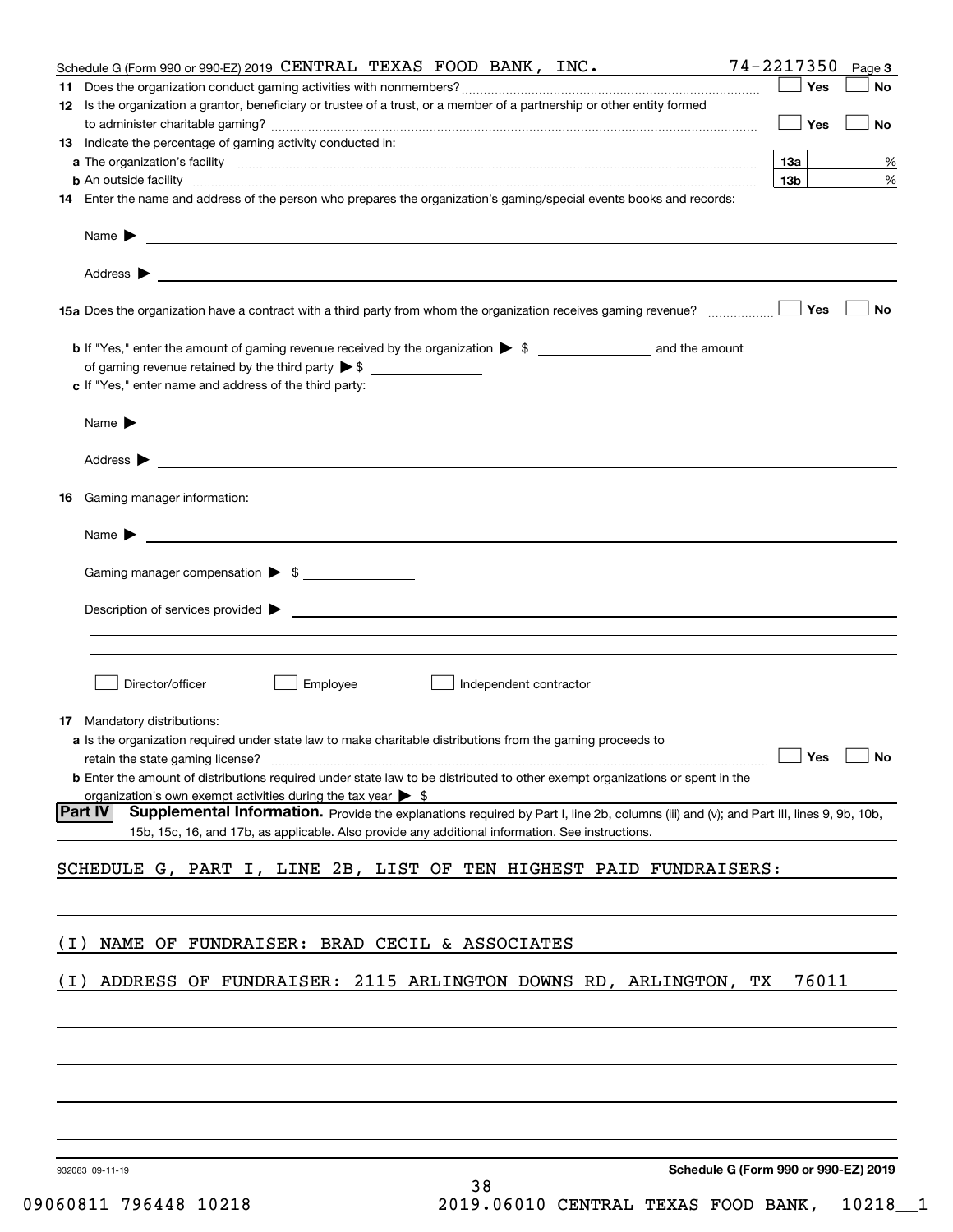| Schedule G (Form 990 or 990-EZ)                       | CENTRAL TEXAS FOOD BANK, |  | $\_INC$ . | $74 - 2217350$ Page 4 |  |
|-------------------------------------------------------|--------------------------|--|-----------|-----------------------|--|
| <b>Part IV   Supplemental Information</b> (continued) |                          |  |           |                       |  |

| <b>Part IV</b> Supplemental Information (continued) |                                 |
|-----------------------------------------------------|---------------------------------|
|                                                     |                                 |
|                                                     |                                 |
|                                                     |                                 |
|                                                     |                                 |
|                                                     |                                 |
|                                                     |                                 |
|                                                     |                                 |
|                                                     |                                 |
|                                                     |                                 |
|                                                     |                                 |
|                                                     |                                 |
|                                                     |                                 |
|                                                     |                                 |
|                                                     |                                 |
|                                                     |                                 |
|                                                     |                                 |
|                                                     |                                 |
|                                                     |                                 |
|                                                     |                                 |
|                                                     |                                 |
|                                                     |                                 |
|                                                     |                                 |
|                                                     |                                 |
|                                                     |                                 |
|                                                     |                                 |
|                                                     |                                 |
|                                                     |                                 |
|                                                     |                                 |
|                                                     |                                 |
|                                                     |                                 |
|                                                     |                                 |
|                                                     |                                 |
|                                                     | Schedule G (Form 990 or 990-EZ) |

932084 04-01-19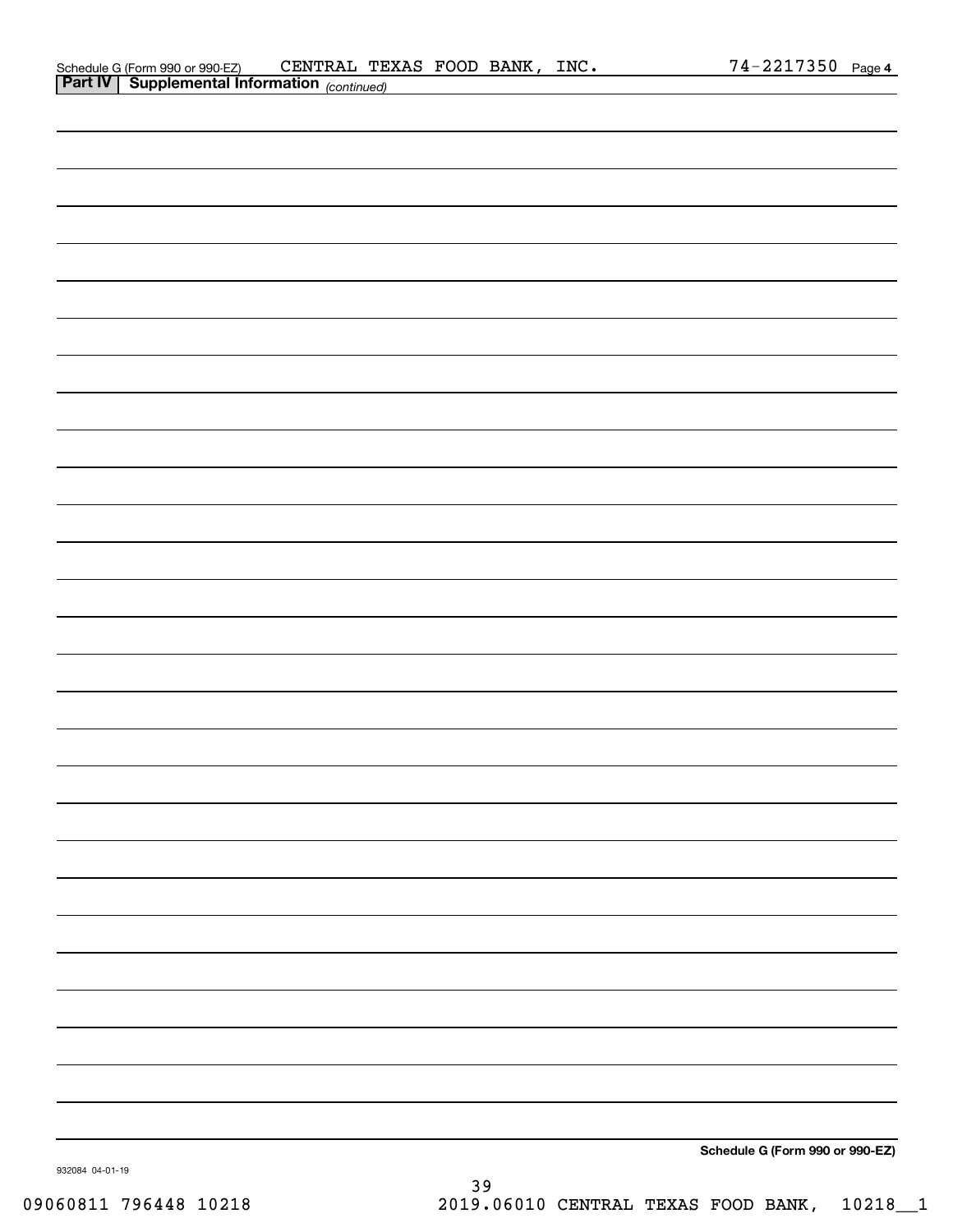| <b>SCHEDULE I</b><br>(Form 990)                                                                                                                                                                                                                                                                                 | <b>Grants and Other Assistance to Organizations,</b><br>Governments, and Individuals in the United States<br>Complete if the organization answered "Yes" on Form 990, Part IV, line 21 or 22. |                                    |                                                                              |                                         |                                                                |                                          |                                                       |  |  |  |
|-----------------------------------------------------------------------------------------------------------------------------------------------------------------------------------------------------------------------------------------------------------------------------------------------------------------|-----------------------------------------------------------------------------------------------------------------------------------------------------------------------------------------------|------------------------------------|------------------------------------------------------------------------------|-----------------------------------------|----------------------------------------------------------------|------------------------------------------|-------------------------------------------------------|--|--|--|
| Department of the Treasury<br>Internal Revenue Service                                                                                                                                                                                                                                                          |                                                                                                                                                                                               |                                    | Attach to Form 990.<br>Go to www.irs.gov/Form990 for the latest information. |                                         |                                                                |                                          | <b>Open to Public</b><br>Inspection                   |  |  |  |
| Name of the organization                                                                                                                                                                                                                                                                                        |                                                                                                                                                                                               | CENTRAL TEXAS FOOD BANK, INC.      |                                                                              |                                         |                                                                |                                          | <b>Employer identification number</b><br>74-2217350   |  |  |  |
| Part I<br><b>General Information on Grants and Assistance</b>                                                                                                                                                                                                                                                   |                                                                                                                                                                                               |                                    |                                                                              |                                         |                                                                |                                          |                                                       |  |  |  |
| Does the organization maintain records to substantiate the amount of the grants or assistance, the grantees' eligibility for the grants or assistance, and the selection<br>1.<br>Describe in Part IV the organization's procedures for monitoring the use of grant funds in the United States.<br>$\mathbf{2}$ |                                                                                                                                                                                               |                                    |                                                                              |                                         |                                                                |                                          | $\boxed{\text{X}}$ Yes<br>l No                        |  |  |  |
| Part II<br>Grants and Other Assistance to Domestic Organizations and Domestic Governments. Complete if the organization answered "Yes" on Form 990, Part IV, line 21, for any                                                                                                                                   |                                                                                                                                                                                               |                                    |                                                                              |                                         |                                                                |                                          |                                                       |  |  |  |
| recipient that received more than \$5,000. Part II can be duplicated if additional space is needed.<br><b>1 (a)</b> Name and address of organization<br>or government                                                                                                                                           | $(b)$ EIN                                                                                                                                                                                     | (c) IRC section<br>(if applicable) | (d) Amount of<br>cash grant                                                  | (e) Amount of<br>non-cash<br>assistance | (f) Method of<br>valuation (book,<br>FMV, appraisal,<br>other) | (g) Description of<br>noncash assistance | (h) Purpose of grant<br>or assistance                 |  |  |  |
|                                                                                                                                                                                                                                                                                                                 |                                                                                                                                                                                               |                                    |                                                                              |                                         |                                                                |                                          | TO DISTRIBUTE FOOD AND                                |  |  |  |
| 281 NON-PROFIT AGENCIES THAT FEED                                                                                                                                                                                                                                                                               |                                                                                                                                                                                               |                                    |                                                                              |                                         | \$1.74 PER                                                     |                                          | GROCERY PRODUCTS TO MORE<br>THAN 281 NON-PROFIT HUMAN |  |  |  |
| HUNGRY PEOPLE IN CENTRAL TEXAS                                                                                                                                                                                                                                                                                  |                                                                                                                                                                                               |                                    | $\mathbf{0}$ .                                                               |                                         | 85.213.444. POUND OF FOOD                                      | FOOD                                     | AND SOCIAL SERVICES                                   |  |  |  |
| 1-32-426 PROGRAMS, KC-MISSION WACO<br>1525 WEST AVE.<br>WACO, TX 76707                                                                                                                                                                                                                                          | $74 - 2605621$ 501(C)(3)                                                                                                                                                                      |                                    | 8,486,                                                                       | $\mathfrak{o}$ .                        |                                                                |                                          | KIDS CAFE                                             |  |  |  |
| HILL COUNTRY COMMUNITY MINISTRIES<br>1005 LACY DRIVE<br>LEANDER, TX 78641                                                                                                                                                                                                                                       | $74 - 2309435$ 501(C)(3)                                                                                                                                                                      |                                    | 75,000,                                                                      | 0.                                      |                                                                |                                          | STARBUCKS PICKUP PROGRAM                              |  |  |  |
| FEEDING TEXAS<br>1525 WEST AVE.<br>AUSTIN, TX 78704                                                                                                                                                                                                                                                             | $74 - 2762542$ 501(C)(3)                                                                                                                                                                      |                                    | 26,483.                                                                      | 0.                                      |                                                                |                                          | COVID-19 SUBGRANT                                     |  |  |  |
| VIVENT HEALTH<br>1524 S IH FRONTAGE RD #342<br>AUSTIN, TX 78752                                                                                                                                                                                                                                                 | $74 - 2440845$ 501(C)(3)                                                                                                                                                                      |                                    | 7,500                                                                        | $\mathbf{0}$                            |                                                                |                                          | MIDDLE MILE PROGRAM                                   |  |  |  |
| EL BUEN SAMARITANO<br>7215 CAMERON ROAD<br>AUSTIN, TX 78745                                                                                                                                                                                                                                                     | $74 - 2488682$ 501(C)(3)                                                                                                                                                                      |                                    | 10,000.                                                                      | $\mathbf{0}$ .                          |                                                                |                                          | MIDDLE MILE PROGRAM                                   |  |  |  |
| Enter total number of section 501(c)(3) and government organizations listed in the line 1 table<br>$\mathbf{2}$<br>Enter total number of other organizations listed in the line 1 table<br>3                                                                                                                    |                                                                                                                                                                                               |                                    |                                                                              |                                         |                                                                |                                          | $\overline{7}$ .                                      |  |  |  |

**For Paperwork Reduction Act Notice, see the Instructions for Form 990. Schedule I (Form 990) (2019)** LHA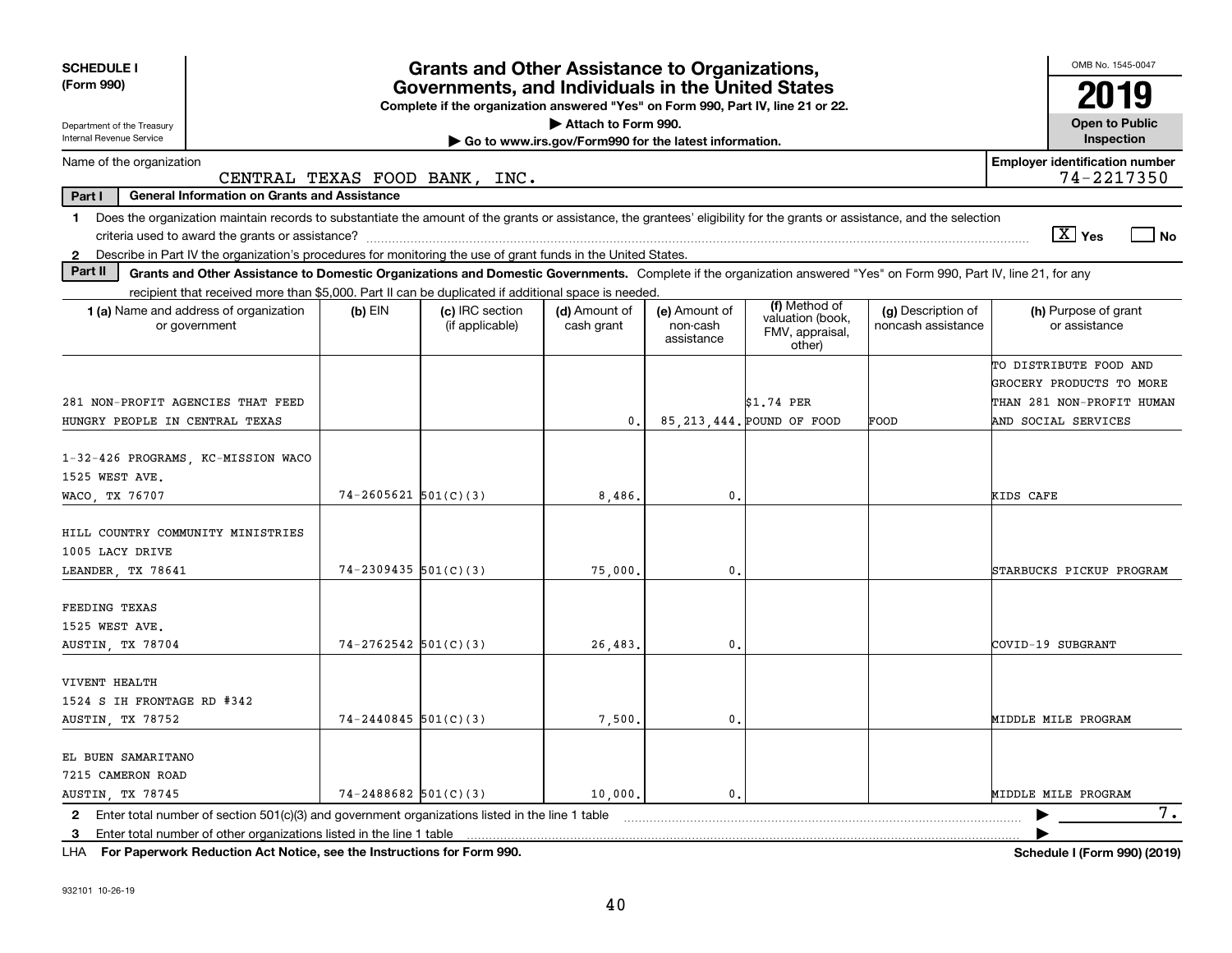| CENTRAL<br>TEXAS FOOD BANK<br>INC.<br>74 –<br><u>າ217350</u><br>Schedule I (Form 990)<br>-441 | Page |
|-----------------------------------------------------------------------------------------------|------|
|-----------------------------------------------------------------------------------------------|------|

| 74-2217350 | Page 1 |
|------------|--------|
|            |        |

| Part II   Continuation of Grants and Other Assistance to Governments and Organizations in the United States (Schedule I (Form 990), Part II.) |                          |                                  |                             |                                         |                                                                |                                           |                                       |
|-----------------------------------------------------------------------------------------------------------------------------------------------|--------------------------|----------------------------------|-----------------------------|-----------------------------------------|----------------------------------------------------------------|-------------------------------------------|---------------------------------------|
| (a) Name and address of<br>organization or government                                                                                         | $(b)$ EIN                | (c) IRC section<br>if applicable | (d) Amount of<br>cash grant | (e) Amount of<br>non-cash<br>assistance | (f) Method of<br>valuation<br>(book, FMV,<br>appraisal, other) | (g) Description of<br>non-cash assistance | (h) Purpose of grant<br>or assistance |
| TRAVIS HEIGHTS CHRISTIAN OUTREACH                                                                                                             |                          |                                  |                             |                                         |                                                                |                                           |                                       |
| 1005 LACY DRIVE                                                                                                                               |                          |                                  |                             |                                         |                                                                |                                           |                                       |
| AUSTIN, TX 78745                                                                                                                              |                          | 501(C)(3)                        | 88,164.                     | $\mathfrak o$ .                         |                                                                |                                           | STARBUCKS PICKUP PROGRAM              |
| CAFB OF TX SUPPORT CORPORATION<br>6500 METROPOLIS DRIVE                                                                                       |                          |                                  |                             |                                         |                                                                |                                           |                                       |
| AUSTIN, TX 78744                                                                                                                              | $47 - 3868105$ 501(C)(3) |                                  | 278,464.                    | $\mathfrak o$ .                         |                                                                |                                           | GENERAL PURPOSE GRANT                 |
|                                                                                                                                               |                          |                                  |                             |                                         |                                                                |                                           |                                       |
|                                                                                                                                               |                          |                                  |                             |                                         |                                                                |                                           |                                       |
|                                                                                                                                               |                          |                                  |                             |                                         |                                                                |                                           |                                       |
|                                                                                                                                               |                          |                                  |                             |                                         |                                                                |                                           |                                       |
|                                                                                                                                               |                          |                                  |                             |                                         |                                                                |                                           |                                       |
|                                                                                                                                               |                          |                                  |                             |                                         |                                                                |                                           |                                       |
|                                                                                                                                               |                          |                                  |                             |                                         |                                                                |                                           |                                       |
|                                                                                                                                               |                          |                                  |                             |                                         |                                                                |                                           |                                       |
|                                                                                                                                               |                          |                                  |                             |                                         |                                                                |                                           |                                       |
|                                                                                                                                               |                          |                                  |                             |                                         |                                                                |                                           |                                       |
|                                                                                                                                               |                          |                                  |                             |                                         |                                                                |                                           |                                       |
|                                                                                                                                               |                          |                                  |                             |                                         |                                                                |                                           |                                       |
|                                                                                                                                               |                          |                                  |                             |                                         |                                                                |                                           |                                       |
|                                                                                                                                               |                          |                                  |                             |                                         |                                                                |                                           |                                       |
|                                                                                                                                               |                          |                                  |                             |                                         |                                                                |                                           |                                       |
|                                                                                                                                               |                          |                                  |                             |                                         |                                                                |                                           |                                       |
|                                                                                                                                               |                          |                                  |                             |                                         |                                                                |                                           |                                       |
|                                                                                                                                               |                          |                                  |                             |                                         |                                                                |                                           |                                       |
|                                                                                                                                               |                          |                                  |                             |                                         |                                                                |                                           |                                       |

**Schedule I (Form 990)**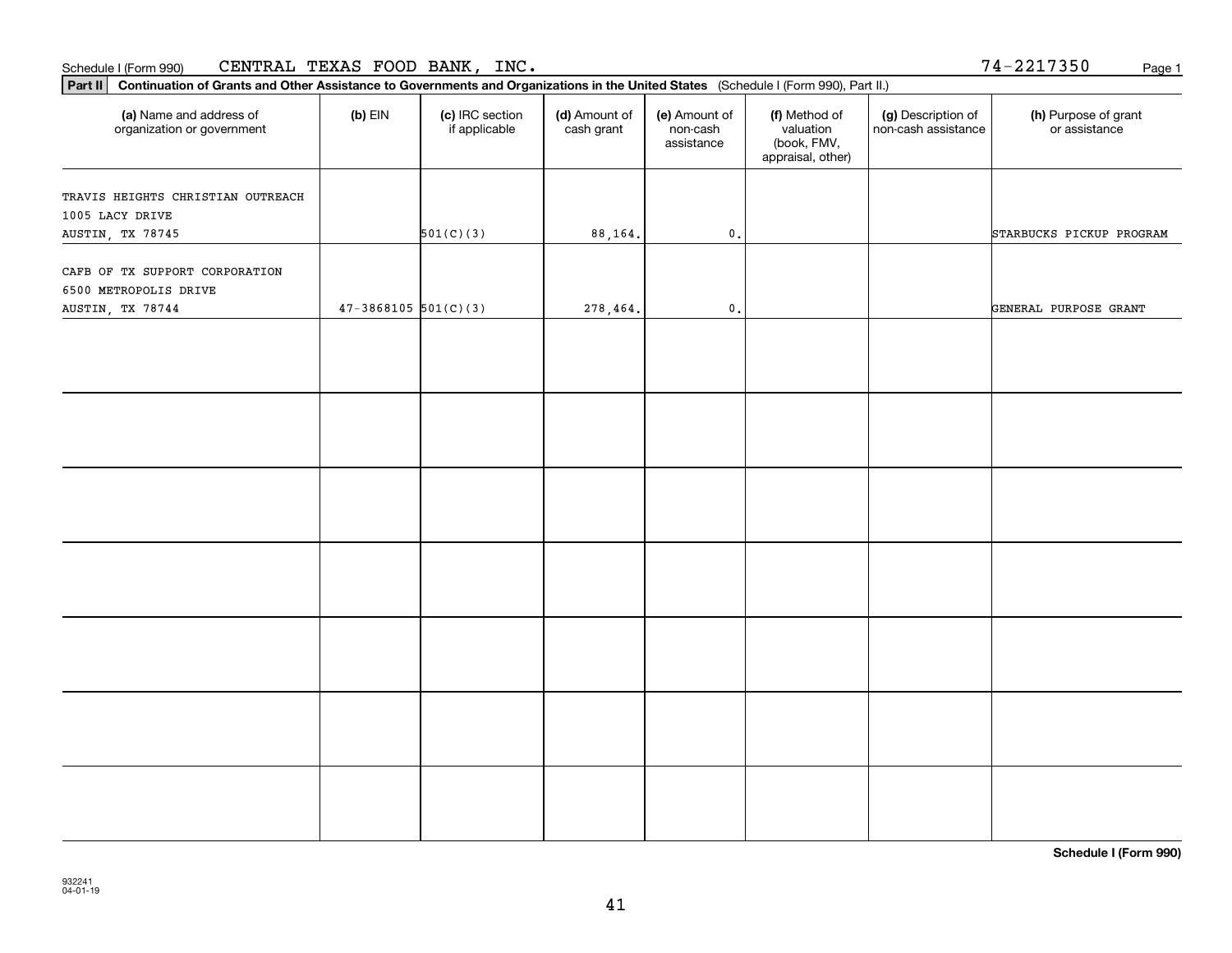#### Schedule I (Form 990) (2019)  ${\tt CENTRAL}$   ${\tt TEXAS}$   ${\tt FOOD}$   ${\tt BANK}$  ,  ${\tt INC}$  .  ${\tt NCC}$   ${\tt NCC}$   ${\tt NCC}$   ${\tt NCC}$   ${\tt NCC}$   ${\tt NCC}$   ${\tt NCC}$   ${\tt NCC}$   ${\tt NCC}$   ${\tt NCC}$   ${\tt NCC}$   ${\tt NCC}$   ${\tt NCC}$   ${\tt NCC}$   ${\tt NCC}$   ${\tt NCC}$   ${\tt NCC}$   ${\tt NCC}$

**Part III | Grants and Other Assistance to Domestic Individuals. Complete if the organization answered "Yes" on Form 990, Part IV, line 22.** Part III can be duplicated if additional space is needed.

| (a) Type of grant or assistance | (b) Number of<br>recipients | (c) Amount of<br>cash grant | (d) Amount of non-<br>cash assistance | (e) Method of valuation<br>(book, FMV, appraisal, other) | (f) Description of noncash assistance |
|---------------------------------|-----------------------------|-----------------------------|---------------------------------------|----------------------------------------------------------|---------------------------------------|
|                                 |                             |                             |                                       |                                                          |                                       |
|                                 |                             |                             |                                       |                                                          |                                       |
|                                 |                             |                             |                                       |                                                          |                                       |
|                                 |                             |                             |                                       |                                                          |                                       |
|                                 |                             |                             |                                       |                                                          |                                       |
|                                 |                             |                             |                                       |                                                          |                                       |
|                                 |                             |                             |                                       |                                                          |                                       |
|                                 |                             |                             |                                       |                                                          |                                       |
|                                 |                             |                             |                                       |                                                          |                                       |
|                                 |                             |                             |                                       |                                                          |                                       |

Part IV | Supplemental Information. Provide the information required in Part I, line 2; Part III, column (b); and any other additional information.

PART I, LINE 2:

#### ORGANIZATION STAFF VERIFY THE NUMBER OF MEALS SERVED AND VISIT AND MONITOR

PARTNER AGENCIES REGULARLY.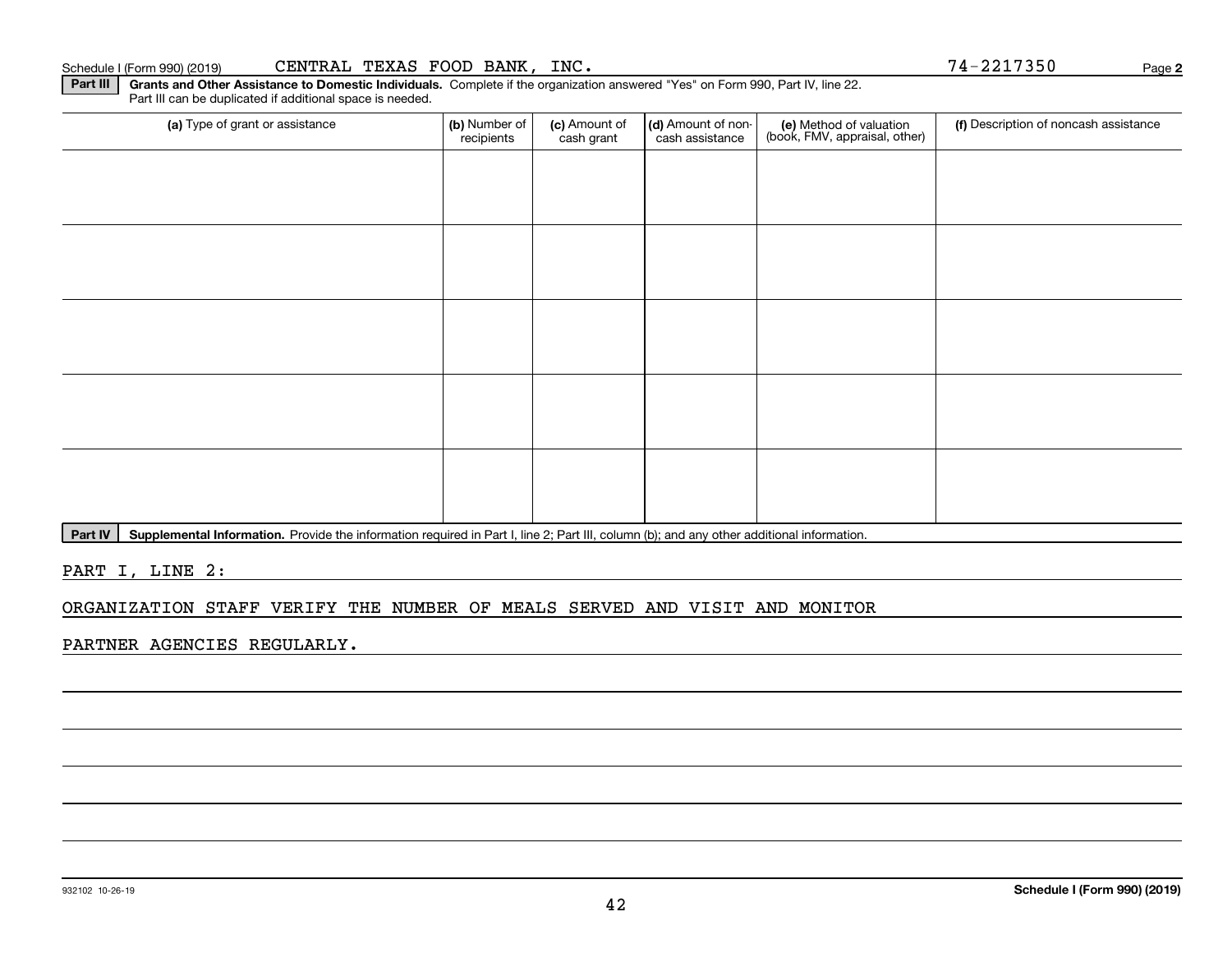|   | <b>SCHEDULE J</b>                                      | <b>Compensation Information</b>                                                                                                  |                                       | OMB No. 1545-0047               |     |                         |
|---|--------------------------------------------------------|----------------------------------------------------------------------------------------------------------------------------------|---------------------------------------|---------------------------------|-----|-------------------------|
|   | (Form 990)                                             | For certain Officers, Directors, Trustees, Key Employees, and Highest                                                            |                                       |                                 |     |                         |
|   |                                                        | <b>Compensated Employees</b>                                                                                                     |                                       | 2019                            |     |                         |
|   |                                                        | Complete if the organization answered "Yes" on Form 990, Part IV, line 23.                                                       |                                       | <b>Open to Public</b>           |     |                         |
|   | Department of the Treasury<br>Internal Revenue Service | Attach to Form 990.<br>Go to www.irs.gov/Form990 for instructions and the latest information.                                    |                                       | Inspection                      |     |                         |
|   | Name of the organization                               |                                                                                                                                  | <b>Employer identification number</b> |                                 |     |                         |
|   |                                                        | CENTRAL TEXAS FOOD BANK, INC.                                                                                                    |                                       | 74-2217350                      |     |                         |
|   | Part I                                                 | <b>Questions Regarding Compensation</b>                                                                                          |                                       |                                 |     |                         |
|   |                                                        |                                                                                                                                  |                                       |                                 | Yes | No                      |
|   |                                                        | <b>1a</b> Check the appropriate box(es) if the organization provided any of the following to or for a person listed on Form 990, |                                       |                                 |     |                         |
|   |                                                        | Part VII, Section A, line 1a. Complete Part III to provide any relevant information regarding these items.                       |                                       |                                 |     |                         |
|   | First-class or charter travel                          | Housing allowance or residence for personal use                                                                                  |                                       |                                 |     |                         |
|   | Travel for companions                                  | Payments for business use of personal residence                                                                                  |                                       |                                 |     |                         |
|   |                                                        | Tax indemnification and gross-up payments<br>Health or social club dues or initiation fees                                       |                                       |                                 |     |                         |
|   |                                                        | Discretionary spending account<br>Personal services (such as maid, chauffeur, chef)                                              |                                       |                                 |     |                         |
|   |                                                        |                                                                                                                                  |                                       |                                 |     |                         |
|   |                                                        | <b>b</b> If any of the boxes on line 1a are checked, did the organization follow a written policy regarding payment or           |                                       |                                 |     |                         |
|   |                                                        |                                                                                                                                  |                                       | 1b                              |     |                         |
| 2 |                                                        | Did the organization require substantiation prior to reimbursing or allowing expenses incurred by all directors,                 |                                       |                                 |     |                         |
|   |                                                        |                                                                                                                                  |                                       | $\overline{2}$                  |     |                         |
|   |                                                        |                                                                                                                                  |                                       |                                 |     |                         |
| З |                                                        | Indicate which, if any, of the following the organization used to establish the compensation of the organization's               |                                       |                                 |     |                         |
|   |                                                        | CEO/Executive Director. Check all that apply. Do not check any boxes for methods used by a related organization to               |                                       |                                 |     |                         |
|   |                                                        | establish compensation of the CEO/Executive Director, but explain in Part III.                                                   |                                       |                                 |     |                         |
|   | Compensation committee                                 | Written employment contract                                                                                                      |                                       |                                 |     |                         |
|   |                                                        | Compensation survey or study<br>Independent compensation consultant                                                              |                                       |                                 |     |                         |
|   | $ \mathbf{X} $ Form 990 of other organizations         | Approval by the board or compensation committee                                                                                  |                                       |                                 |     |                         |
|   |                                                        | During the year, did any person listed on Form 990, Part VII, Section A, line 1a, with respect to the filing                     |                                       |                                 |     |                         |
|   | organization or a related organization:                |                                                                                                                                  |                                       |                                 |     |                         |
| а |                                                        | Receive a severance payment or change-of-control payment?                                                                        |                                       | 4a                              |     | x                       |
|   |                                                        |                                                                                                                                  |                                       | 4b                              |     | $\overline{\textbf{X}}$ |
|   |                                                        |                                                                                                                                  |                                       | 4c                              |     | $\overline{\mathbf{x}}$ |
|   |                                                        | If "Yes" to any of lines 4a-c, list the persons and provide the applicable amounts for each item in Part III.                    |                                       |                                 |     |                         |
|   |                                                        |                                                                                                                                  |                                       |                                 |     |                         |
|   |                                                        | Only section 501(c)(3), 501(c)(4), and 501(c)(29) organizations must complete lines 5-9.                                         |                                       |                                 |     |                         |
| 5 |                                                        | For persons listed on Form 990, Part VII, Section A, line 1a, did the organization pay or accrue any compensation                |                                       |                                 |     |                         |
|   | contingent on the revenues of:                         |                                                                                                                                  |                                       |                                 |     |                         |
|   |                                                        |                                                                                                                                  |                                       | 5a                              |     | x                       |
|   |                                                        |                                                                                                                                  |                                       | 5b                              |     | $\overline{\mathbf{x}}$ |
|   |                                                        | If "Yes" on line 5a or 5b, describe in Part III.                                                                                 |                                       |                                 |     |                         |
|   |                                                        | 6 For persons listed on Form 990, Part VII, Section A, line 1a, did the organization pay or accrue any compensation              |                                       |                                 |     |                         |
|   | contingent on the net earnings of:                     |                                                                                                                                  |                                       |                                 |     |                         |
|   |                                                        |                                                                                                                                  |                                       | 6a                              |     | х                       |
|   |                                                        |                                                                                                                                  |                                       | 6b                              |     | $\overline{\mathbf{x}}$ |
|   |                                                        | If "Yes" on line 6a or 6b, describe in Part III.                                                                                 |                                       |                                 |     |                         |
|   |                                                        | 7 For persons listed on Form 990, Part VII, Section A, line 1a, did the organization provide any nonfixed payments               |                                       |                                 |     |                         |
|   |                                                        |                                                                                                                                  |                                       | 7                               |     | х                       |
| 8 |                                                        | Were any amounts reported on Form 990, Part VII, paid or accrued pursuant to a contract that was subject to the                  |                                       |                                 |     |                         |
|   |                                                        |                                                                                                                                  |                                       | 8                               |     | х                       |
| 9 |                                                        | If "Yes" on line 8, did the organization also follow the rebuttable presumption procedure described in                           |                                       |                                 |     |                         |
|   |                                                        | expects Reduction Act Notice, see the Instructions for Ferm 000                                                                  |                                       | 9<br>Pohodulo I (Form 000) 2010 |     |                         |

LHA For Paperwork Reduction Act Notice, see the Instructions for Form 990. Schedule J (Form 990) 2019

932111 10-21-19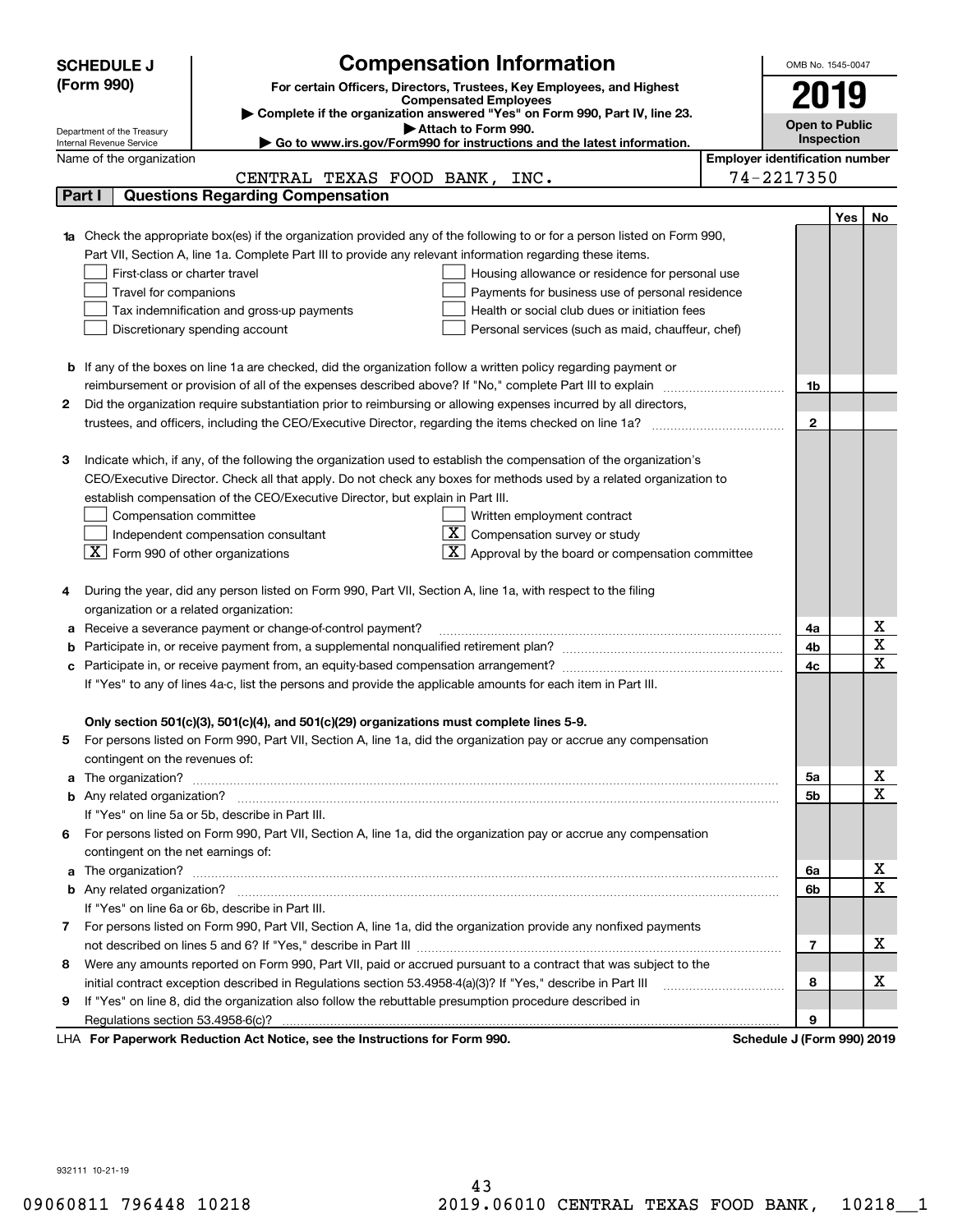74-2217350

**2**

# **Part II Officers, Directors, Trustees, Key Employees, and Highest Compensated Employees.**  Schedule J (Form 990) 2019 Page Use duplicate copies if additional space is needed.

For each individual whose compensation must be reported on Schedule J, report compensation from the organization on row (i) and from related organizations, described in the instructions, on row (ii). Do not list any individuals that aren't listed on Form 990, Part VII.

**Note:**  The sum of columns (B)(i)-(iii) for each listed individual must equal the total amount of Form 990, Part VII, Section A, line 1a, applicable column (D) and (E) amounts for that individual.

|                    |                           |                          | (B) Breakdown of W-2 and/or 1099-MISC compensation |                                           | (C) Retirement and<br>other deferred | (D) Nontaxable<br>benefits | (E) Total of columns | (F) Compensation<br>in column (B)         |
|--------------------|---------------------------|--------------------------|----------------------------------------------------|-------------------------------------------|--------------------------------------|----------------------------|----------------------|-------------------------------------------|
| (A) Name and Title |                           | (i) Base<br>compensation | (ii) Bonus &<br>incentive<br>compensation          | (iii) Other<br>reportable<br>compensation | compensation                         |                            | $(B)(i)-(D)$         | reported as deferred<br>on prior Form 990 |
| (1) DERRICK CHUBBS | (i)                       | 224,659.                 | $\overline{0}$ .                                   | $\overline{0}$ .                          | 15,613.                              | 9,915.                     | 250, 187.            | 0.                                        |
| PRESIDENT/CEO      | <u>(ii)</u>               | $\overline{0}$ .         | $\overline{0}$ .                                   | $\overline{0}$ .                          | $\overline{0}$ .                     | $\overline{0}$ .           | $\overline{0}$ .     | $\overline{0}$ .                          |
|                    | (i)                       |                          |                                                    |                                           |                                      |                            |                      |                                           |
|                    | <u>(ii)</u>               |                          |                                                    |                                           |                                      |                            |                      |                                           |
|                    | (i)                       |                          |                                                    |                                           |                                      |                            |                      |                                           |
|                    | <u>(ii)</u>               |                          |                                                    |                                           |                                      |                            |                      |                                           |
|                    | (i)                       |                          |                                                    |                                           |                                      |                            |                      |                                           |
|                    | <u>(ii)</u>               |                          |                                                    |                                           |                                      |                            |                      |                                           |
|                    | $(\sf{i})$                |                          |                                                    |                                           |                                      |                            |                      |                                           |
|                    | <u>(ii)</u>               |                          |                                                    |                                           |                                      |                            |                      |                                           |
|                    | $(\sf{i})$                |                          |                                                    |                                           |                                      |                            |                      |                                           |
|                    | <u>(ii)</u>               |                          |                                                    |                                           |                                      |                            |                      |                                           |
|                    | $(\sf{i})$<br><u>(ii)</u> |                          |                                                    |                                           |                                      |                            |                      |                                           |
|                    | $(\sf{i})$                |                          |                                                    |                                           |                                      |                            |                      |                                           |
|                    | <u>(ii)</u>               |                          |                                                    |                                           |                                      |                            |                      |                                           |
|                    | (i)                       |                          |                                                    |                                           |                                      |                            |                      |                                           |
|                    | <u>(ii)</u>               |                          |                                                    |                                           |                                      |                            |                      |                                           |
|                    | (i)                       |                          |                                                    |                                           |                                      |                            |                      |                                           |
|                    | <u>(ii)</u>               |                          |                                                    |                                           |                                      |                            |                      |                                           |
|                    | (i)                       |                          |                                                    |                                           |                                      |                            |                      |                                           |
|                    | <u>(ii)</u>               |                          |                                                    |                                           |                                      |                            |                      |                                           |
|                    | (i)                       |                          |                                                    |                                           |                                      |                            |                      |                                           |
|                    | <u>(ii)</u>               |                          |                                                    |                                           |                                      |                            |                      |                                           |
|                    | (i)                       |                          |                                                    |                                           |                                      |                            |                      |                                           |
|                    | <u>(ii)</u>               |                          |                                                    |                                           |                                      |                            |                      |                                           |
|                    | (i)                       |                          |                                                    |                                           |                                      |                            |                      |                                           |
|                    | <u>(ii)</u>               |                          |                                                    |                                           |                                      |                            |                      |                                           |
|                    | (i)<br><u>(ii)</u>        |                          |                                                    |                                           |                                      |                            |                      |                                           |
|                    | (i)                       |                          |                                                    |                                           |                                      |                            |                      |                                           |
|                    | (ii)                      |                          |                                                    |                                           |                                      |                            |                      |                                           |
|                    |                           |                          |                                                    |                                           |                                      |                            |                      |                                           |

**Schedule J (Form 990) 2019**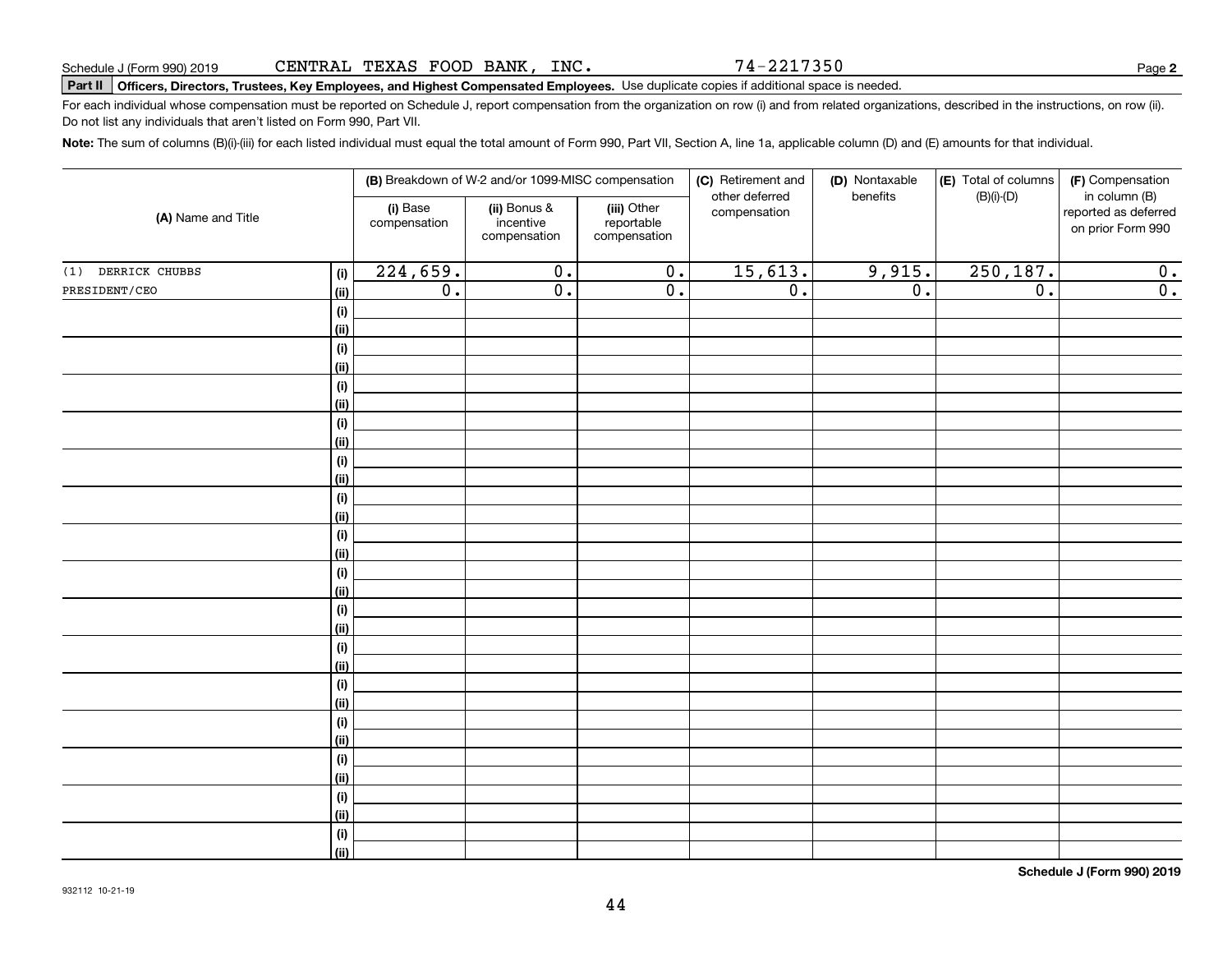#### **Part III Supplemental Information**

Schedule J (Form 990) 2019 CENTRAL TEXAS FOOD BANK, INC.<br>Part III Supplemental Information<br>Provide the information, explanation, or descriptions required for Part I, lines 1a, 1b, 3, 4a, 4b, 4c, 5a, 5b, 6a, 6b, 7, and 8, a

**Schedule J (Form 990) 2019**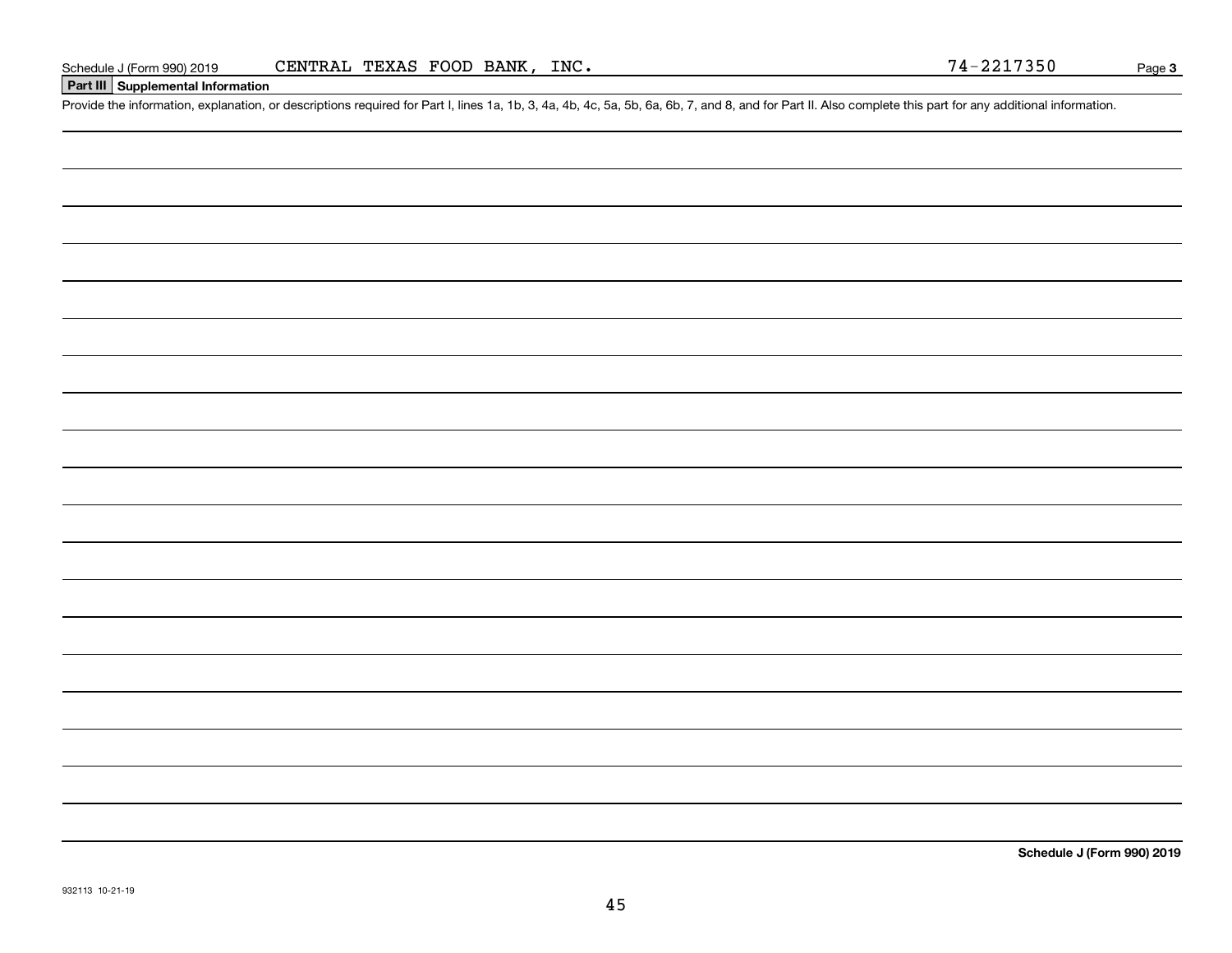#### **SCHEDULE M (Form 990)**

# **Noncash Contributions**

OMB No. 1545-0047

**Open to Public Inspection**

| Department of the Treasury      |
|---------------------------------|
| <b>Internal Revenue Service</b> |

**Complete if the organizations answered "Yes" on Form 990, Part IV, lines 29 or 30.** <sup>J</sup>**2019 Attach to Form 990.** J

 **Go to www.irs.gov/Form990 for instructions and the latest information.** J

#### Name of the organization CENTRAL TEXAS FOOD BANK, INC.

**Employer identification number** 74-2217350

|        | CENIRAL IEAAS FOOD BANR, INC.                                                                                                  |                               |                                      |                                                                                                      |              |                                 | $14 - 2211$                                                  |     |          |   |
|--------|--------------------------------------------------------------------------------------------------------------------------------|-------------------------------|--------------------------------------|------------------------------------------------------------------------------------------------------|--------------|---------------------------------|--------------------------------------------------------------|-----|----------|---|
| Part I | <b>Types of Property</b>                                                                                                       |                               |                                      |                                                                                                      |              |                                 |                                                              |     |          |   |
|        |                                                                                                                                | (a)<br>Check if<br>applicable | (b)<br>Number of<br>contributions or | (c)<br>Noncash contribution<br>amounts reported on<br>items contributed Form 990, Part VIII, line 1g |              |                                 | (d)<br>Method of determining<br>noncash contribution amounts |     |          |   |
| 1      |                                                                                                                                |                               |                                      |                                                                                                      |              |                                 |                                                              |     |          |   |
| 2      |                                                                                                                                |                               |                                      |                                                                                                      |              |                                 |                                                              |     |          |   |
| 3      | Art - Fractional interests                                                                                                     |                               |                                      |                                                                                                      |              |                                 |                                                              |     |          |   |
| 4      | Books and publications                                                                                                         |                               |                                      |                                                                                                      |              |                                 |                                                              |     |          |   |
| 5      | Clothing and household goods                                                                                                   |                               |                                      |                                                                                                      |              |                                 |                                                              |     |          |   |
| 6      |                                                                                                                                |                               |                                      |                                                                                                      |              |                                 |                                                              |     |          |   |
| 7      |                                                                                                                                |                               |                                      |                                                                                                      |              |                                 |                                                              |     |          |   |
| 8      |                                                                                                                                |                               |                                      |                                                                                                      |              |                                 |                                                              |     |          |   |
| 9      | Securities - Publicly traded                                                                                                   |                               |                                      |                                                                                                      |              |                                 |                                                              |     |          |   |
| 10     | Securities - Closely held stock                                                                                                |                               |                                      |                                                                                                      |              |                                 |                                                              |     |          |   |
| 11     | Securities - Partnership, LLC, or                                                                                              |                               |                                      |                                                                                                      |              |                                 |                                                              |     |          |   |
|        | trust interests                                                                                                                |                               |                                      |                                                                                                      |              |                                 |                                                              |     |          |   |
| 12     | Securities - Miscellaneous                                                                                                     |                               |                                      |                                                                                                      |              |                                 |                                                              |     |          |   |
| 13     | Qualified conservation contribution -                                                                                          |                               |                                      |                                                                                                      |              |                                 |                                                              |     |          |   |
|        | Historic structures                                                                                                            |                               |                                      |                                                                                                      |              |                                 |                                                              |     |          |   |
| 14     | Qualified conservation contribution - Other                                                                                    |                               |                                      |                                                                                                      |              |                                 |                                                              |     |          |   |
| 15     | Real estate - Residential                                                                                                      |                               |                                      |                                                                                                      |              |                                 |                                                              |     |          |   |
| 16     | Real estate - Commercial                                                                                                       |                               |                                      |                                                                                                      |              |                                 |                                                              |     |          |   |
| 17     |                                                                                                                                |                               |                                      |                                                                                                      |              |                                 |                                                              |     |          |   |
| 18     |                                                                                                                                |                               |                                      |                                                                                                      |              |                                 |                                                              |     |          |   |
| 19     |                                                                                                                                | $\overline{\mathbf{x}}$       | 298                                  |                                                                                                      |              | 90,174,884.1.74 PER POUND OF FO |                                                              |     |          |   |
| 20     |                                                                                                                                |                               |                                      |                                                                                                      |              |                                 |                                                              |     |          |   |
| 21     | Drugs and medical supplies                                                                                                     |                               |                                      |                                                                                                      |              |                                 |                                                              |     |          |   |
| 22     |                                                                                                                                |                               |                                      |                                                                                                      |              |                                 |                                                              |     |          |   |
|        |                                                                                                                                |                               |                                      |                                                                                                      |              |                                 |                                                              |     |          |   |
| 23     |                                                                                                                                |                               |                                      |                                                                                                      |              |                                 |                                                              |     |          |   |
| 24     | (GIFT CARDS                                                                                                                    | $\mathbf X$                   | 10                                   |                                                                                                      | 101,464.COST |                                 |                                                              |     |          |   |
| 25     | Other $\blacktriangleright$                                                                                                    | X                             | 8                                    |                                                                                                      | 1,440. COST  |                                 |                                                              |     |          |   |
| 26     | (SIGNS<br>Other $\blacktriangleright$<br>(FLOWERS                                                                              | $\mathbf X$                   | 1                                    |                                                                                                      |              | $100 \cdot$ COST                |                                                              |     |          |   |
| 27     | Other $\blacktriangleright$                                                                                                    |                               |                                      |                                                                                                      |              |                                 |                                                              |     |          |   |
| 28     | Other                                                                                                                          |                               |                                      |                                                                                                      |              |                                 |                                                              |     |          |   |
| 29     | Number of Forms 8283 received by the organization during the tax year for contributions                                        |                               |                                      |                                                                                                      |              |                                 |                                                              |     |          |   |
|        | for which the organization completed Form 8283, Part IV, Donee Acknowledgement                                                 |                               |                                      |                                                                                                      | 29           |                                 |                                                              |     |          |   |
|        |                                                                                                                                |                               |                                      |                                                                                                      |              |                                 |                                                              |     | Yes   No |   |
|        | 30a During the year, did the organization receive by contribution any property reported in Part I, lines 1 through 28, that it |                               |                                      |                                                                                                      |              |                                 |                                                              |     |          |   |
|        | must hold for at least three years from the date of the initial contribution, and which isn't required to be used for          |                               |                                      |                                                                                                      |              |                                 |                                                              |     |          |   |
|        |                                                                                                                                |                               |                                      |                                                                                                      |              |                                 |                                                              | 30a |          | x |
| b      | If "Yes," describe the arrangement in Part II.                                                                                 |                               |                                      |                                                                                                      |              |                                 |                                                              |     |          |   |
| 31     | Does the organization have a gift acceptance policy that requires the review of any nonstandard contributions?                 |                               |                                      |                                                                                                      |              |                                 | .                                                            | 31  | х        |   |
|        | 32a Does the organization hire or use third parties or related organizations to solicit, process, or sell noncash              |                               |                                      |                                                                                                      |              |                                 |                                                              |     |          |   |
|        | contributions?                                                                                                                 |                               |                                      |                                                                                                      |              |                                 |                                                              | 32a |          | х |
|        | <b>b</b> If "Yes," describe in Part II.                                                                                        |                               |                                      |                                                                                                      |              |                                 |                                                              |     |          |   |
| 33     | If the organization didn't report an amount in column (c) for a type of property for which column (a) is checked,              |                               |                                      |                                                                                                      |              |                                 |                                                              |     |          |   |
|        | describe in Part II.                                                                                                           |                               |                                      |                                                                                                      |              |                                 |                                                              |     |          |   |

For Paperwork Reduction Act Notice, see the Instructions for Form 990. Schedule M (Form 990) 2019 LHA

932141 09-27-19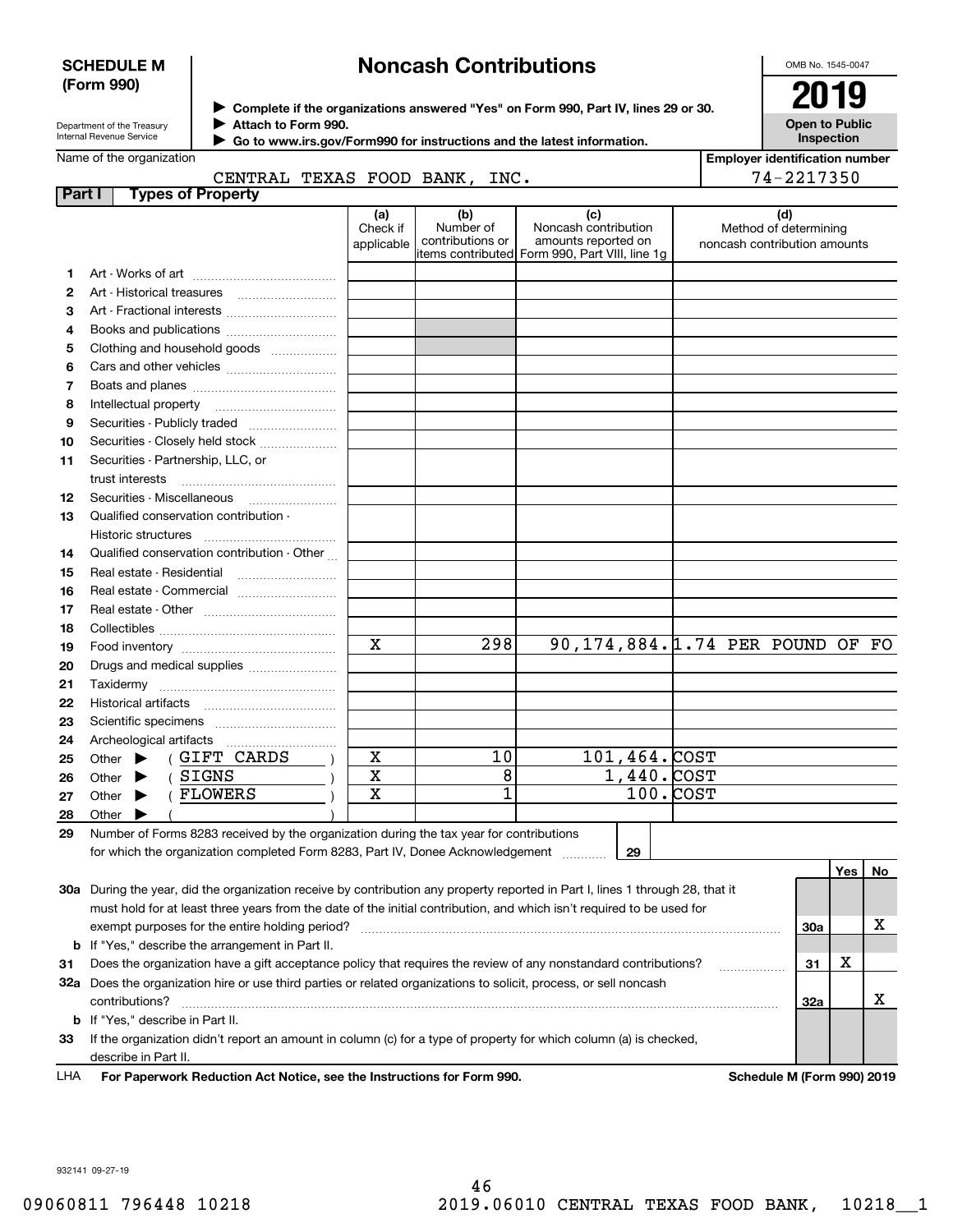Part II | Supplemental Information. Provide the information required by Part I, lines 30b, 32b, and 33, and whether the organization is reporting in Part I, column (b), the number of contributions, the number of items received, or a combination of both. Also complete this part for any additional information.

SCHEDULE M, PART I, COLUMN (B):

HUNDREDS OF INDIVIDUAL FOOD DONATIONS COME IN ANONYMOUSLY AND THOUSANDS

OF POUNDS OF FOOD ARE RECEIVED THROUGH FOOD DRIVES, WHICH ARE COUNTED

AS ONE DONOR. 298 IS THE BEST QUANTIFIABLE NUMBER OF DONORS, ALTHOUGH

THERE ARE THOUSANDS OF INDIVIDUAL SMALL FOOD DONATIONS EACH YEAR.

**Schedule M (Form 990) 2019**

932142 09-27-19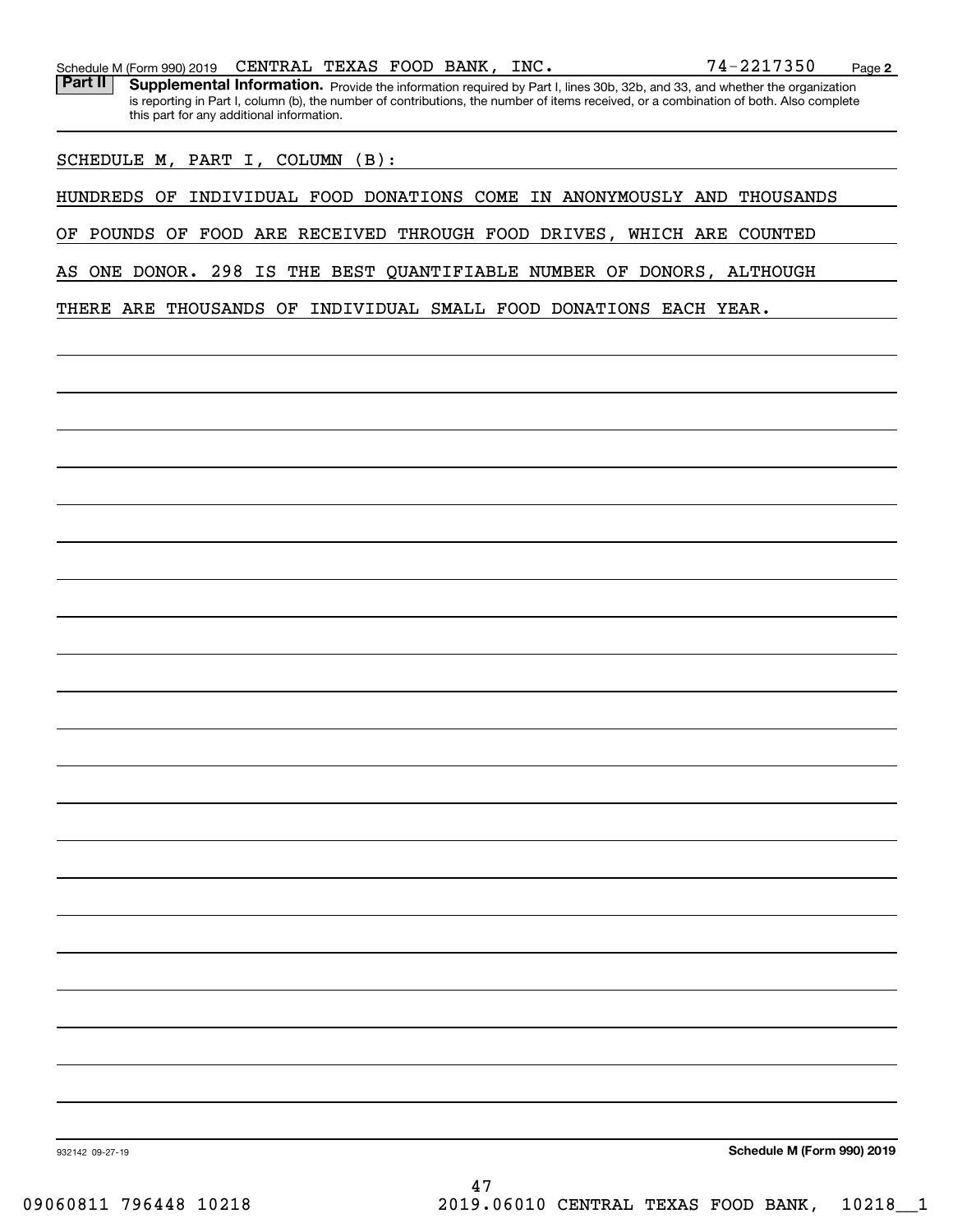**(Form 990 or 990-EZ)**

Department of the Treasury Internal Revenue Service Name of the organization

**SCHEDULE O Supplemental Information to Form 990 or 990-EZ**

**Complete to provide information for responses to specific questions on Form 990 or 990-EZ or to provide any additional information. | Attach to Form 990 or 990-EZ. | Go to www.irs.gov/Form990 for the latest information.**



CENTRAL TEXAS FOOD BANK, INC.  $\vert$  74-2217350

**Employer identification number**

FORM 990, PART I, LINE 1, DESCRIPTION OF ORGANIZATION MISSION:

INFANTS, THE NEEDY, THE ELDERLY, AND THE ILL.

FORM 990, PART III, LINE 4D, OTHER PROGRAM SERVICES:

HEALTH & NUTRITION EDUCATION

THE NUTRITION EDUCATION PROGRAM HELPS LOW-INCOME INDIVIDUALS AND

FAMILIES MAKE HEALTHY FOOD CHOICES WITHIN A LIMITED BUDGET AND CHOOSE

ACTIVE LIFESTYLES. IN FISCAL YEAR 20 MORE THAN 3,400 UNIQUE

PARTICIPANTS WERE EDUCATED THOUGH 230 EDUCATION CLASSES OR COOKING

DEMONSTRATIONS.

SNAP ASSISTANCE

THE SNAP ASSISTANCE STAFF PROVIDE PHONE AND IN-PERSON HELP IN

EXPLAINING THE SNAP APPLICATION PROCESS (ALONG WITH OTHER PROGRAMS)

AND HELP COMPLETING THE APPLICATION PACKET. IN FY 20 WE HELPED COMPLETE

OVER 2,500 APPLICATIONS.

HEALTHY OPTIONS FOR THE ELDERLY (HOPE)

HOPE PROVIDES FREE MONTHLY DISTRIBUTIONS OF HEALTH, SHELF-STABLE FOODS.

IN FY 20 WE SERVED OVER 706,000 POUNDS OF FOOD TO OVER 42,000

LOW-INCOME SENIORS.

SUMMER FOOD SERVICE PROGRAM (SFSP)

SFSP PROVIDES NUTRITIOUS LUNCHES AND SNACKS TO CHILDREN OF LOW-INCOME

FAMILIES. IN FY 20 WE SERVED OVER 83,000 MEALS

932211 09-06-19 LHA For Paperwork Reduction Act Notice, see the Instructions for Form 990 or 990-EZ. Schedule O (Form 990 or 990-EZ) (2019)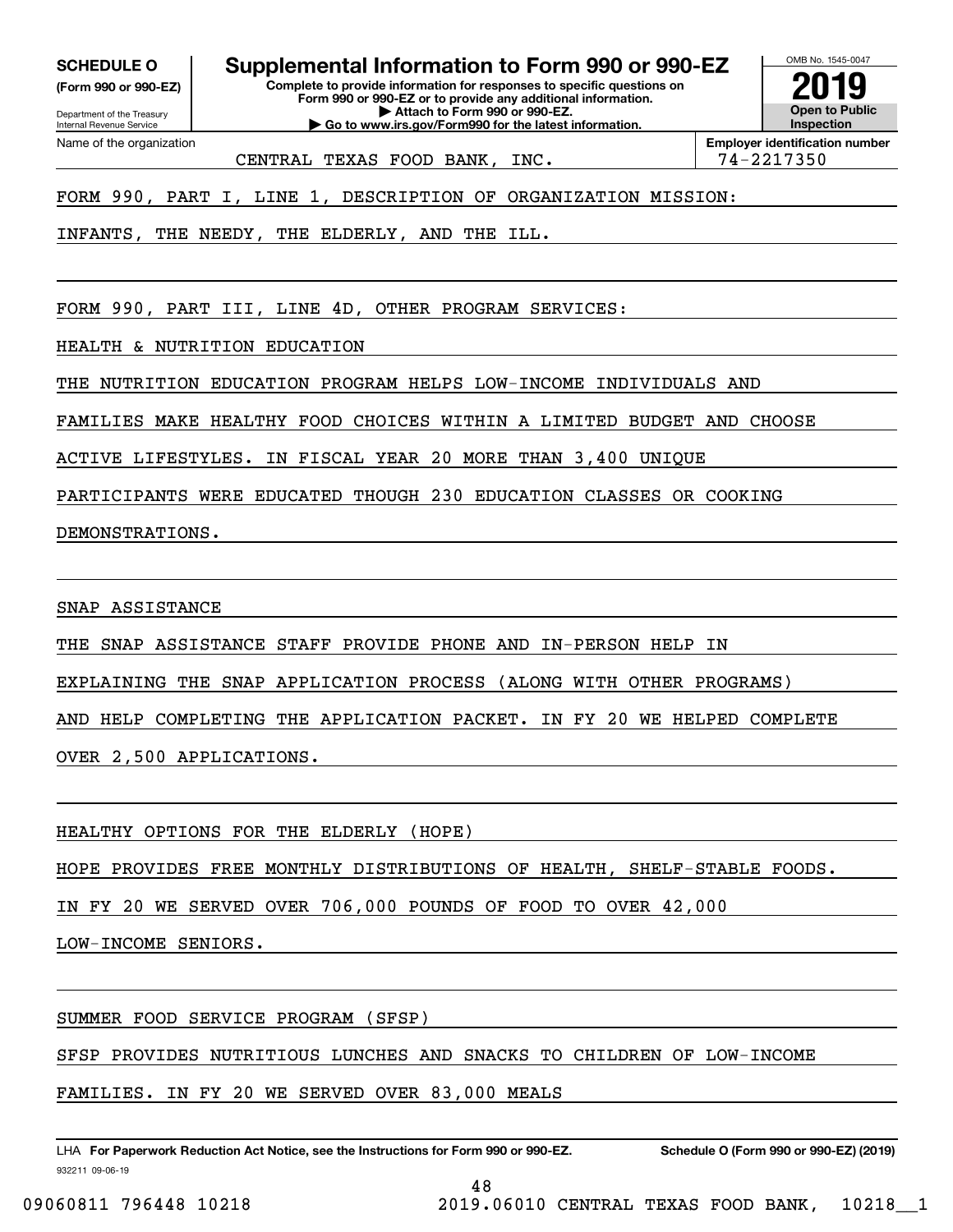| Name of the organization<br>CENTRAL TEXAS FOOD BANK, INC.                   | <b>Employer identification number</b><br>74-2217350 |
|-----------------------------------------------------------------------------|-----------------------------------------------------|
| KIDS CAFE                                                                   |                                                     |
| KIDS CAFE SERVES AS A DIRECT PARTNERSHIP BETWEEN THE FOOD BANK AND          |                                                     |
| EXISTING AFTER-SCHOOL PROGRAMS TO PROVIDE NUTRITIOUS MEALS TO               |                                                     |
| LOW-INCOME CHILDREN WHO MAY NOT OTHERWISE HAVE ACCESS TO HEALTHY AND        |                                                     |
| <b>BALANCED NUTRITION</b>                                                   | OUTSIDE OF THE SCHOOL. KIDS CAFE SERVED OVER 81,000 |
| MEALS IN FY 20.                                                             |                                                     |
| NATIONAL SCHOOL LUNCH PROGRAM                                               |                                                     |
| WE DELIVERED OVER 4.4 MILLION POUNDS OF FOOD TO SCHOOLS FOR THE             |                                                     |
| NATIONAL SCHOOL LUNCH PROGRAM IN FY 20.                                     |                                                     |
| EXPENSES \$ 2,948,284.<br>INCLUDING GRANTS OF \$13,406.                     | REVENUE \$ 494,659.                                 |
| FORM 990, PART VI, SECTION B, LINE 11B:                                     |                                                     |
| THE FINANCE COMMITTEE RECEIVES A DRAFT COPY OF THE FORM 990 TO REVIEW AND   |                                                     |
| PRESENT TO THE FULL BOARD BEFORE THE RETURN IS FILED.                       |                                                     |
| FORM 990, PART VI, SECTION B, LINE 12C:                                     |                                                     |
| THE BOARD OF DIRECTORS IS REQUIRED TO SIGN AND DISCLOSE CONFLICTS ANNUALLY. |                                                     |
| FORM 990, PART VI, SECTION B, LINE 15:                                      |                                                     |
| THE PRESIDENT & CEO'S PERFORMANCE REVIEW IS CONDUCTED IN DECEMBER OF EACH   |                                                     |
| YEAR BY THE EXECUTIVE COMMITTEE. THE POLICY IS TO AWARD ANY SALARY INCREASE |                                                     |
| AND BONUS BASED ON MUTUALLY AGREED UPON QUANTIFIED OUTCOMES FOR THE         |                                                     |
| ORGANIZATION. THE CEO'S SALARY IS BENCHMARKED AGAINST THE ANNUAL FEEDING    |                                                     |
| AMERICA SALARY REVIEW OF FOOD BANKS ACROSS THE US. THE EXECUTIVE COMMITTEE  |                                                     |
| OF THE BOARD WILL REVIEW THE CEO'S BASE SALARY NO LATER THEN DECEMBER 31ST  |                                                     |
| OF EACH YEAR. THE CFO PERFORMANCE REVIEW IS CONDUCTED IN DECEMBER OF EACH   |                                                     |
| YEAR BY THE CEO. THE PROCESS OF DETERMINING THE COMPENSATION AMOUNT IS      |                                                     |
| 932212 09-06-19                                                             | Schedule O (Form 990 or 990-EZ) (2019)              |

Schedule O (Form 990 or 990-EZ) (2019)

**2**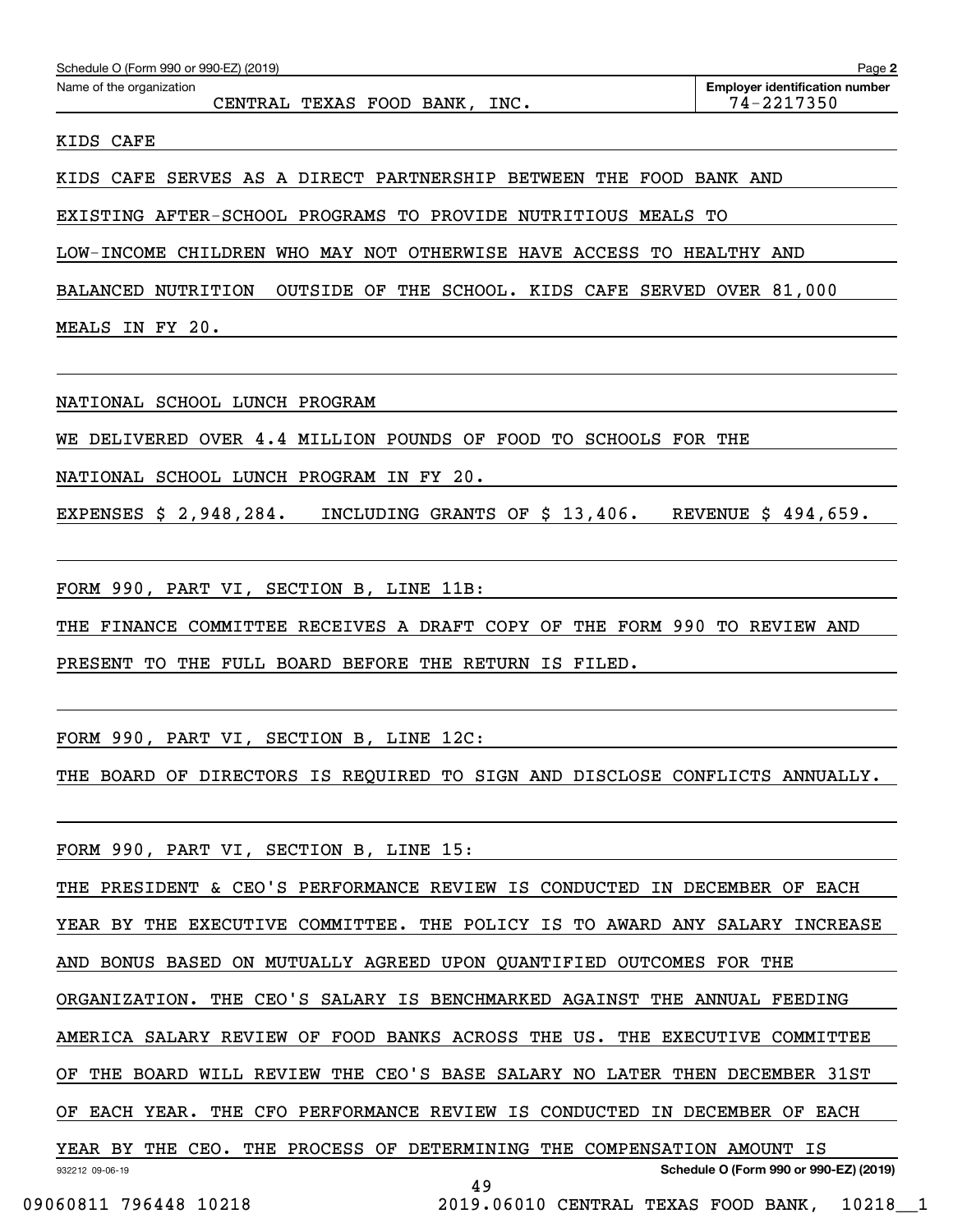| Schedule O (Form 990 or 990-EZ) (2019)<br>Name of the organization | Page 2<br><b>Employer identification number</b> |
|--------------------------------------------------------------------|-------------------------------------------------|
| CENTRAL TEXAS FOOD BANK, INC.                                      | $74 - 2217350$                                  |
| SIMILAR TO THE CEO.                                                |                                                 |
|                                                                    |                                                 |
|                                                                    |                                                 |
| FORM 990, PART VI, SECTION C, LINE 19:                             |                                                 |
| <b>AVAILABLE UPON REQUEST</b>                                      |                                                 |
|                                                                    |                                                 |
|                                                                    |                                                 |
|                                                                    |                                                 |
|                                                                    |                                                 |
|                                                                    |                                                 |
|                                                                    |                                                 |
|                                                                    |                                                 |
|                                                                    |                                                 |
|                                                                    |                                                 |
|                                                                    |                                                 |
|                                                                    |                                                 |
|                                                                    |                                                 |
|                                                                    |                                                 |
|                                                                    |                                                 |
|                                                                    |                                                 |
|                                                                    |                                                 |
|                                                                    |                                                 |
|                                                                    |                                                 |
|                                                                    |                                                 |
|                                                                    |                                                 |
|                                                                    |                                                 |
|                                                                    |                                                 |
|                                                                    |                                                 |
|                                                                    |                                                 |
|                                                                    |                                                 |
|                                                                    |                                                 |
|                                                                    |                                                 |
|                                                                    |                                                 |
|                                                                    |                                                 |
|                                                                    |                                                 |
|                                                                    |                                                 |
|                                                                    |                                                 |
| 932212 09-06-19                                                    | Schedule O (Form 990 or 990-EZ) (2019)          |
| 50                                                                 |                                                 |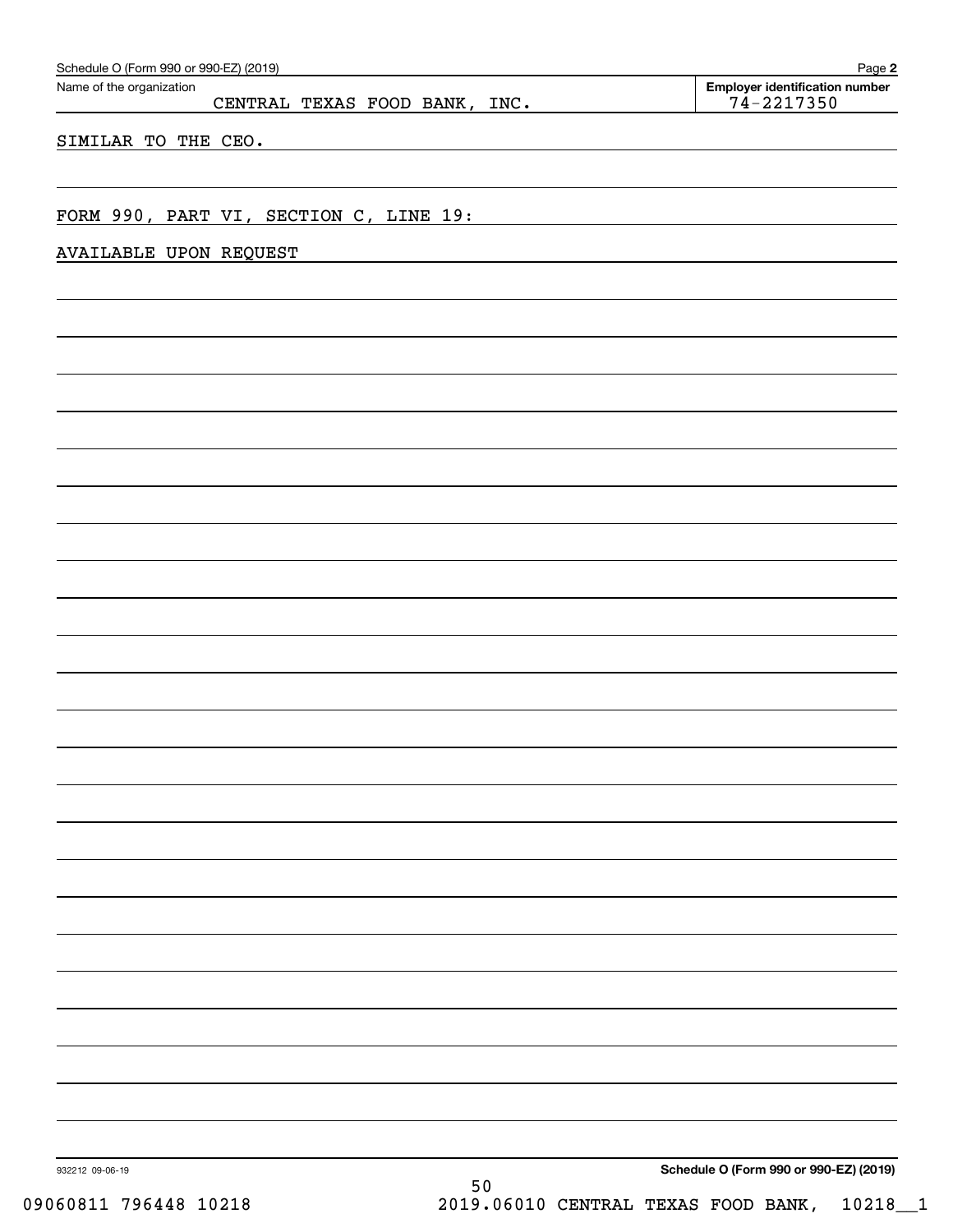932161 09-10-19 LHA

## **Related Organizations and Unrelated Partnerships**

**Complete if the organization answered "Yes" on Form 990, Part IV, line 33, 34, 35b, 36, or 37.** |

**Attach to Form 990.**  |

**Open to Public Employer identification number**

74-2217350

Name of the organization

Department of the Treasury Internal Revenue Service

**SCHEDULE R (Form 990)**

CENTRAL TEXAS FOOD BANK, INC.

**Part I Identification of Disregarded Entities.**  Complete if the organization answered "Yes" on Form 990, Part IV, line 33.

| (a)<br>Name, address, and EIN (if applicable)<br>of disregarded entity | (b)<br>Primary activity | (c)<br>Legal domicile (state or<br>foreign country) | (d)<br>Total income | (e)<br>End-of-year assets | (f)<br>Direct controlling<br>entity |
|------------------------------------------------------------------------|-------------------------|-----------------------------------------------------|---------------------|---------------------------|-------------------------------------|
|                                                                        |                         |                                                     |                     |                           |                                     |
|                                                                        |                         |                                                     |                     |                           |                                     |
|                                                                        |                         |                                                     |                     |                           |                                     |
|                                                                        |                         |                                                     |                     |                           |                                     |

#### **Identification of Related Tax-Exempt Organizations.** Complete if the organization answered "Yes" on Form 990, Part IV, line 34, because it had one or more related tax-exempt **Part II** organizations during the tax year.

| (a)<br>Name, address, and EIN<br>of related organization | (b)<br>Primary activity          | (c)<br>Legal domicile (state or<br>foreign country) | (d)<br>Exempt Code<br>section | (e)<br>Public charity<br>status (if section | (f)<br>Direct controlling<br>entity |     | $(g)$<br>Section 512(b)(13)<br>controlled<br>entity? |
|----------------------------------------------------------|----------------------------------|-----------------------------------------------------|-------------------------------|---------------------------------------------|-------------------------------------|-----|------------------------------------------------------|
|                                                          |                                  |                                                     |                               | 501(c)(3))                                  |                                     | Yes | No                                                   |
| CENTRAL TEXAS FOOD BANK FOUNDATION -                     | PROVIDE STABLE SOURCE OF         |                                                     |                               |                                             |                                     |     |                                                      |
| 74-2964260, 6500 METROPOLIS DRIVE, AUSTIN,               | REVENUE FOR THE PROGRAMS         |                                                     |                               |                                             |                                     |     |                                                      |
| TX 78744                                                 | OF CENTRAL TEXAS FOOD BANK TEXAS |                                                     | 501(C)(3)                     | LINE 12A, I                                 |                                     |     | X                                                    |
| CAFB OF TX SUPPORT CORPORATION - 47-3868105              |                                  |                                                     |                               |                                             |                                     |     |                                                      |
| 6500 METROPOLIS DRIVE                                    | SUPPORT CENTRAL TEXAS FOOD       |                                                     |                               |                                             | CENTRAL TEXAS                       |     |                                                      |
| AUSTIN, TX 78744                                         | BANK                             | TEXAS                                               | 501(C)(3)                     | LINE 12A. I                                 | FOOD BANK, INC.                     | х   |                                                      |
|                                                          |                                  |                                                     |                               |                                             |                                     |     |                                                      |
|                                                          |                                  |                                                     |                               |                                             |                                     |     |                                                      |
|                                                          |                                  |                                                     |                               |                                             |                                     |     |                                                      |
|                                                          |                                  |                                                     |                               |                                             |                                     |     |                                                      |
|                                                          |                                  |                                                     |                               |                                             |                                     |     |                                                      |
|                                                          |                                  |                                                     |                               |                                             |                                     |     |                                                      |

**For Paperwork Reduction Act Notice, see the Instructions for Form 990. Schedule R (Form 990) 2019**

**| Go to www.irs.gov/Form990 for instructions and the latest information. Inspection**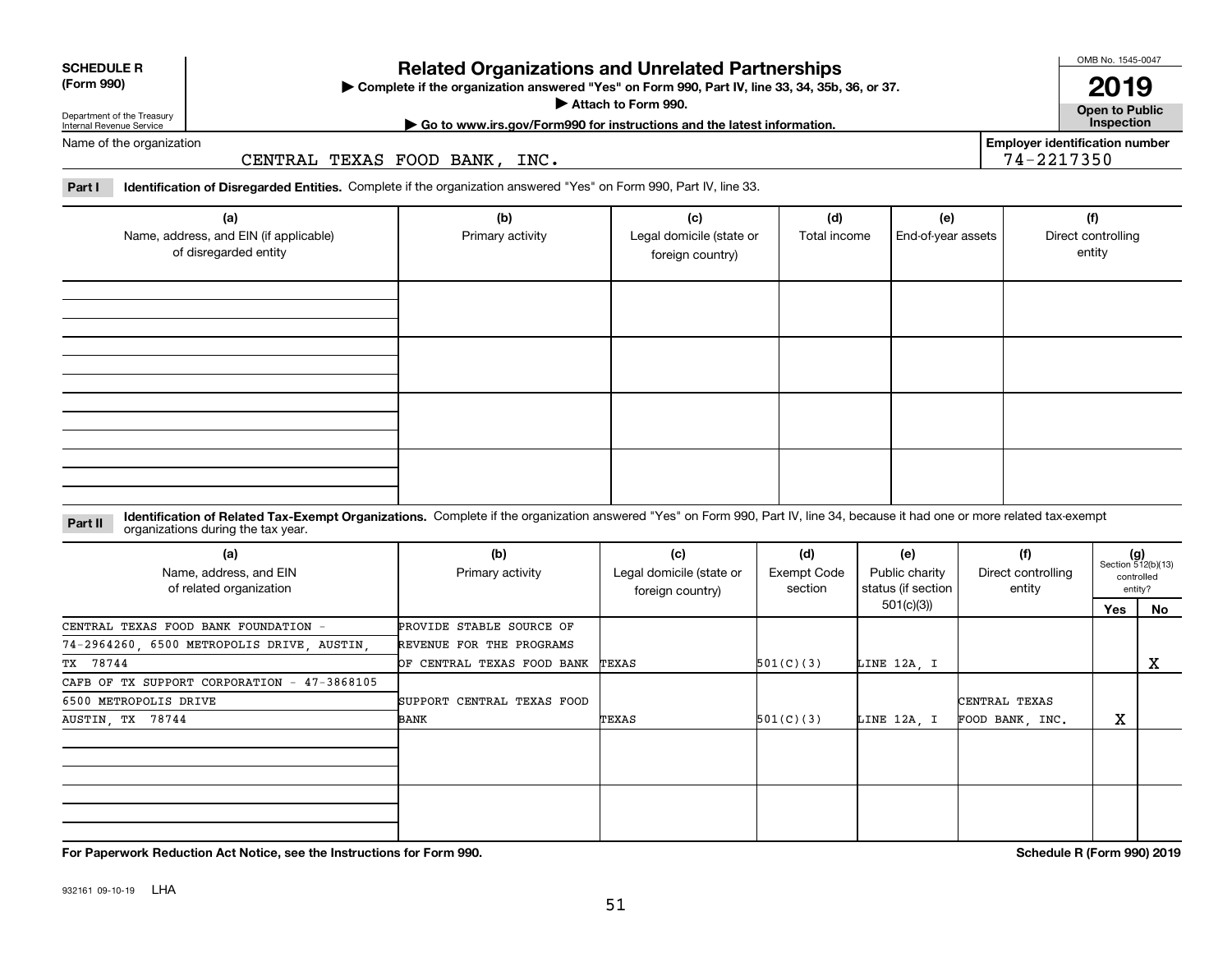#### Schedule R (Form 990) 2019  ${\tt CENTRAL}$   ${\tt TEXAS}$   ${\tt FOOD}$   ${\tt BANK}$  ,  ${\tt INC}$  . The set of the set of the set of the set of the set of the set of the set of the set of the set of the set of the set of the set of the set of the s

**2**

**Identification of Related Organizations Taxable as a Partnership.** Complete if the organization answered "Yes" on Form 990, Part IV, line 34, because it had one or more related **Part III** organizations treated as a partnership during the tax year.

| (a)                                               | (b)              | (c)                  | (d)                          | (e)                                                                                        | (f)                      | (g)                     |              | (h)              | (i)                                                              | (i) | (k)                                                     |
|---------------------------------------------------|------------------|----------------------|------------------------------|--------------------------------------------------------------------------------------------|--------------------------|-------------------------|--------------|------------------|------------------------------------------------------------------|-----|---------------------------------------------------------|
| Name, address, and EIN<br>of related organization | Primary activity | Legal<br>domicile    | Direct controlling<br>entity | Predominant income<br>(related, unrelated,<br>excluded from tax under<br>sections 512-514) | Share of total<br>income | Share of<br>end-of-year |              | Disproportionate | Code V-UBI                                                       |     | General or Percentage<br>managing ownership<br>partner? |
|                                                   |                  | (state or<br>foreign |                              |                                                                                            |                          | assets                  | allocations? |                  |                                                                  |     |                                                         |
|                                                   |                  | country)             |                              |                                                                                            |                          |                         | Yes $ $      | No               | amount in box<br>20 of Schedule<br>K-1 (Form 1065) <b>Yes No</b> |     |                                                         |
|                                                   |                  |                      |                              |                                                                                            |                          |                         |              |                  |                                                                  |     |                                                         |
|                                                   |                  |                      |                              |                                                                                            |                          |                         |              |                  |                                                                  |     |                                                         |
|                                                   |                  |                      |                              |                                                                                            |                          |                         |              |                  |                                                                  |     |                                                         |
|                                                   |                  |                      |                              |                                                                                            |                          |                         |              |                  |                                                                  |     |                                                         |
|                                                   |                  |                      |                              |                                                                                            |                          |                         |              |                  |                                                                  |     |                                                         |
|                                                   |                  |                      |                              |                                                                                            |                          |                         |              |                  |                                                                  |     |                                                         |
|                                                   |                  |                      |                              |                                                                                            |                          |                         |              |                  |                                                                  |     |                                                         |
|                                                   |                  |                      |                              |                                                                                            |                          |                         |              |                  |                                                                  |     |                                                         |
|                                                   |                  |                      |                              |                                                                                            |                          |                         |              |                  |                                                                  |     |                                                         |
|                                                   |                  |                      |                              |                                                                                            |                          |                         |              |                  |                                                                  |     |                                                         |
|                                                   |                  |                      |                              |                                                                                            |                          |                         |              |                  |                                                                  |     |                                                         |
|                                                   |                  |                      |                              |                                                                                            |                          |                         |              |                  |                                                                  |     |                                                         |
|                                                   |                  |                      |                              |                                                                                            |                          |                         |              |                  |                                                                  |     |                                                         |
|                                                   |                  |                      |                              |                                                                                            |                          |                         |              |                  |                                                                  |     |                                                         |
|                                                   |                  |                      |                              |                                                                                            |                          |                         |              |                  |                                                                  |     |                                                         |
|                                                   |                  |                      |                              |                                                                                            |                          |                         |              |                  |                                                                  |     |                                                         |
|                                                   |                  |                      |                              |                                                                                            |                          |                         |              |                  |                                                                  |     |                                                         |

**Identification of Related Organizations Taxable as a Corporation or Trust.** Complete if the organization answered "Yes" on Form 990, Part IV, line 34, because it had one or more related **Part IV** organizations treated as a corporation or trust during the tax year.

| (a)<br>Name, address, and EIN<br>of related organization | (b)<br>Primary activity | (c)<br>Legal domicile<br>(state or<br>foreign | (d)<br>Direct controlling<br>entity | (e)<br>Type of entity<br>(C corp, S corp,<br>or trust) | (f)<br>Share of total<br>income | (g)<br>Share of<br>end-of-year<br>assets | (h)<br>Percentage<br>ownership | (i)<br>Section<br>512(b)(13)<br>controlled | entity? |
|----------------------------------------------------------|-------------------------|-----------------------------------------------|-------------------------------------|--------------------------------------------------------|---------------------------------|------------------------------------------|--------------------------------|--------------------------------------------|---------|
|                                                          |                         | country)                                      |                                     |                                                        |                                 |                                          |                                | Yes No                                     |         |
|                                                          |                         |                                               |                                     |                                                        |                                 |                                          |                                |                                            |         |
|                                                          |                         |                                               |                                     |                                                        |                                 |                                          |                                |                                            |         |
|                                                          |                         |                                               |                                     |                                                        |                                 |                                          |                                |                                            |         |
|                                                          |                         |                                               |                                     |                                                        |                                 |                                          |                                |                                            |         |
|                                                          |                         |                                               |                                     |                                                        |                                 |                                          |                                |                                            |         |
|                                                          |                         |                                               |                                     |                                                        |                                 |                                          |                                |                                            |         |
|                                                          |                         |                                               |                                     |                                                        |                                 |                                          |                                |                                            |         |
|                                                          |                         |                                               |                                     |                                                        |                                 |                                          |                                |                                            |         |
|                                                          |                         |                                               |                                     |                                                        |                                 |                                          |                                |                                            |         |
|                                                          |                         |                                               |                                     |                                                        |                                 |                                          |                                |                                            |         |
|                                                          |                         |                                               |                                     |                                                        |                                 |                                          |                                |                                            |         |
|                                                          |                         |                                               |                                     |                                                        |                                 |                                          |                                |                                            |         |
|                                                          |                         |                                               |                                     |                                                        |                                 |                                          |                                |                                            |         |
|                                                          |                         |                                               |                                     |                                                        |                                 |                                          |                                |                                            |         |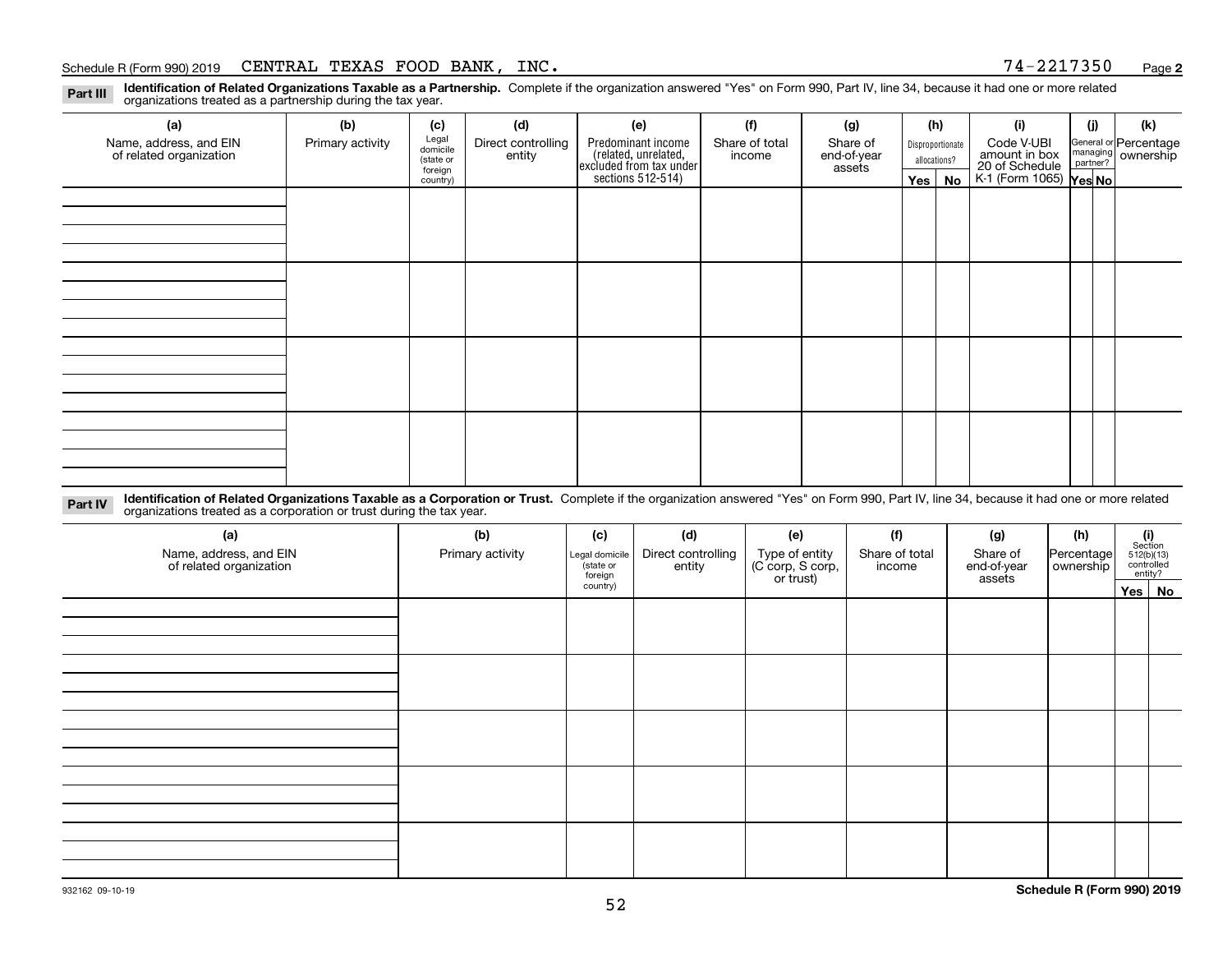#### Schedule R (Form 990) 2019  ${\tt CENTRAL}$   ${\tt TEXAS}$   ${\tt FOOD}$   ${\tt BANK}$  ,  ${\tt INC}$  . The set of the set of the set of the set of the set of the set of the set of the set of the set of the set of the set of the set of the set of the s

|  |  | Part V Transactions With Related Organizations. Complete if the organization answered "Yes" on Form 990, Part IV, line 34, 35b, or 36. |  |  |  |
|--|--|----------------------------------------------------------------------------------------------------------------------------------------|--|--|--|
|--|--|----------------------------------------------------------------------------------------------------------------------------------------|--|--|--|

| Note: Complete line 1 if any entity is listed in Parts II, III, or IV of this schedule. |                                                                                                                                                                                                                                |                 |   |                         |  |
|-----------------------------------------------------------------------------------------|--------------------------------------------------------------------------------------------------------------------------------------------------------------------------------------------------------------------------------|-----------------|---|-------------------------|--|
|                                                                                         | 1 During the tax year, did the organization engage in any of the following transactions with one or more related organizations listed in Parts II-IV?                                                                          |                 |   |                         |  |
|                                                                                         |                                                                                                                                                                                                                                | 1a              |   | X                       |  |
|                                                                                         | b Gift, grant, or capital contribution to related organization(s) mature and contained and contribution to related organization(s)                                                                                             | 1b              | x |                         |  |
|                                                                                         | c Gift, grant, or capital contribution from related organization(s) manufaction(s) manufaction contribution from related organization(s) manufaction contribution from related organization(s) manufaction continuum contribut | 1c              |   | X                       |  |
|                                                                                         |                                                                                                                                                                                                                                | 1 <sub>d</sub>  |   | X                       |  |
|                                                                                         |                                                                                                                                                                                                                                | 1e              |   | X                       |  |
|                                                                                         |                                                                                                                                                                                                                                |                 |   |                         |  |
|                                                                                         | f Dividends from related organization(s) manufactured contains and contained and contained contained and contained and contained and contained and contained and contained and contained and contained and contained and conta | 1f              |   | X                       |  |
|                                                                                         |                                                                                                                                                                                                                                | 1a              |   | X                       |  |
|                                                                                         | h Purchase of assets from related organization(s) manufactured content to content the content of the content of the content of the content of the content of the content of the content of the content of the content of the c | 1h              |   | X                       |  |
|                                                                                         | Exchange of assets with related organization(s) www.assettion.com/www.assettion.com/www.assettion.com/www.assettion.com/www.assettion.com/www.assettion.com/www.assettion.com/www.assettion.com/www.assettion.com/www.assettio | 1i              |   | $\overline{\mathbf{X}}$ |  |
|                                                                                         | Lease of facilities, equipment, or other assets to related organization(s) использованно положенно положенно по                                                                                                                | 1i.             |   | X                       |  |
|                                                                                         |                                                                                                                                                                                                                                |                 |   |                         |  |
|                                                                                         | k Lease of facilities, equipment, or other assets from related organization(s) manufaction content and content to the content of facilities, equipment, or other assets from related organization(s) manufaction content and c | 1k              | х |                         |  |
|                                                                                         | Performance of services or membership or fundraising solicitations for related organization(s)                                                                                                                                 | 11              |   | X                       |  |
|                                                                                         | m Performance of services or membership or fundraising solicitations by related organization(s)                                                                                                                                | 1 <sub>m</sub>  |   | X                       |  |
|                                                                                         |                                                                                                                                                                                                                                | 1n              | X |                         |  |
|                                                                                         | <b>o</b> Sharing of paid employees with related organization(s)                                                                                                                                                                | 10 <sub>o</sub> | x |                         |  |
|                                                                                         |                                                                                                                                                                                                                                |                 |   |                         |  |
|                                                                                         | p Reimbursement paid to related organization(s) for expenses [11111] [12] manufacture manufacture manufacture manufacture manufacture manufacture manufacture manufacture manufacture manufacture manufacture manufacture manu | 1p              |   | х                       |  |
|                                                                                         |                                                                                                                                                                                                                                | 1a              |   | X                       |  |
|                                                                                         |                                                                                                                                                                                                                                |                 |   |                         |  |
|                                                                                         | r Other transfer of cash or property to related organization(s)                                                                                                                                                                |                 |   | х                       |  |
|                                                                                         |                                                                                                                                                                                                                                |                 |   | X                       |  |

**2**If the answer to any of the above is "Yes," see the instructions for information on who must complete this line, including covered relationships and transaction thresholds.

| (a)<br>Name of related organization | (b)<br>Transaction<br>type (a-s) | (c)<br>Amount involved | (d)<br>Method of determining amount involved |
|-------------------------------------|----------------------------------|------------------------|----------------------------------------------|
| (1) CAFB OF TX SUPPORT CORPORATION  | В                                | 278,464. CASH          |                                              |
| (2)                                 |                                  |                        |                                              |
| (3)                                 |                                  |                        |                                              |
| (4)                                 |                                  |                        |                                              |
| (5)                                 |                                  |                        |                                              |
| (6)                                 |                                  |                        |                                              |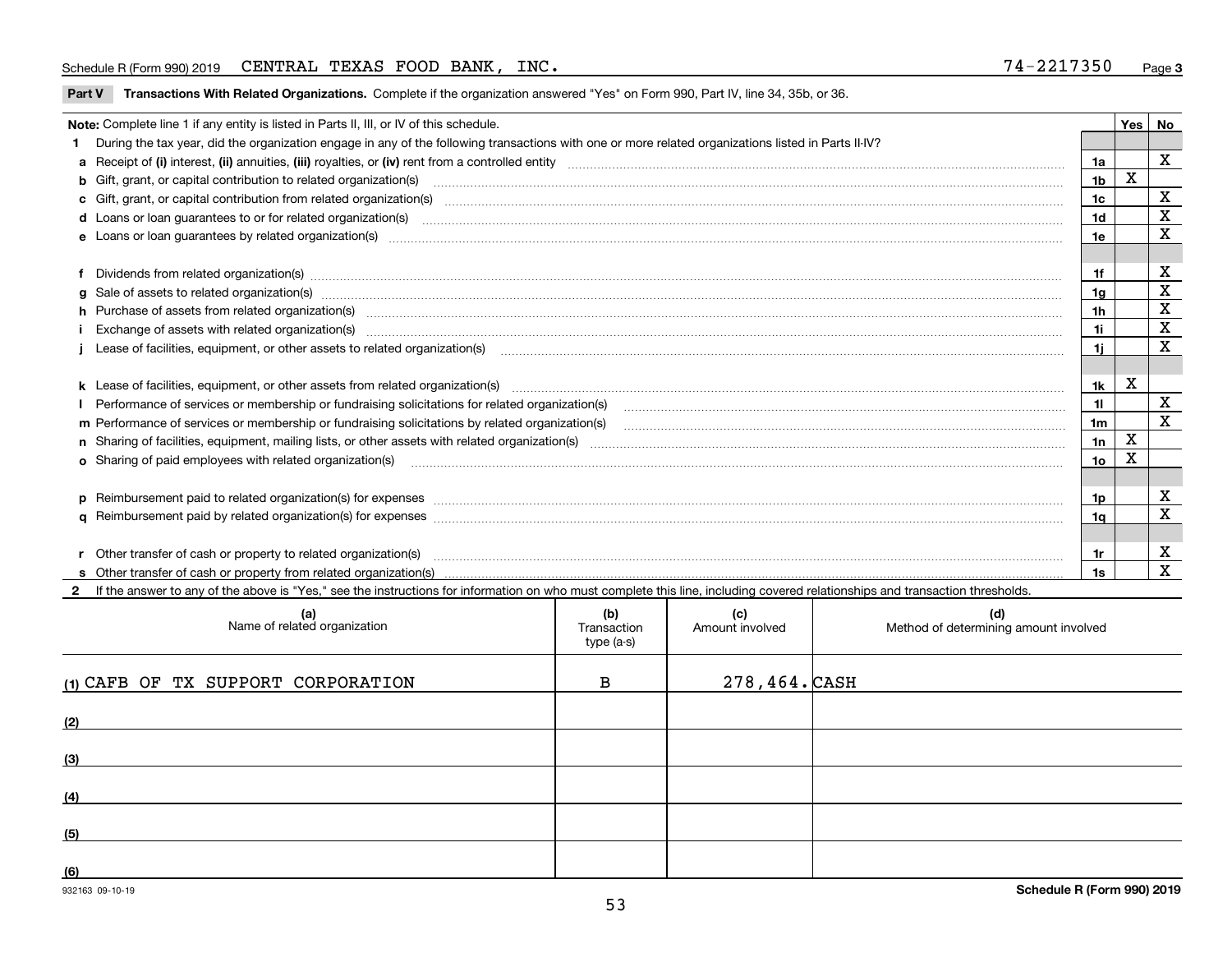#### Schedule R (Form 990) 2019  ${\tt CENTRAL}$   ${\tt TEXAS}$   ${\tt FOOD}$   ${\tt BANK}$  ,  ${\tt INC}$  . The set of the set of the set of the set of the set of the set of the set of the set of the set of the set of the set of the set of the set of the s

**Part VI Unrelated Organizations Taxable as a Partnership. Complete if the organization answered "Yes" on Form 990, Part IV, line 37.** 

Provide the following information for each entity taxed as a partnership through which the organization conducted more than five percent of its activities (measured by total assets or gross revenue) that was not a related organization. See instructions regarding exclusion for certain investment partnerships.

| (a)<br>Name, address, and EIN<br>of entity | ັ<br>(b)<br>Primary activity | (c)<br>Legal domicile<br>(state or foreign<br>country) | (d)<br>Predominant income<br>(related, unrelated,<br>excluded from tax under<br>sections 512-514) | $(e)$<br>Are all<br>partners sec.<br>501(c)(3)<br>orgs.?<br>Yes No | (f)<br>Share of<br>total<br>income | (g)<br>Share of<br>end-of-year<br>assets | (h)<br>Dispropor-<br>tionate<br>allocations?<br>Yes No | (i)<br>Code V-UBI<br>  amount in box 20 managing<br>  of Schedule K-1 partner? ownership<br>  of Schedule K-1 partner? ownership<br>  Yes No | (i)<br>Yes No | $(\mathsf{k})$ |
|--------------------------------------------|------------------------------|--------------------------------------------------------|---------------------------------------------------------------------------------------------------|--------------------------------------------------------------------|------------------------------------|------------------------------------------|--------------------------------------------------------|----------------------------------------------------------------------------------------------------------------------------------------------|---------------|----------------|
|                                            |                              |                                                        |                                                                                                   |                                                                    |                                    |                                          |                                                        |                                                                                                                                              |               |                |
|                                            |                              |                                                        |                                                                                                   |                                                                    |                                    |                                          |                                                        |                                                                                                                                              |               |                |
|                                            |                              |                                                        |                                                                                                   |                                                                    |                                    |                                          |                                                        |                                                                                                                                              |               |                |
|                                            |                              |                                                        |                                                                                                   |                                                                    |                                    |                                          |                                                        |                                                                                                                                              |               |                |
|                                            |                              |                                                        |                                                                                                   |                                                                    |                                    |                                          |                                                        |                                                                                                                                              |               |                |
|                                            |                              |                                                        |                                                                                                   |                                                                    |                                    |                                          |                                                        |                                                                                                                                              |               |                |
|                                            |                              |                                                        |                                                                                                   |                                                                    |                                    |                                          |                                                        |                                                                                                                                              |               |                |
|                                            |                              |                                                        |                                                                                                   |                                                                    |                                    |                                          |                                                        |                                                                                                                                              |               |                |

**Schedule R (Form 990) 2019**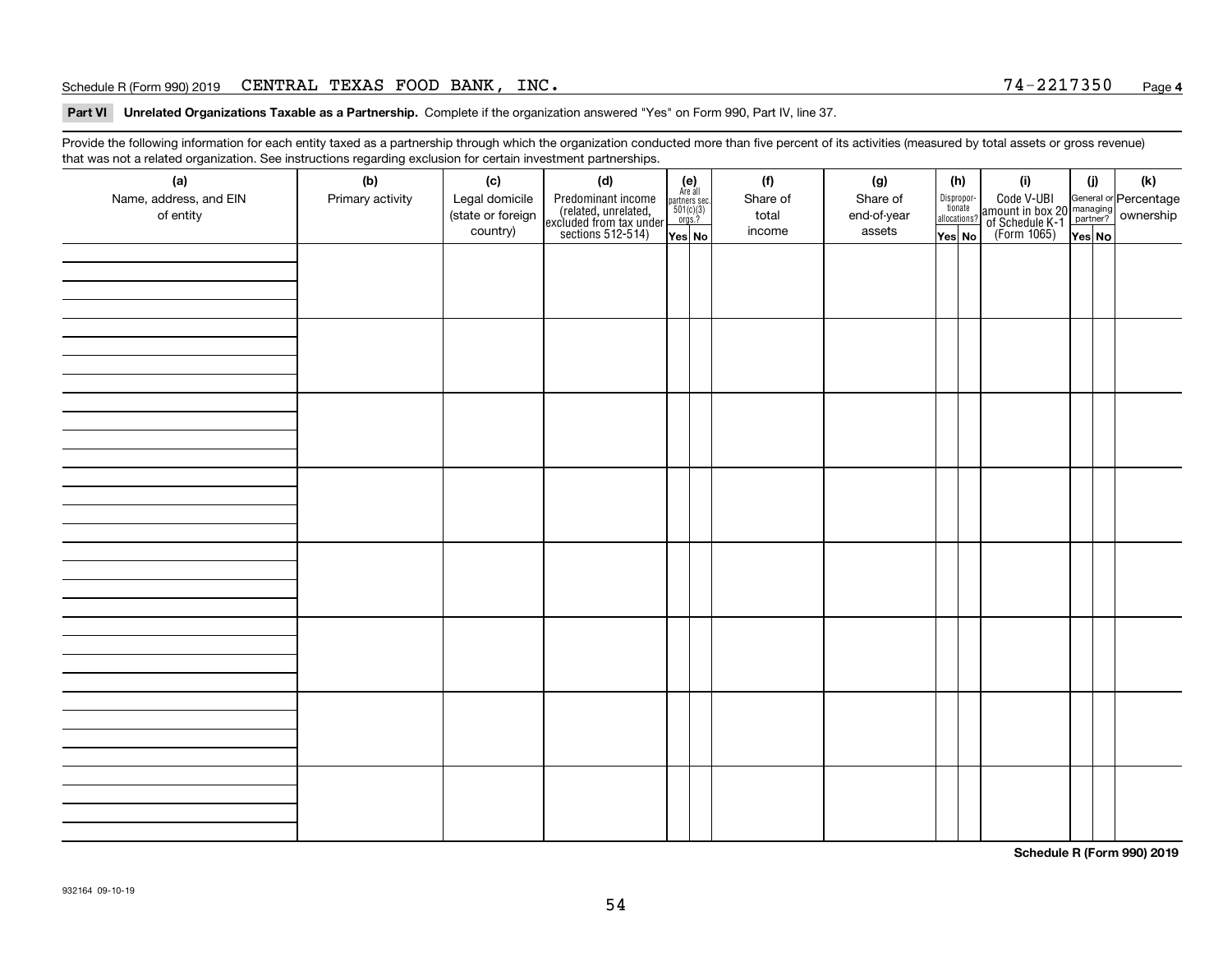| Part VII Supplemental Information |  |
|-----------------------------------|--|
|-----------------------------------|--|

Provide additional information for responses to questions on Schedule R. See instructions.

932165 09-10-19